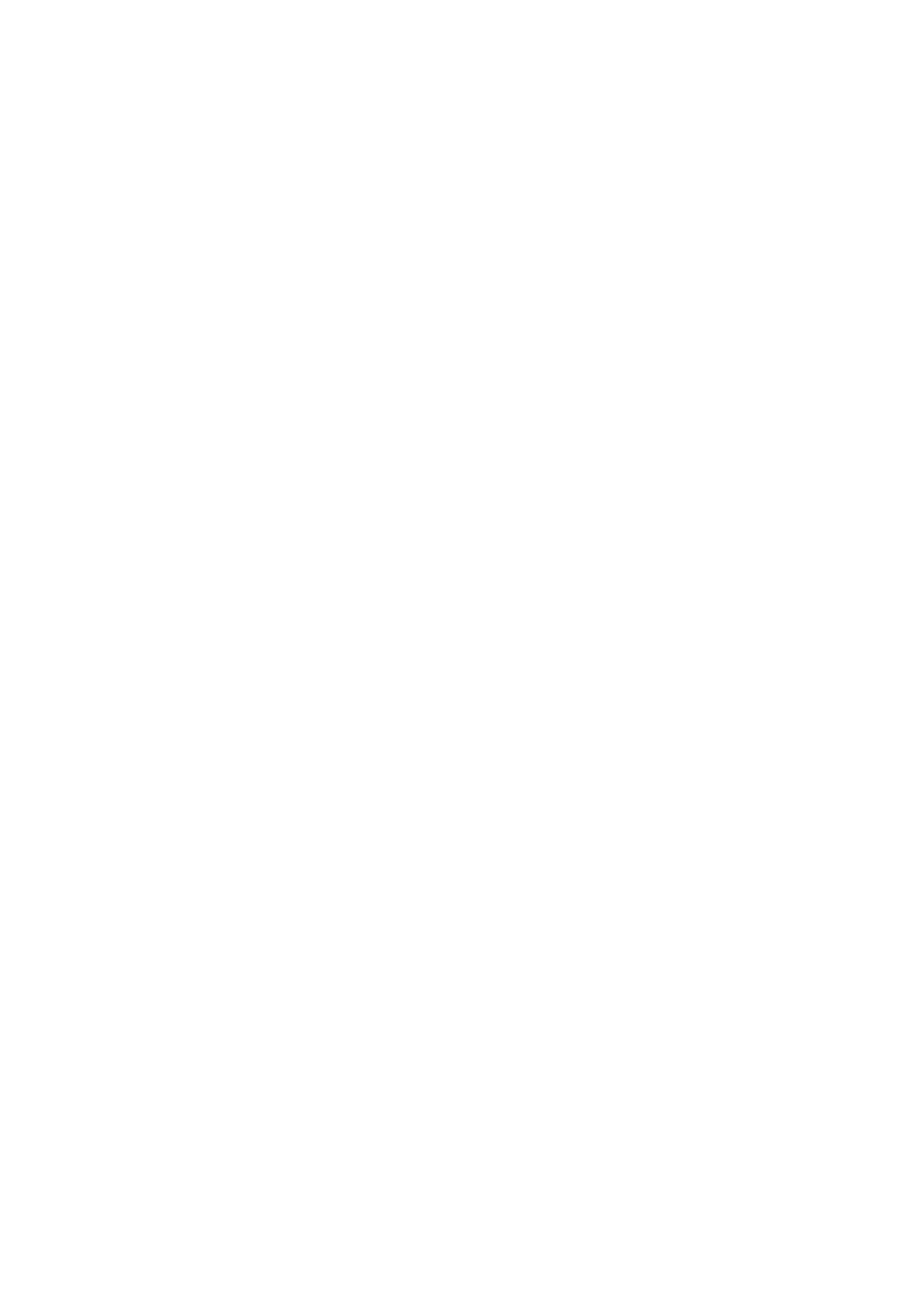## **Southern Regional Forest Agreement**

| <b>THIS AGREEMENT</b> is made on the | day of | 2001 |
|--------------------------------------|--------|------|
|--------------------------------------|--------|------|

#### **BETWEEN**

**THE STATE OF NEW SOUTH WALES,** ("New South Wales" or "the State"), and

### **THE COMMONWEALTH OF AUSTRALIA** ("the Commonwealth").

#### **Recitals**

WHEREAS:

#### **Purpose of Agreement**

- A. This Regional Forest Agreement (RFA) establishes the framework for the management of the forests of the Southern region. Parties are committed to ensuring the Agreement is durable and that the obligations and commitments that it contains are delivered to ensure effective conservation, forest management and forest industry outcomes.
- B. This Agreement is a Regional Forest Agreement, for the purposes of the *Export Control Act 1982* (Cwlth*),* Export Control (Hardwood Wood Chips) (1996) Regulations (Cwlth), and the Export Control (Regional Forest Agreements) Regulations (Cwlth). As such the Agreement :
	- (a) identifies areas in the region or regions that the Parties believe are required for the purposes of a Comprehensive, Adequate and Representative Reserve System, and provides for the conservation of those areas; and
	- (b) provides for the ecologically sustainable management and use of forested areas in the regions; and
	- (c) is for the purpose of providing long-term stability of forests and forest industries; and
	- (d) has regard to studies and projects carried out in relation to all of the following matters that are relevant to the regions:
		- (i) environmental values, including Old Growth, Wilderness, endangered species, National Estate Values and World Heritage Values;
		- (ii) Indigenous heritage values;
		- (iii) economic values of forested areas and forest industries;
		- (iv) social values (including community needs); and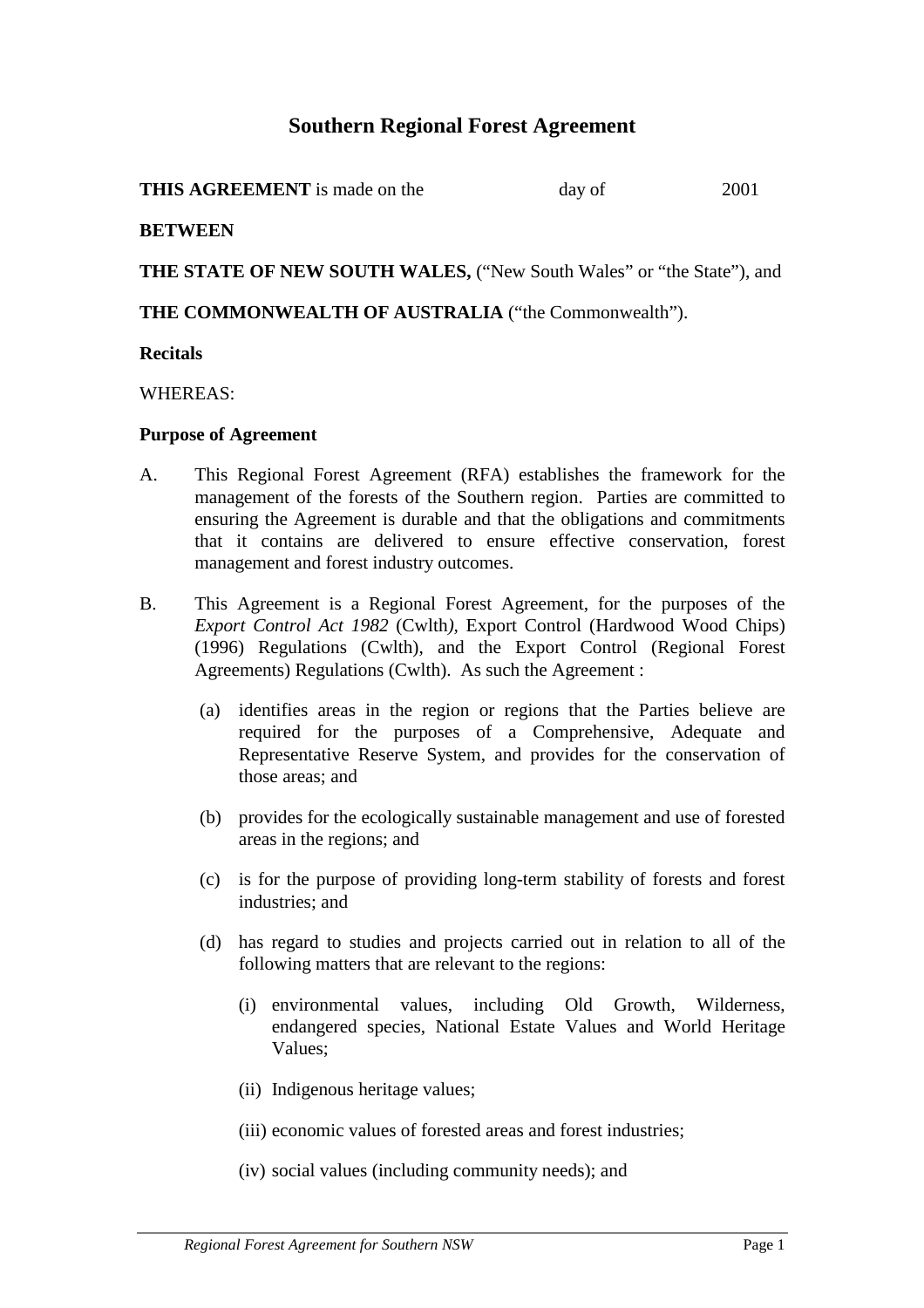- (v) principles of Ecologically Sustainable Forest Management.
- C. This Agreement is divided into Parts. Part 1 applies to the whole Agreement. Part 2 is not intended to create legally binding relations. Part 3 is intended to create legally binding relations. The Attachments are not intended to create legally binding relations except to the extent that this is necessary to give effect to Part 3.

#### **NOW IT IS AGREED** as follows:

## **PART 1**

### **Interpretation**

1 This Agreement is to be interpreted, unless the contrary intention appears, with reference to the definitions and general provisions specified in clauses 2 and [3.](#page-10-0)

### **Definitions and General Provisions**

2 In this Agreement unless the contrary intention appears:

**"Agreement"** means all parts of this Agreement between the Commonwealth of Australia and the State of New South Wales and includes the Attachments to this Agreement;

**"Australian Heritage Commission"** or **"the Commission"** means the Commission established by the *Australian Heritage Commission Act 1975* (Cwlth);

**"Biodiversity"** means biodiversity as defined in the JANIS Report;

**"Comprehensive Adequate and Representative Reserve System"** or **"CAR Reserve System"** means areas under any of the following categories of land tenure - as described in the JANIS Report - Dedicated Reserves, Informal Reserves and other areas on Public Land protected by prescription (eg under Integrated Forestry Operation Approvals), and areas of Private Land where the CAR Values are protected under secure management arrangement by agreement with private landholders. This reserve system is based on the principles of comprehensiveness, adequacy and representativeness;

**"CAR Values"** means the conservation values as described by the JANIS Reserve Criteria;

**"Codes of Practice"** or **"Codes"** means the State's suite of codes identified in this Agreement or described in the *Assessment of Management Systems and Processes for Achieving Ecologically Sustainable Forest Management in New South Wales: Independent Expert Working Group Report* published by the Commonwealth and New South Wales Governments April 1998. Codes include the: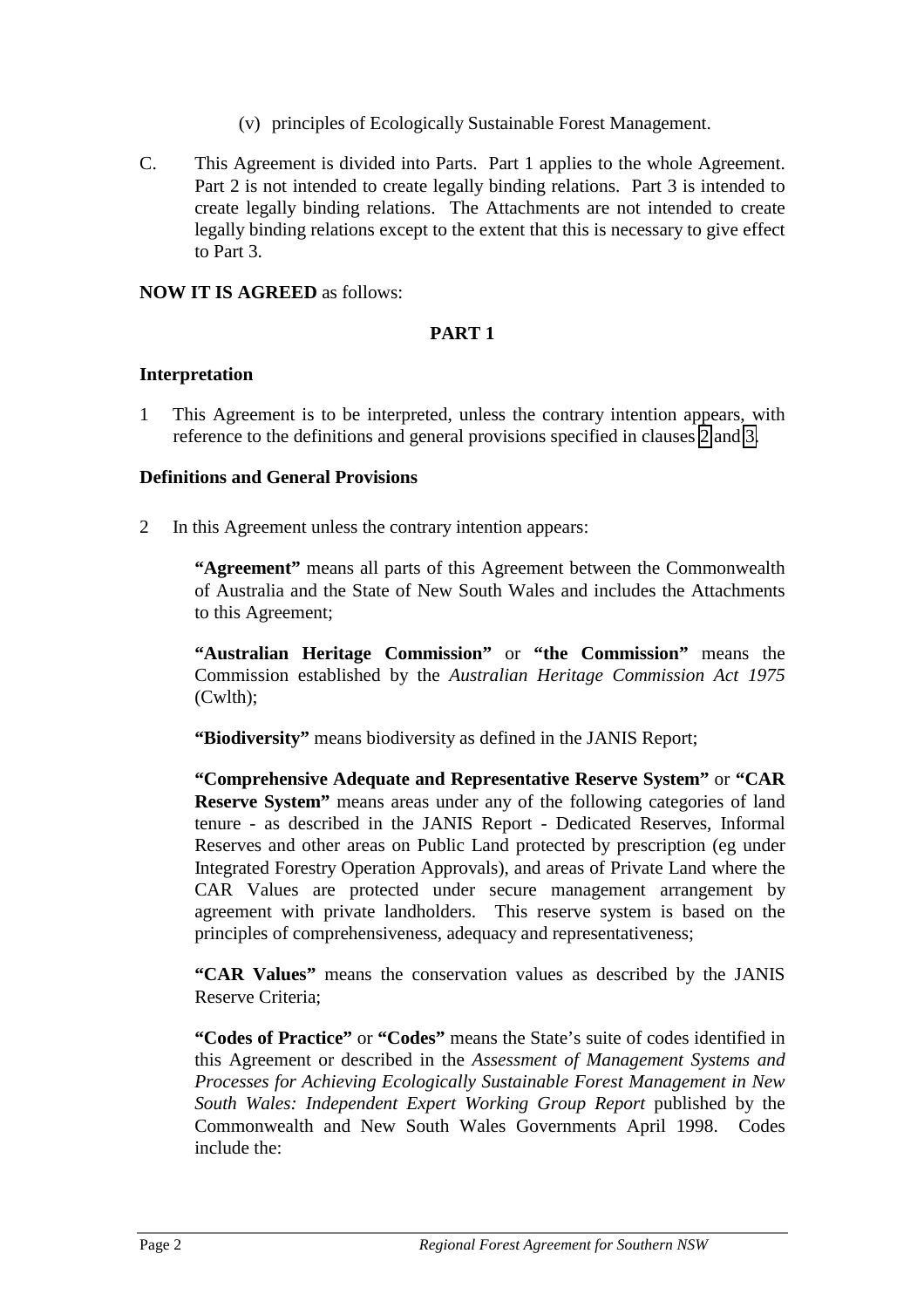- Timber Plantations (Environmental Protection) Harvesting Code 1997 (Schedule 1 of Timber Plantations (Harvest Guarantee) Regulation 1997 (NSW)) and the equivalent Code (when it commences) under the *Plantations and Reafforestation Act (1999)*;
- State Forests of NSW Forests Practices Code : Part 1: Timber Harvesting in State Forests Plantations (July 1995) (Under review);
- State Forests of NSW Forests Practices Code : Part 2: Timber Harvesting in Native Forests (November 1995) (Under review);
- State Forests of NSW Forests Practices Code: Part 3: Plantation Establishment and Maintenance (Draft of August 1996) (Under review);
- State Forests of NSW Forest Practices Code : Part 4: Forest Roads and Fire Trails (February 1999);
- State Forests of NSW Forest Practices Code : Part 5: Wildlife Management in Native Forests (due for completion by 31 December 2001);
- Integrated Forestry Operations Approvals applying to the Southern region; and
- Additional or new Codes identified in the Forest Agreement covering the Southern region;

**"Competition Principles Agreement"** means the agreement of the same name described in the Compendium of National Competition Policy Agreements, January 1997, National Competition Council;

**"Comprehensive Regional Assessment"** or **"CRA"** means the assessment process carried out pursuant to Attachment 1 of the Scoping Agreement for New South Wales Regional Forest Agreements between the Commonwealth of Australia and the State of New South Wales;

**"Crown Land"** means land that is vested in the Crown or was acquired under the Closer Settlements Acts as in force before their repeal, not in either case being:

- (a) land dedicated for a public purpose; or
- (b) land that has been sold or lawfully contracted to be sold and in respect of which the purchase price or other consideration for the sale has been received by the Crown.

**"Crown Reserve"** means land dedicated or reserved as a reserve under the *Crown Lands Act 1989* (NSW) and managed by the NSW National Parks and Wildlife Service;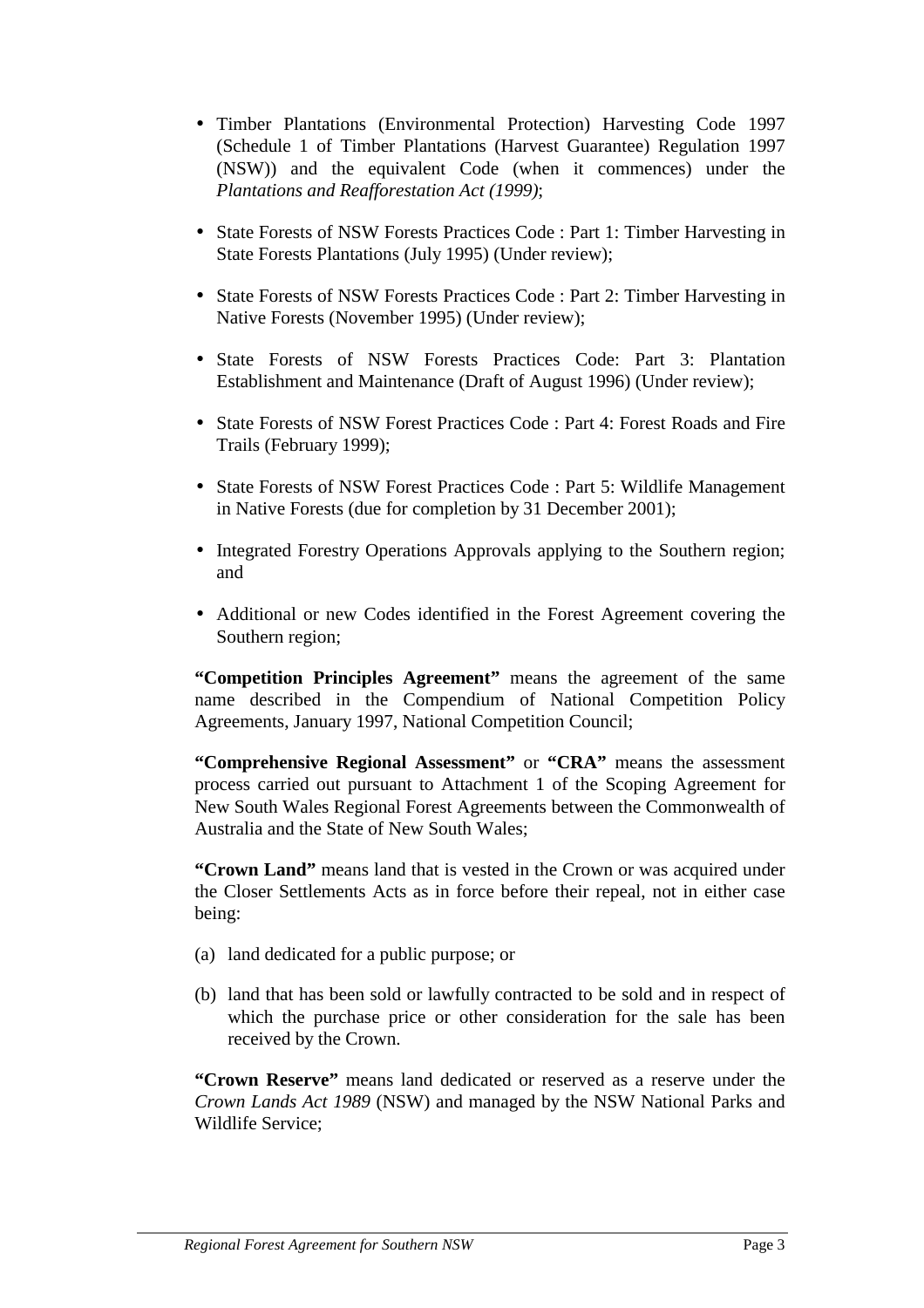**"Data"** means all Source Data, Derived Data, Assessment Data, and models listed in the Schedules as defined in Attachment 12 to this Agreement;

**"Dedicated Reserve"** means a reserve equivalent to International Union for the Conservation of Nature and Natural Resources (IUCN) Protected Area Management Categories I, II, III, or IV as defined by the IUCN Commission for National Parks and Protected Areas (1994). The status of Dedicated Reserves is secure, requiring action by the New South Wales Parliament or in accordance with New South Wales legislation for reservation or revocation. In New South Wales, Dedicated Reserves include, but are not limited to, parks under the *National Parks and Wildlife Act 1974* (NSW) and flora reserves under the *Forestry Act 1916* (NSW) (Special Protection Zones under the Forest Management Zoning system);

**"Deferred Forest Agreement"** means the Deferred Forest Agreement between the Commonwealth and the State of New South Wales signed on 25th January 1996 as subsequently amended:

**"Eco-Field Guide"** means *An Overview of Forest Management in South Coast New South Wales, SFNSW,* (in prep), and *A Field Guide to Forest Management in South Coast New South Wales, SFNSW,* (in prep), and/ or *An Overview of Forest Management in Southern Highlands (Tumut) New South Wales, SFNSW,* (in prep) and *A Field Guide to Forest Management in Southern Highlands (Tumut) New South Wales, SFNSW,* (in prep) and *The Native Forest Silviculture Manual, SFNSW,* (in prep);

**"Ecologically Sustainable Forest Management"** or **"ESFM"** means forest management and use in accordance with the specific objectives and policies for ecologically sustainable development as detailed in the *National Forest Policy Statement*;

**"Environment and Heritage Values"** means those values assessed pursuant to Attachment 1 of the RFA Scoping Agreement;

**"Extractive Material"** means sand, gravel, clay, soil, turf, rock, stone or similar substances, not being a Mineral, as defined in this Agreement;

**"Extractive Operation"** means the winning of Extractive Material, or, an industry or undertaking (not including Mining), which depends for its operations on the winning of Extractive Material from the land upon which it is carried on;

**"Forest"** means: a Forest Ecosystem listed in Table 1 of Attachment 1; the land on which a Forest Ecosystem listed in Table 1 of Attachment 1 occurs; and, a plantation of trees. The carrying out of a forestry operation on an area does not prevent it from remaining as a Forest.

 **"Forest Agreement"** means a Forest Agreement as defined in the *Forestry and National Park Estate Act 1998* (NSW);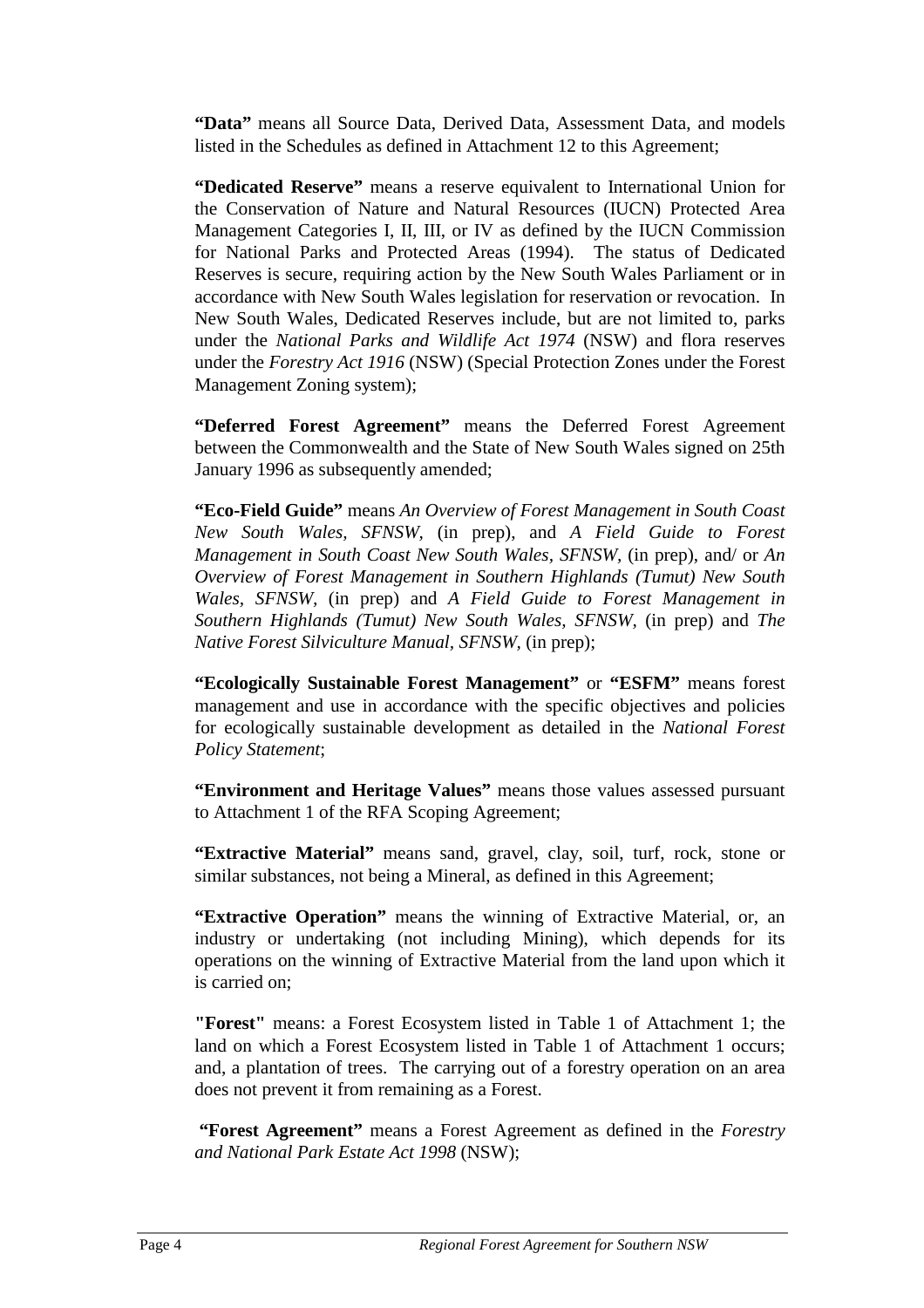**"Forest Ecosystem"** means for the purposes of the Agreement a forest ecosystem as defined in the JANIS Report. Forest Ecosystems as they exist at the present time are described in Attachment 1 of this Agreement;

**"Forest Management System"** means the New South Wales Forest Management System as described in the report entitled *Assessment of Management Systems and Processes for Achieving Ecologically Sustainable* **Forest Management in New South Wales<sup>1</sup>: Independent Expert Working Group** *Report* published by the Commonwealth and New South Wales Governments April 1998 and as modified by the *Forestry and National Park Estate Act 1998* (NSW). Major elements of the system include Forest Agreements, Integrated Forestry Operations Approvals, Codes of Practice, Eco-Field Guides and Regional ESFM Plans;

**"Forest Management Zoning" or "FMZ"** is a land classification system, which identifies management intent across State forest. The system is described in the document *Forest Management Zoning in State Forests*, SFNSW 1999;

### **"Forestry Operations"** means:

- (a) logging operations, namely, the cutting and removal of timber from land for the purpose of timber production;
- (b) forest products operations, namely, the harvesting of Forest Products that are of economic value;
- (c) on-going forest management operations, namely, activities relating to the management of land for timber production such as thinning, bush fire hazard reduction and other silvicultural activities; and
- (d) transport of Forest Products;

**"Forest Products"** means timber and products as defined in the *Forestry Act 1916* (NSW);

**"Forest Resource and Management Evaluation System" or "FRAMES"** means State Forests of New South Wales' statewide forest resource inventory, growth modelling, simulation and harvest scheduling system for New South Wales' public native forest resource. This system is documented in the project reports Strategic Inventory, Biometric Models, Yield Simulator, Strategic Yield Scheduler and Application of Protective Measures and Forest Practices into a Quantitative Database for the Southern region;

**"Harvesting Exclusions Zone"** (Zone 3A) means the zone of the same name in the document *Forest Management Zoning in State Forests*, SFNSW 1999;

 $\overline{a}$ 

<sup>&</sup>lt;sup>1</sup> Reference to this report in this agreement does not imply or convey any agreement with or agreement to any commentary or recommendation but is restricted to description of the forest management system described within that report.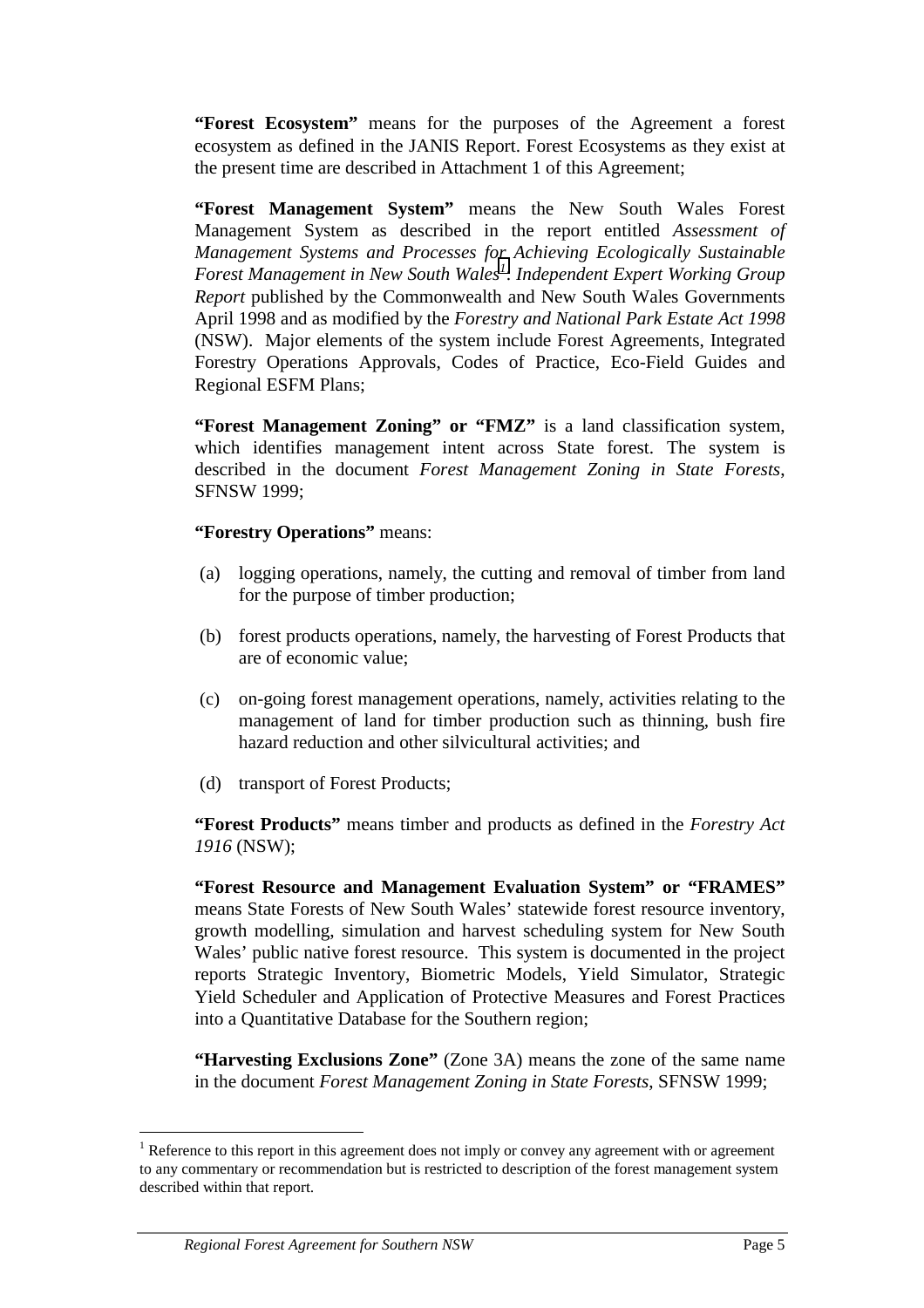"**High Quality Large Logs**" means High Quality Logs having a centre diameter under bark of at least 40cm;

"**High Quality Logs**" means logs of 2.4 metres or more in length, which meet the SFNSW specifications for high quality;

"**High Quality Small Logs**" means High Quality Logs having a centre diameter under bark of less than 40cm;

**"Informal Reserve"** means a reserve that contains and is managed for Environment and Heritage Values which contribute to the CAR Reserve System and meets the principles for Informal Reserves as described in the JANIS Report. In New South Wales, it includes, but is not limited to, parts of the Special Management Zone under the NSW Forest Management Zoning system;

**"Integrated Forestry Operations Approval"** or **"IFOA"** means an *Integrated Forestry Operations Approval* or *Integrated Forestry Operations Approvals* as defined in the *Forestry and National Park Estate Act 1998* (NSW);

**"ISO 14000 Series"** means AS/NZS ISO 14000 series, Environmental Management Systems, Standards Australia, 1996;

**"JANIS Report"** means the report by the Joint Australian and New Zealand Environment and Conservation Council (ANZECC) / Ministerial Council on Forestry, Fisheries and Aquaculture (MCFFA) National Forests Policy Statement Implementation Sub-committee, titled *Nationally Agreed Criteria for the Establishment of a Comprehensive, Adequate and Representative Reserve System for Forests in Australia*, published by the Commonwealth of Australia in 1997;

**"JANIS Reserve Criteria"** or **"Criteria"** means the criteria as described in the JANIS Report for establishing the CAR Reserve System addressing Biodiversity, Old Growth forest and Wilderness, taking account of reserve design and management and social and economic considerations;

**"Low Quality Logs"** means logs that do not meet specifications for High Quality Large Sawlogs or High Quality Small Sawlogs.

**"Mineral"** means any substance prescribed by the regulations of the *Mining Act 1992* (NSW) as a mineral, and petroleum as prescribed under the *Petroleum (Onshore) Act 1991* (NSW), and includes coal, oil shale and petroleum but does not include uranium;

"Mining" means any operation or work carried out to obtain Minerals;

**"Mining Operations"** means operations carried out in the course of Mining, or operations authorised by an exploration licence or an assessment lease under the *Mining Act 1992* (NSW) or the *Petroleum (Onshore) Act 1991* (NSW);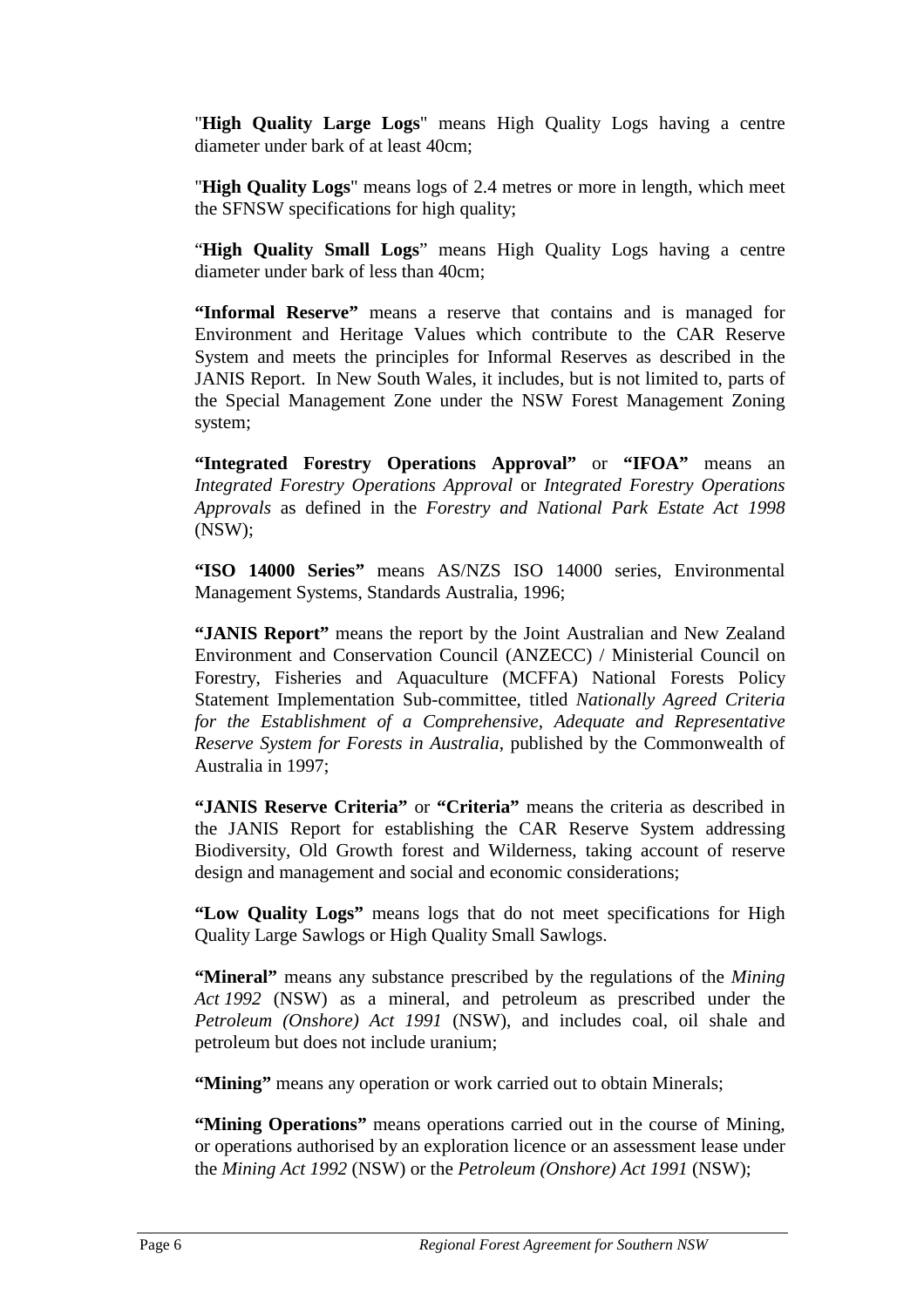**"Montreal Process Criteria"** means the Montreal Process criteria for the conservation and sustainable management of temperate and boreal forests;

**"Montreal Process Implementation Group"** or **"MIG"** means the Montreal Process Implementation Group established by the Commonwealth and all State and Territory Governments;

**"National Estate"** means those places as defined under section 4 of the *Australian Heritage Commission Act 1975* (Cwlth);

**"National Estate Values"** means values attributed by the Australian Heritage Commission to the National Estate;

**"National Forest Policy Statement"** or **"NFPS"** means the *National Forest Policy Statement* (1992) endorsed by the Commonwealth and all State and Territory Governments;

**"NPWS Environmental Management System"** means the system of the same name described in all existing *Forest Agreements*;

**"NSW National Parks and Wildlife Service"** or **"NPWS"** means the New South Wales National Parks and Wildlife Service;

**"Old Growth forest"** means old growth forest as defined in the JANIS Report;

**"Parties"** means the State of New South Wales and the Commonwealth of Australia;

**"Party"** means a Party to this Agreement;

**"Plantations"** means intensively managed stands of trees of either native or exotic species, created by the regular placement of seedlings or seed;

**"Private Land"** means lands other than Public Land and land owned or leased by the Commonwealth;

**"Public Land"** means lands of the New South Wales Crown;

**"Pulpwood"** means logs cut and prepared primarily for the manufacture of wood pulp;

**"Recovery Plan"** includes a recovery plan made under the *Environment Protection and Biodiversity Conservation Act 1999 (Cwlth)* and/or relevant parts of the *Threatened Species Conservation Act 1995* (NSW);

**"Regional ESFM Plan"** means a plan covering State forests in the region that has the status of a management plan under the Forestry Regulation 1999 (NSW) under the *Forestry Act 1916* (NSW);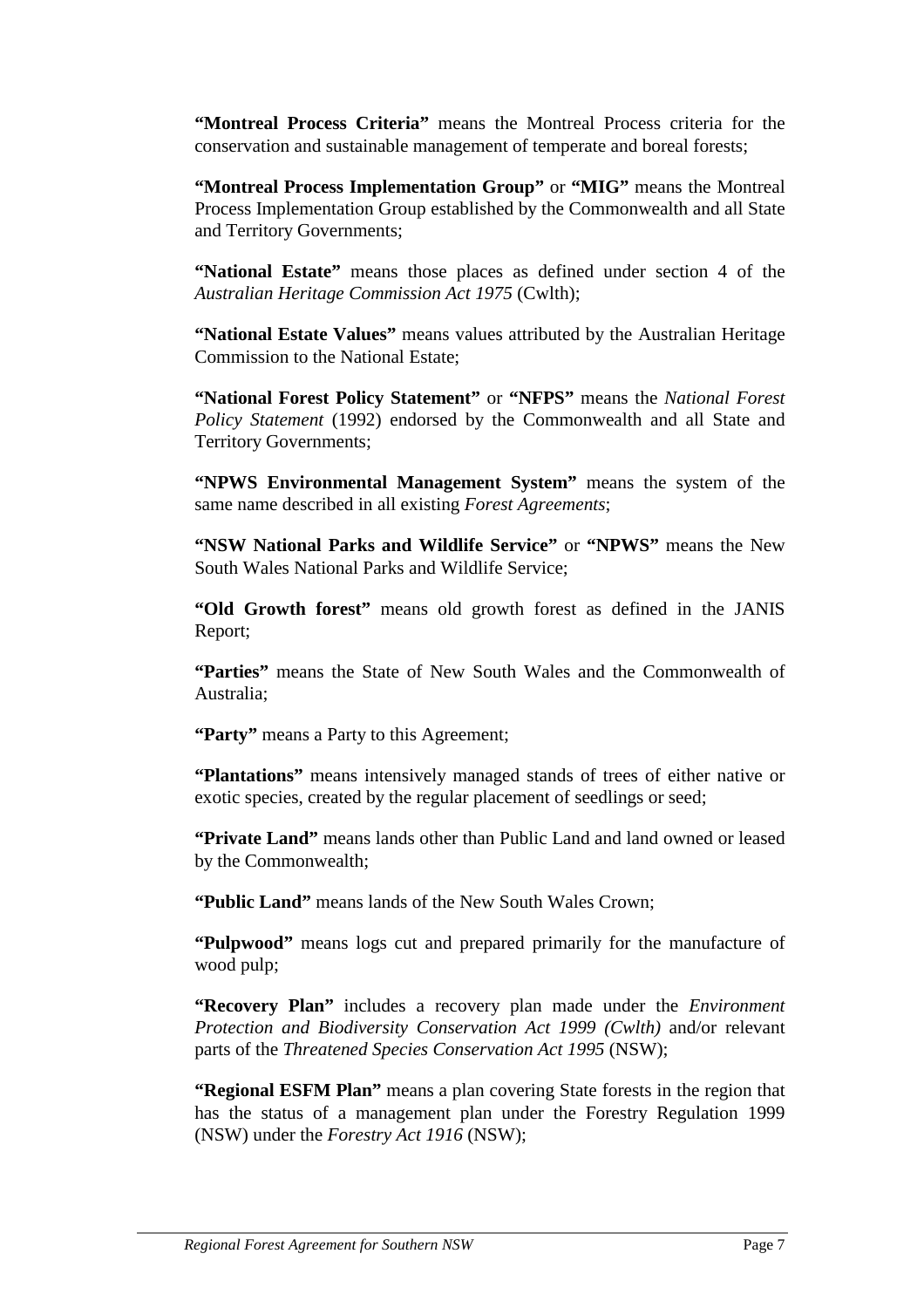**"Regional Forest Agreement"** or **"RFA"** means a Regional Forest Agreement within the meaning of the Export Control (Hardwood Wood Chips) (1996) Regulations (Cwlth);

**"Regional Prescriptions"** include silvicultural prescriptions and systems, and protection measures covered by the Codes of Practice, Eco-Field Guides and Integrated Forestry Operations Approvals applying to the Southern region;

**"Register of the National Estate"** means the register of the same name kept pursuant to the *Australian Heritage Commission Act 1975* (Cwlth);

**"Scoping Agreement"** means the Scoping Agreement for New South Wales Regional Forest Agreements between the Commonwealth and the State of New South Wales signed on 25th January 1996;

**"SFNSW Native Forest Management System"** means the system of the same name described in all existing *Forest Agreements*;

**"Special Management Zone"** (Zone 2), means the zone of the same name as described in S21A of the *Forestry Act 1916* (NSW*)* and described in the document *Forest Management Zoning in State Forests*, SFNSW 1999;

**"Special Prescription Zone"** (Zone 3B) means the zone of the same name in the document *Forest Management Zoning in State Forests*, SFNSW 1999;

**"Special Protection Zone"** (Zone 1), means the zone of the same name described in the document *Forest Management Zoning in State Forests*, SFNSW 1999;

**"State forest"** means land dedicated as State forest under the *Forestry Act 1916* (NSW);

**"State Forests of NSW"** or **"SFNSW"** means the Forestry Commission of New South Wales, constituted as a corporation under the *Forestry Act 1916* (NSW) operating as State Forests of New South Wales;

**"Statement of Significance"** means a statement of significance made by the Australian Heritage Commission for a place, which forms part of the National Estate;

**"Sustainability Indicators"** means qualitative or quantitative measures, at the regional (sub-national) level developed to assess the criteria for sustainable forest management;

**"Sustainable Yield"** means the long term estimated wood yield from forests that can be maintained from a given region in perpetuity under a given management strategy and suite of sustainable use objectives;

**"Threat Abatement Plan"** means a threat abatement plan made under the *Environment Protection and Biodiversity Conservation Act 1999 (Cwlth)* or a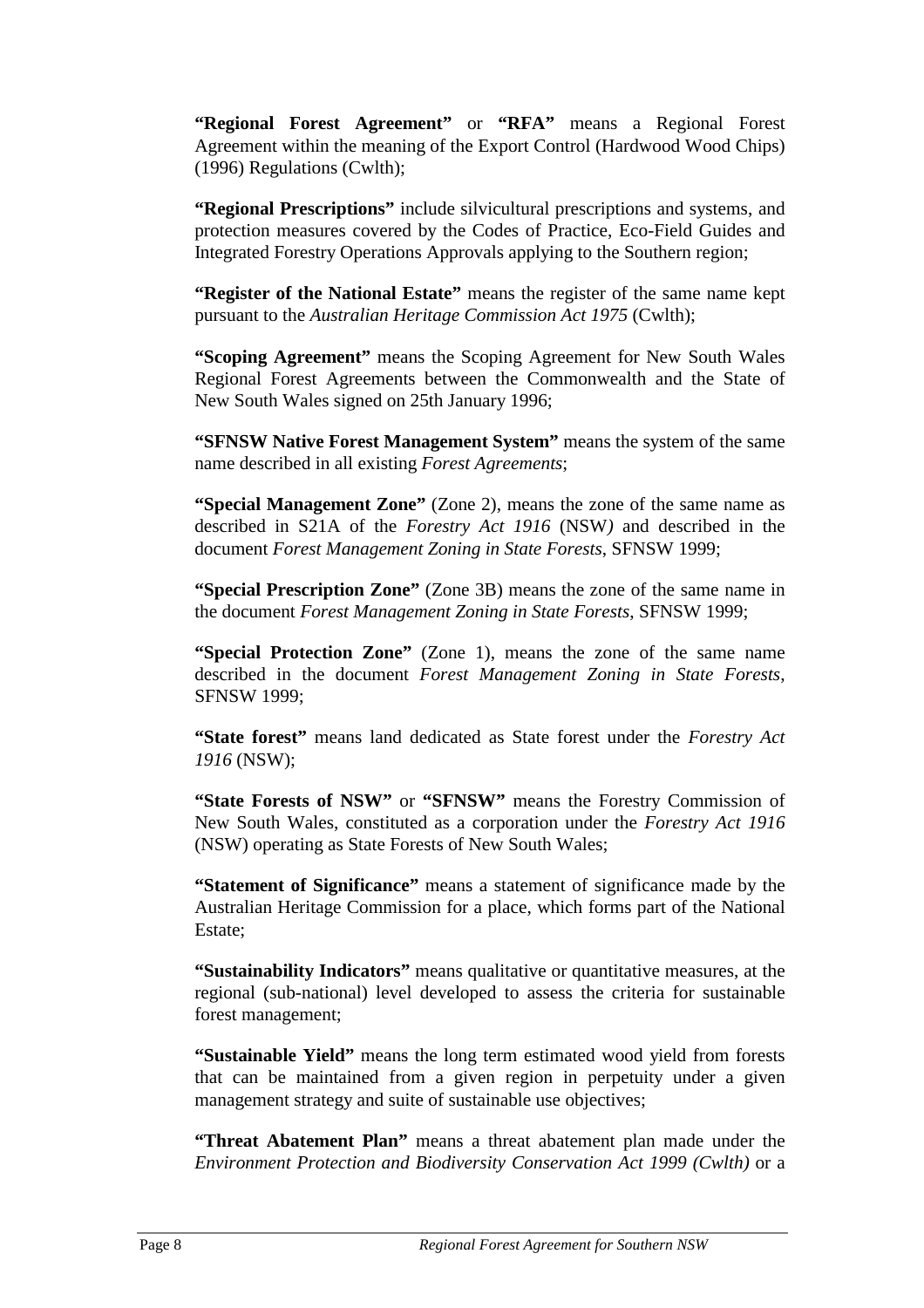<span id="page-10-0"></span>threat abatement plan under Part 5 of the *Threatened Species Conservation Act 1995* (NSW);

"**Wilderness**" means wilderness as defined in the JANIS Report;

**"Wilderness Values"** means the values of the same name as defined in the JANIS Report and the Scoping Agreement between NSW and the Commonwealth;

**"Wild Rivers"** means a water course, water course network, or a connected network of water bodies, of natural origin and exhibiting natural flow (perennial, intermittent or episodic) in which the biological, hydrological and geomorphological processes associated with the river flow; and the biological, hydrological and geomorphological processes in those parts of the catchment with which the river is intimately linked; have not been significantly altered by modern or colonial society;

**"Woodchips and Unprocessed Wood"** means those goods within the meaning of the Export Control (Hardwood Wood Chips) (1996) Regulations (Cwlth); the Export Control (Regional Forest Agreements) Regulations (Cwlth); and the Export Control (Unprocessed Wood) Regulations (Cwlth);

**"Wood Supply Agreement"** means an agreement in writing between State Forests of NSW and a person or company or organisation under which State Forests of NSW agrees to supply and the person or company or organisation agrees to take native hardwoods. It includes agreements commonly referred to as term agreements and wood supply agreements, of more than twelve months duration;

**"World Heritage Nomination"** means the submission by the Commonwealth of a nominated area to the UNESCO World Heritage Committee for assessment as a World Heritage area;

**"World Heritage Values"** means features, formations, areas, and sites of outstanding universal value within the meaning of Article 2 of the *Convention Concerning the Protection of the World Cultural and Natural Heritage*, also known as the World Heritage Convention.

- 3 In this Agreement unless the contrary intention appears:
	- (a) a reference to a clause or Attachment is a reference to a clause or Attachment to this Agreement and a reference to this Agreement includes a reference to an Attachment;
	- (b) a reference to this Agreement or another instrument is a reference to this Agreement or that other instrument as amended or varied from time to time;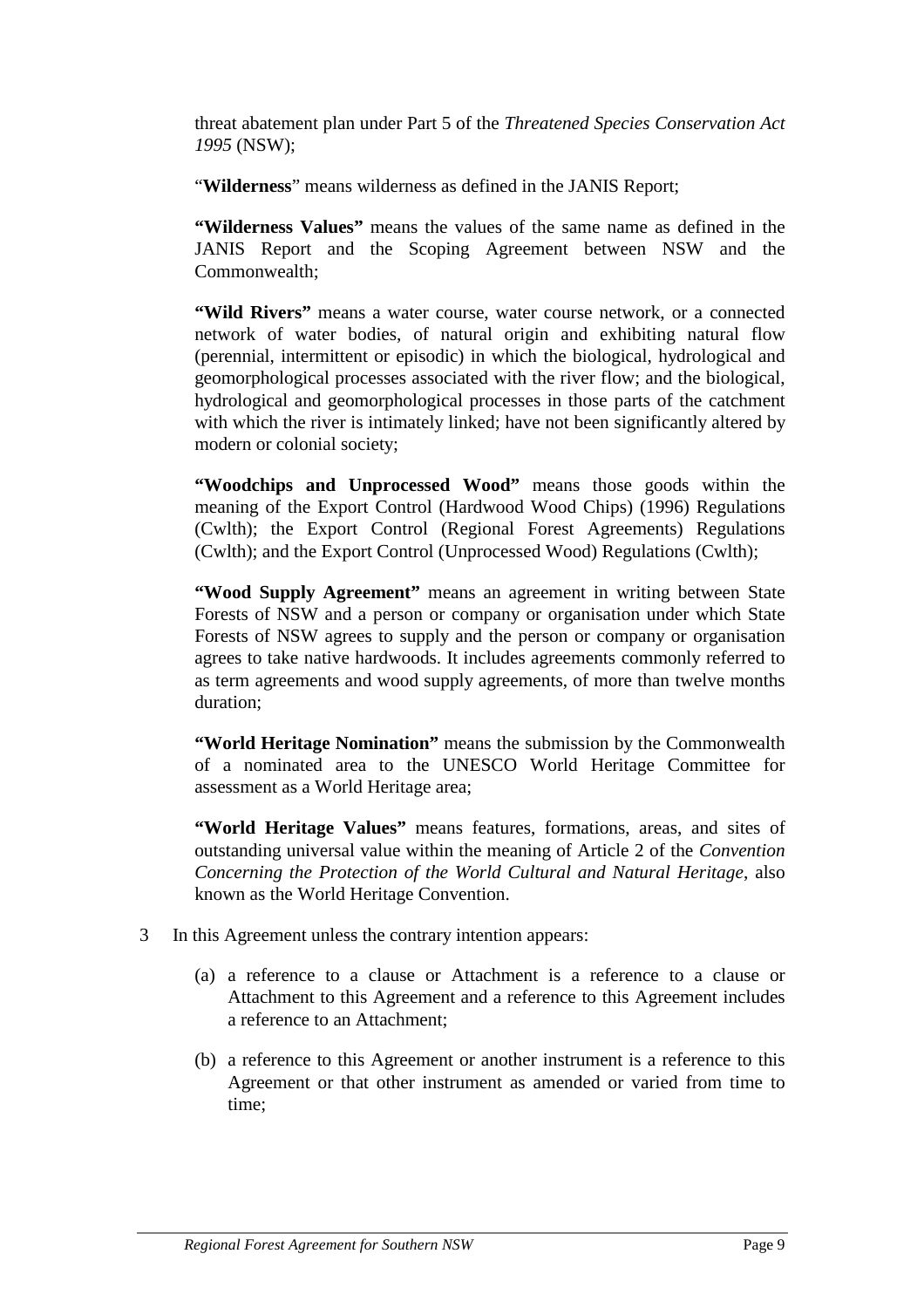- (c) a reference to a statute or ordinance includes any consolidations, amendments, re-enactments or replacements thereof and also includes regulations and other instruments made under them;
- (d) a reference to a code or other instrument includes any consolidations or amendments thereof;
- (e) a word importing the singular includes the plural and vice versa, a word importing a gender includes each other gender and a reference to a person includes an individual, firm, body corporate, association (whether incorporated or not), government, governmental or semi-governmental body, local authority or agency;
- (f) a reference to an act, matter or thing includes the whole or any part of that act, matter or thing and a reference to a group of acts, matters, things or persons includes each act, matter, thing or person in that group;
- (g) where any terms and conditions are added to an Attachment of this Agreement it is agreed that those terms and conditions will form part of this Agreement;
- (h) headings are inserted for convenience and do not affect the interpretation of this Agreement.

## **Definition of the Region**

4 The area covered by this Agreement is the Southern RFA region as shown on Map 1 of this Agreement.

#### **Duration of Agreement**

- 5 This Agreement takes effect upon signing by both Parties and, unless earlier terminated in accordance with clauses [110, 111,](#page-35-0) [112](#page-36-0) or [113,](#page-36-0) will remain in force for 20 years.
- 6 The process for extending the Agreement for a further period will be determined jointly by the Parties as part of the third five-yearly review.

#### **Basis of Agreement – National Forest Policy Statement**

- 7 The Parties confirm their commitment to the goals, objectives and implementation of the *National Forest Policy Statement (NFPS)* by:
	- (a) Developing and implementing Ecologically Sustainable Forest Management (ESFM);
	- (b) Establishing a Comprehensive, Adequate and Representative (CAR) Reserve System;
	- (c) Facilitating the development of an internationally competitive wood production and wood products industry; and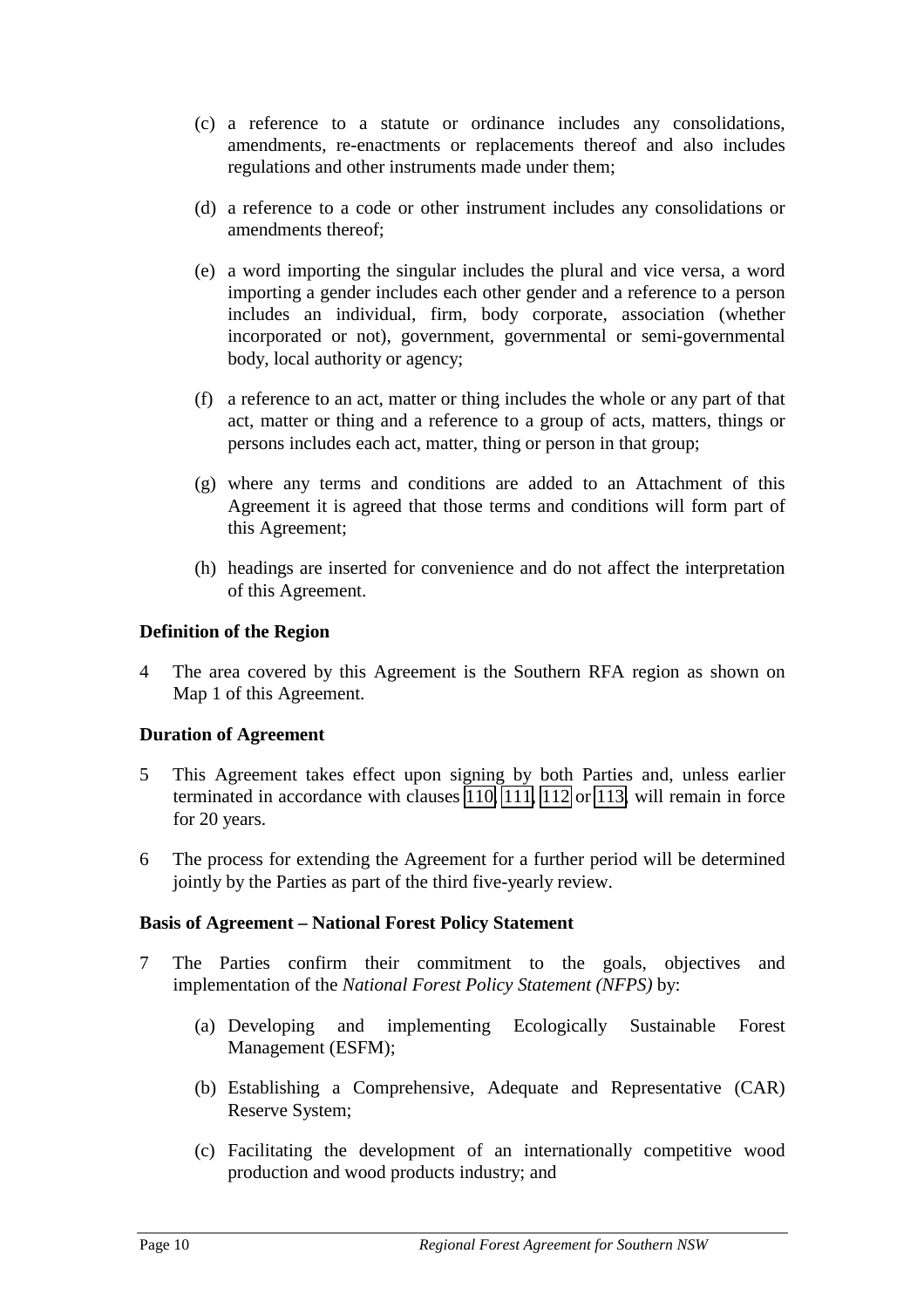(d) Promoting the conservation and management of the private forest estate.

### <span id="page-12-0"></span>**Changes to the Agreement**

8 This Agreement may only be amended with the consent, in writing, of both Parties. Parties agree to work cooperatively to address any differences between them as to the interpretation or implementation of the Agreement.

### **Dispute Resolution**

- 9 The Parties agree that if a dispute arises between the Parties regarding this Agreement it must be resolved expeditiously in accordance with the provisions of clauses 10 to 14.
- 10 When a dispute arises, a Party may serve a notice on the other specifying:
	- (a) the nature and substance of the matter or issue in dispute;
	- (b) that it is a dispute to be resolved in accordance with clauses 10 to 14.
- 11 If a notice is served under clause 10 the Parties must attempt to settle the dispute within 14 days. At the expiration of that 14 days and, if agreed, any additional period the Parties must appoint a mediator to conduct a mediation concerning the matter or issue in dispute.
- 12 If the dispute is not settled under clause 11 and the Parties fail to appoint a mediator, either of them may request the President of the Law Council of Australia, or the equivalent officer of such body as in future may have the functions of the Law Council of Australia, to nominate a mediator to conduct the mediation.
- 13 The costs of a mediator appointed under clauses 11 or 12 are to be shared equally between the Parties.
- 14 Each of the Parties agrees to use its best endeavours to resolve the dispute through mediation.

#### **Notices**

15 Any notice or other communication to be given or made pursuant to this Agreement shall be in writing and addressed as the case may be as follows:

#### **THE STATE**

**THE COMMONWEALTH**

Director-General Premier's Department Governor Macquarie Tower 1 Farrer Place SYDNEY NSW 2000

The Secretary Department of Agriculture, Fisheries & Forestry - Australia Edmund Barton Building BARTON ACT 2600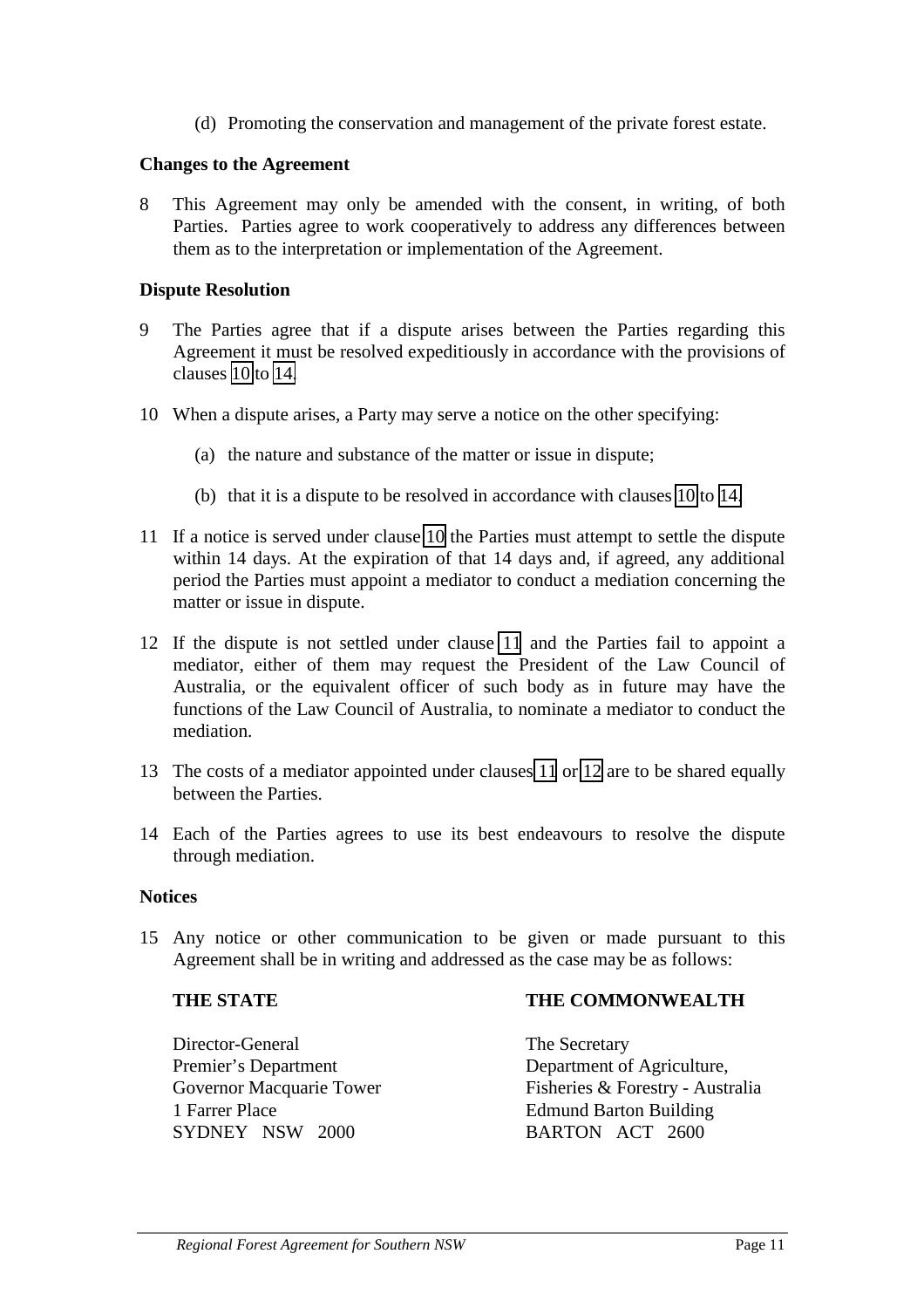## **PART 2**

<span id="page-13-0"></span>16 This Part is not intended to create legally binding relations and provisions in Part 1 in so far as they relate to Part 2 are also not binding. Where there are references in this Part to obligations which are referred to in Part 3 and are intended to be legally binding, they are only included in Part 2 insofar as they provide context and for the sake of completeness so that the whole scheme which the Parties wish to implement is set out in this Part. The inclusion of references to these legally binding obligations in Part 2 does not derogate from the Parties intent that they be legally binding in Part 3.

## FUNCTIONING OF THE AGREEMENT

### **Relationship to Previous Inter-Government Forest Agreements**

- 17 (a) In relation to the Southern region, this Agreement replaces the *Deferred Forest Agreement*, signed by the Commonwealth and New South Wales Governments on 25 January 1996, and as subsequently amended.
	- (b) New South Wales, in signing this Agreement, states that the area deferred from timber harvesting by the New South Wales Government Interim Forestry Assessment decision of 23 September 1996 (ie the Interim Deferred Forest Area), no longer applies in relation to the Southern region.

#### **Relationship to Statutory Obligations**

- 18 This Agreement cannot impose on either Party or a third party any obligation that is inconsistent with Australia's international obligations, or a law of the Commonwealth or of New South Wales.
- 19 Neither Party will seek to use existing or future legislation to undermine or impede this Agreement.
- 20 The Commonwealth, in signing the Agreement, confirms that its obligations under the *Australian Heritage Commission Act 1975* (Cwlth) have been met.
- 21 Parties will manage their respective responsibilities with regard to the National Estate in accordance with the provisions of this Agreement as detailed in Attachment 4.
- 22 Parties acknowledge that the National Heritage Places Strategy may have implications for the cooperative management of the National Estate and agree to consult on those matters that may impact on the functioning of this Agreement in the development of the Strategy. The Parties note that when implemented, the Strategy may result in either Party seeking to amend those clauses of this Agreement relating to the Register of the National Estate. Any such amendment will be consistent with clauses 18 and 19 of this Agreement.
- 23 The Commonwealth confirms it has on or before the date of this Agreement entered into an agreement with the Australian Heritage Commission in which the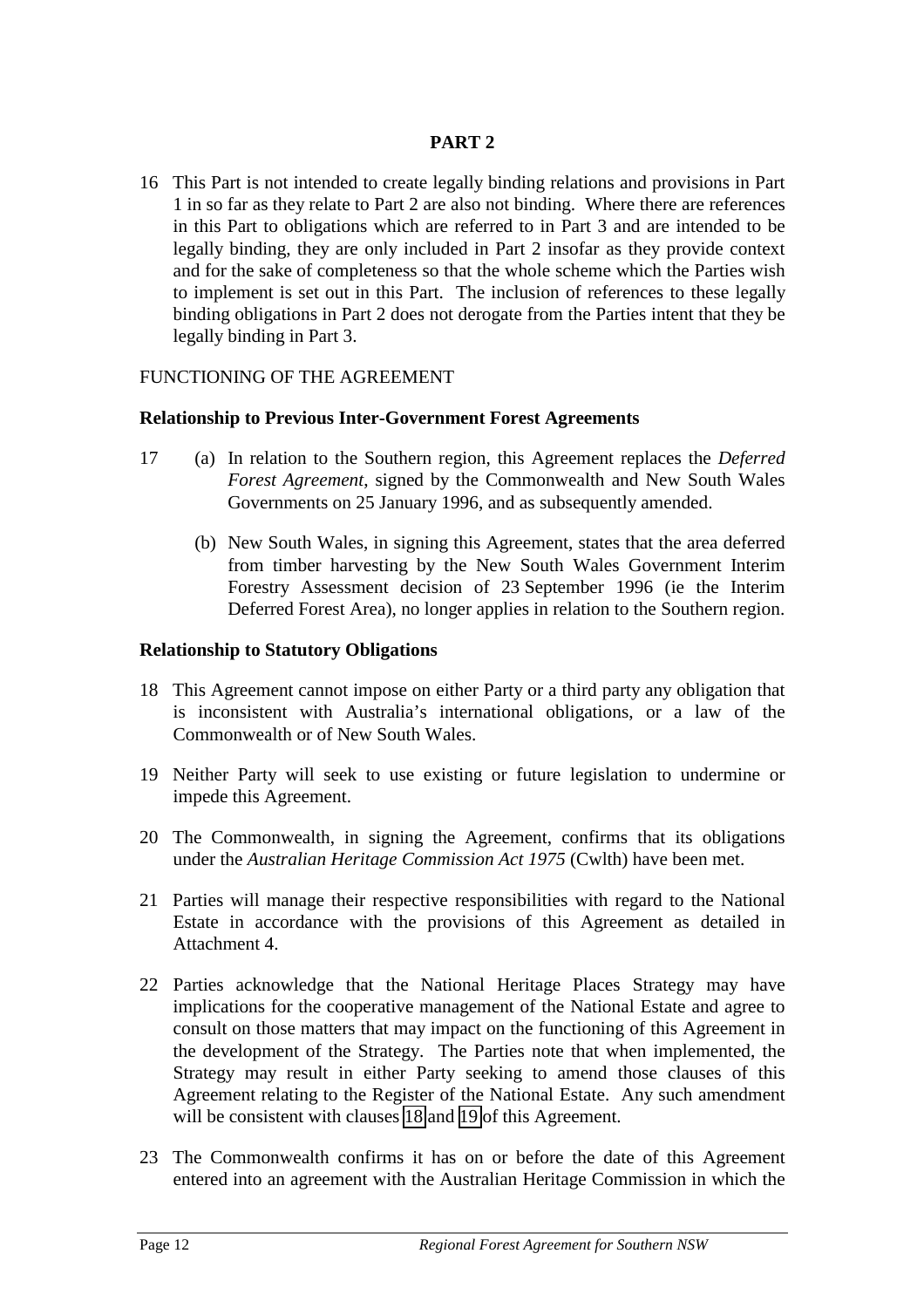Commission has agreed to perform and comply with all the agreements and confirmations which are specified in Attachment 4 as being agreements and confirmations on the part of the Commission.

- 24 The Commonwealth, in signing the Agreement, confirms that its obligations under the *Environment Protection (Impact of Proposals) Act 1974* (Cwlth) have been met. The Commonwealth also confirms that, under the administrative procedures of the Act, any activities covered by the Agreement, including the five-yearly reviews and minor amendments to the Agreement, will not trigger further environmental impact assessment.
- 25 The Commonwealth confirms that it has met its obligations in relation to this Agreement under the *Endangered Species Protection Act 1992* (Cwlth) up till 1 July 2000 and since then the *Environment Protection and Biodiversity Conservation Act 1999* (Cwlth), in so far as they were to be performed prior to the date of the commencement of this Agreement.
- 26 The Commonwealth notes that its obligations to promote endangered species protection will involve ongoing cooperative work with New South Wales agencies concerning the Southern region.
- 27 Parties agree to actively investigate, and jointly participate in the further World Heritage assessment of the relevant Australia-wide themes specified in Section 3.4.2 (Table 17) of the World Heritage Expert Panel report, including any potential contribution from the Southern region.
- 28 Parties recognise that any areas nominated for World Heritage listing subject to clause 31 will be subject to the provisions of the *Environment Protection and Biodiversity Conservation Act 1999*.
- 29 The Commonwealth agrees that it will give full consideration to the potential social and economic consequences of any World Heritage Nomination of places in the Southern region and that any such nomination will only occur after the fullest consultation and with the agreement of the State.
- 30 The Parties agree that any World Heritage Nomination involving any part of the forest estate in the Southern region will be from within the CAR Reserve System.
- 31 The Parties agree that before any World Heritage Nomination is made:
	- (a) all necessary management arrangements, including joint policy coordination arrangements will be agreed;
	- (b) all related funding issues will be resolved to the satisfaction of both Parties; and
	- (c) the Parties will develop an agreed management plan that is suitable for consideration for bilateral accreditation under section 46 of the *Environment Protection and Biodiversity Conservation Act 1999*.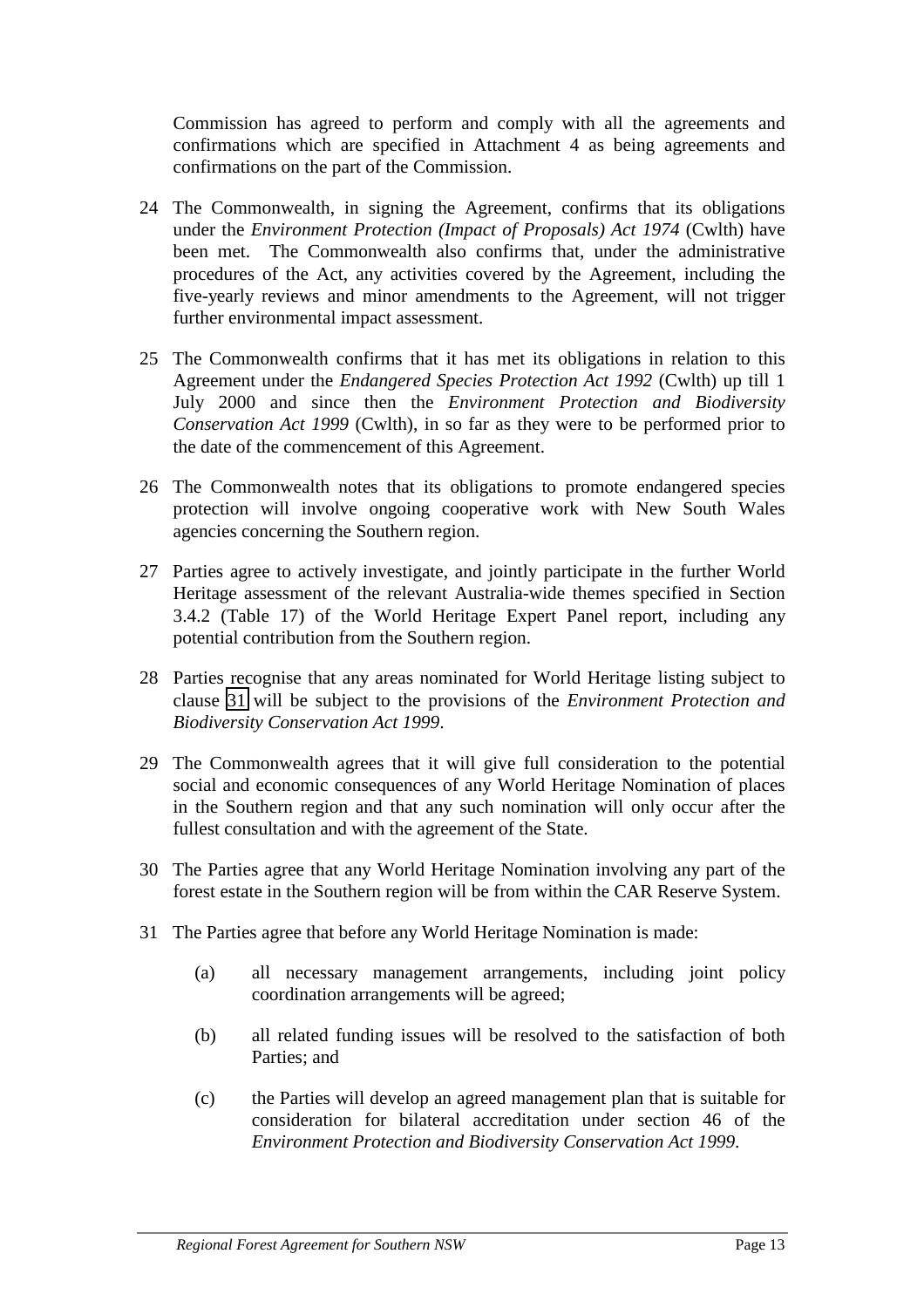- <span id="page-15-0"></span>32 The Commonwealth undertakes to use its best endeavours to secure the enactment of legislation which amends the *Environment Protection and Biodiversity Conservation Act 1999* (Cwlth) by inserting definitions *of "forestry operations"*, *"RFA forestry operations"* and *"RFA or Regional Forest Agreement"* identical to those contained in the Regional Forest Agreements Bill (Cwlth) and introduced such legislation into the Parliament of the Commonwealth on 14 August 2000.
- 33 Parties note that no controls under the *Export Control Act 1982* (Cwlth) will apply to hardwood Woodchips or Unprocessed Wood sourced from the Southern region while this Agreement is in place.
- 34 New South Wales confirms that its Forest Agreement covering the Southern region and any Integrated Forestry Operations Approvals applying to all or part of the Southern region will be integral parts of the New South Wales Forest Management System and will be means by which New South Wales will implement obligations and undertakings arising from this Agreement. Consistent with clause 47, NSW agrees to have in place a Forest Agreement covering the Southern region and have granted an Integrated Forestry Operations Approval applying to the Southern region by 30 June 2001.
- 35 The Parties note that until a Forest Agreement exists and an Integrated Forestry Operations Approval is granted covering the Southern region, forest management will be regulated through the *Threatened Species Licences* and *Pollution Control Licences* issued to SFNSW and applying in the region at the time of signing this Agreement.
- 36 New South Wales undertakes to notify the Commonwealth within fourteen days of any amendment or termination of a Forest Agreement or amendment, suspension or revocation of any Integrated Forestry Operations Approval, which applies to the Southern region. Copies of any Forest Agreements or Integrated Forestry Operations Approvals will be provided to the Commonwealth within fourteen days.

## **Milestones**

37 This Agreement establishes milestones as given in Attachment 5 and Parties will report annually on their achievement during the first five years, using an appropriate public reporting mechanism.

## **Five yearly review**

- 38 Within each five year period, a review of the performance of the Agreement will be undertaken. The purpose of the five-yearly review is to provide an assessment of progress of the Agreement against the established milestones, and will include:
	- (a) the extent to which milestones and obligations have been met, including management of the National Estate;
	- (b) the results of monitoring of Sustainability Indicators; and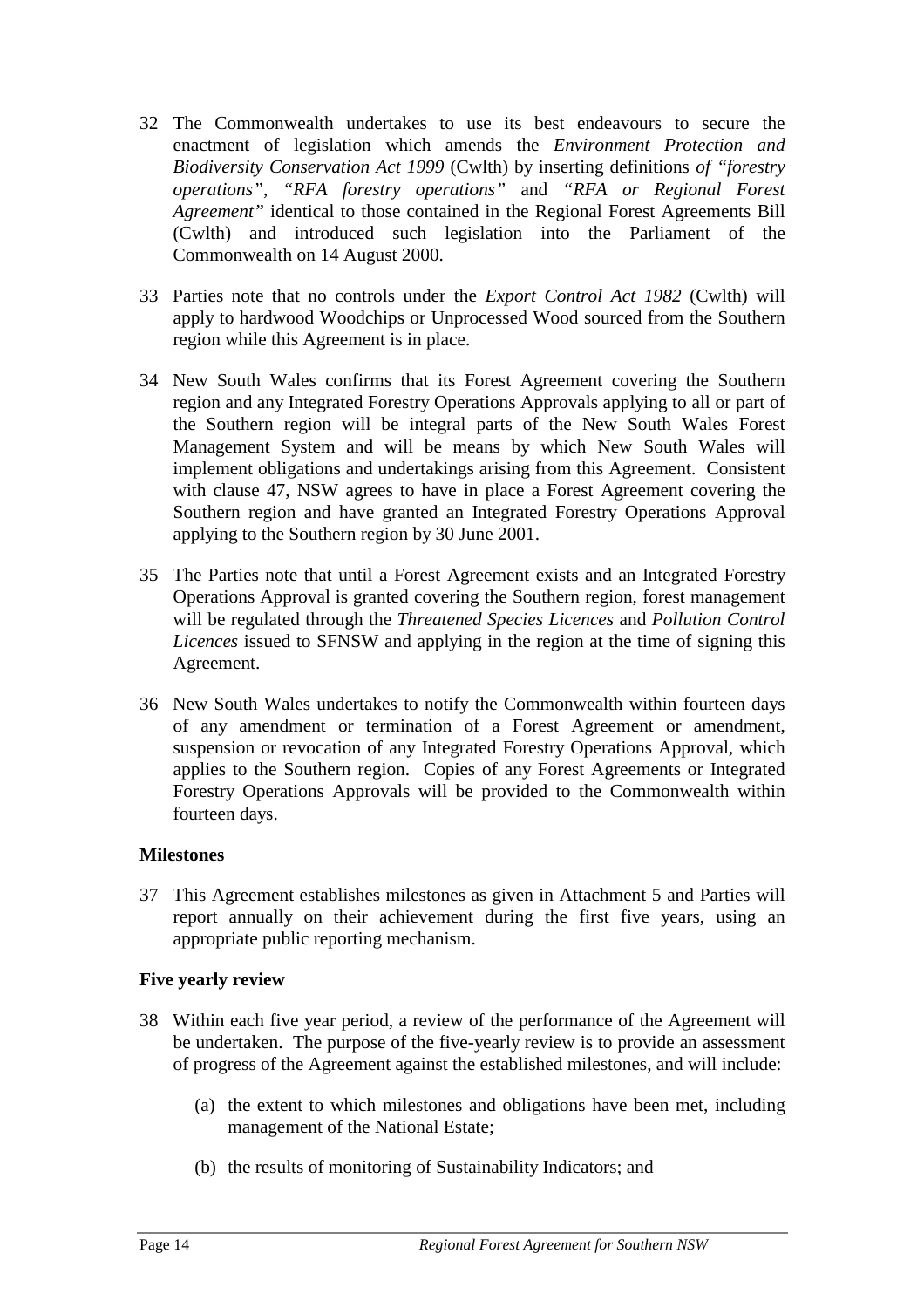- (c) invited public comment on the performance of the Agreement.
- <span id="page-16-0"></span>39 While the review process will not open up the Agreement to re-negotiation, both Parties may agree to some minor modifications to incorporate the results of the review as per clause [8.](#page-12-0)
- 40 The outcomes of the review will be made public. The mechanism for the review will be determined by both Parties before the end of the five-year period and the review will be completed within three months.
- 41 The Commonwealth will table in the Commonwealth Parliament the signed Regional Forest Agreement and, when completed, the annual reports detailing achievement of the milestones for the first four years of the Agreement and the first five-yearly review on performance against milestones and commitments.

### **ECOLOGICALLY SUSTAINABLE FOREST MANAGEMENT (ESFM)**

- 42 The Parties agree that ESFM is an objective which requires a long term commitment to continuous improvement and that the key elements for achieving it are:
	- (a) the establishment of a CAR Reserve System (Attachment 1);
	- (b) the development of internationally competitive forest products industries; and
	- (c) integrated, complementary and strategic forest management systems capable of responding to new information.
- 43 The Parties recognise that many of the existing New South Wales processes and regulations are designed to produce effective outcomes in terms of fauna, flora, soil and water conservation on State forests. These elements provide a sound basis for the further development of systems and processes to achieve ESFM.
- 44 New South Wales confirms its commitment to the achievement of ESFM on Public and Private Land consistent with the principles of Ecologically Sustainable Forest Management at Attachment 13, and to the ongoing review and subsequent implementation of its legislation, policy, plans, Codes and Regional Prescriptions to ensure ESFM objectives can be achieved in a more efficient regulatory environment.
- 45 New South Wales agrees that in providing for ESFM, its Forest Management System will be amended to implement the undertakings of this Agreement, including those specified in Attachments 6 and 8.
- 46 Following processes outlined in the *Forestry and National Park Estate Act 1998*, NSW will establish by 30 June 2001 a Forest Agreement covering the Southern region and an associated Integrated Forestry Operations Approval applying to the Southern region which are consistent with this Agreement, the Integrated Forestry Operations Approvals and Forest Agreements presently in place in NSW.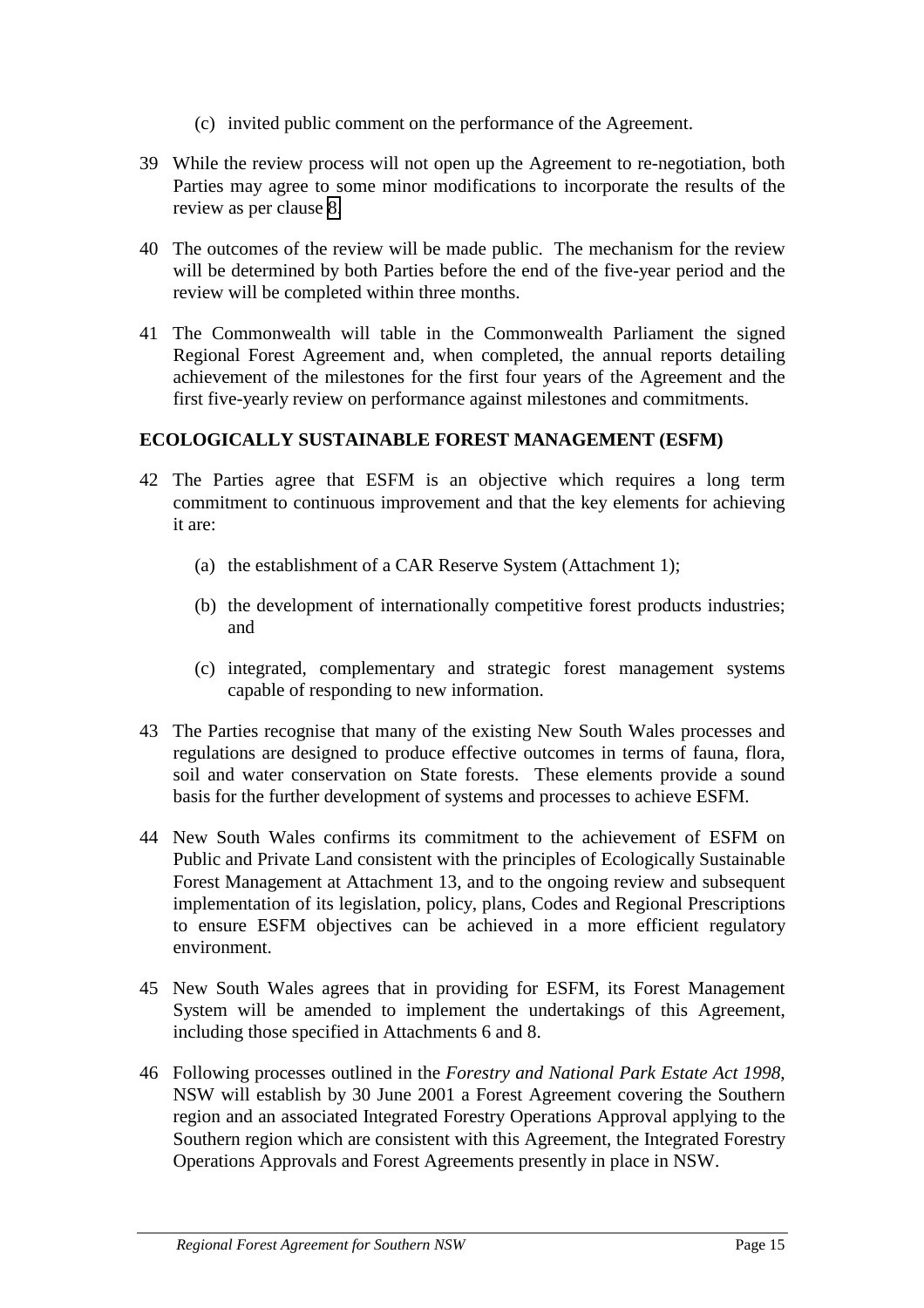- <span id="page-17-0"></span>47 New South Wales undertakes to:
	- (a) make by 30 June 2001 and maintain for the duration of this Agreement a Forest Agreement covering the Southern region;
	- (b) grant by 30 June 2001 and maintain for the duration of this Agreement an Integrated Forestry Operations Approval covering the Southern region, consistent with Attachments 1, 3, 4 and 8;
	- (c) complete and publish plans of management for areas dedicated under the *National Parks and Wildlife Act 1974* (NSW) by 31 January 2006;
	- (d) complete and publish Regional ESFM Plans for State forests under the Forestry Regulation 1999 (NSW) under the *Forestry Act 1916* (NSW) by 31 December 2001;
	- (e) implement the Forest Management Zoning system for the Southern region by 31 December 2001;
	- (f) manage cultural values, both Aboriginal and non-Aboriginal, in the Southern region, consistent with the guidelines in the *Protective Mechanisms for Cultural Heritage – Southern Region* as outlined in clause [90,](#page-24-0) Attachment 4 and the principles in Attachment 10. The Commonwealth acknowledges that the Cultural Heritage Guidelines attached to the *Integrated Forestry Operations Approval* for the Upper North East Region that will be attached to the *Integrated Forestry Operations Approval* applying to the Southern region are consistent with the above documents.
	- (g) implement the review and monitoring processes and develop the strategic and operational requirements of Sustainable Yield systems and processes using enhanced Forest Resource and Management Evaluation System (FRAMES) as described in Attachment 8 to enable the review of Sustainable Yield by 1 December 2006;
	- (h) develop and implement environmental management systems in accordance with the principles outlined in Attachment 8 by 30 April 2004.

#### **Monitoring, Reporting and Consultative Mechanisms**

- 48 New South Wales will report on the results of monitoring of the Sustainability Indicators, which are described in the report *'Criteria, Indicators, Targets and Monitoring Processes of Ecologically Sustainable Forest Management for the Southern Region'*. Reporting against the indicators will be consistent with the framework document *A Framework of Regional (Sub-National) Level Criteria and Indicators of Sustainable Forest Management in Australia* (Department of Primary Industries and Energy 1998) developed by the MIG.
- 49 Comprehensive Regional Assessments and the development of this Agreement have provided extensive opportunities for public participation and reporting.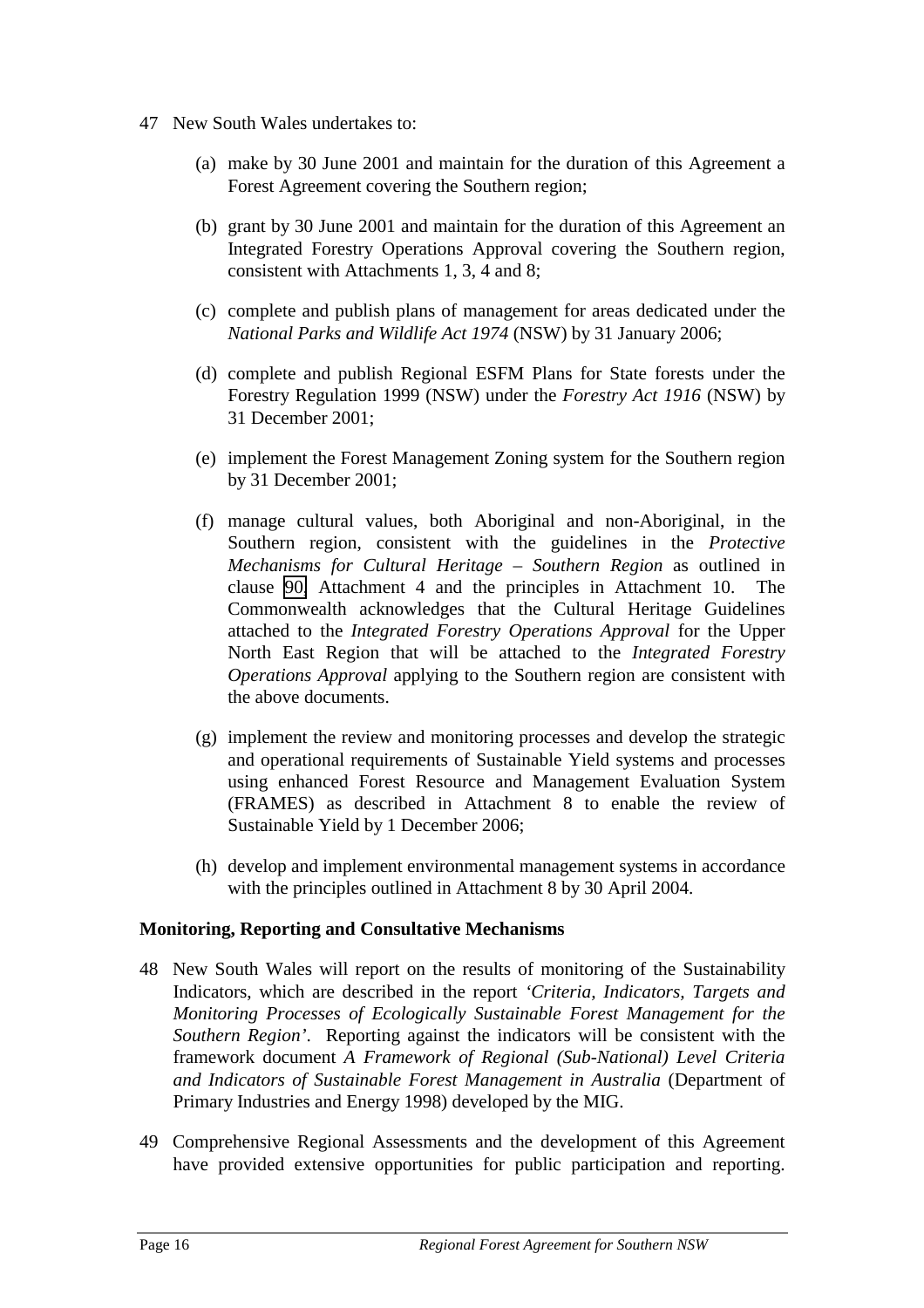<span id="page-18-0"></span>Parties recognise that the public reporting activities and on-going opportunities for public participation and consultation associated with existing New South Wales and Commonwealth processes and instruments will continue. A range of these processes and improvements are listed in Attachment 6.

50 As required by the *Forestry and National Park Estate Act 1998* (NSW), New South Wales will report annually to Parliament on compliance with any Integrated Forestry Operations Approval for the Southern region and the New South Wales *Southern Region Forest Agreement*. New South Wales will also furnish a copy of the reports to the Commonwealth within fourteen days of their tabling.

## **Accreditation**

- 51 The Commonwealth accredits as providing for continuing improvement in ESFM New South Wales' Forest Management System (including its legislation, policies, Codes for the Southern region, plans and management practices applying to both Public and Private land), as agreed to be amended in this Agreement, particularly those undertakings in clauses  $43, 47(a)$  $43, 47(a)$ ,  $(b)$ ,  $(d)$ ,  $(e)$ ,  $(g)$ ,  $(h)$  and  $56$ . The System includes:
	- a New South Wales *Forest Agreement* under the *Forestry and National Park Estate Act 1998* (NSW) covering the Southern region;
	- integrated Forestry Operations Approvals for the Southern region;
	- regional ESFM Plans for the Southern region;
	- New South Wales processes for forecasting Sustainable Yield from the Southern region
	- codes of Practice and Eco-Field Guide for Public Lands;
	- codes of Practice for Private Lands;
	- the *Native Vegetation Conservation Act 1997* (NSW);
	- the SFNSW Native Forest Management System; and
	- the NPWS Environmental Management System.

## **Sustainability Indicators**

- 52 Parties agree that the current Forest Management System will be enhanced by implementing mechanisms to monitor and review the sustainability of forest management practices. To ensure this occurs, Parties agree that:
	- (a) the Sustainability Indicators referred to in clause [48](#page-17-0) are consistent with the Montreal Process Criteria in Attachment 9, and take into account the *Framework of Regional (Sub-National) Level Criteria and Indicators of Sustainable Forest Management in Australia* developed by the MIG;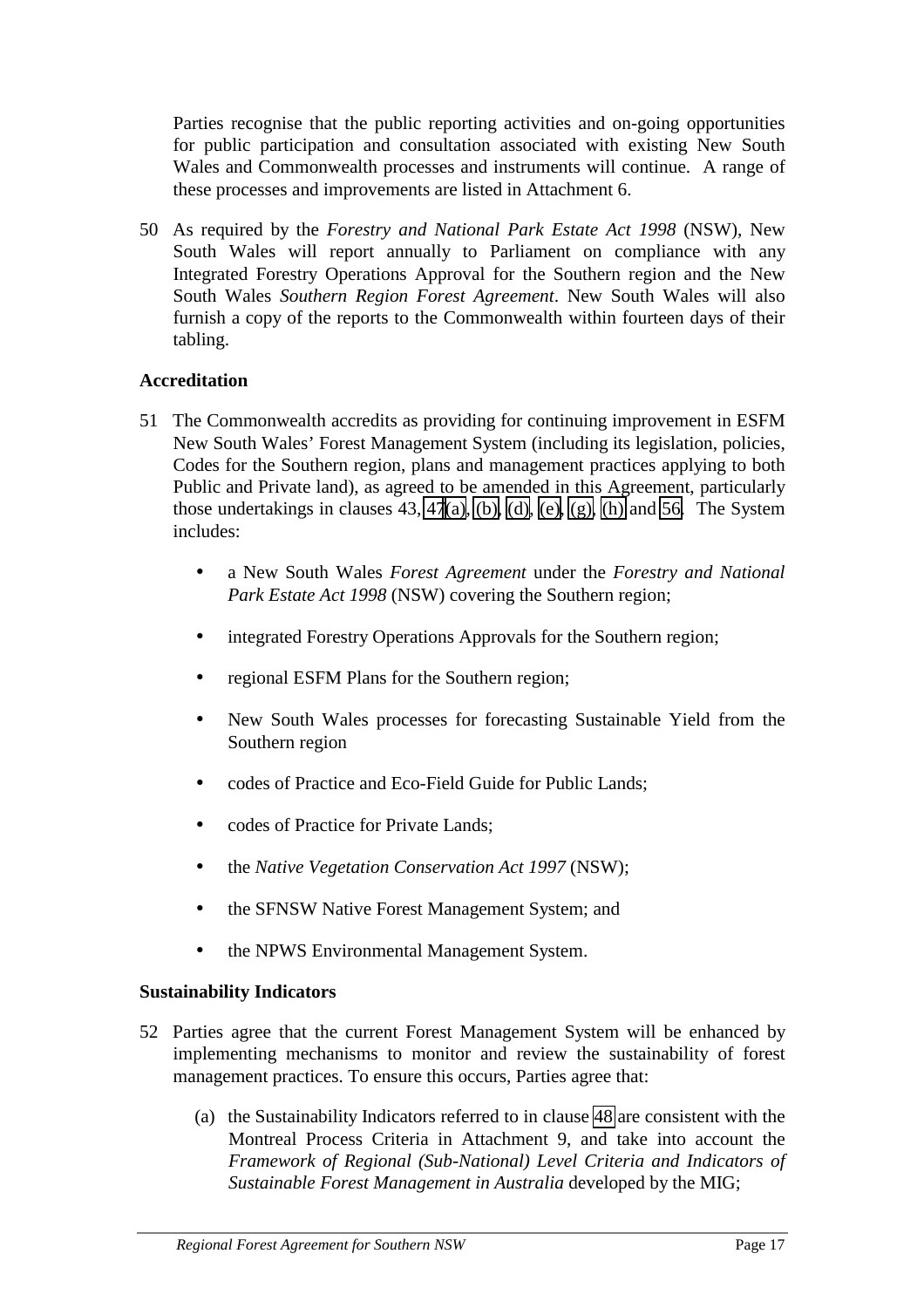- <span id="page-19-0"></span>(b) both Parties agree that the indicators referred to in clause [48](#page-17-0) are to be trialed and assessed during the first five year period to ensure they are practical, measurable, cost-effective and capable of being implemented at the regional level;
- (c) reporting on the indicators referred to in clause [48](#page-17-0) will be under the headings of the Montreal Process Criteria as in Attachment 9; and
- (d) both Parties agree to further develop, review, and if necessary revise Sustainability Indicators in time for the first five-yearly review.

## **Private Land**

- 53 The Parties reaffirm their commitments made in the *National Forest Policy Statement* (1992) to the conservation and management of the private forest estate. The Parties note that New South Wales has provisions under the *Native Vegetation Conservation Act 1997* (NSW) for native vegetation retention controls to regulate the clearance of native forest on Private Land.
- 54 The Parties agree to encourage private forest owners to ensure that their management operations are consistent with ESFM practices.
- 55 CAR Values which are priorities for the CAR Reserve System and which occur on Private Land will be dealt with by the principles and mechanisms outlined in Attachments 1 and 2. Parties agree the values listed at Attachment 2 can be managed consistently with the JANIS Reserve Criteria through a range of mechanisms, with the consent of the land owner, as specified in Attachment 2. Priorities for protection of Forest Ecosystems are given in Tables 1 and 2 of Attachment 2. All conservation mechanisms for the establishment of the Private Land component of the CAR Reserve System will be voluntary.
- 56 New South Wales agrees to produce a Code of Practice for timber harvesting of native forest on Private Lands by the first five-yearly review.
- 57 Parties recognise that a Code of Practice for Plantations on Private Land under the *Plantations and Reafforestation Act 1999* is to be completed by 30 June 2001.
- 58 New South Wales confirms that the CAR Reserve System has been established through this Agreement, including Attachment 2, and that conservation levels achieved in that reserve system will not subsequently be used as a basis for preventing timber harvesting being carried out on Private Lands. Consistent with clause [18](#page-13-0) this is not to be interpreted as preventing voluntary conservation measures to protect CAR Values on Private Land.

## **Threatened Flora and Fauna**

59 The Parties agree that the CAR Reserve System, actions under the New South Wales Biodiversity Strategy, *Threatened Species Conservation Act 1995* (NSW) and the *Environment Protection and Biodiversity Conservation Act 1999* (Cwlth), *Forestry and National Parks Estate Act 1998* (NSW) and the application of a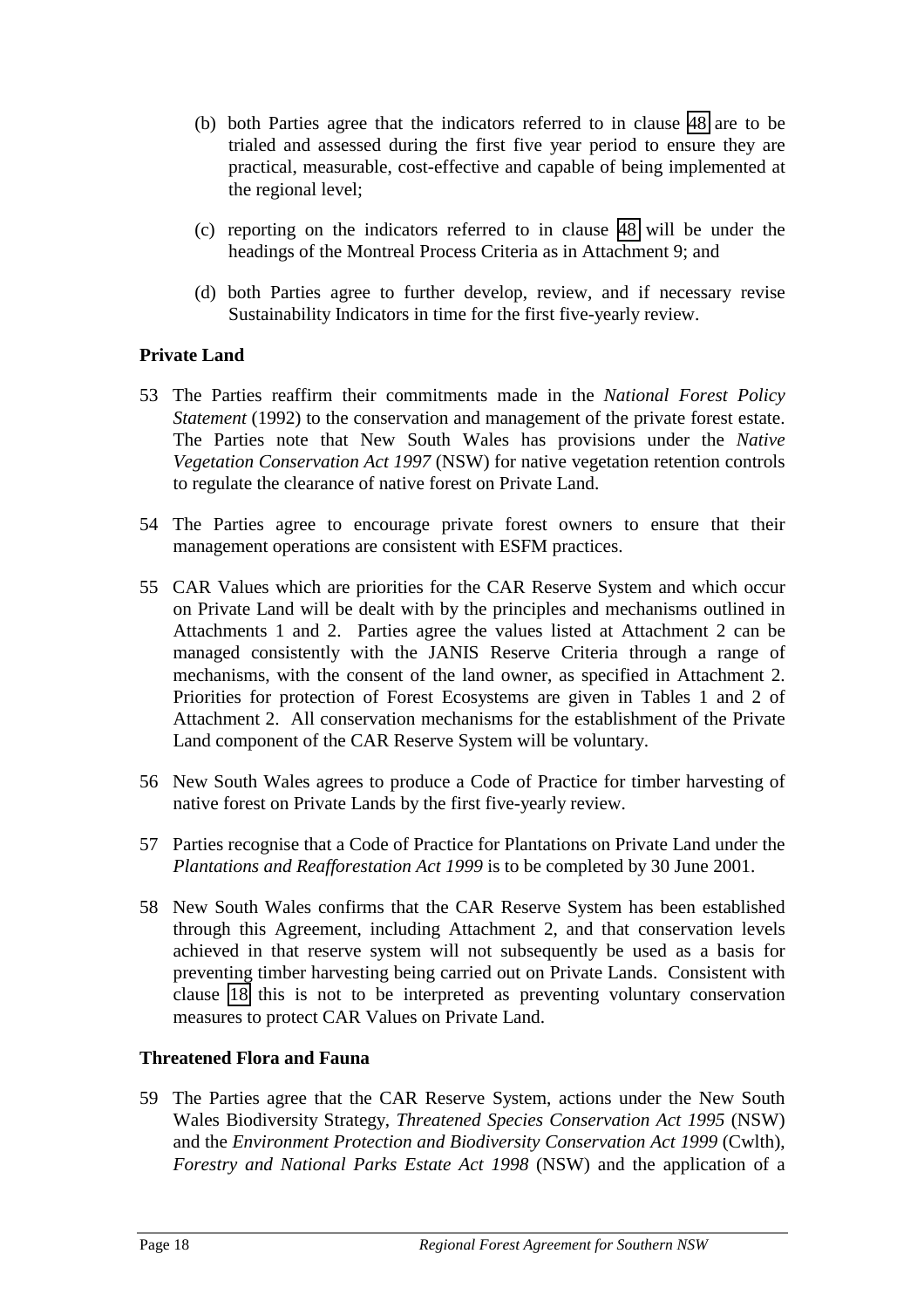<span id="page-20-0"></span>range of management strategies, management plans and the Integrated Forestry Operations Approval will provide for the protection of rare or threatened flora and fauna species and ecological communities.

- 60 Where threatened species, ecological communities and threatening processes restricted to New South Wales are listed under both the *Threatened Species Conservation Act 1995* (NSW) and the *Environment Protection and Biodiversity Conservation Act 1999* (Cwlth), any new or revised Recovery Plans or Threat Abatement Plans will be jointly prepared to meet the requirements of both Acts. Where Recovery Plans or Threat Abatement Plans under the *Threatened Species Conservation Act 1995* (NSW) meet the requirement of the *Environment Protection and Biodiversity Conservation Act 1999* (Cwlth), the Commonwealth will consider adopting them.
- 61 The Parties agree that the management prescriptions or actions identified in jointly prepared and agreed Recovery Plans or Threat Abatement Plans will be implemented as a matter of priority, including through the Integrated Forestry Operations Approval on State forest.
- 62 Recovery Plans for items listed under both Acts and extending beyond New South Wales will be prepared jointly with New South Wales and other relevant governments to be considered for adoption under the *Environment Protection and Biodiversity Conservation Act 1999* (Cwlth).
- 63 Parties will continue to consult on the priorities for listing threatened species, ecological communities and threatening processes, and the preparation of Recovery Plans, recognising that priorities can change in the light of new information. Currently agreed priorities and commitments for the next five years are outlined in Attachment 3.

## **THE CAR RESERVE SYSTEM**

- 64 Parties agree that the primary function of the CAR Reserve System is to ensure the conservation and protection of Environment and Heritage Values.
- 65 Parties agree that the CAR Reserve System as identified on Map 1 and presented in Attachment 1 and Attachment 2, satisfies the JANIS Reserve Criteria. Each element of the CAR Reserve System, with the exception of Commonwealth owned or leased land, will be administered in accordance with New South Wales legislation.
- 66 New South Wales agrees to implement, manage and conserve the Southern region CAR Reserve System described in Attachment 1 and identified on Map 1 with the exception of Commonwealth owned or leased land.
- 67 The Commonwealth agrees to manage and conserve those parts of the CAR Reserve system on Commonwealth owned or leased lands consistent with the conditions outlined in Attachment 1.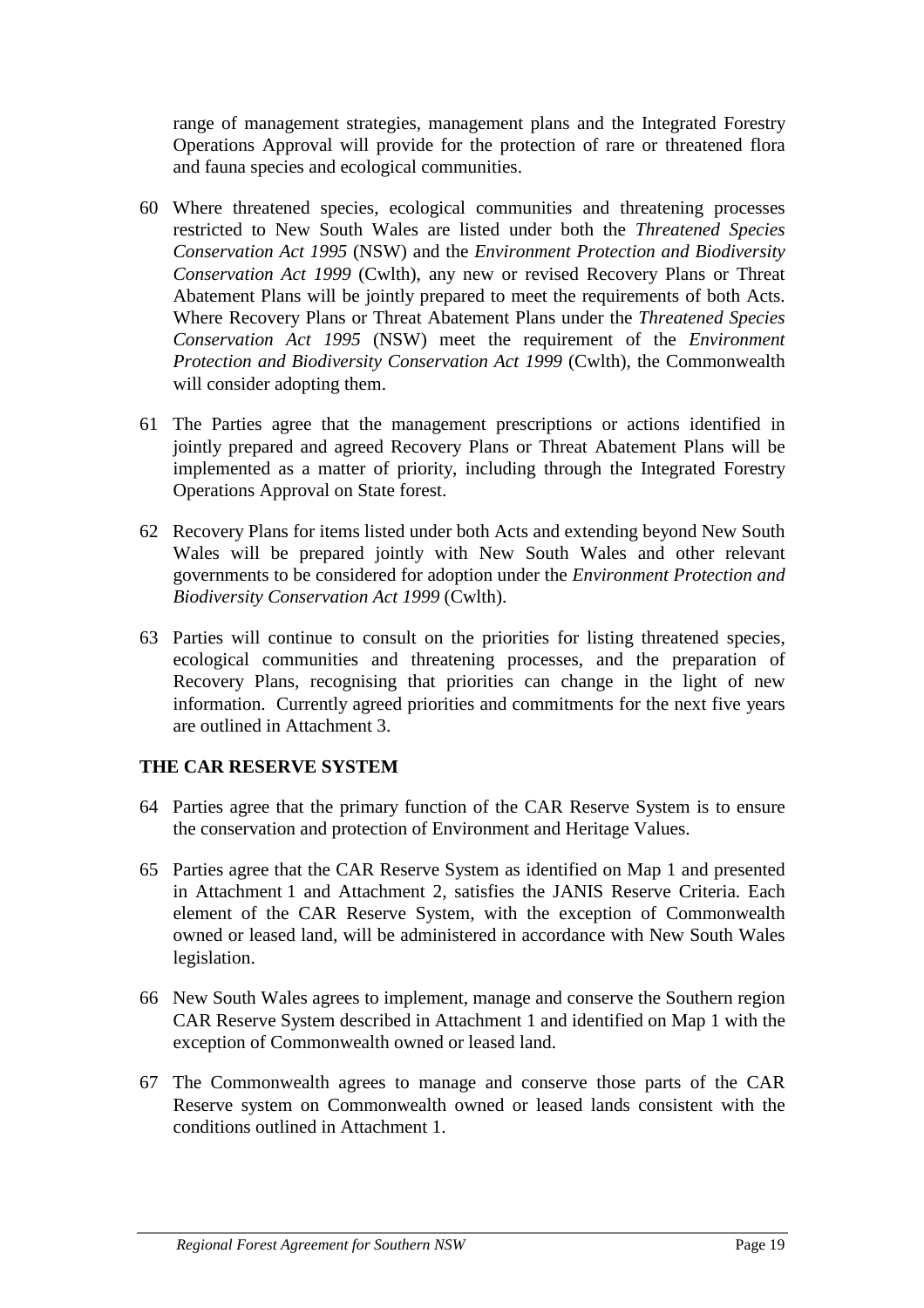- 68 Parties agree that through the acquisition of Private Land (by voluntary sale), transfer of lands of the Crown, or transfer of land from an existing reserve tenure to one of higher conservation protection status, enhancements to the CAR Reserve System could occur. Both Parties agree that such enhancements to the CAR Reserve System will not impede the management of State forest lands or the meeting of the wood supply commitments in this Agreement (clauses [76,](#page-22-0) [77,](#page-22-0) [79,](#page-22-0) [80,](#page-23-0) [81\)](#page-23-0).
- 69 In the incorporation into the CAR Reserve System of lands of the Crown over which a licence or occupational permit is held NSW will:
	- confirm the presence of CAR values needed for reservation;
	- through consultation, take into consideration any existing interests in the land of the licence or permit holder;
	- ensure where practicable that suitable transition arrangements apply; and
	- ensure that practical and legal access remains available where such access to adjacent private, licensed or leased land currently crosses or falls within land to be added to the CAR Reserve System under this agreement.
- 70 Parties agree that changes to the CAR Reserve System will only occur in accordance with this Agreement, will be made publicly available, and will not lead to deterioration in the representation or protection of identified CAR Values, except that minor changes to the levels of representation or protection of specific CAR values may occur.
- 71 Parties agree that best endeavours will be used to maintain the levels of protection of National Estate Values in a regional context; however, minor changes to the levels of protection of individual values may occur as a result of changes to the CAR Reserve System in State forest.

## **INDUSTRY AND REGIONAL DEVELOPMENT**

- 72 The Parties agree that State forest outside the CAR Reserve System is available for timber harvesting in accordance with this Agreement and the laws of New South Wales.
- 73 Parties agree that any changes to the total area of State forest or areas excluded from harvesting or Regional Prescriptions applied to State forest will not lead to a net deterioration in the capacity to supply wood from the Southern region, in terms of the volumes as specified in this Agreement and in terms of species and quality.
- 74 (a) The Parties acknowledge that the forest-based industries in the Southern region contribute to both the regional and State economies and are an essential component of many communities in the region. The Parties intend that this Agreement will enhance opportunities for further growth and development of forest-based industries in the Southern region.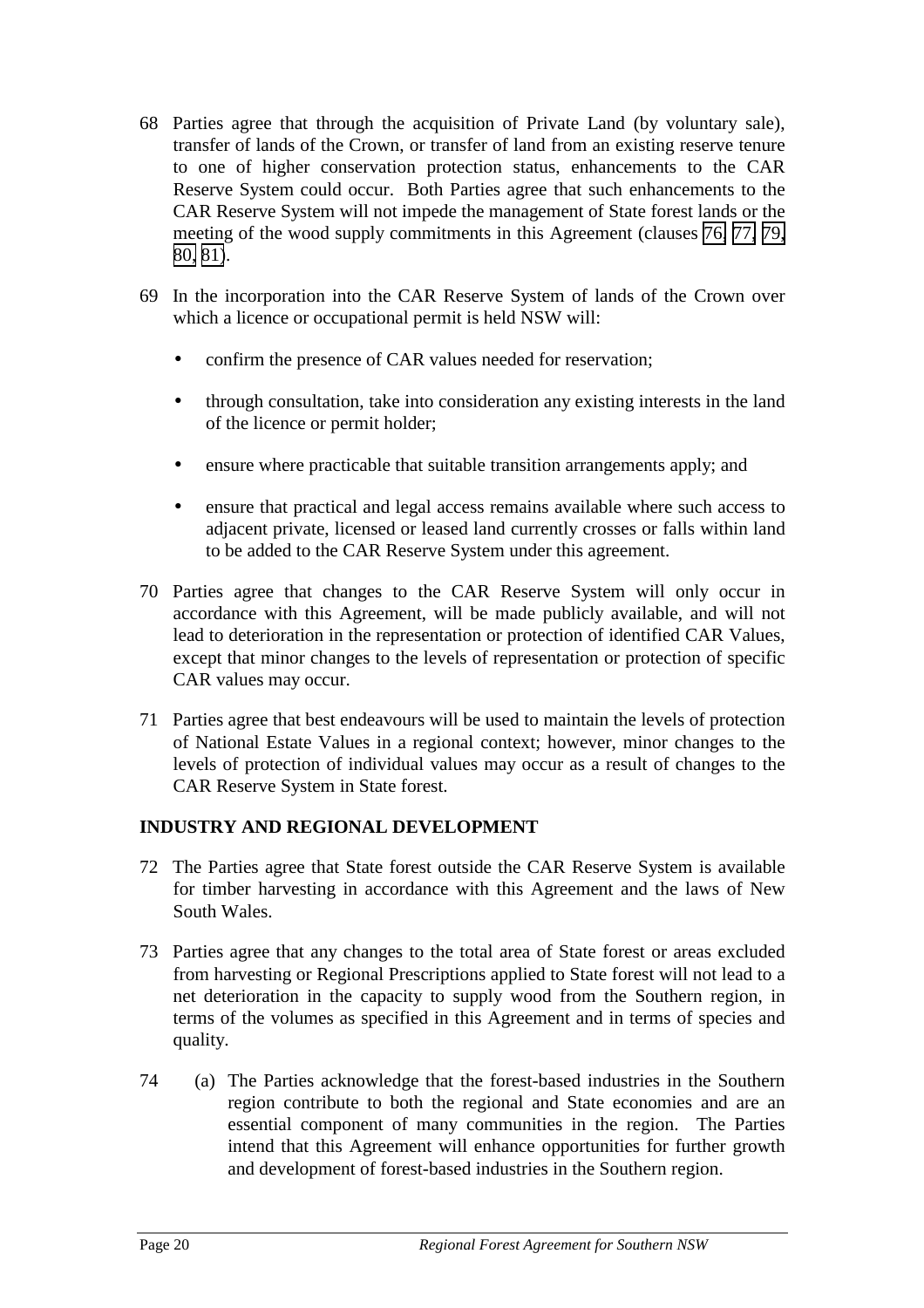- <span id="page-22-0"></span>(b) The Agreement will provide long-term stability for these industries through including long-term certainty of timber supply. This stability will facilitate industry development through:
	- (i) New investment, plantation development, reforestation, downstream processing, value-adding and jobs growth in forests-based industries;
	- (ii) Further introduction of new technology, enhanced utilisation of regrowth timber for sawn products, thinning of regrowth forests and more efficient utilisation of residue wood;
- (c) There will be significant economic opportunities in other forest-based industries, such as:
	- (i) tourism and recreation; and
	- (ii) mineral exploration and Mining.
- 75 As part of providing greater security of access to forest resources, the Commonwealth will not prevent enterprises obtaining, using or exporting the quantities of timber, Woodchips or Unprocessed Wood products sourced from the Southern region in accordance with this Agreement.
- 76 NSW agrees to supply a minimum of  $48,500 \text{ m}^3$  per annum of High Quality Large Logs from the South Coast Sub Region and a minimum of  $48,000 \text{ m}^3$  per annum of high quality large logs from the Tumut Sub Region for 20 years from 1 January 2001.
- 77 The timber volumes in clause 76 will be allocated under twenty year Wood Supply Agreements. These agreements will take effect from 1 January 2001 for the South Coast Sub Region and as early as possible, but no later than 1 January 2002, for the Tumut Sub Region.
- 78 The Wood Supply Agreements in clause 77 will incorporate requirements for improved efficiency and increased processing to increase the value of products produced by the holders of the agreements from the timber supplied under the agreements (commonly referred to as "value-adding" requirements).
- 79 The volumes described in clause 76 from the Tumut Sub Region will be comprised of 18,500m<sup>3</sup> of Ash and 29,500m<sup>3</sup> of mixed hardwood logs. It is noted that an additional 1,000m<sup>3</sup> per annum of Quota Sawlogs (a sawlog having dimensions and quality that are equal to or greater than those specified in the Wood Supply Agreements between SFNSW and sawlog-using customers) will be supplied from Ingebirah State Forest in the Tumut Sub Region to the Eden RFA Region over the period of this Agreement. This 1,000m<sup>3</sup> per annum for the Eden RFA Region is additional to the Tumut Sub Region High Quality Large Log volume of  $48,000$ m<sup>3</sup>.
- 80 The Parties note that for the South Coast Sub Region, arrangements for pulp grade timber/pulpwood include an amount of 97,000 tonnes per annum, being a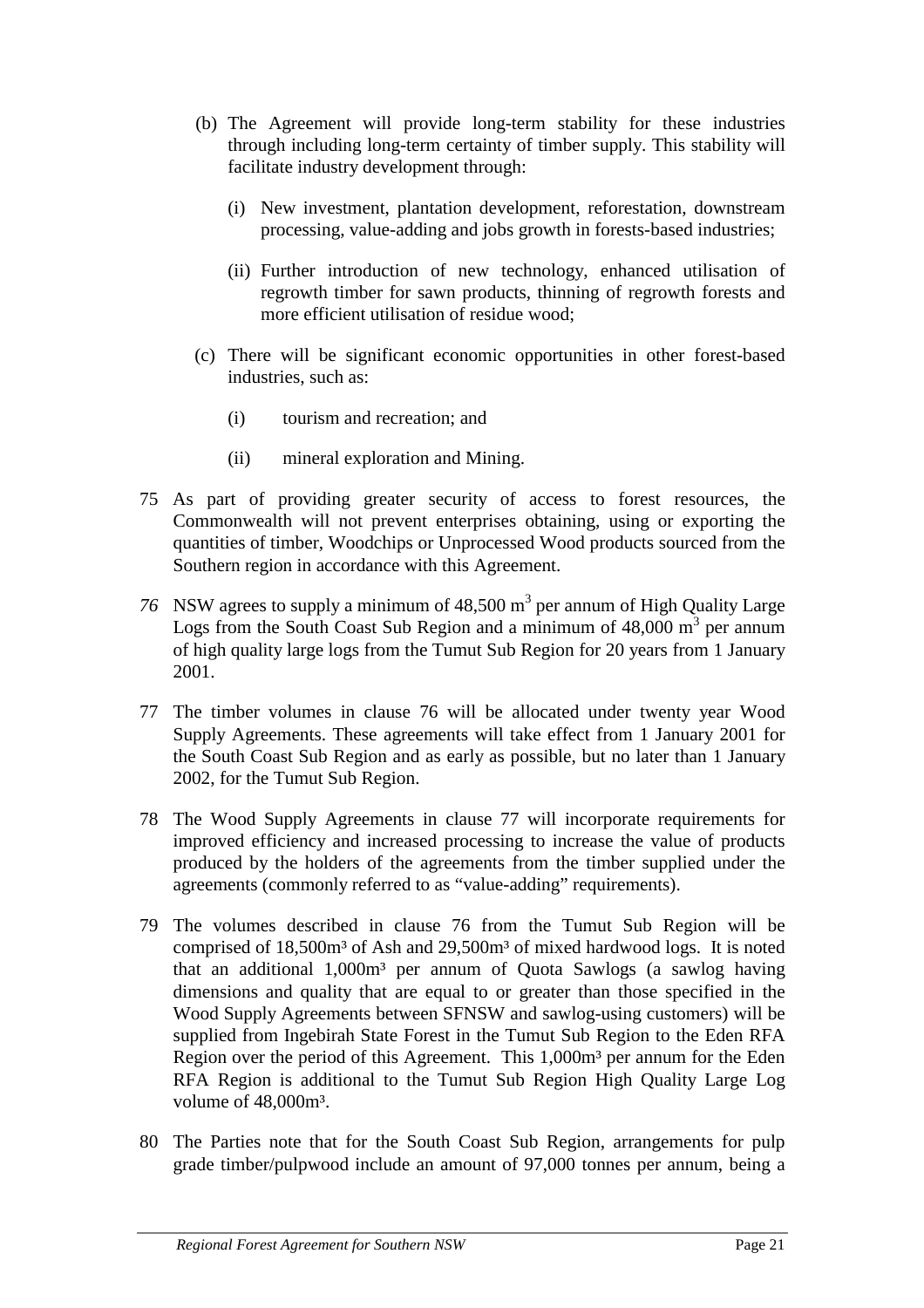<span id="page-23-0"></span>quantity which reflects the maximum supply levels contracted at the date of this Agreement.

- 81 High Quality Small Logs will be supplied at a minimum of approximately 4,850 m<sup>3</sup> per annum for the South Coast Sub Region and at levels greater than 1999 contracted volumes for the Tumut Sub Region, being  $3,085$  m<sup>3</sup> per annum (1,500)  $m<sup>3</sup>$  per annum hardwood and 1,585  $m<sup>3</sup>$  per annum Ash).
- 82 Supply arrangements for other Forest Products (including poles, piles, girders, veneer logs, High Quality Small Logs, Low Quality Logs and pulp logs) from forest operations will be in accordance with current and future market demands.
- 83 The Forest Products referred to in clauses 80, 81 and 82 will be supplied as a result of the management and harvesting of forests (including thinning operations) to meet the volumes specified in clause 76.
- 84 Wherever possible NSW will enhance silvicultural programs and reforestation works to improve the productive capacity of State forests. Such programs and works will be conducted in accordance with other clauses contained in this Agreement.
- 85 The Parties agree that the timber volume to be supplied from the South Coast Sub Region and the Tumut Sub Region as provided in clause 76, is to be on a nondeclining even-flow Sustainable Yield basis for the period modelled by FRAMES (being 180 years).
- 86 To achieve the non-declining even-flow Sustainable Yield for South Coast Sub Region agreed in clause 85:
	- NSW will carry out silviculture (such as thinning), purchase land for timber production and plantation establishment, may purchase timber rights, and, enter into joint ventures for plantations, and carry out other appropriate measures.
	- NSW will expend up to \$5 million on these measures (Attachment 11). In addition, \$1.5 million will be expended on silvicultural thinning to increase timber yields in the relevant period on other areas of State forests.
	- The Parties agree to jointly contribute a further \$2.5m (drawn in equal shares from Commonwealth and NSW contributions) from the Forest Industry Structural Adjustment Package (FISAP) for a project of regional significance to carry out silvicultural thinning and plantation establishment (but not land purchase) on those other areas of State forests.
- 87 Both Parties are committed to the development and implementation of hardwood timber industry development initiatives through the Forest Industries Structural Adjustment Program.
- 88 Both Parties agree that this Agreement will promote the following objectives: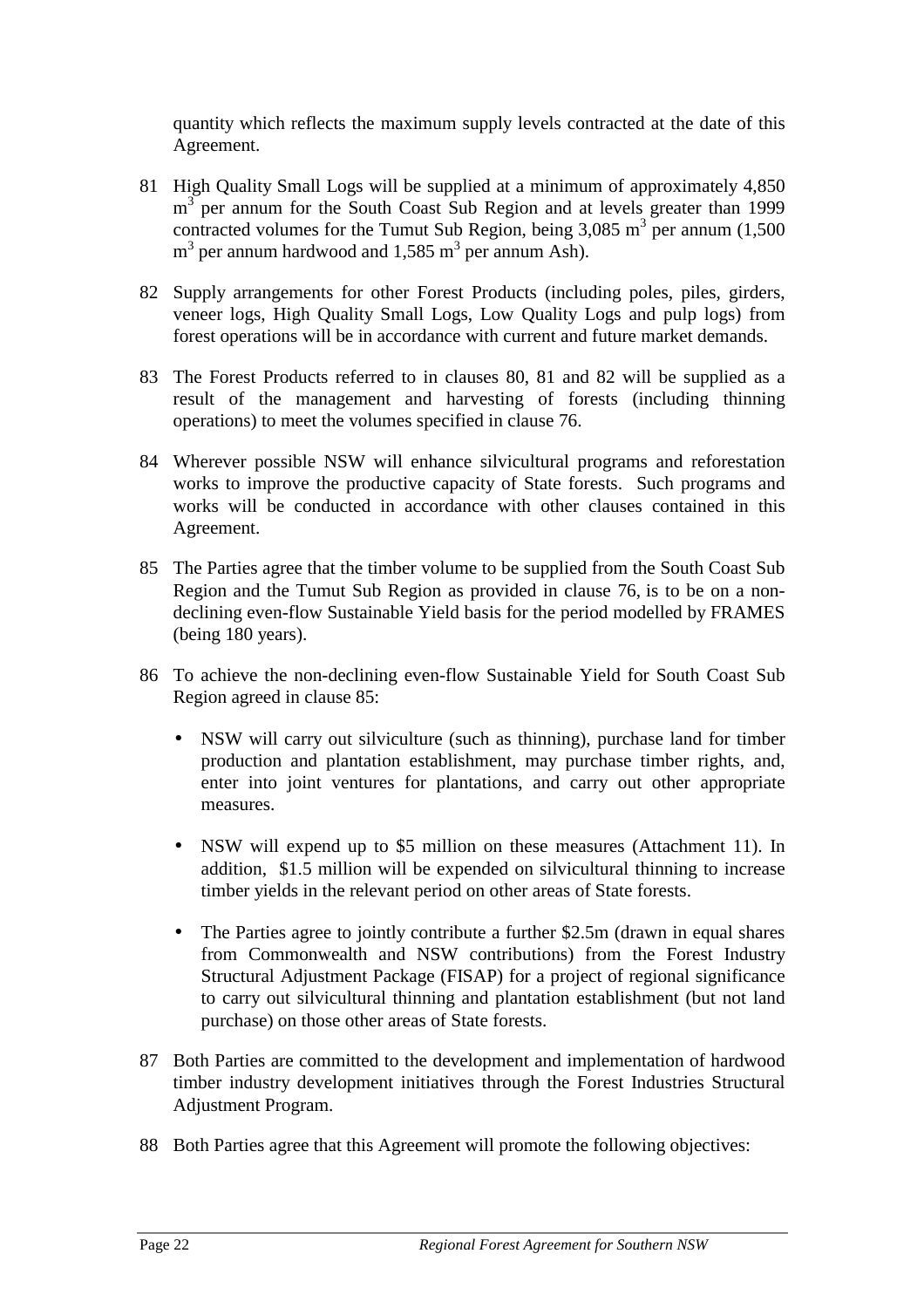- <span id="page-24-0"></span>• maximising opportunities for employment in the timber and forest industry as a result of the implementation of the CAR Reserve System; and
- development of an environmental management system, and MIG criteria and indicator monitoring program to a standard which would allow certification of the system under the ISO14000 series.
- 89 Additional initiatives to promote industry and regional development across the Southern region are outlined in Attachment 11.

## **ABORIGINAL HERITAGE**

- 90 New South Wales agrees to develop guidelines and a package of measures that will be implemented to ensure the appropriate management of Aboriginal heritage including the maintenance of traditional historic uses and values, and to facilitate ongoing Aboriginal involvement in the management of the Southern region. The principles to be applied in the Southern region are those in the *Protective Mechanisms for Cultural Heritage – Southern Region* in addition to the principles at Attachment 4 and Attachment 10.
- 91 This Agreement is not intended to influence either current or future Native Title claims in any way. The Parties acknowledge that if any implementation of this Agreement affects any native title rights and interests such implementation must be in accordance with the *Native Title Act 1993* (Cwlth).

## **PLANTATIONS**

92 The Parties recognise that export controls have been removed from Unprocessed Wood and Woodchips sourced from New South Wales Plantations in accordance with the Export Control (Unprocessed Wood) Regulations (Cwlth).

## **OTHER FOREST USES**

- 93 Parties agree that forest uses other than timber production will be determined in accordance with New South Wales legislation with due regard for protection of Environment and Heritage Values. In some limited circumstances that do not relate to the substance of this Agreement (for example foreign investment approval, export controls for non-forest products and major infrastructure developments) Commonwealth legislative provisions may also apply.
- 94 Parties recognise that under the *National Parks and Wildlife Act 1974* (NSW), issuing of new Mineral Exploration and Mining titles is not permitted (except by Act of Parliament) in national parks or historic sites, nature reserves, state game reserves, karst conservation reserves, Aboriginal areas and regional parks.
- 95 The Parties agree that Mining Operations are permitted within parts of the CAR Reserve System, which are State forest or Crown Reserves in Attachment 1. In Informal Reserves, or in those parts of the CAR Reserve System described as "Values Protected by Prescription" in Attachment 1, NSW agrees that CAR values, as identified in Attachments 1, that are compatible with those Mining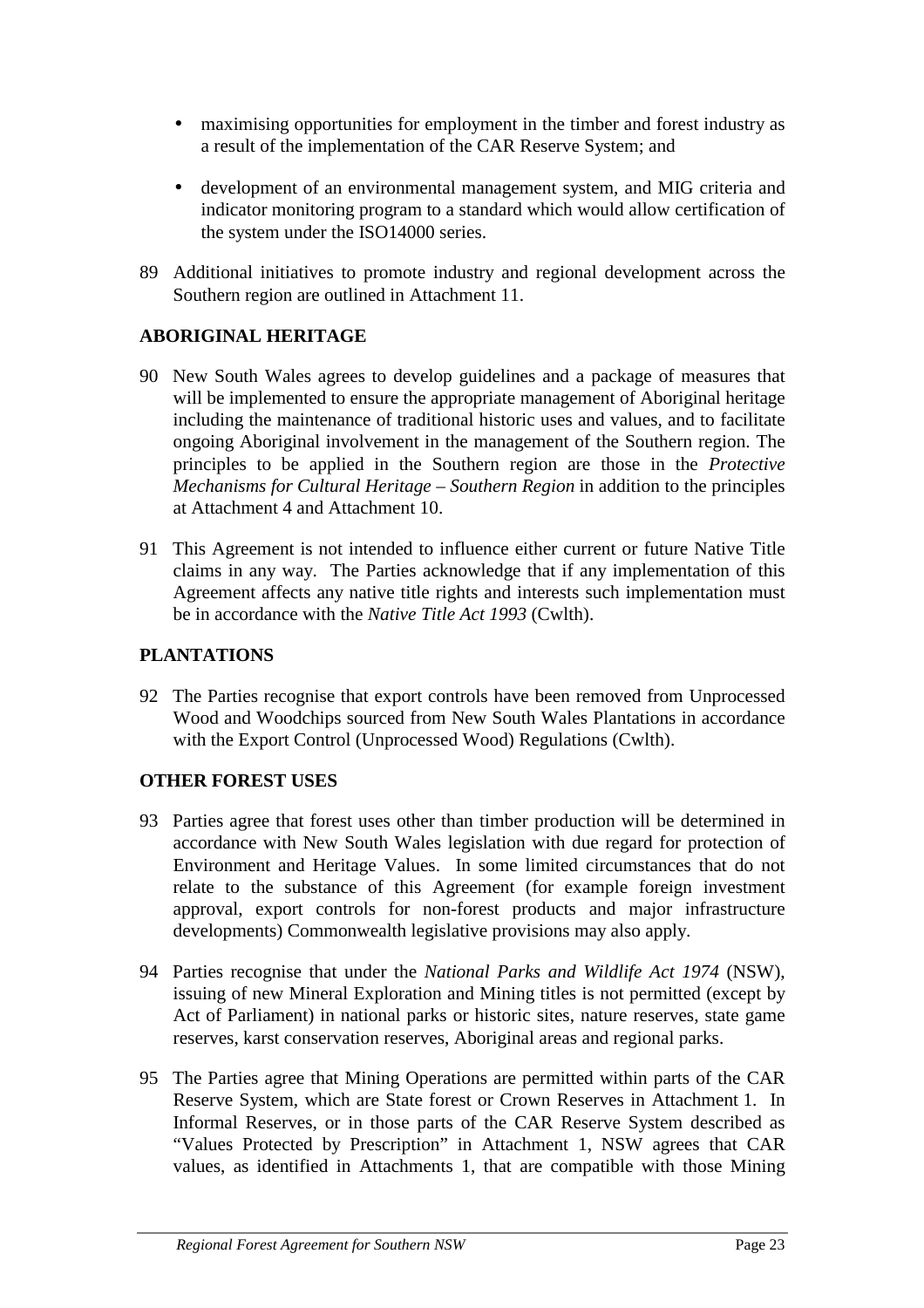<span id="page-25-0"></span>Operations will be maintained while, CAR values, as identified in Attachments 1, not compatible with those Mining Operations will, where practicable, be provided for elsewhere.

96 New South Wales will ensure that any proposed Mining Operations will be subject to environmental impact assessment (including species impact statements where required) under the provisions of the *Environment Planning and Assessment Act 1979* (NSW). Mining Operations will be subject to the *Mining Act 1992 (*NSW), and the *Petroleum (Onshore) Act 1991* (NSW). Mining will be in accordance with an approved Mining Operations Plan and Annual Environmental Management Reports. Rehabilitation of any sites disturbed by Mining Operations will be carried out in accordance with the provisions of the relevant statutes (including the *Environmental Planning and Assessment Act 1979* (NSW) and the *Mining Act 1992* (NSW)) and it will aim to achieve world's best practice.

## **COMPETITION PRINCIPLES**

97 Parties recognise that under the Competition Principles Agreement, Governments aim to achieve more transparency and greater efficiency in Government owned business enterprises. The Commonwealth agrees that the day to day pricing and allocation arrangements for wood from public forests are matters for New South Wales. New South Wales confirms its commitment to the pricing and allocation principles set out in the *National Forest Policy Statement*. New South Wales confirms that legislation and policies relevant to the allocation and pricing of hardwood logs from State forests will be reviewed as part of the Competition Principles Agreement.

## **RESEARCH**

- 98 The results of the Comprehensive Regional Assessments of the forest values of the Southern region indicated a number of areas requiring further research. New South Wales will establish a Research Liaison Committee to identify research priorities relating to forest management and publish a list of priorities by 30 September 2001. Parties have outlined themes for further research in Attachment 7.
- 99 In developing priorities, the Research Liaison Committee will take account of priorities arising out of the Comprehensive Regional Assessment process for the Southern region, particularly those outlined in the documents titled *Criteria, indicators, targets and monitoring processes of ecologically sustainable forest management for the Southern region* and *Knowledge and Information Gaps for the Upper North East, Lower North East and Southern CRA/RFA Regions.*
- 100 New South Wales will prepare by the first five-yearly review, a Compendium of New South Wales Forest Research that will provide a bibliography of research in progress as well as published and unpublished works.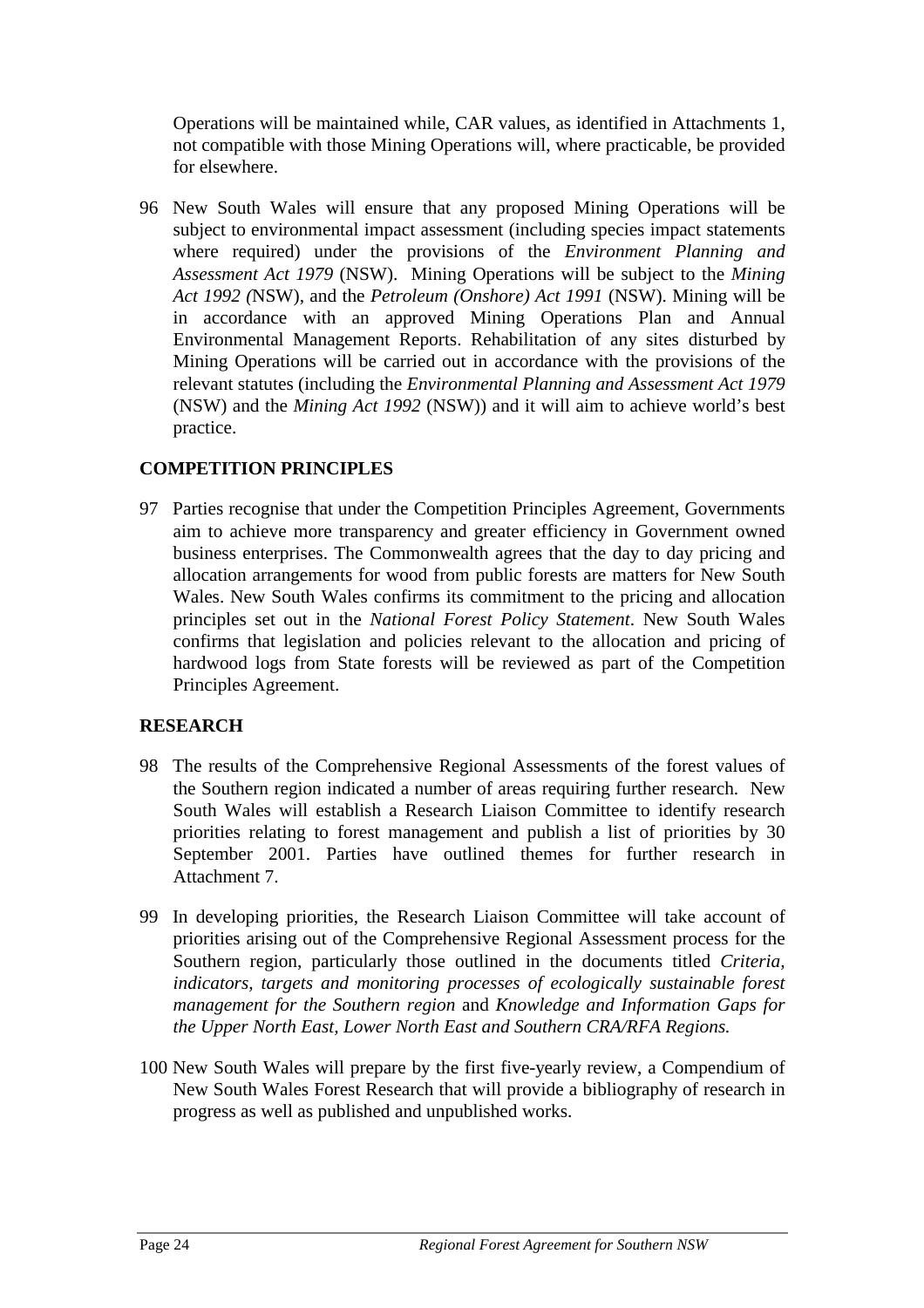- 101 Parties agree to consult each other in the development of joint research projects that may affect the Agreement and note that the subject areas and priorities may change throughout the duration of the Agreement.
- 102 Parties agree to make publicly available, wherever possible, research reports relevant to this Agreement.

## **DATA**

- 103 Parties agree to lodge archival copies of Data by 30 June 2001.
- 104 Parties agree to manage and provide access to Data, including models used to develop this Agreement, in accordance with the Data Agreement at Attachment 13 of the Regional Forest Agreement for North East New South Wales (copy provided at Attachment 12 of this Agreement).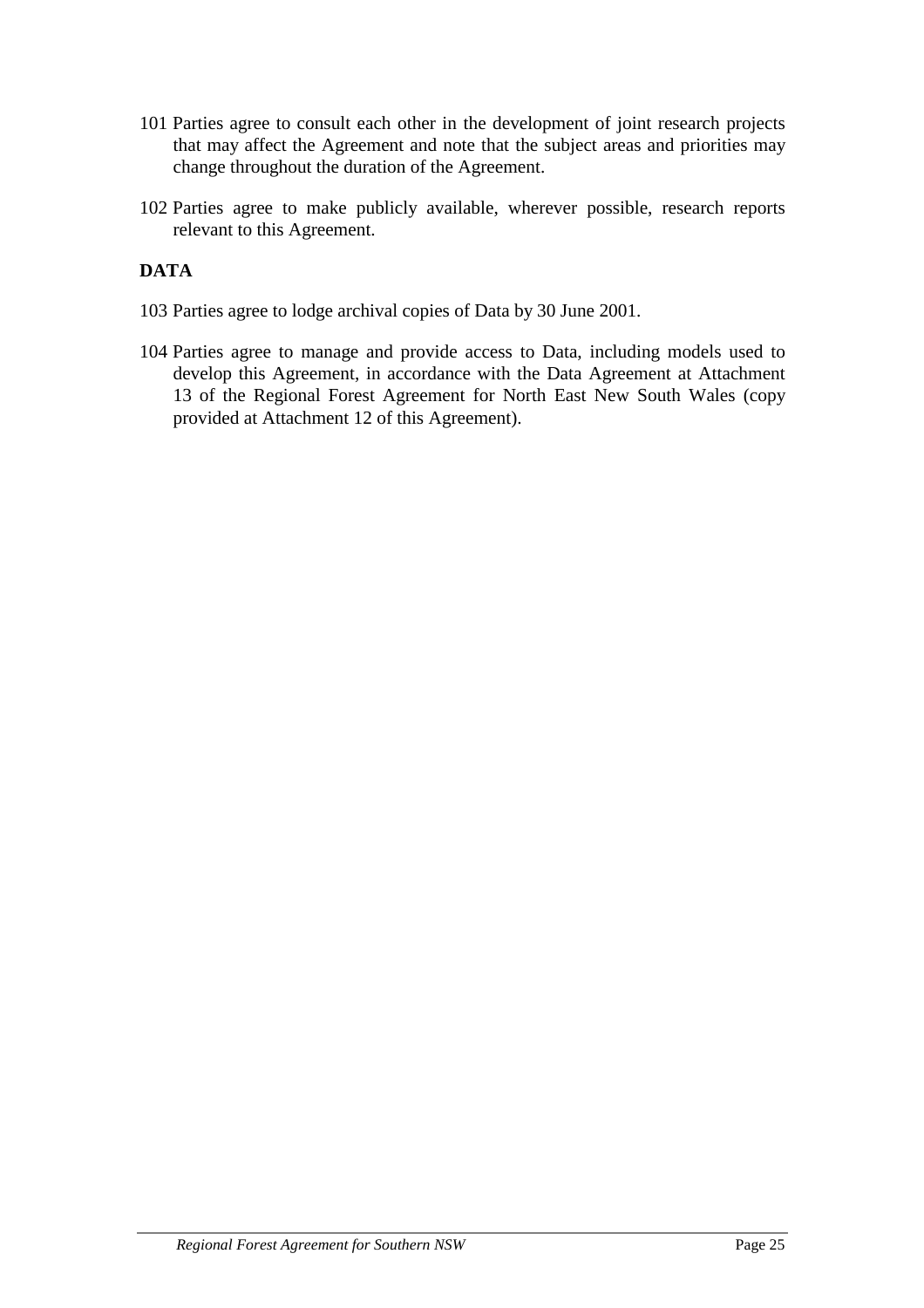## **PART 3**

#### **Nature of Obligations under this Part**

105 It is the intention of the Parties that this Part is to create legally enforceable rights and obligations. It is also their intention that, in the event that any provision of this Part exceeds the power of either Party or is unenforceable for any other reason, that provision is to be read as not intending to create legally enforceable rights and obligations.

### **Forest Management**

- 106 New South Wales will:
- 106.1 In accordance with clause [97,](#page-25-0) under the Competition Principles Agreement review legislation and policies relevant to the allocation and pricing of hardwood logs from State forest;
- 106.2 In accordance with clause [50,](#page-18-0) and as required by the *Forestry and National Parks Estate Act 1998* (NSW) report annually to Parliament on compliance with any Integrated Forestry Operations Approval for the Southern region and the New South Wales *Southern Region Forest Agreement*;
- 106.3 In accordance with clauses [36](#page-15-0) and [50](#page-18-0) furnish to the Commonwealth within 14 days:
	- (a) a copy of annual reports of compliance with the Forest Agreement covering the Southern region and Integrated Forestry Operations Approval applying to the Southern region, required by section 21 of the *Forestry and National Parks Estate Act 1998* (NSW);
	- (b) a copy of any Forest Agreement and Integrated Forestry Operations Approvals for the Southern region, and any amendments to those documents; and
	- (c) notification of termination, suspension or revocation of any Forest Agreement or Integrated Forestry Operations Approval;
- 106.4 In accordance with clauses [46](#page-16-0) and [47\(a\)](#page-17-0) establish and maintain a Forest Agreement covering the Southern region for the duration of this Agreement;
- 106.5 In accordance with clause [47\(b\),](#page-17-0) grant and maintain an Integrated Forestry Operations Approval covering the Southern region for the duration of this Agreement;
- 106.6 In accordance with clause [47\(d\),](#page-17-0) complete and publish Regional ESFM Plans for State forests under the *Forestry Regulation 1999* (NSW) under the *Forestry Act 1916* (NSW) by 31 December 2001;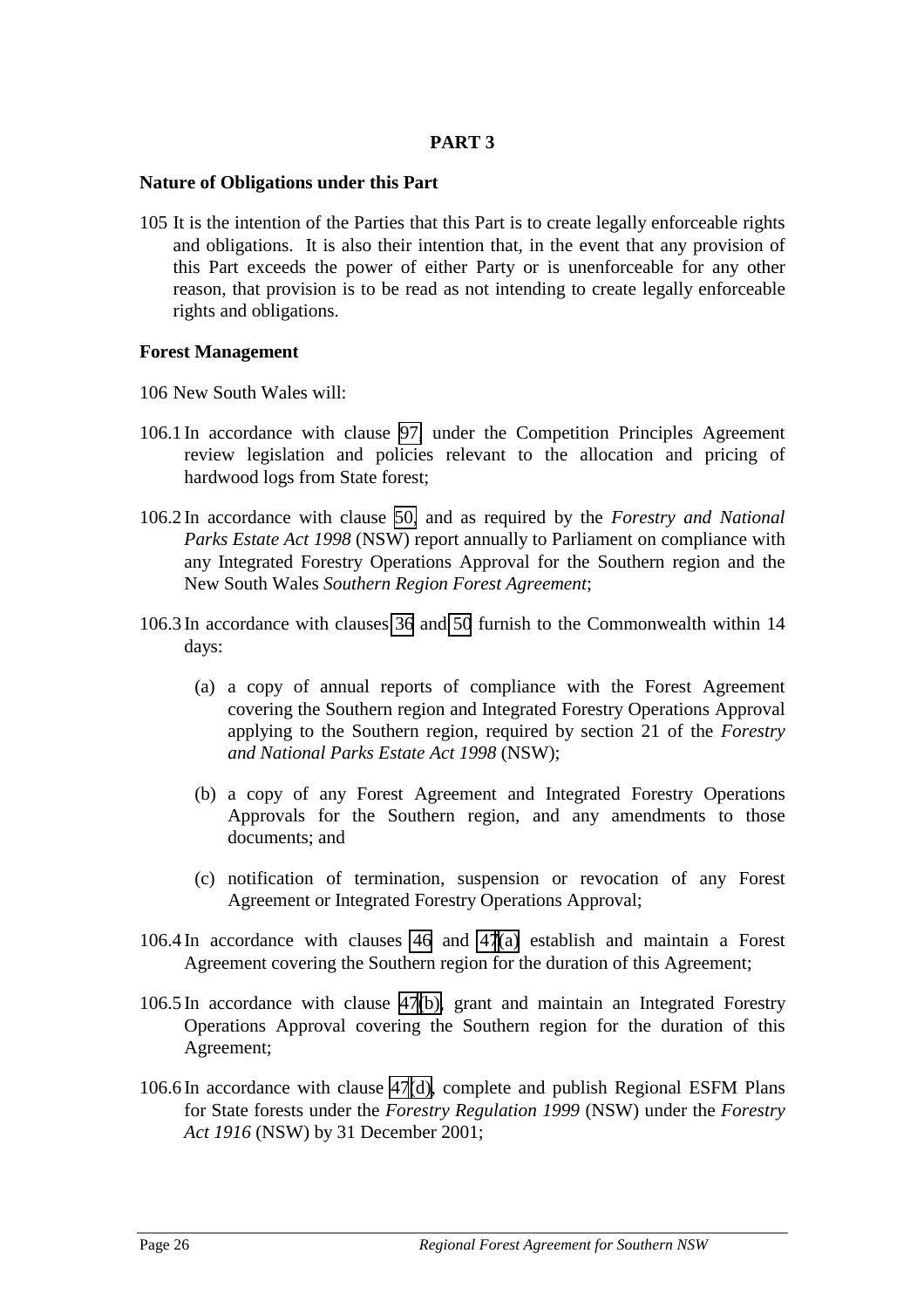- <span id="page-28-0"></span>106.7In accordance with clause [47\(g\)](#page-17-0) implement the review and monitoring processes and develop the strategic and operational requirements of Sustainable Yield systems and processes using enhanced Forest Resource and Management Evaluation System (FRAMES) as described in Attachment 8 to enable the review of Sustainable Yield by 1 December 2006;
- 106.8In accordance with clause [47\(h\),](#page-17-0) develop and implement environmental management systems in accordance with the principles outlined in Attachment 8 within five years.
- 106.9In accordance with clause [56,](#page-19-0) produce a code of practice for timber harvesting of native forest on Private Lands by the first five-yearly review;
- 106.10 In accordance with clauses [76](#page-22-0) to [79](#page-22-0) maintain contracted supply for High Quality Large Logs.
- 107 The Commonwealth will:
- 107.1 Not prevent enterprises obtaining, using or exporting the quantities of timber, Woodchips or Unprocessed Wood products sourced from the Southern region in accordance with this Agreement;
- 107.2 Maintain accreditation of New South Wales' Forest Management System for the Southern region as agreed to be amended in this Agreement as set out in clause [51](#page-18-0) providing any changes to the system are consistent with the provisions of this Agreement.

#### **Compensation**

- 108 The Parties agree that:
- 108.1If to protect the Environment and Heritage Values in native forests and in connection therewith the protection of:
	- (a) CAR Values; or
	- (b) National Estate Values; or
	- (c) World Heritage Values; or
	- (d) Wild Rivers

the Commonwealth takes any Action during the period of this Agreement which is inconsistent with any provision of this Agreement and a foreseeable and probable consequence of which is to prevent or substantially limit:

(e) the use of land which is not included within the CAR Reserve System for Forestry Operations which, immediately before the announcement of the proposed Commonwealth Action, are being undertaken or were intended to be undertaken at any time or the use of land which is not included within the CAR Reserve System or of land within that system but not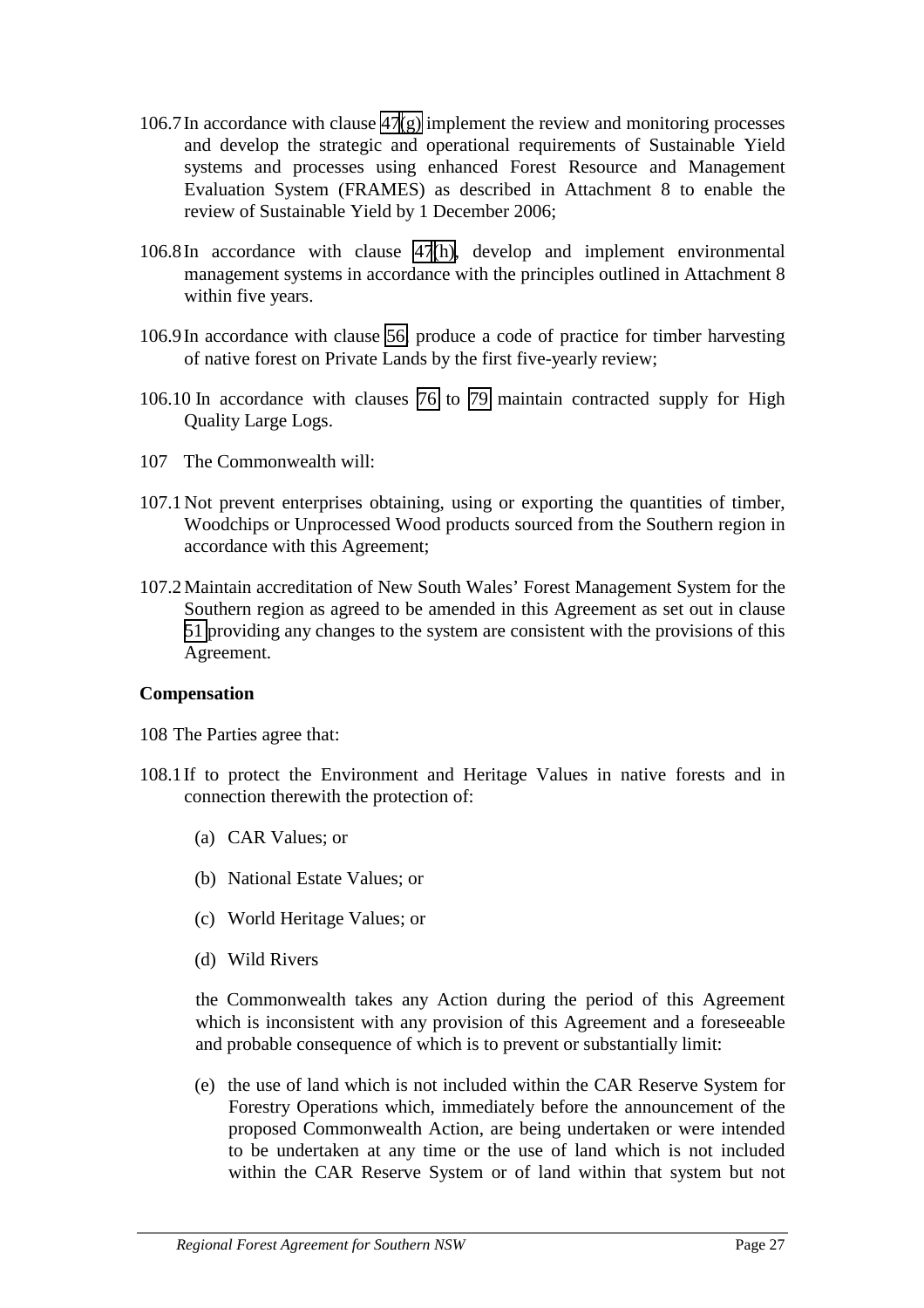<span id="page-29-0"></span>within a Dedicated Reserve in which mineral exploration and mining is prohibited pursuant to a statutory licence, permit or authority permitting those Mining Operations or Extractive Operations which was in force immediately prior to the announcement of the proposed Commonwealth Action; or,

- (f) the sale or commercial use of Forest Products sourced from land which is not included within the CAR Reserve System or the first sale or first commercial use of Mining Products or Extractive Materials sourced from land which is not included within the CAR Reserve System or land within that system but not within a Dedicated Reserve in which mineral exploration and mining is prohibited for a purpose for which, immediately prior to the announcement of the proposed Commonwealth Action, they had been intended to be sold or used commercially at any time; or,
- (g) the construction on land which is not included within the CAR Reserve System of roads being built or intended to be built, immediately before the announcement of the proposed Commonwealth Action, where those roads' primary purpose is for the transportation of Forest Products sourced from land which is not included within the CAR Reserve System,

the Commonwealth will pay compensation to the State in accordance with the remaining provisions of clauses 108.2 to [108.20.](#page-34-0)

108.2Subject to:

- (a) clauses [108.3,](#page-30-0) [108.4,](#page-30-0) [108.5,](#page-30-0) [108.6,](#page-30-0) [108.8,](#page-31-0) [108.9,](#page-31-0) [108.10,](#page-31-0) [108.11](#page-31-0) and [108.12](#page-31-0) the compensation to be paid by the Commonwealth to the State in accordance with clause [108.1](#page-28-0) in relation to the prevention by Commonwealth Action of the use of land for Forestry Operations or prevention by Commonwealth Action of the sale or commercial use of Forest Products is the amount of the reasonable loss or damage sustained by reason of that prevention, calculated as at the time at which the prevention referred to in clause [108.1](#page-28-0) occurred, by any person in any of the following classes of person:
	- (i) the Owner of the land or of the Forest Products on the land;
	- (ii) any person who, prior to the announcement of the proposed Commonwealth Action but not in anticipation of that Action, entered into a contract with the Owner of the land or of the Forest Products on the land or with any person mentioned in sub-paragraph (iii) below for the carrying out of Forestry Operations on the land; and
	- (iii) any person who, prior to the announcement of the proposed Commonwealth Action but not in anticipation of that Action, entered into a contract with the Owner of the land or of the Forest Products on the land to purchase the Forest Products on the land.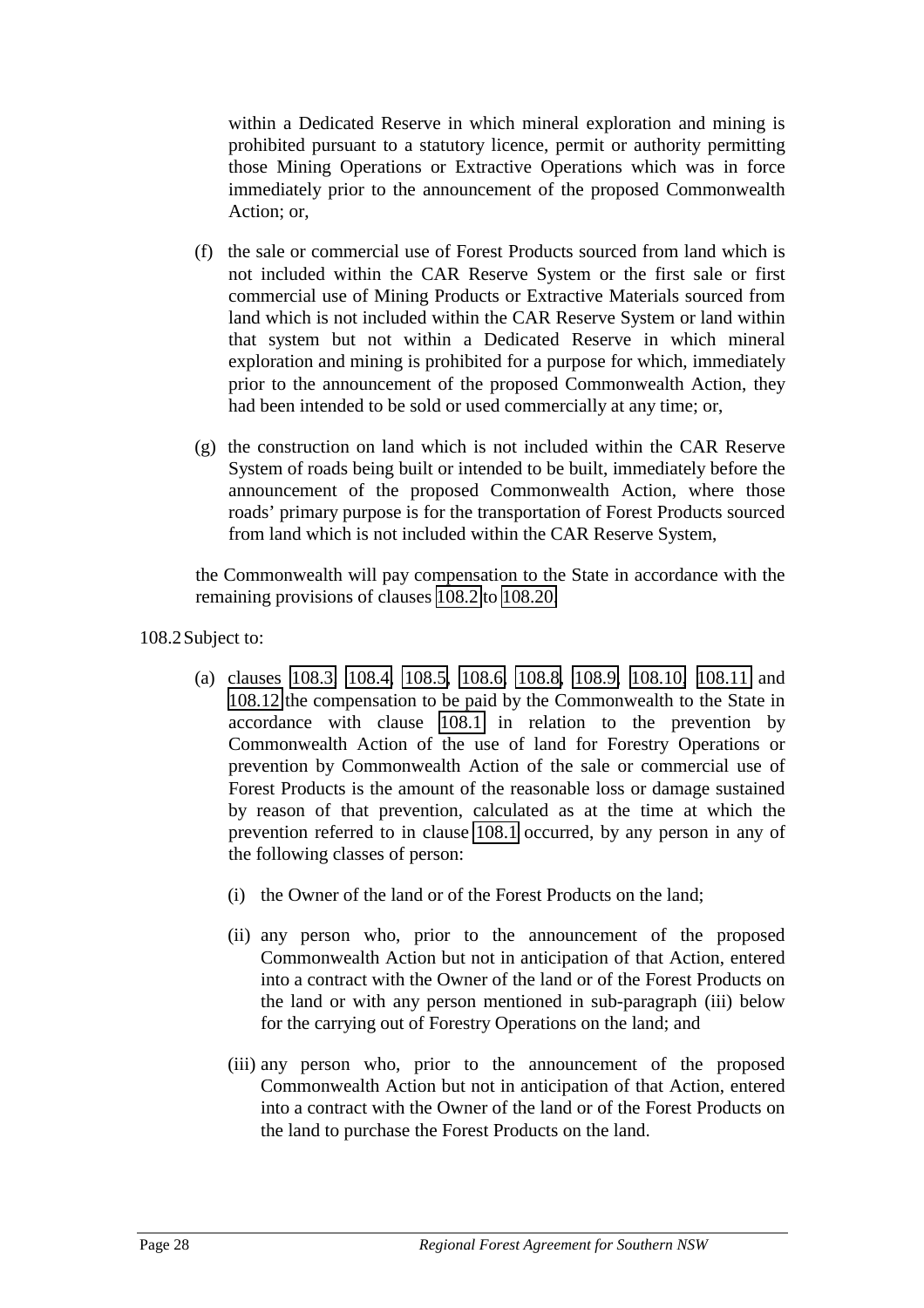- <span id="page-30-0"></span>(b) clauses 108.3, 108.4, 108.5, 108.6, 108.7, [108.8,](#page-31-0) [108.10,](#page-31-0) [108.11](#page-31-0) and [108.12](#page-31-0) the compensation to be paid by the Commonwealth to the State in accordance with clause [108.1](#page-28-0) in relation to the prevention by Commonwealth Action of the use of land for Mining Operations or Extractive Operations or the first sale or first commercial use of Mining Products or Extractive Materials is the amount of the reasonable loss or damage sustained by reason of that prevention, calculated as at the time at which the prevention referred to in clause [108.1](#page-28-0) occurred, by any person carrying on Mining Operations or Extractive Operations on the land pursuant to a statutory licence, permit or authority permitting those operations which was in force immediately prior to the announcement of the proposed Commonwealth Action.
- (c) clauses 108.3, 108.6, [108.8, 108.9, 108.11a](#page-31-0)nd [108.12](#page-31-0) the compensation to be paid by the Commonwealth to the State in accordance with clause [108.1](#page-28-0) in relation to the prevention by Commonwealth Action of construction of a road is the amount of reasonable loss or damage sustained by reason of that prevention, calculated as at the time at which the prevention referred to in clause [108.1](#page-28-0) occurred, by any person who, immediately before the announcement of the proposed Commonwealth Action, was contracted to construct that road.
- 108.3No amount of compensation is payable in the event of any loss or damage being sustained which would have been so sustained regardless of the Commonwealth Action. No compensation is payable hereunder in respect of any additional areas included pursuant to this Agreement in the CAR Reserve System.
- 108.4The State warrants that no claim will be made in respect of areas where Forestry Operations or Mining Operations or Extractive Operations would not have been permitted by this Agreement and that any claims will be certified by it as being or not being in respect of such areas and as having been assessed by the State in this regard.
- 108.5The State warrants that no claim will be made in respect of Forest Products or Mining Products or Extractive Materials which would not have been available for sale or commercial use under this Agreement and that any claims will be certified by it as being or not being in respect of such Products and as having been assessed by the State in this regard.
- 108.6The State undertakes to supply to the Commonwealth on request information, including as to areas protected by prescription, required by the Commonwealth for the purposes of considering claims under this clause.
- 108.7To the extent that clause [108.2\(](#page-29-0)b) relates to loss or damage in respect of an exploration licence or assessment lease, that clause is to be read as providing for compensation to be payable only:
	- (a) in respect of the part of the area to which that licence or lease relates that is affected by the Commonwealth Action; and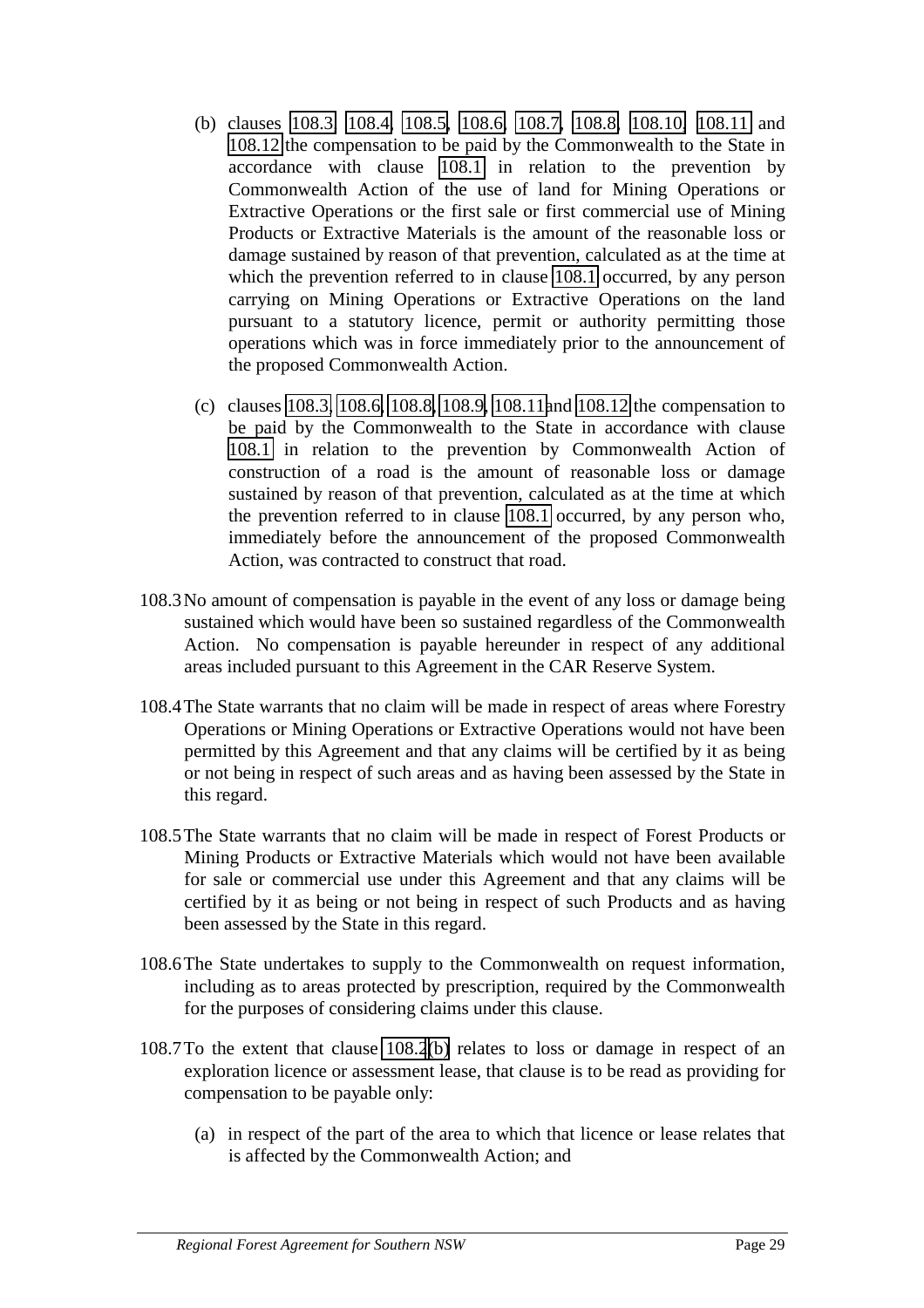- (b) up to the loss in market value of that licence or lease resulting from the prevention of the Mining Operations or Extractive Operations.
- <span id="page-31-0"></span>108.8Any claim made by the State hereunder is to be notified in writing within six months after the loss or damage is sustained.
- 108.9For the purposes of clauses [108.1](#page-28-0)[\(e\)](#page-29-0) and [\(g\),](#page-29-0) the intention to conduct Forestry Operations, or the intention to construct roads is to be established on the basis of contracts, documentation of management history or other records establishing clear intent and in existence immediately prior to the announcement of the proposed Commonwealth Action.
- 108.10 For the purposes of clause [108.1](#page-28-0)[\(f\),](#page-29-0) the purpose for which there was an intention to sell or use commercially is to be established on the basis of contracts, documentation of management history or other records establishing clear intent and in existence immediately prior to the announcement of the proposed Commonwealth Action.
- 108.11 No compensation is payable under clause [108.2](#page-29-0) in relation to any loss or damage which the person who sustained the loss or damage might have avoided by taking reasonable steps in mitigation including by the making of alternative contractual arrangements which would have avoided or reduced that loss or damage.
- 108.12 clause [108.2](#page-29-0) does not apply so as to entitle the State to recover compensation more than once in respect of the same loss or damage.
- 108.13 The initial procedure in relation to a claim for compensation under this clause is as follows:
	- (a) a person who claims to have sustained loss or damage for which compensation is payable may lodge an initiating claim with the State;
	- (b) on receiving a claim, the State must make a corresponding claim for compensation to the Commonwealth;
	- (c) the State is to make the claim for compensation by a notice in writing to the Commonwealth which indicates the amount claimed, for whom the claim is made, the area to which it relates and gives detailed particulars of the basis for the claim, and of the manner in which it has been calculated;
	- (d) where there is a dispute concerning a claim for compensation, or on or before the expiry of 30 days after the receipt of the claim, the Commonwealth notifies the State that it does not accept the amount claimed, then either Party may serve a notice of dispute under clause [10;](#page-12-0)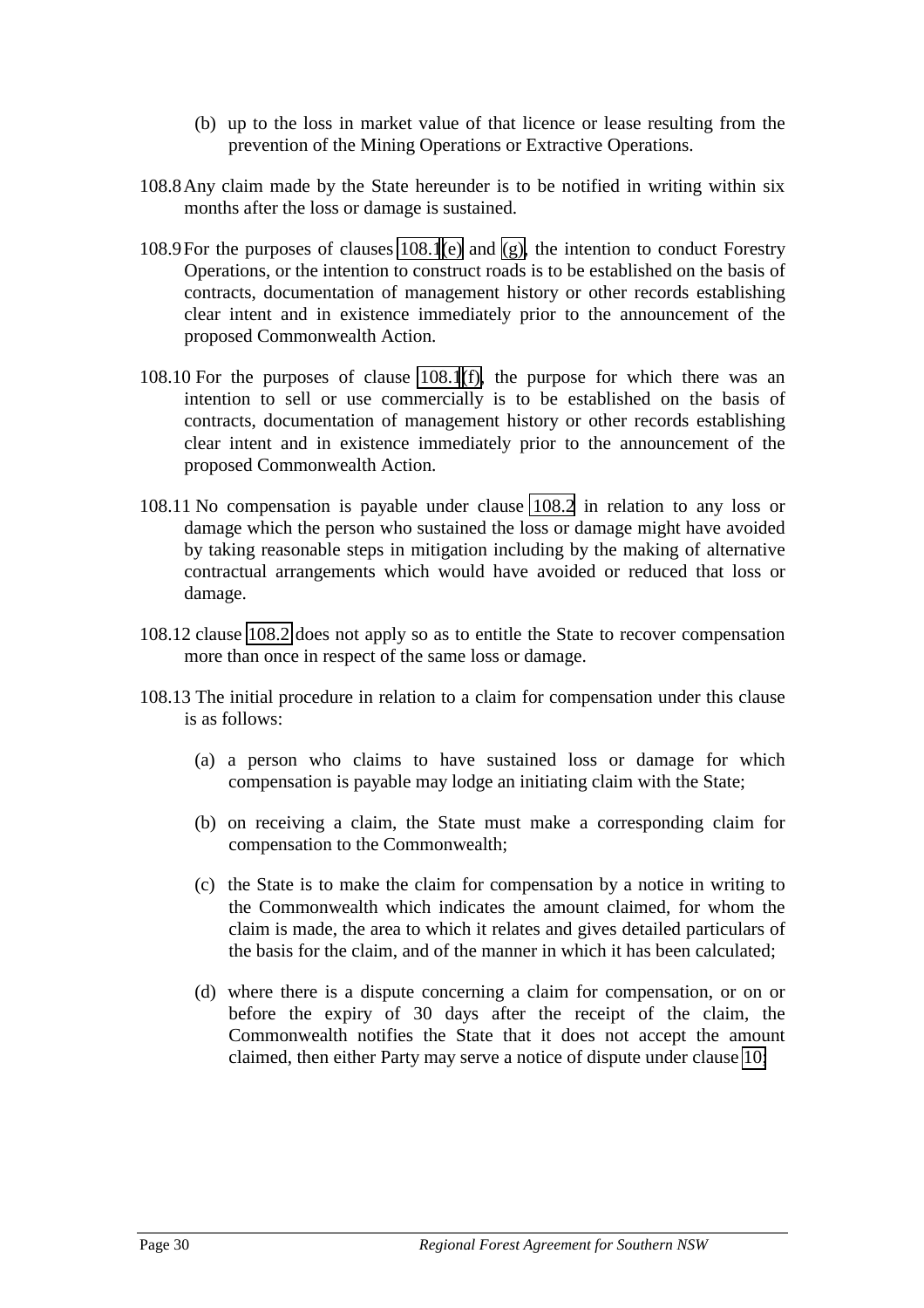- <span id="page-32-0"></span>(e) in the event that the amount of compensation payable in response to a claim has not been agreed in the dispute resolution process for which clauses [10](#page-12-0) to [14](#page-12-0) provide, or the Commonwealth fails to pay the agreed amount of compensation to the State within 60 days of agreement (for reasons other than lack of the necessary appropriation), the Parties hereby refer the claim to arbitration;
- (f) an arbitration under this Agreement is to be conducted in accordance with the provisions of the *Commercial Arbitration Act 1984* (NSW) which are, to the extent permitted by the *Judiciary Act 1903* (Cwlth) and the Commonwealth constitution, incorporated by reference into this Agreement.
- 108.14 The procedure in relation to any arbitration required by reason of the provisions of clause [108.13](#page-31-0) is as follows:
	- (a) The Parties must meet to appoint an arbitrator within seven days of an unsuccessful mediation.
	- (b) If the Parties are unable to agree on the appointment of an arbitrator, either of them may refer the matter to the President of the Law Council of Australia, or equivalent officer of such body as in future may have the functions of the Law Council of Australia, with a request that that person appoint an arbitrator.
	- (c) At an arbitration under this clause:
		- (i) the Parties are entitled to representation by a legal practitioner qualified to practice in any State or Territory of Australia;
		- (ii) the arbitrator may order the Parties to discover any relevant documents prior to the hearing;
		- (iii) the arbitrator may order the Parties to exchange proofs of evidence of witnesses (whether expert or not) prior to the hearing;
		- (iv) the arbitrator may, in accordance with the *Commercial Arbitration Act 1984* (NSW), inform himself or herself, in relation to any matter in such manner as the arbitrator thinks fit; provided that if the arbitrator takes advice from any person who is not a Party to this Agreement as to the matters in issue, the arbitrator must provide the Parties with an opportunity to:
			- (1) make submissions on the matter in which the advice is to be taken;
			- (2) make submissions on the identity of the person from whom the advice is to be taken;
			- (3) make submission on the substance of any advice given before making any decision on the issue on which the advice is taken.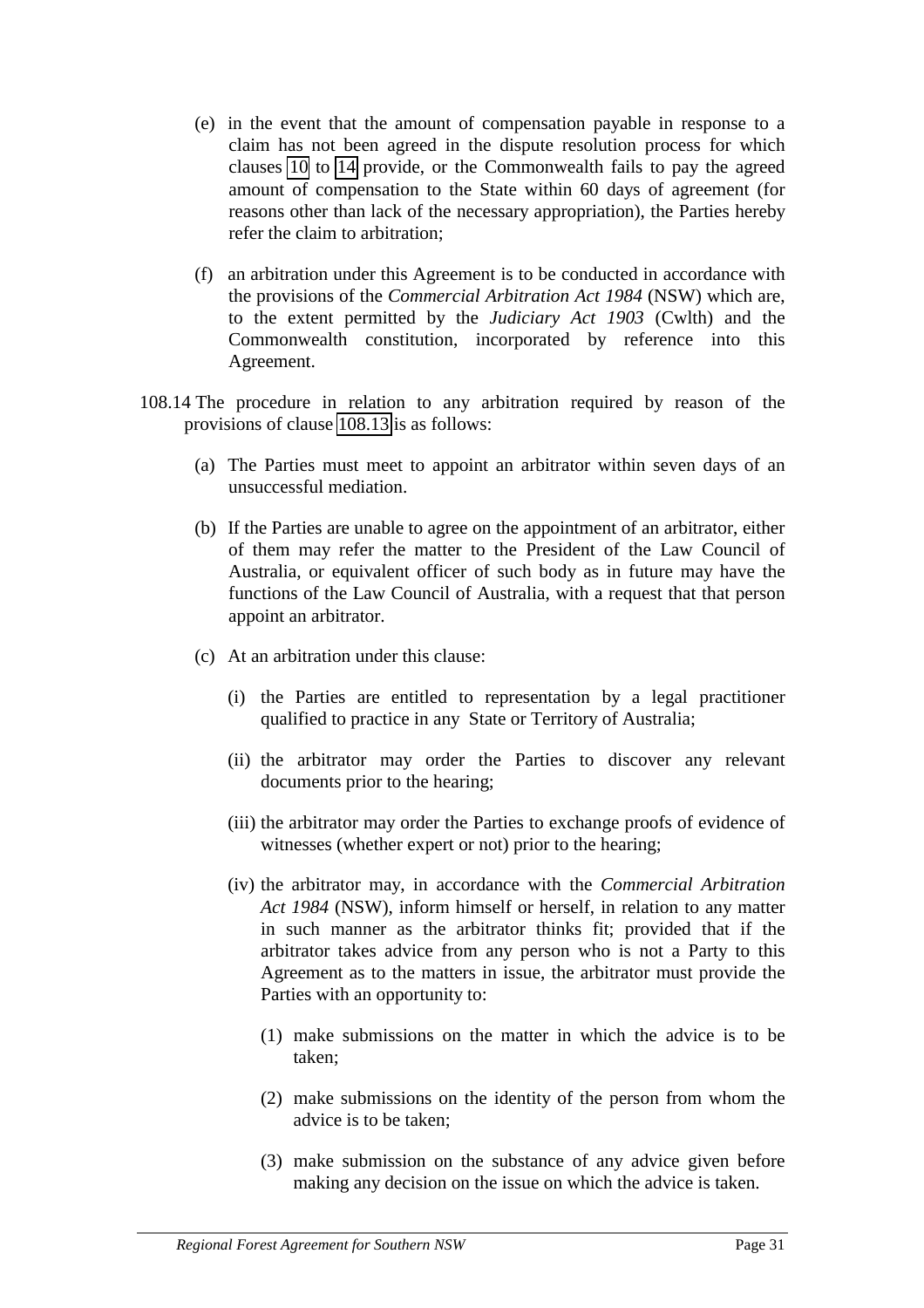- <span id="page-33-0"></span>108.15 Unless the Commonwealth appeals the decision of the arbitrator under the *Commercial Arbitration Act 1984* (NSW), and subject to clause 108.18, the Commonwealth undertakes to pay the State the amount of any award made by an arbitrator under clause [108.14](#page-32-0) as a debt due to the State, within 60 days of the award.
- 108.16 Except where the State is the person who sustained the relevant loss or damage, any payment of compensation made by the Commonwealth to the State in accordance with this clause will be paid to and received by the State as trustee for the person who sustained the relevant loss or damage.
- 108.17 Subject to clause 108.18(b), where the State receives monies as a trustee pursuant to clause 108.16, it will pay those monies to the person who sustained the relevant loss or damage within 30 days.
- 108.18 (a) Where the Commonwealth has agreed to pay compensation to the State under this clause, or an award of compensation has been made under clause [108.14](#page-32-0) as a result of arbitration, and the Commonwealth claims that events have since taken place which have the result that the compensation so agreed or awarded no longer reflects the actual loss or damage that has been or will be sustained, the Commonwealth may by notice in writing to the State, decline to pay that compensation.
	- (b) If a notice under paragraph (a) is delivered after the State has received the compensation so agreed or awarded, but before the State has paid it to the person who sustained the relevant loss or damage, the State will not pay the compensation to that person.
	- (c) If a notice under paragraph (a) is delivered, the Parties will attempt to agree the amount of the compensation which the Commonwealth should pay, and -
		- (i) in default of agreement, will first seek to resolve the dispute by dispute resolution under clauses [10](#page-12-0) to [14;](#page-12-0) and
		- (ii) in the event that the dispute is not so resolved, or the Commonwealth fails to pay the agreed amount of compensation to the State within 60 days of agreement (for reasons other than lack of the necessary appropriation), hereby refer the claim for compensation to arbitration in accordance with the *Commercial Arbitration Act 1984* (NSW).
	- (d) Subject to paragraph (e) of this clause, where an arbitration takes place in accordance with sub-paragraph  $(c)(ii)$ , clauses [108.14](#page-32-0) and 108.15 of this Agreement apply to that arbitration and to any amount awarded in that arbitration.
	- (e) If, following the observance of paragraph (c) of this clause, it is determined by agreement or award that the Commonwealth should pay a reduced amount of compensation to the State, the State will within 30 days of that determination -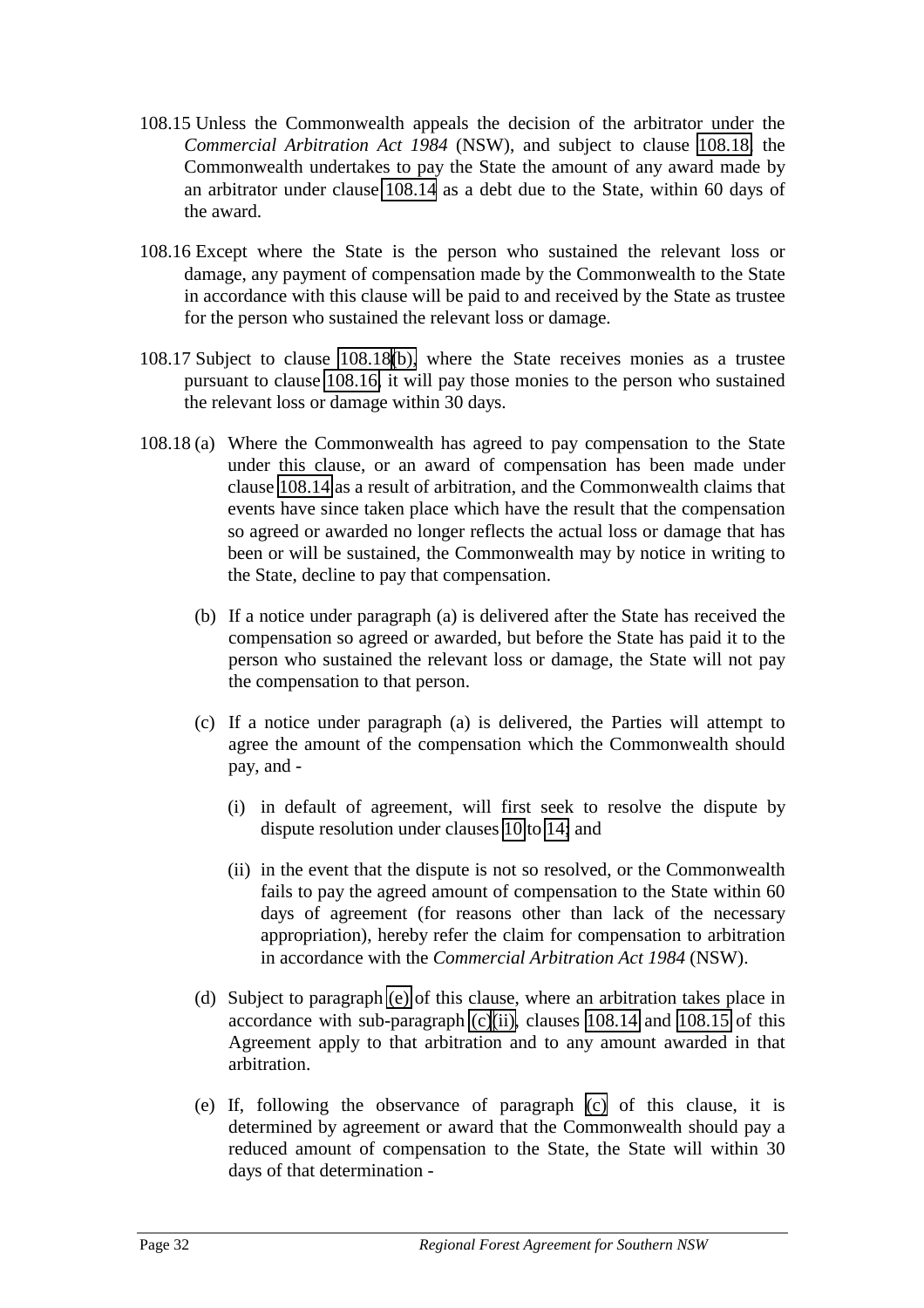- <span id="page-34-0"></span>(i) repay to the Commonwealth the amount by which the compensation paid to it by the Commonwealth is reduced; and
- (ii) pay the balance of the compensation to the person who sustained the relevant loss or damage.
- (f) If, following the observance of paragraph [\(c\)](#page-33-0) of this clause, it is determined by agreement or award that the amount of compensation previously paid to the State is correct the State will within 30 days of that determination pay to the person who sustained the relevant loss or damage the amount of the compensation previously paid to it by the Commonwealth.

108.19 Where the State:

- (a) has received monies as a trustee pursuant to clause [108.16;](#page-33-0) and
- (b) has made all reasonable endeavours to pay the monies to the person who sustained the relevant loss or damage; and
- (c) but has been unable to do so within six months of receiving payment

the State shall repay to the Commonwealth at the expiry of that period the monies so received.

#### 108.20 In this clause

- (a) "Action" means
	- (i) the commencement of legislation or subordinate legislation; and
	- (ii) administrative action which is taken pursuant to legislation or subordinate legislation, or otherwise than in accordance with such legislation.
- (b) "Owner" means
	- (i) in relation to land
		- (1) the owner of any estate or interest in that land, including the Crown in right of the State; and
		- (2) any statutory corporation which has the power to carry on Forestry Operations or Mining Operations or Extractive Operations**,** as the case may be, on the land for profit.
	- (ii) in relation to Forest Products or Mining Products or Extractive Materials, as the case may be, the owner of any interest in those products.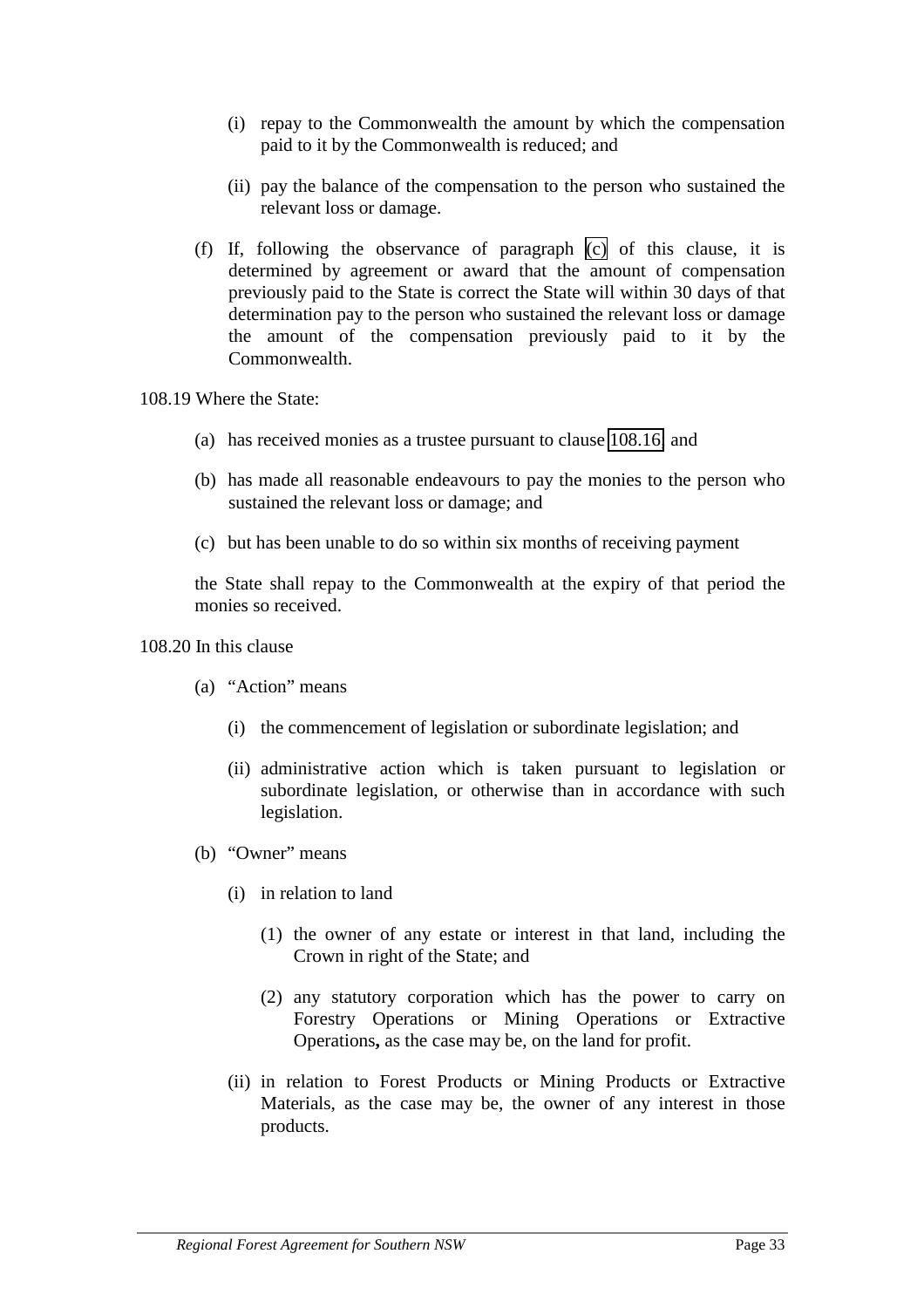### <span id="page-35-0"></span>**Employment and Industry Development Assistance**

109 The Commonwealth and State Governments are committed to the provision of assistance, by way of the NSW Forest Industry Structural Adjustment Package, to native forest businesses and workers directly affected by restructuring of the NSW forest industry in accordance with the outcomes of this Agreement. The Commonwealth has committed \$60 million and the State Government \$60 million to the NSW FISAP to achieve the required level of restructuring and to assist in the creation of an ecologically sustainable, efficient and internationally competitive timber industry with a focus on value-adding, investment growth, and job creation.

## **Termination**

110 This Agreement may only be terminated by the Commonwealth:

- (a) where the dispute resolution procedures in clauses [10](#page-12-0) to [14](#page-12-0) have been observed and the State has been given a 90 day period of notice on:
	- (i) a failure by the State to comply with clause [66,](#page-20-0) being a failure to implement the CAR Reserve System as described in Attachment 1 and to manage and conserve the identified CAR Values; or
	- (ii) a failure to comply with clause [33,](#page-15-0)  $47(a)$ , and  $47(b)$  being a failure to grant by 30 June 2001 and maintain throughout the life of this Agreement a New South Wales Forest Agreement that covers the Southern region and an IFOA that applies to the Southern region and that reflects the outcomes of this Agreement; or
	- (iii) a failure to comply with clause [47\(d\),](#page-17-0) being a failure to produce and publish by 31 December 2001 Regional ESFM Plans; or
	- (iv) a failure to comply with clause 76 and the Sustainable Yield Systems and Processes described in Attachment 8; or
	- (v) a failure to comply with clauses [47\(h\)](#page-17-0) and clause [56](#page-19-0) being a failure to both develop and implement the environmental management systems in accordance with Attachment 8, and produce a Code of Practice for timber harvesting of native forest on Private Land.

other than a failure of a minor nature which is not one or part of a series of deliberate or reckless failures of a minor nature; and save that the above provisions do not apply if rectification is possible and has occurred before the end of the 90 day period; or

- (b) on a fundamental failure by the State to comply with the spirit of the Agreement after the observance of the dispute resolution procedures in clauses [10](#page-12-0) to [14.](#page-12-0)
- 111 This Agreement may only be terminated by the State: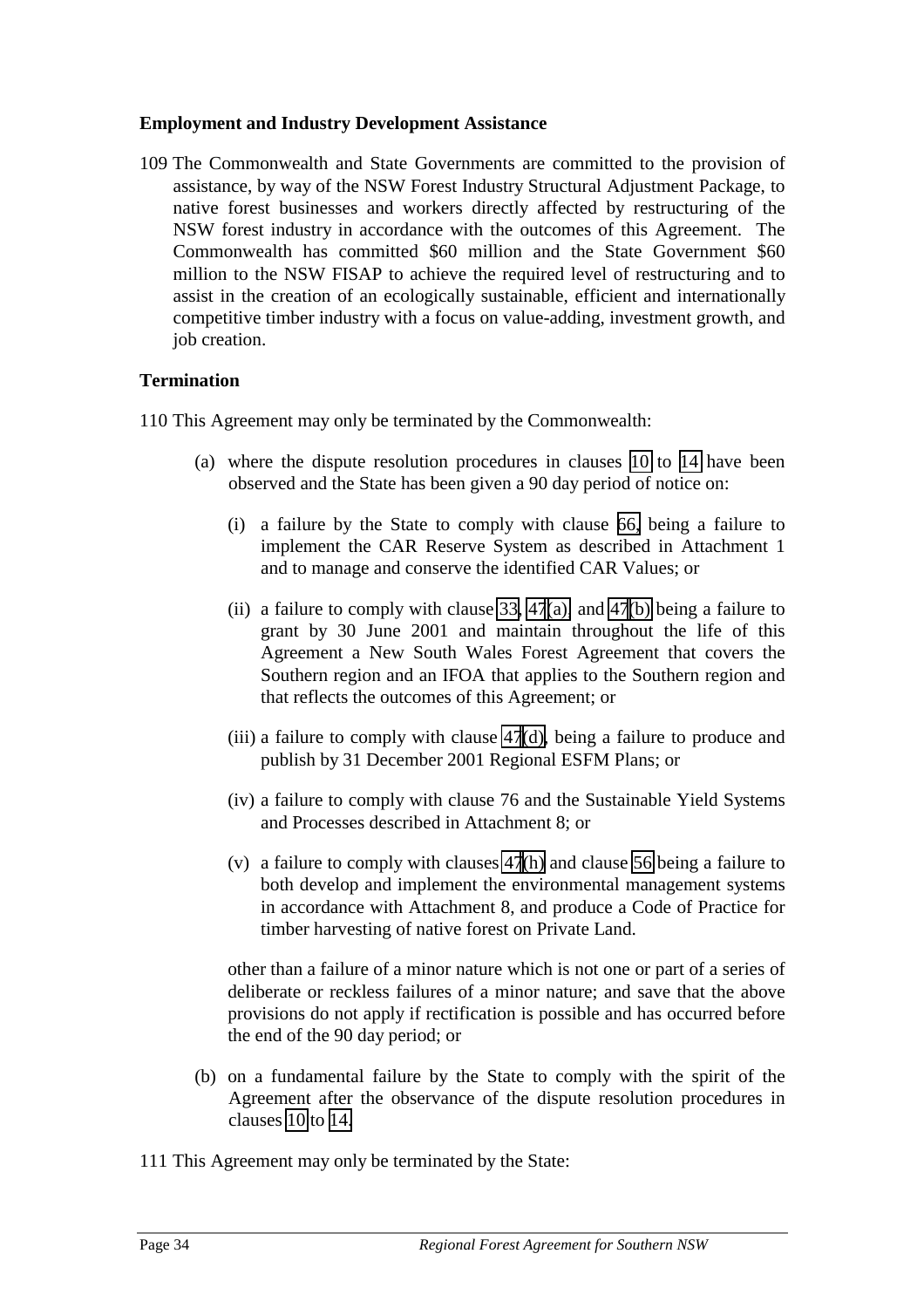- (a) where the dispute resolution procedures in clauses [10](#page-12-0) to [14](#page-12-0) have been observed and the Commonwealth has been given a 90 day period of notice on:
	- (i) a failure by the Commonwealth to comply with the terms of any agreement on native forest hardwood timber industry assistance made pursuant to clause [109;](#page-35-0) or
	- (ii) a failure by the Commonwealth to comply with clause [108,](#page-28-0) being a failure to pay compensation due under that clause;

save that the above provisions do not apply if rectification is possible and has occurred before the end of the 90 day period; or

- (b) on a fundamental failure by the Commonwealth to comply with the spirit of the Agreement after the observance of the dispute resolution procedures in clauses [10](#page-12-0) to [14.](#page-12-0)
- 112 This Agreement may be terminated with the consent of the Commonwealth and the State.

#### **Notice of intention to review before termination by consent**

- 113 A consent under clause 112 is of no effect, unless:
- 113.1it is given at least 12 months after a notice of intention to review the operation of this Agreement is published in the Commonwealth *Gazette* and a national newspaper and a newspaper circulating in New South Wales stating that a joint review is being undertaken by the Parties because they intend to terminate the Agreement by consent; and
- 113.2The Parties have conducted the joint review as in accordance with this clause.
- 113.3The joint review must consider whether the operation of the Agreement has met the goals set out in Recitals A and B.
- 113.4Within eight months after the notice of intention to review is published under this clause, and after considering any submissions to the joint review, the Parties must make a report of the review publicly available.
- 113.5If, under clause [38](#page-15-0), a five-yearly review is to be conducted during the 12 month period after a notice of intention to review is published under this clause, and the joint review is conducted under this clause, the Parties may agree that the review under clause [38](#page-15-0) need not be undertaken.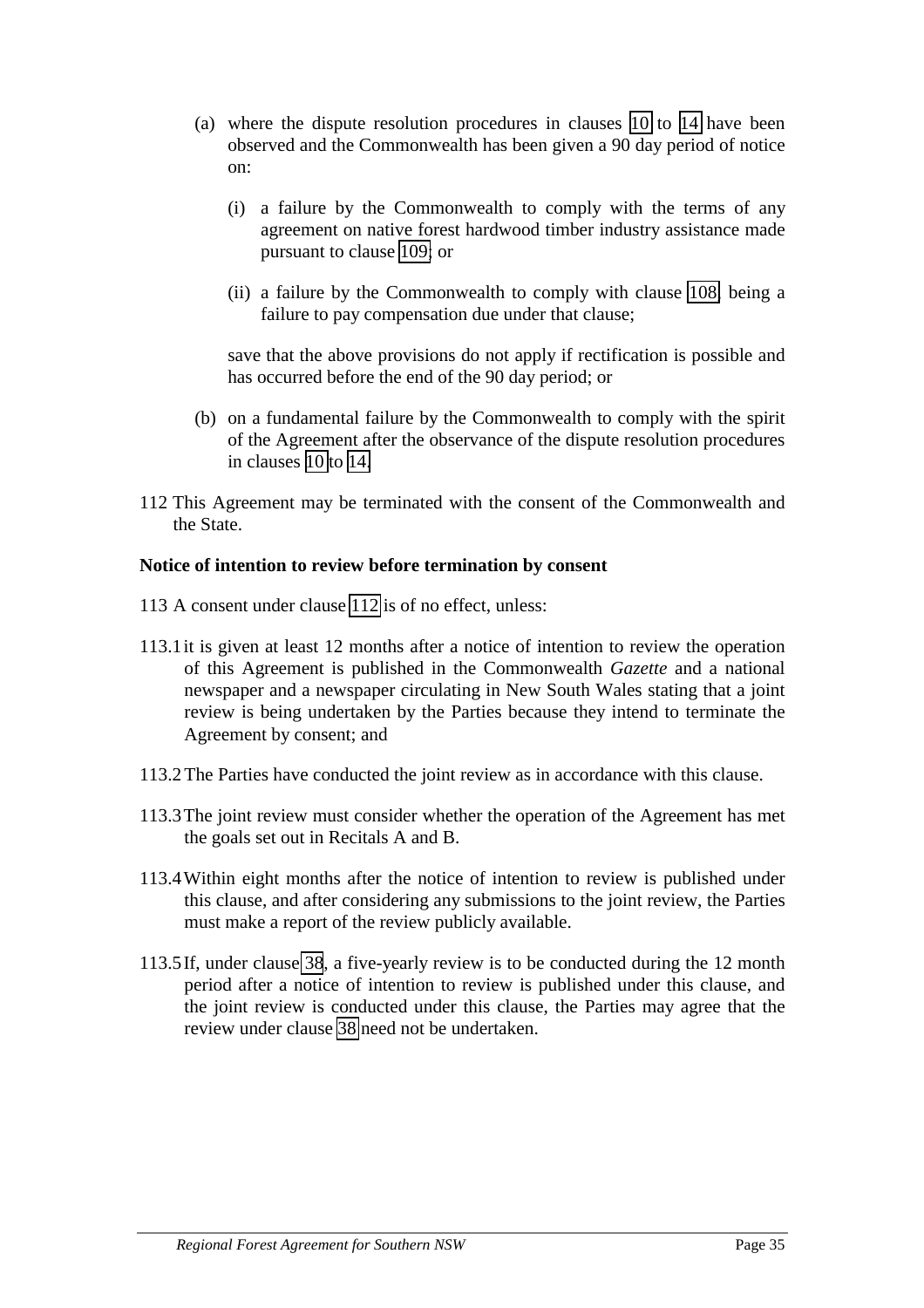IN WITNESS WHEREOF this Agreement has been signed for and on behalf of the Parties as at the day and year first above written.

# SIGNED by

#### the HONOURABLE JOHN WINSTON HOWARD MP, Prime Minister

) ) ) )  $\lambda$ 

# for and on behalf of the Commonwealth of Australia

in the presence of:

) )  $\sum$  $\overline{\phantom{a}}$ 

#### SIGNED by

#### the HONOURABLE BOB CARR MP, Premier

) ) ) ) )

#### for and on behalf of the State of New South Wales

in the presence of:

) ) )  $\lambda$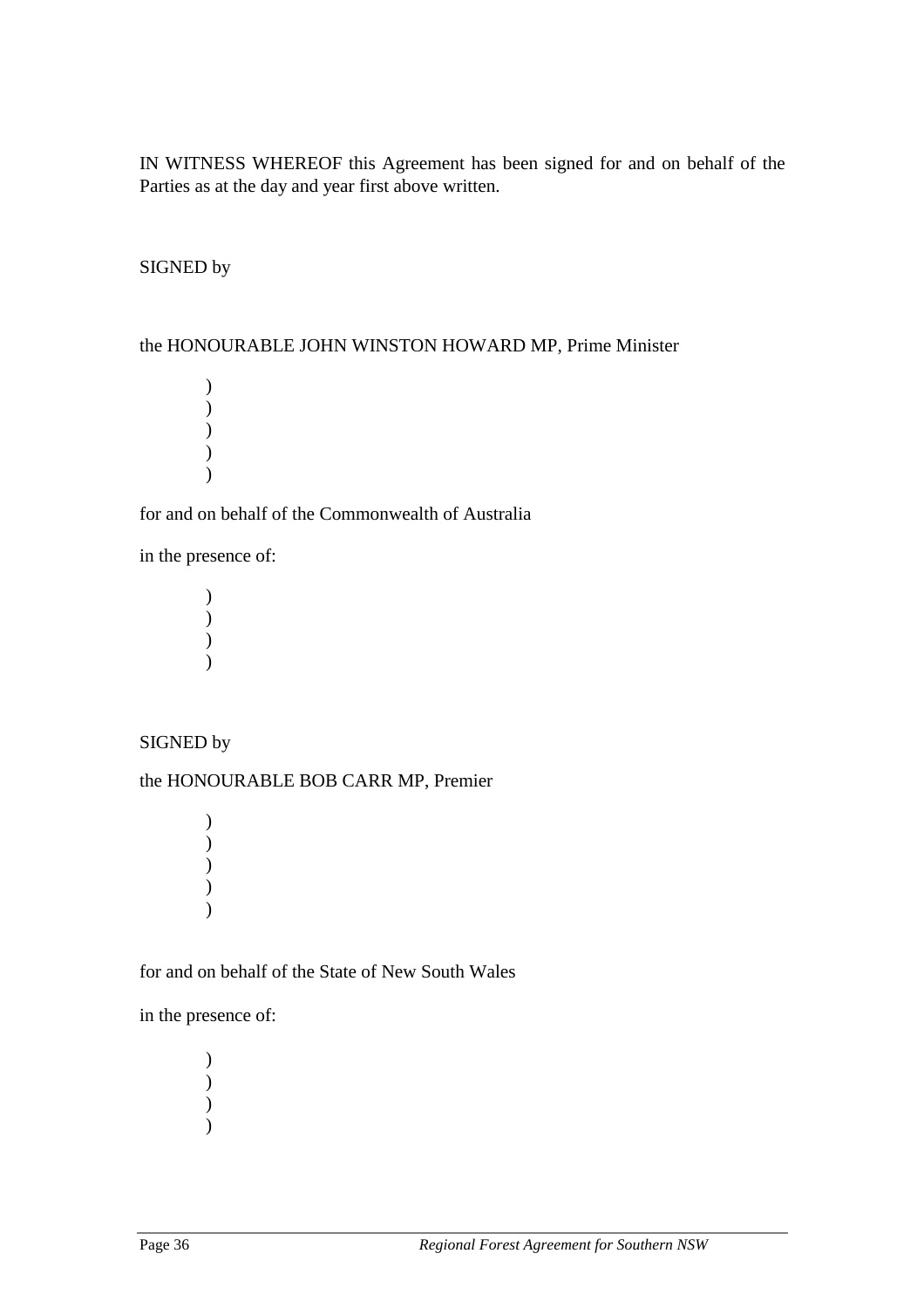# **ATTACHMENTS**

| <b>Attachment 1</b>  | <b>Comprehensive, Adequate and Representative (CAR)</b><br><b>Reserve System – Southern Region.</b>                         |
|----------------------|-----------------------------------------------------------------------------------------------------------------------------|
| <b>Attachment 2</b>  | <b>Private Land Conservation.</b>                                                                                           |
| <b>Attachment 3</b>  | <b>Threatened Flora, Fauna and Ecological Communities.</b>                                                                  |
| <b>Attachment 4</b>  | <b>National Estate Values.</b>                                                                                              |
| <b>Attachment 5</b>  | <b>Milestones.</b>                                                                                                          |
| <b>Attachment 6</b>  | <b>Public Reporting and Consultative Mechanisms.</b>                                                                        |
| <b>Attachment 7</b>  | <b>Research Priorities.</b>                                                                                                 |
| <b>Attachment 8</b>  | <b>Improvements to NSW Forest Management Systems.</b>                                                                       |
| <b>Attachment 9</b>  | <b>Montreal Process Criteria for the Conservation and</b><br><b>Sustainable Management of Temperate and Boreal Forests.</b> |
| <b>Attachment 10</b> | <b>Managing Lands of Significance to Aboriginal People</b>                                                                  |
| <b>Attachment 11</b> | <b>Employment, Industry Development and Conservation</b><br>Management.                                                     |
| <b>Attachment 12</b> | Data Agreement.                                                                                                             |
| <b>Attachment 13</b> | <b>Principles of Ecologically Sustainable Forest Management</b><br>(ESFM).                                                  |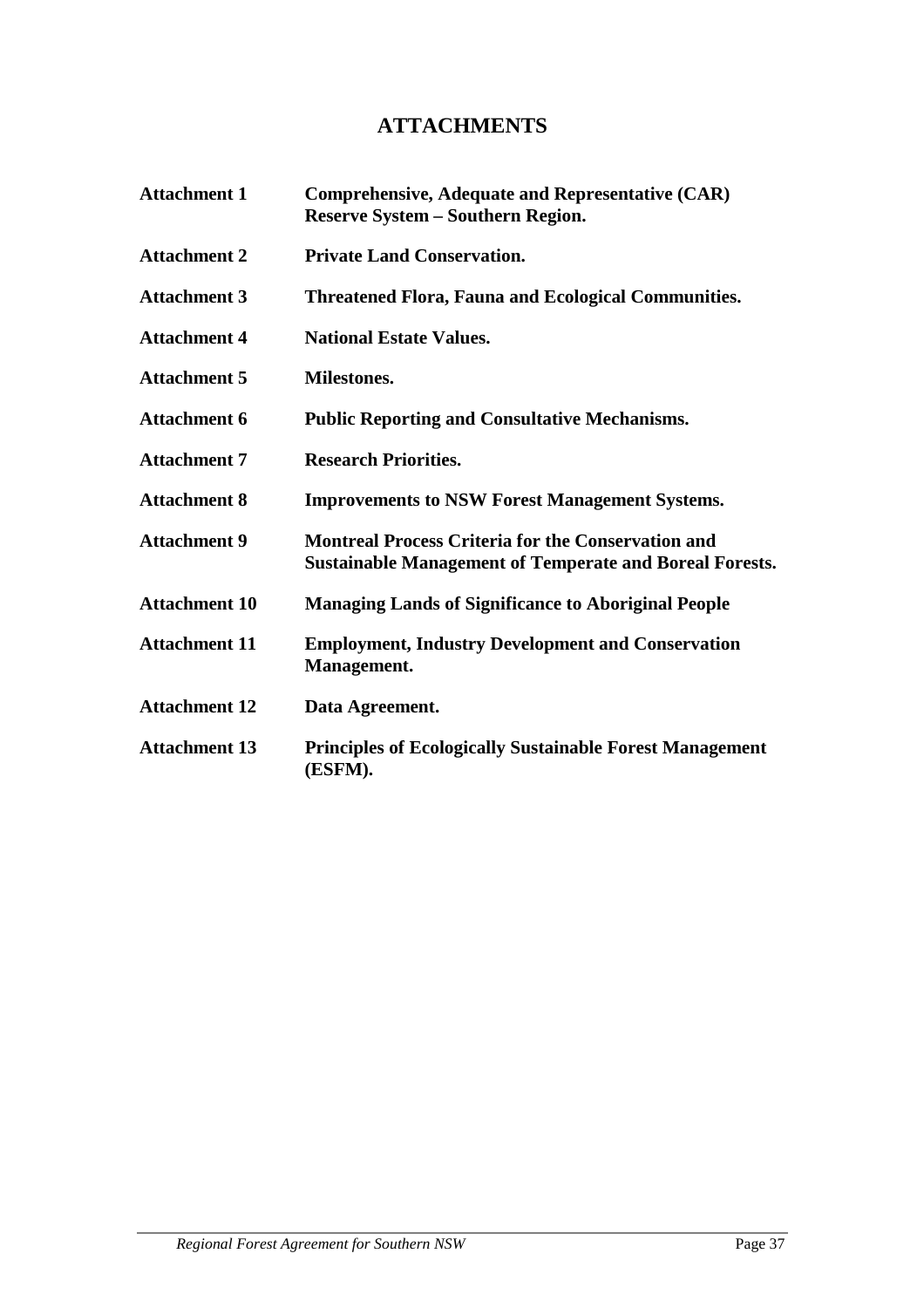# **ATTACHMENT 1 (clauses [42,](#page-16-0) [47,](#page-17-0) [55,](#page-19-0) [65, 66,](#page-20-0) 95, [110\(a\)\(i\)\)](#page-35-0)**

### **COMPREHENSIVE, ADEQUATE AND REPRESENTATIVE (CAR) RESERVE SYSTEM**

### **SOUTHERN REGION**

- 1 Map 1 and this Attachment identify the CAR Reserve System on Public Land for the Southern region for the purpose of this Agreement.
- 2 The *National Forest Policy Statement* (NFPS) established that the CAR Reserve System will, in the first instance, be selected from Public Land. Provision is also made in the JANIS Reserve Criteria for inclusion of Private Land in the CAR Reserve System, with the agreement of landholders, where the Criteria cannot be met from Public Land.
- 3 In the Southern region, the CAR Reserve System on Public Land primarily comprises areas established for conservation purposes (eg National Parks and Nature Reserves) and areas reserved for conservation in State forest.

#### CAR RESERVE SYSTEM COMPONENTS AND PROTECTION MECHANISMS.

- 4 The CAR Reserve System on Public Land has the following three components:
	- *Dedicated Reserves*. This comprises reserves established through legislation for conservation purposes such as National Parks, Nature Reserves and Flora Reserves (Special Protection Zone).
	- *Informal Reserves*. This comprises those parts of the Special Management Zone under the Forest Management Zoning system that are greater than 40ha, and wider than 200m, or are directly adjacent to Dedicated Reserves. It also includes those areas dedicated as Crown Reserves under the provisions of the *Crown Lands Act 1989* (NSW) and State Recreation Areas which are managed by the NSW National Parks and Wildlife Service. Plans of Management for Crown Reserves will be prepared by 31 January 2006.
	- *Values protected by Prescription*. These comprise those elements of habitat protected by Regional Prescriptions as will be detailed in the Integrated Forestry Operations Approval covering the Southern region and areas within the Harvesting Exclusions and Special Prescription Zone under the Forest Management Zoning system that, due to the size or shape, do not meet the Informal Reserve category outlined above. The Integrated Forestry Operations Approval complements the Dedicated and Informal Reserve network and includes additional levels of protection for rare non-commercial forest ecosystems, Old Growth forest, rainforest and threatened species in all areas that have been identified to be primarily managed for sustainable production.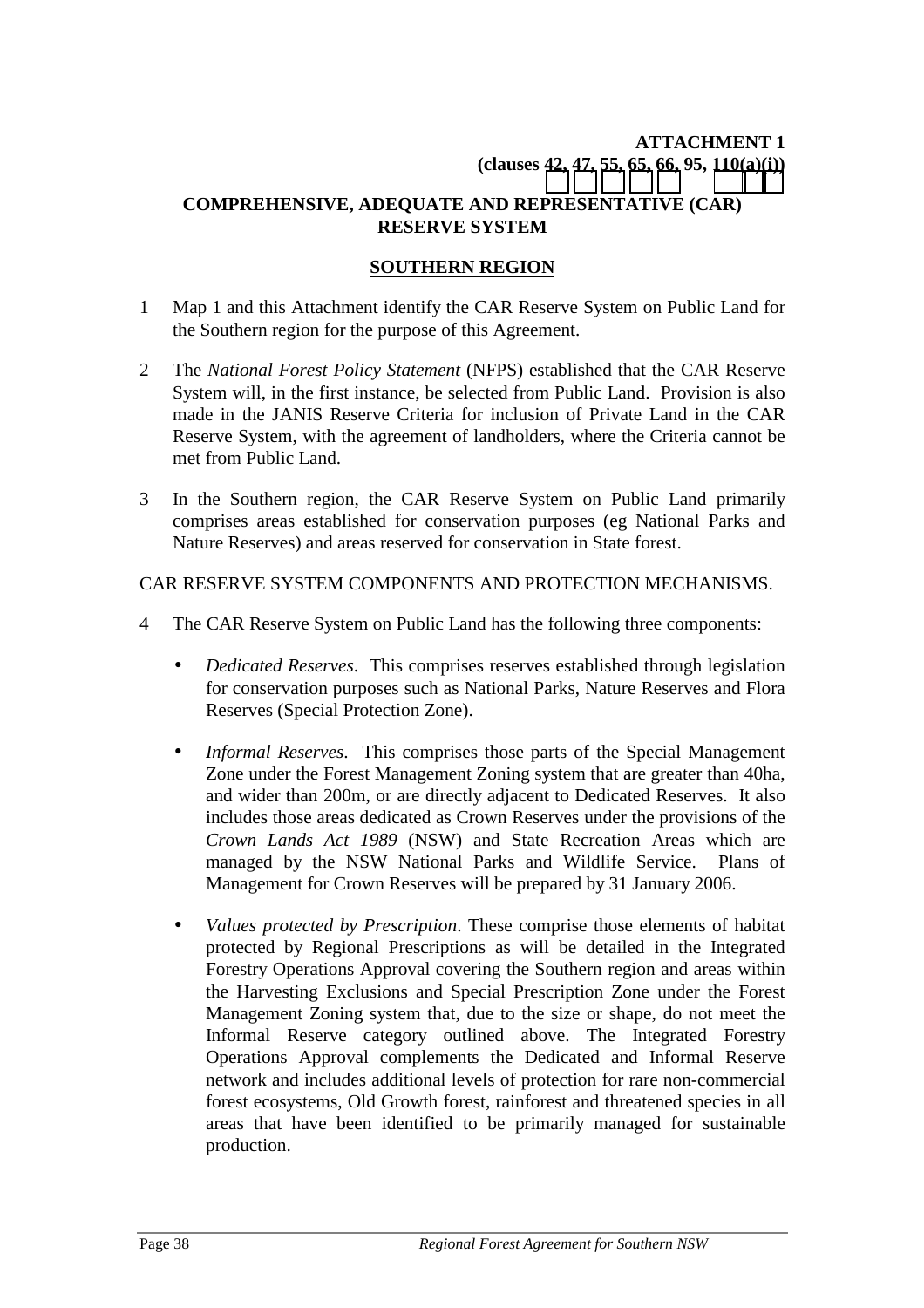- 5 NSW will finalise boundaries of the CAR Reserves with the exception of the Forest Management Zoning System by 30 June 2001. The Forest Management Zoning System will be finalised by 31 December 2001. The management intent of the CAR Reserve system as outlined on Map 1 will be implemented immediately upon the signing of this Agreement. Finalisation will include identifying suitable management boundaries. Wherever possible, these will follow easily identifiable features such as cadastre and roads and natural or ecological boundaries. Finalisation will also consider field verification of values being protected and appropriate boundaries mapped to protect the identified values.
- 6 The Dedicated Reserve component of the CAR Reserve System covers 1,323,800 ha, the Informal Reserve component 64,700 ha and the prescriptive component 32,500 ha. Together the Dedicated Reserve and Informal Reserve components of the CAR Reserve System cover an area of approximately 1,390,000 ha (about 75% of the Public Land in the region or 31% of the entire region).

Forest Management Zoning

- 7 New South Wales will, by 31 December 2001, produce a Regional ESFM Plan for the Southern region that includes Forest Management Zoning within State forests as described in the document *Forest Management Zoning in State Forests*, SFNSW 1999. Of particular significance for the conservation of Forest Ecosystems and Old Growth forest are the:
	- *Special Protection Zone (FMZ 1)*. These areas are dedicated and managed to maximise the protection of natural and cultural values. Timber harvesting, removal of Forest Products and materials, grazing by domestic stock, gravel/hard rock quarrying and mineral and petroleum exploration are not generally permitted within this zone.
	- *Special Management Zone (FMZ 2)*. These areas are established following public comment and are gazetted and managed for the protection of natural and cultural conservation values where it is not possible or practicable to include them in the Special Protection Zone. Activities not permitted in this zone are similar to the Special Protection Zone except that mineral and petroleum exploration are permitted. Any mining proposal following from exploration will require standard environmental impact assessment and development approval processes.
	- *Harvesting Exclusions Zone (FMZ 3A)* These are areas where harvesting is excluded but other management and production activities preclude zoning as Special Protection Zone or Special Management Zone. These may be:
		- i) Dedicated leasehold where lease conditions permit activities such as grazing and timber supply for lease fencing etc, and in some cases residency, or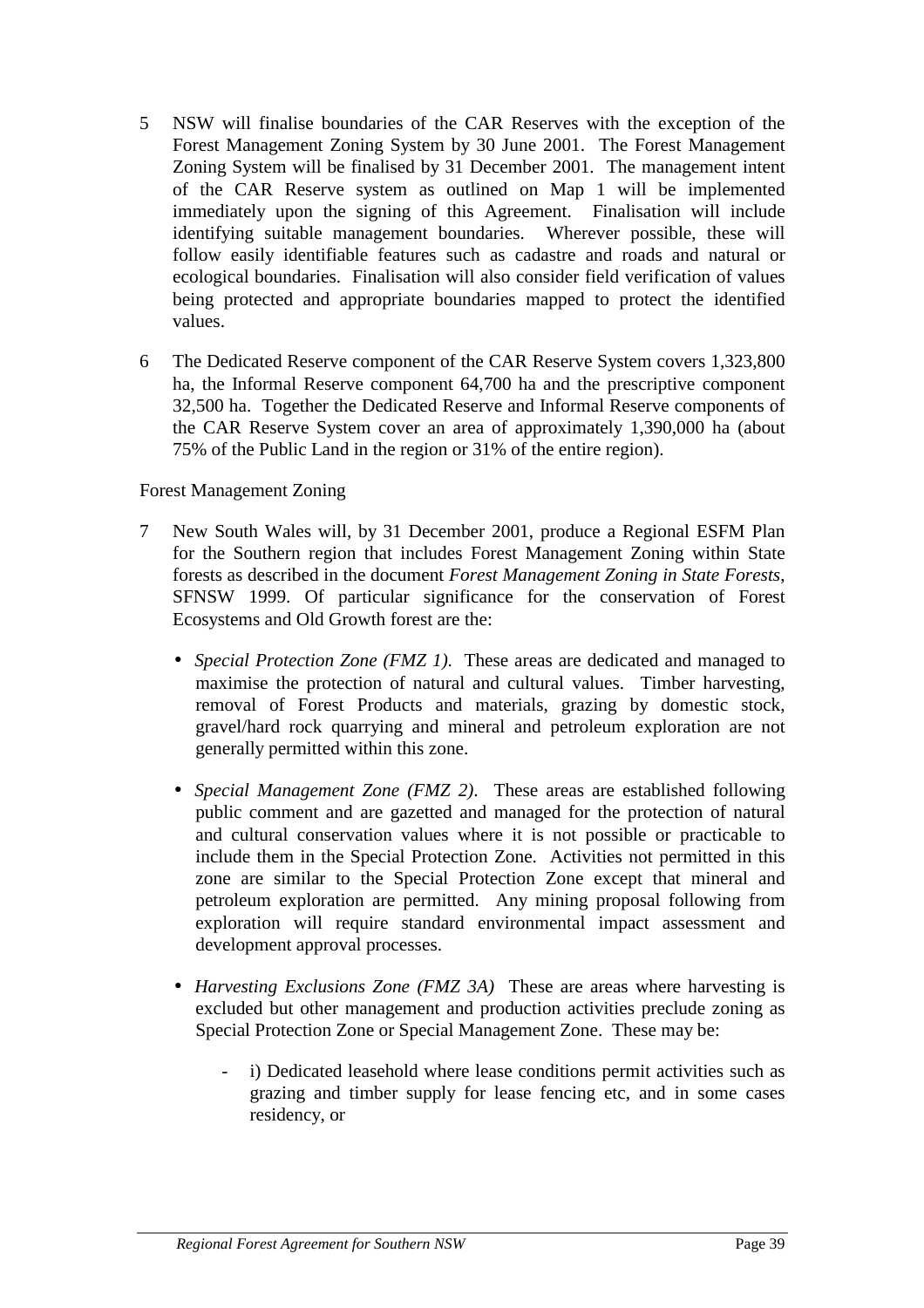- ii) Areas identified as important by the Department of Mineral Resources where there are current or imminent petroleum and mineral exploration and/or mining activities, or
- iii) Other areas which are excluded from harvesting (eg. Net Harvestable Area (NHA) exclusions) but size, boundaries or management practicabilities preclude designation as FMZ 1 or FMZ 2.
- *Special Prescription Zone (FMZ 3B)*. These areas are established for the protection and management of identified conservation values, whilst also allowing other management and production activities. These activities (which in some cases includes timber, Forest Product and materials extraction) are minimised in their design and implementation to maintain or enhance the values that the area is zoned to protect. A case by case assessment of these areas will be undertaken to determine which forestry activities can occur. The decision is dependent on the specific values involved.
- 8 New South Wales agrees to establish all Dedicated Reserve and Informal Reserve components of the CAR Reserve System by 30 June 2001 and 31 December 2001 respectively.

# **Commonwealth Land**

- 9 Informal Reserves on Commonwealth land total 1,320 hectares and are identified on Map 1.
- 10 The Commonwealth agrees to manage those areas of Commonwealth owned land identified in the Beecroft Weapons Range as CAR Informal Reserves and to take all reasonable steps for the protection of identified CAR values, on the following conditions:
	- Condition 1. That the reserve does not exclude Defence activities that would not compromise the maintenance of the CAR values. Necessary Unexploded Ordinance management will not be impeded by any Informal Reserve declaration or this agreement.
	- Condition 2. That the establishment of the reserve is based on existing Defence management arrangements as prescribed in the Beecroft Peninsula Environmental Management Plan (1999) rather than any modification of existing tenures which may be detrimental to Defence's usage of the training areas.
	- Condition 3. That Defence is the sole approving agency for the Defence Environmental Management Plans that prescribe the management regime for the reserve. Defence will however consult with relevant State and Commonwealth agencies on the appropriateness of the management regimes.
	- Condition 4. Consultation on management by Defence of Defence activities in the training area will be achieved in the consultation process with State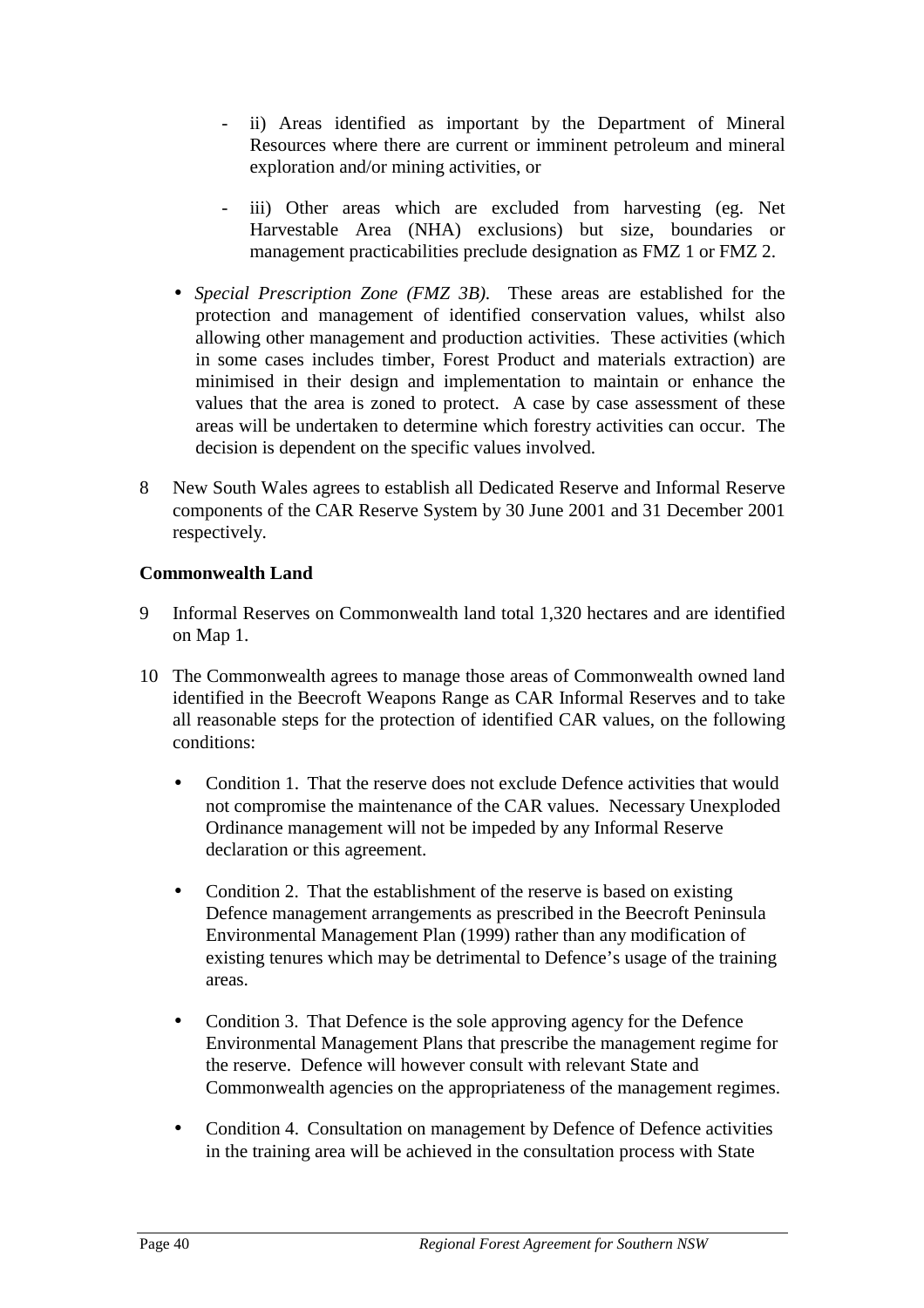and Local authorities and other stakeholders in the review of the Environmental Management Plan for the Beecroft Weapons Range.

- Condition 5. Public comment on changes to the reserve boundary will occur except in circumstances proscribed by national defence protocols.
- Condition 6. The reserve boundary will delineate the actual CAR values. Defence will establish all operational and environmental management buffer zones around the reserve based on particular land use activities that may occur adjacent to the reserves. The buffers will be identified in the Defence Environmental Management Plans.
- 11 The Department of Defence will identify this CAR Informal Reserve on Commonwealth land on operational and planning maps.
- 12 The CAR Informal Reserves on Commonwealth land will be included in future Environmental Management Plans prepared for the area.

#### **Integrated Forestry Operations Approval**

13 The Integrated Forestry Operations Approval covering the Southern region will be the principal vehicle by which Environment and Heritage Values that are impracticable to include in reserves can be conserved. The JANIS Reserve Criteria provide for the management of such values through prescriptions. The Integrated Forestry Operations Approval takes account of the extent of reserved habitat, whether the prescriptions are operationally feasible, and the relative conservation status of each species.

# INDENTIFIED CAR VALUES AND THEIR PROTECTION AFFORDED THROUGH THE RFA

- 14 Levels of protection for Forest Ecosystems and Candidate Old Growth forest achieved in the CAR Reserve System are shown in Tables 1 and 2 of this Attachment as follows:
	- Dedicated Reserves; as described in clause 4 of this Attachment,
	- Informal Reserves; as described in clause 4 of this Attachment, and
	- Prescription; includes the areas within the Harvesting Exclusions Zone (Zone) 3A), and those areas of the Special Management Zone (Zone 2) that, due to the size or shape, do not meet the Informal Reserve category outlined above.

It should be noted that the Special Prescription Zone (Zone 3B) and the IFOA afford additional protection over that included in the table.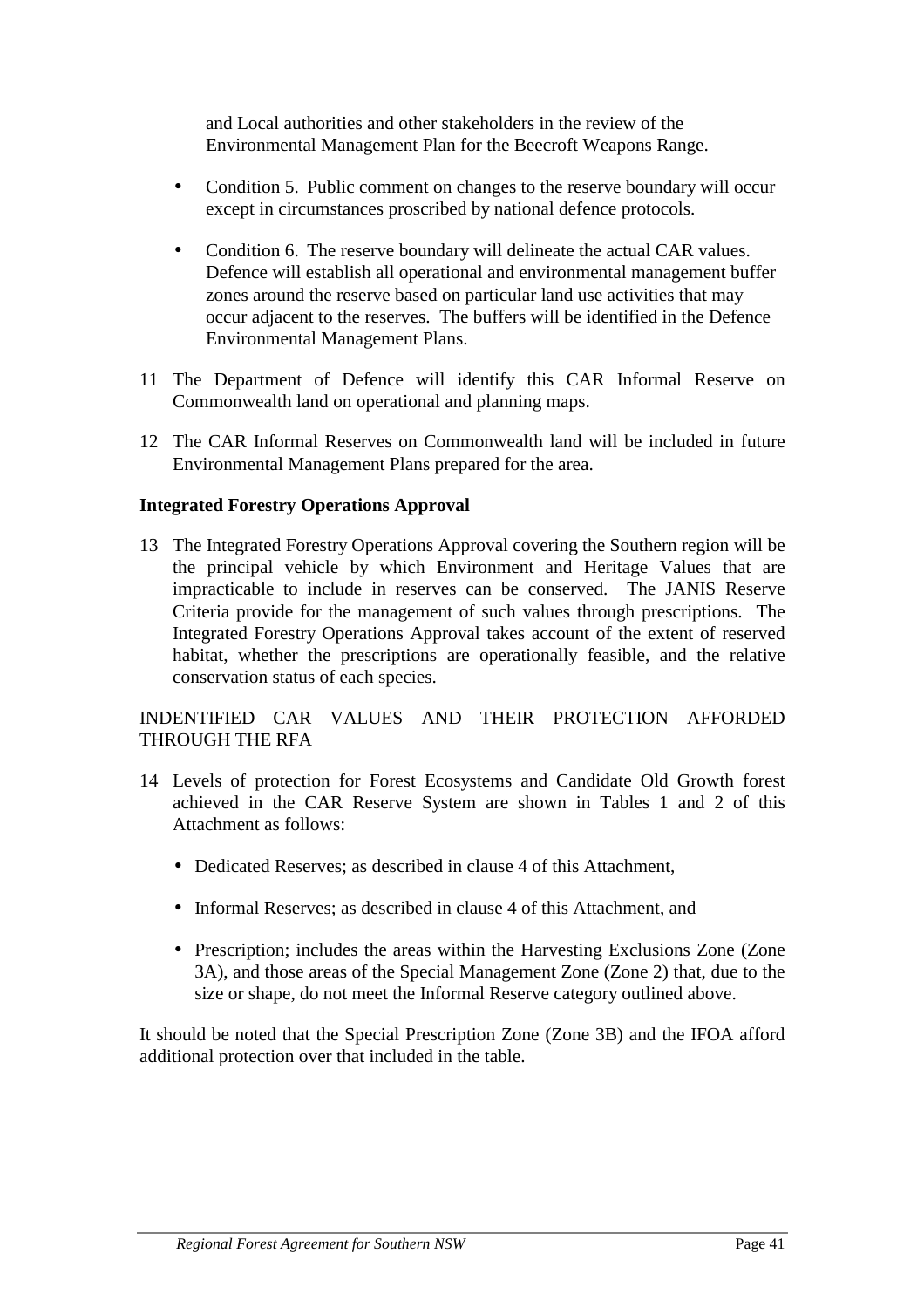# **Table 1. Percentage reservation status of Forest and Non-Forest Ecosystems in the CAR Reserve System in the Southern region based on vegetation modelling to establish the pre-1750 extent of Forest Ecosystems in the Southern region<sup>a</sup> .**

| Forest Ecosystems <sup>b</sup>                                                                      | Area             |                        | Percent<br>Remaining | status <sup>c</sup>      |                                     | Percent of Forest Ecosystem (pre-1750)<br>extent in the CAR Reserve System |                                 |              |
|-----------------------------------------------------------------------------------------------------|------------------|------------------------|----------------------|--------------------------|-------------------------------------|----------------------------------------------------------------------------|---------------------------------|--------------|
|                                                                                                     | Pre 1750<br>(ha) | <b>Current</b><br>(ha) |                      |                          | <b>Dedicated</b><br><b>Reserves</b> | <b>Informal</b><br>Reserve <sup>d</sup>                                    | <b>Prescription<sup>e</sup></b> | <b>Total</b> |
| 1 Southern Coastal Hinterland<br>Intermediate Altitude Shrub Dry<br>Forest - E. sieberi             | 50.657           | 50,567                 | 99.8                 | $\mathbf{r}$             | 65.9                                | 2.8                                                                        | 0.8                             | 69.5         |
| 2 Hinterland Heath Shrub Dry<br>Forest - Corymbia gummifera/<br>Syncarpia glomulifera               | 103,514          | 86,242                 | 83.3                 | $\bar{\phantom{a}}$      | 36.3                                | 0.8                                                                        | 3.4                             | 40.4         |
| 3 Northern Hinterland Shrub Dry<br>Forest - Syncarpia glomulifera/ E.<br>scias                      | 16,237           | 16,215                 | 99.9                 | $\overline{\phantom{a}}$ | 87.6                                | 0.1                                                                        | 0.1                             | 87.8         |
| 4 Shoalhaven Gorge Dry Heathy<br>Shrub Forest - E. punctata/E.<br>agglomerata                       | 17,823           | 17,822                 | 100.0                | $\overline{\phantom{a}}$ | 73.7                                | 2.4                                                                        | 0.0                             | 76.1         |
| 5 Northern Coastal Lowlands<br>Shrub/Grass Dry Forest - mixed tree<br>species                       | 15,789           | 8,846                  | 56.0                 | $\sim$                   | 9.0                                 | 6.5                                                                        | 0.6                             | 16.2         |
| 7 Southern Coastal Hinterland<br>Shrub/Tussock Grass Dry Forest -<br>E. sieberi                     | 20,364           | 20,355                 | 100.0                | $\overline{\phantom{a}}$ | 28.7                                | 4.2                                                                        | 1.7                             | 34.5         |
| 8 Far Southern Coastal Shrub Dry<br>Forest - E. sieberi                                             | 482              | 479                    | 99.4                 | $\overline{\phantom{a}}$ | 43.4                                | 0.0                                                                        | 0.0                             | 43.4         |
| 9 Coastal Lowlands Cycad/Shrub<br>Dry Forest - Corymbia maculata                                    | 64,566           | 55,532                 | 86.0                 | $\overline{\phantom{a}}$ | 11.6                                | 2.5                                                                        | 2.0                             | 16.1         |
| 10 Southern Coastal Lowlands<br>Shrub/Grass Dry Forest - E.<br>globoidea/E. longifolia              | 19,448           | 17,634                 | 90.7                 | $\mathcal{L}$            | 15.7                                | 3.3                                                                        | 2.8                             | 21.8         |
| 11 Coastal Shrub/Grass Dry Forest<br>- E. botryoides/E. globoidea/<br>Imperata cylindrica           | 557              | 426                    | 76.5                 | $\mathbb{R}$             | 30.9                                | 0.0                                                                        | 0.0                             | 30.9         |
| 12 Coastal Hinterland<br>(Buckenboura) Shrub/Cycad Dry<br>Forest - Corymbia gummifera               | 1,005            | 1,005                  | 100.0                | ${\bf R}$                | 78.5                                | 0.0                                                                        | 0.8                             | 79.3         |
| 13 Southern Escarpment Foothills<br>Rainshadow Dry Grass Forest - E.<br>agglomerata                 | 4,196            | 4,192                  | 99.9                 | $\overline{a}$           | 77.0                                | 0.0                                                                        | 0.0                             | 77.0         |
| 14 Northern Coastal Hinterland<br>Shrub/Grass Dry Forest - E.<br>fibrosa/Corymbia maculata          | 6,698            | 5,756                  | 85.9                 | $\mathcal{L}$            | 21.3                                | 13.2                                                                       | 0.0                             | 34.4         |
| 15 North East Tableland Dry Shrub<br>Forest - E. sieberi                                            | 88,285           | 56,597                 | 64.1                 | $\mathcal{L}$            | 20.6                                | 1.2                                                                        | 0.1                             | 21.9         |
| 16 North East Tableland Dry<br>Shrub/Tussock Grass Forest - E.<br>agglomerata                       | 21,786           | 15,506                 | 71.2                 |                          | 34.5                                | 5.4                                                                        | 0.0                             | 39.9         |
| 17 Northern Sandstone Dry Shrub<br>Forest - E. punctata                                             | 92               | 92                     | 100.0                | $\overline{\phantom{a}}$ | 0.0                                 | 0.0                                                                        | 0.0                             | 0.0          |
| 18 Southern Coastal Hinterland<br>Shrub/Vine/Grass Moist Forest - E.<br>cypellocarpa/E. muelleriana | 51,037           | 50,316                 | 98.6                 | $\mathbf{r}$             | 54.4                                | 2.1                                                                        | 0.9                             | 57.4         |
| 19 Coastal Escarpment and<br>Hinterland Shrub/Fern Dry Forest -<br>E. muelleriana                   | 69,525           | 68,666                 | 98.8                 | $\overline{\phantom{a}}$ | 55.7                                | 2.9                                                                        | 1.3                             | 59.9         |
| 20 Coastal Hinterland Gully<br>Rainforest                                                           | 2,976            | 2,976                  | 100.0                | $\mathcal{L}$            | 40.0                                | 1.1                                                                        | 1.9                             | 43.0         |
| 21 Northern Coastal Hinterland<br>Moist Shrub Forest - C. maculata/<br>E. pilularis                 | 90,346           | 69,988                 | 77.5                 | $\overline{\phantom{a}}$ | 23.7                                | 1.7                                                                        | 1.6                             | 27.0         |
| 24 Coastal Wet Heath Swamp<br>Forest - Casuarina glauca/<br>Melaleuca ericifolia *                  | 13,182           | 6,119                  | 46.4                 | $\mathbf{V}$             | 11.8                                | 0.8                                                                        | 0.0                             | 12.7         |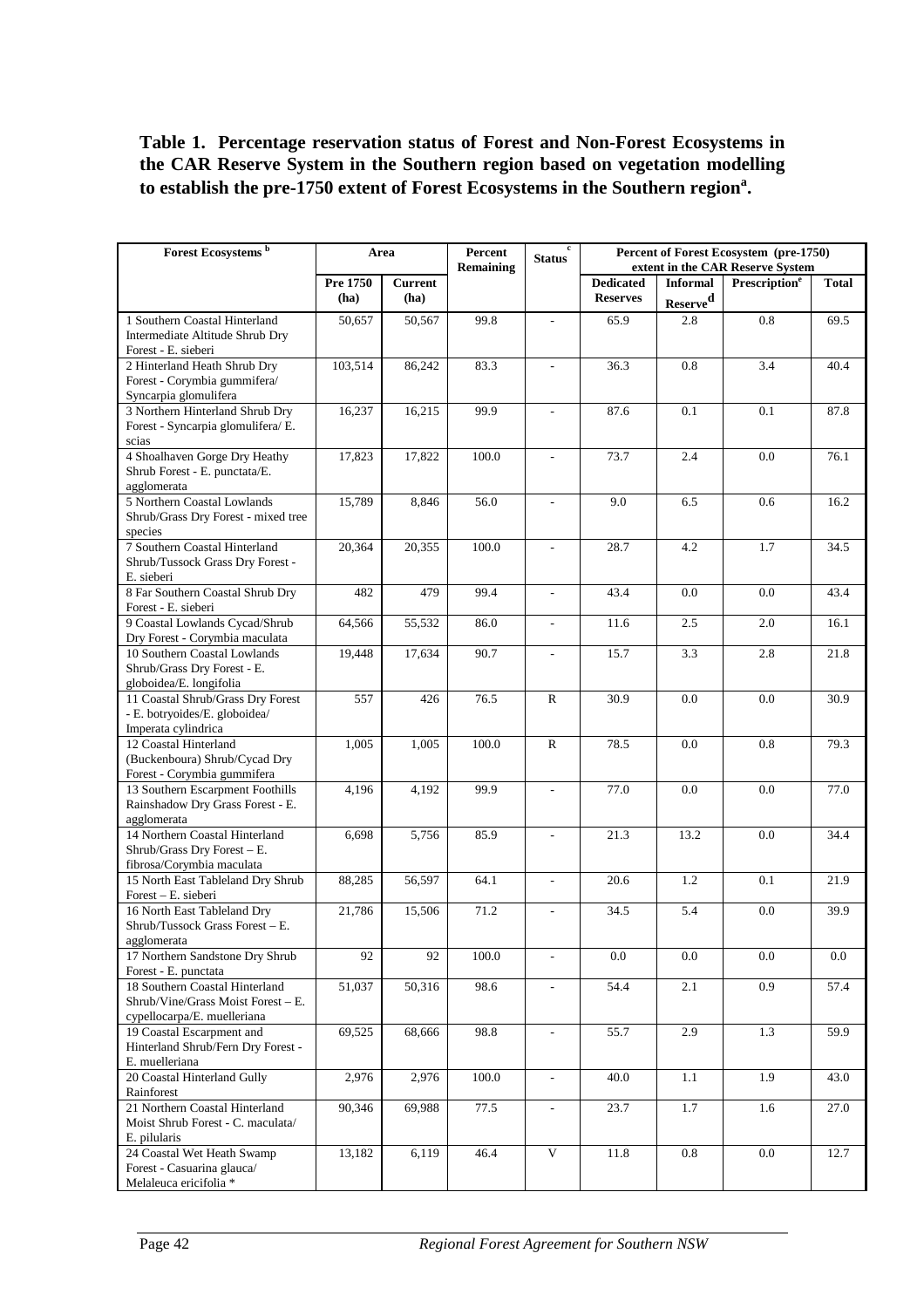| Forest Ecosystems <sup>b</sup>                                                                                                                 | Area               |                        | Percent<br><b>Remaining</b> | <b>Status</b>            |                                     | Percent of Forest Ecosystem (pre-1750)<br>extent in the CAR Reserve System |                           |              |
|------------------------------------------------------------------------------------------------------------------------------------------------|--------------------|------------------------|-----------------------------|--------------------------|-------------------------------------|----------------------------------------------------------------------------|---------------------------|--------------|
|                                                                                                                                                | Pre 1750<br>(ha)   | <b>Current</b><br>(ha) |                             |                          | <b>Dedicated</b><br><b>Reserves</b> | <b>Informal</b>                                                            | Prescription <sup>e</sup> | <b>Total</b> |
| 25 South Coast Swamp Forest -                                                                                                                  | 18,097             | 3,792                  | 21.0                        | $\mathbf{V}$             | 5.2                                 | Reserve <sup>d</sup><br>1.3                                                | 0.2                       | 6.6          |
| Casuarina glauca *                                                                                                                             |                    |                        |                             |                          |                                     |                                                                            |                           |              |
| 27 Ecotonal Coastal Swamp Forest<br>- Casuarina glauca/E. botryoides *                                                                         | 9,862              | 343                    | 3.5                         | E                        | 0.2                                 | 0.1                                                                        | 0.0                       | 0.3          |
| 28 Coastal Sands Shrub/Fern Forest<br>- E. botryoides/Banksia serrata                                                                          | 2,959              | 2,525                  | 85.3                        | $\overline{\phantom{a}}$ | 26.9                                | 11.8                                                                       | 0.0                       | 38.8         |
| 29 Northern Coastal Sands<br>Shrub/Fern Forest - E. pilularis/<br>Banksia serrata                                                              | 14,168             | 10,838                 | 76.5                        | $\overline{\phantom{a}}$ | 29.4                                | 1.3                                                                        | 0.5                       | 31.2         |
| 32 Coastal Escarpment Rocky<br>Shrub Dry Forest                                                                                                | 44                 | 44                     | 100.0                       | R                        | 100.0                               | 0.0                                                                        | 0.0                       | 100.0        |
| 34 Deua Ecotonal Shrub Forest - E.<br>smithii/E. cypellocarpa/Astrotricha<br>latifolia/Notelaea venosa                                         | 123                | 123                    | 100.0                       | ${\bf R}$                | 100.0                               | 0.0                                                                        | 0.0                       | 100.0        |
| 35 South Coast Acacia Scrubs -<br>Acacia sylvestris                                                                                            | 3,981              | 3,980                  | 100.0                       | $\blacksquare$           | 68.3                                | 0.7                                                                        | 1.4                       | 70.5         |
| 37 Scabby Range Dry Shrub<br>Woodland - E. debeuzevillei/<br>Leptospermum namadgiensis                                                         | 271                | 271                    | 100.0                       | ${\bf R}$                | 98.9                                | 0.0                                                                        | 0.0                       | 98.9         |
| 38 Tableland Dry Heath<br>Shrub/Herb/Grass Woodland -<br>Calytrix tetragona (E.goniocalyx)                                                     | 1,456              | 1,456                  | 100.0                       | $\bar{\phantom{a}}$      | 69.4                                | 4.0                                                                        | 0.0                       | 73.4         |
| 40 Coastal Hinterland (Deua NP)<br>Dry Shrub Forest (rhyolite) - E.<br>stenostoma                                                              | 2,415              | 2,415                  | 100.0                       | $\frac{1}{2}$            | 100.0                               | 0.0                                                                        | 0.0                       | 100.0        |
| 41 Rain Shadow (lower Snowy)<br>Shrubland                                                                                                      | 705                | 705                    | 100.0                       | R                        | 54.3                                | 0.0                                                                        | 0.0                       | 54.3         |
| 43 Western Slopes Riparian Moist<br>Sedge Woodland - E.<br>camaldulensis *                                                                     | 20,916             | 1,589                  | 7.6                         | E                        | 0.0                                 | 0.0                                                                        | 0.0                       | 0.0          |
| 47 Far Southern Hinterland<br>Herb/Grass Moist Forest - E.<br>maidenii/E. globoidea                                                            | 496                | 85                     | 17.1                        | $\blacksquare$           | 10.3                                | 0.0                                                                        | 0.0                       | 10.3         |
| 48 Coastal Lowlands Riparian<br>Herb/Grass Forest - various eucs                                                                               | $\overline{6,}118$ | 3,625                  | 59.3                        | $\blacksquare$           | 9.9                                 | 4.2                                                                        | 4.2                       | 18.3         |
| 49 Southern Hinterland<br>Shrub/Herb/Grass Riparian Forest -<br>Angophora floribunda/E.<br>elata/Acacia mearnsii                               | 19,326             | 14,573                 | 75.4                        | $\overline{\phantom{a}}$ | 44.5                                | 1.9                                                                        | 1.0                       | 47.4         |
| 50 Southern Escarpment Foothills<br>Herb/Grass Dry Forest-Angophora<br>floribunda/E. globoidea                                                 | 28,608             | 18,926                 | 66.2                        |                          | 26.9                                | 0.6                                                                        | 0.0                       | 27.5         |
| 51 Araluen Acacia Herb/Grass Dry<br>Forest - E. melliodora/E. maidenii                                                                         | 5,503              | 4,882                  | 88.7                        |                          | 10.0                                | 11.6                                                                       | 0.0                       | 21.6         |
| 53 Riparian Acacia<br>Shrub/Grass/Herb Forest -<br>Casuarina cunninghamiana                                                                    | 6,769              | 5,242                  | 77.4                        | $\overline{\phantom{a}}$ | 16.4                                | 1.1                                                                        | 0.5                       | 18.0         |
| 55 Eastern Tableland<br>Fern/Herb/Grass Moist Forest - E.<br>fastigata                                                                         | 39,926             | 36,826                 | 92.2                        | $\overline{\phantom{a}}$ | 34.2                                | 6.0                                                                        | 1.6                       | 41.8         |
| 56 Tableland and Escarpment<br>Moist Herb/Fern Grass Forest - E.                                                                               | 45,238             | 30,714                 | 67.9                        | $\overline{\phantom{a}}$ | 22.3                                | 4.1                                                                        | 2.9                       | 29.3         |
| radiata/E. viminalis/Viola spp<br>57 Southern Escarpment<br>Shrub/Fern/Herb Moist Forest - E.<br>cypellocarpa incl. E.fastigata &<br>E.obliqua | 44,238             | 37,166                 | 84.0                        |                          | 61.8                                | 3.0                                                                        | 0.8                       | 65.6         |
| 58 Tableland and Escarpment Wet<br>Layered Shrub Forest - E.<br>fastigata/Olearia argophylla/<br>Dicksonia antarctica                          | 20,580             | 19,184                 | 93.2                        | $\overline{\phantom{a}}$ | 78.0                                | 1.8                                                                        | $0.7\,$                   | 80.5         |
| 59 Eastern Tableland and<br>Escarpment Shrub/Fern Dry Forest<br>- E. radiata/E. sieberi/Leucopogon<br>lanceolatus                              | 15,628             | 13,656                 | 87.4                        | $\mathcal{L}$            | 27.0                                | 17.3                                                                       | 2.0                       | 46.3         |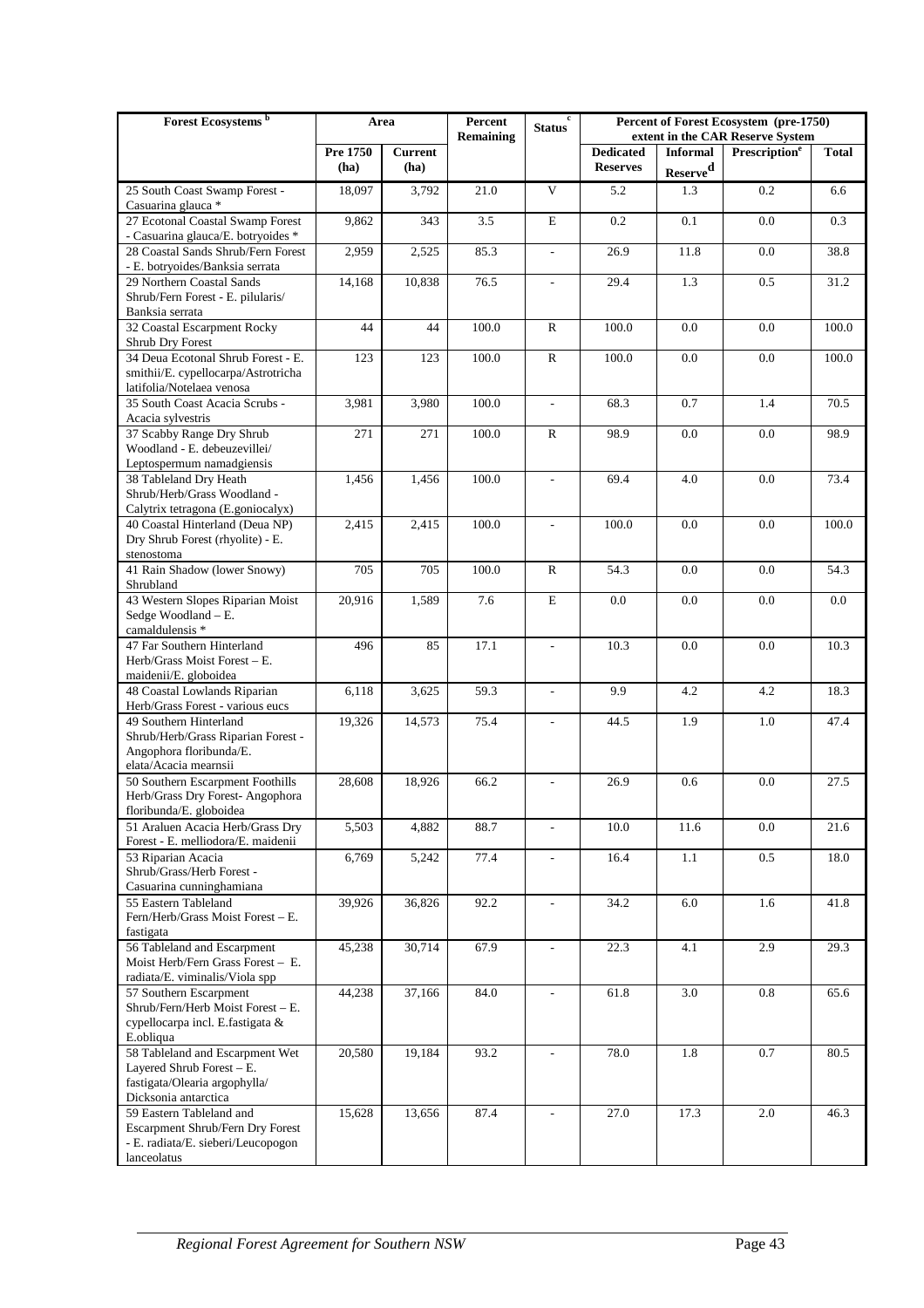| <b>Dedicated</b><br>Pre 1750<br><b>Current</b><br><b>Informal</b><br>Prescription <sup>e</sup><br><b>Total</b><br><b>Reserves</b><br>(ha)<br>(ha)<br>Reserve <sup>d</sup><br>0.0<br>61 Southern Escarpment Edge<br>3,259<br>99.6<br>88.4<br>3.7<br>92.1<br>3,271<br>$\overline{\phantom{a}}$<br>Moist Shrub Forest - E. fraxinoides<br>62 Southern Escarpment Edge<br>99.9<br>0.2<br>78.2<br>7,643<br>7,633<br>73.5<br>4.5<br>Moist Shrub/Fern Forest - E.<br>fraxinoides/E. cypellocarpa<br>1,592<br>1,103<br>69.3<br>${\bf R}$<br>44.2<br>2.0<br>15.5<br>64 Southern East Tableland Edge<br>61.6<br>Shrub/Grass Dry Forest -<br>E.dalrympeana/E.radiata<br>31<br>31<br>100.0<br>${\bf R}$<br>0.0<br>65 Southern Escarpment Edge<br>100.0<br>0.0<br>100.0<br>Moist Heath Forest-Oxylobium<br>ellipticum<br>66 Eastern Tablelands Shrub/Grass<br>$\mathbf{V}$<br>5,832<br>26.3<br>17.1<br>0.4<br>1.1<br>22,140<br>18.6<br>Moist Forest - E. dalrympleana/ E.<br>radiata/Poa sieberiana<br>68 North East Tablelands<br>10,607<br>89.0<br>0.2<br>0.2<br>9,442<br>6.4<br>6.8<br>$\overline{\phantom{a}}$<br>Shrub/Herb/Grass Dry Forest - E.<br>pauciflora/E. viminalis/ Lomandra<br>longifolia<br>70 Western Escarpment Dry Shrub<br>0.0<br>1,578<br>1,567<br>99.3<br>74.8<br>0.0<br>74.8<br>Forest - E. dives/Xanthorhoea<br>australis/Platylobium formosum<br>1,487<br>769<br>V<br>31.3<br>0.0<br>71 Western Tableland Dry Shrub<br>51.7<br>17.6<br>48.9<br>Forest - E. macrorhyncha/<br>Leptospermum brevipes<br>72 Tablelands Dry Shrub Forest -<br>579<br>546<br>94.3<br>${\bf R}$<br>13.0<br>0.0<br>0.0<br>13.0<br>E. dives/E. radiata/Bursaria<br>lasiophylla<br>$\mathbf{V}$<br>73 Eastern Tableland Dry<br>28.3<br>0.2<br>0.2<br>247,499<br>70,124<br>2.3<br>2.7<br>Shrub/Grass Forest - E.<br>pauciflora/E. viminalis/ Acacia<br>dealbata/Themeda australis*<br>V<br>0.0<br>131,323<br>50,156<br>38.2<br>3.9<br>1.1<br>4.9<br>74 South Eastern Tablelands Dry<br>Shrub/Grass/Herb Forest - E.<br>bridgesiana/E. pauciflora/E. rubida/<br>Acaena novae-Zealandiae *<br>75 Tablelands Shrub/Tussock Grass<br>41,620<br>78.2<br>0.2<br>32,536<br>45.8<br>0.0<br>46.0<br>$\overline{\phantom{a}}$<br>Forest - E. dives/Chionchloa pallida<br>0.0<br>76 Tablelands Shrub/Grass Dry<br>109,717<br>38,752<br>35.3<br>8.3<br>0.0<br>8.3<br>$\sim$<br>Forest - E. rubida/E. pauciflora/<br>Themeda australis *<br>77 Lower Snowy Dry<br>74,514<br>69,920<br>93.8<br>0.0<br>60.9<br>0.0<br>60.9<br>$\overline{\phantom{a}}$<br>Shrub/Tussock Grass Forest - E.<br>goniocalyx/Chionochloa pallida<br>37,242<br>100.0<br>$0.0\,$<br>$0.0\,$<br>78 Lower Snowy Dry Shrub/Herb<br>37,242<br>92.0<br>92.0<br>$\overline{\phantom{a}}$<br>Woodland - E. albens/C.<br>glauciphylla/A. deanei<br>79 Montane Dry Shrub/Tussock<br>893<br>67.6<br>25.4<br>0.0<br>604<br>R<br>0.0<br>25.4<br>Grass Forest - E. nortonii/Cassinia<br>longifolia/Chionochloa pallida<br>0.9<br>0.0<br>80 ACT Dry Shrub/Herb Forest-<br>438<br>${\bf R}$<br>0.0<br>0.0<br>$\overline{4}$<br>0.0<br>E. dives/E. bridgesiana/Cassinia<br>longifolia/Hydrocotyle laxiflora *<br>71.4<br>0.0<br>0.0<br>0.0<br>81 Eastern Dry Shrub/Herb/Grass<br>11,882<br>8,487<br>0.0<br>$\overline{\phantom{a}}$ | Forest Ecosystems <sup>b</sup>    | Area | Percent<br><b>Remaining</b> | $\mathbf c$<br><b>Status</b> | Percent of Forest Ecosystem (pre-1750)<br>extent in the CAR Reserve System |  |  |  |
|-----------------------------------------------------------------------------------------------------------------------------------------------------------------------------------------------------------------------------------------------------------------------------------------------------------------------------------------------------------------------------------------------------------------------------------------------------------------------------------------------------------------------------------------------------------------------------------------------------------------------------------------------------------------------------------------------------------------------------------------------------------------------------------------------------------------------------------------------------------------------------------------------------------------------------------------------------------------------------------------------------------------------------------------------------------------------------------------------------------------------------------------------------------------------------------------------------------------------------------------------------------------------------------------------------------------------------------------------------------------------------------------------------------------------------------------------------------------------------------------------------------------------------------------------------------------------------------------------------------------------------------------------------------------------------------------------------------------------------------------------------------------------------------------------------------------------------------------------------------------------------------------------------------------------------------------------------------------------------------------------------------------------------------------------------------------------------------------------------------------------------------------------------------------------------------------------------------------------------------------------------------------------------------------------------------------------------------------------------------------------------------------------------------------------------------------------------------------------------------------------------------------------------------------------------------------------------------------------------------------------------------------------------------------------------------------------------------------------------------------------------------------------------------------------------------------------------------------------------------------------------------------------------------------------------------------------------------------------------------------------------------------------------------------------------------------------------------------------------------------------------------------------------------------------------------------------------------------------------------------------------------------|-----------------------------------|------|-----------------------------|------------------------------|----------------------------------------------------------------------------|--|--|--|
|                                                                                                                                                                                                                                                                                                                                                                                                                                                                                                                                                                                                                                                                                                                                                                                                                                                                                                                                                                                                                                                                                                                                                                                                                                                                                                                                                                                                                                                                                                                                                                                                                                                                                                                                                                                                                                                                                                                                                                                                                                                                                                                                                                                                                                                                                                                                                                                                                                                                                                                                                                                                                                                                                                                                                                                                                                                                                                                                                                                                                                                                                                                                                                                                                                                                 |                                   |      |                             |                              |                                                                            |  |  |  |
|                                                                                                                                                                                                                                                                                                                                                                                                                                                                                                                                                                                                                                                                                                                                                                                                                                                                                                                                                                                                                                                                                                                                                                                                                                                                                                                                                                                                                                                                                                                                                                                                                                                                                                                                                                                                                                                                                                                                                                                                                                                                                                                                                                                                                                                                                                                                                                                                                                                                                                                                                                                                                                                                                                                                                                                                                                                                                                                                                                                                                                                                                                                                                                                                                                                                 |                                   |      |                             |                              |                                                                            |  |  |  |
|                                                                                                                                                                                                                                                                                                                                                                                                                                                                                                                                                                                                                                                                                                                                                                                                                                                                                                                                                                                                                                                                                                                                                                                                                                                                                                                                                                                                                                                                                                                                                                                                                                                                                                                                                                                                                                                                                                                                                                                                                                                                                                                                                                                                                                                                                                                                                                                                                                                                                                                                                                                                                                                                                                                                                                                                                                                                                                                                                                                                                                                                                                                                                                                                                                                                 |                                   |      |                             |                              |                                                                            |  |  |  |
|                                                                                                                                                                                                                                                                                                                                                                                                                                                                                                                                                                                                                                                                                                                                                                                                                                                                                                                                                                                                                                                                                                                                                                                                                                                                                                                                                                                                                                                                                                                                                                                                                                                                                                                                                                                                                                                                                                                                                                                                                                                                                                                                                                                                                                                                                                                                                                                                                                                                                                                                                                                                                                                                                                                                                                                                                                                                                                                                                                                                                                                                                                                                                                                                                                                                 |                                   |      |                             |                              |                                                                            |  |  |  |
|                                                                                                                                                                                                                                                                                                                                                                                                                                                                                                                                                                                                                                                                                                                                                                                                                                                                                                                                                                                                                                                                                                                                                                                                                                                                                                                                                                                                                                                                                                                                                                                                                                                                                                                                                                                                                                                                                                                                                                                                                                                                                                                                                                                                                                                                                                                                                                                                                                                                                                                                                                                                                                                                                                                                                                                                                                                                                                                                                                                                                                                                                                                                                                                                                                                                 |                                   |      |                             |                              |                                                                            |  |  |  |
|                                                                                                                                                                                                                                                                                                                                                                                                                                                                                                                                                                                                                                                                                                                                                                                                                                                                                                                                                                                                                                                                                                                                                                                                                                                                                                                                                                                                                                                                                                                                                                                                                                                                                                                                                                                                                                                                                                                                                                                                                                                                                                                                                                                                                                                                                                                                                                                                                                                                                                                                                                                                                                                                                                                                                                                                                                                                                                                                                                                                                                                                                                                                                                                                                                                                 |                                   |      |                             |                              |                                                                            |  |  |  |
|                                                                                                                                                                                                                                                                                                                                                                                                                                                                                                                                                                                                                                                                                                                                                                                                                                                                                                                                                                                                                                                                                                                                                                                                                                                                                                                                                                                                                                                                                                                                                                                                                                                                                                                                                                                                                                                                                                                                                                                                                                                                                                                                                                                                                                                                                                                                                                                                                                                                                                                                                                                                                                                                                                                                                                                                                                                                                                                                                                                                                                                                                                                                                                                                                                                                 |                                   |      |                             |                              |                                                                            |  |  |  |
|                                                                                                                                                                                                                                                                                                                                                                                                                                                                                                                                                                                                                                                                                                                                                                                                                                                                                                                                                                                                                                                                                                                                                                                                                                                                                                                                                                                                                                                                                                                                                                                                                                                                                                                                                                                                                                                                                                                                                                                                                                                                                                                                                                                                                                                                                                                                                                                                                                                                                                                                                                                                                                                                                                                                                                                                                                                                                                                                                                                                                                                                                                                                                                                                                                                                 |                                   |      |                             |                              |                                                                            |  |  |  |
|                                                                                                                                                                                                                                                                                                                                                                                                                                                                                                                                                                                                                                                                                                                                                                                                                                                                                                                                                                                                                                                                                                                                                                                                                                                                                                                                                                                                                                                                                                                                                                                                                                                                                                                                                                                                                                                                                                                                                                                                                                                                                                                                                                                                                                                                                                                                                                                                                                                                                                                                                                                                                                                                                                                                                                                                                                                                                                                                                                                                                                                                                                                                                                                                                                                                 |                                   |      |                             |                              |                                                                            |  |  |  |
|                                                                                                                                                                                                                                                                                                                                                                                                                                                                                                                                                                                                                                                                                                                                                                                                                                                                                                                                                                                                                                                                                                                                                                                                                                                                                                                                                                                                                                                                                                                                                                                                                                                                                                                                                                                                                                                                                                                                                                                                                                                                                                                                                                                                                                                                                                                                                                                                                                                                                                                                                                                                                                                                                                                                                                                                                                                                                                                                                                                                                                                                                                                                                                                                                                                                 |                                   |      |                             |                              |                                                                            |  |  |  |
|                                                                                                                                                                                                                                                                                                                                                                                                                                                                                                                                                                                                                                                                                                                                                                                                                                                                                                                                                                                                                                                                                                                                                                                                                                                                                                                                                                                                                                                                                                                                                                                                                                                                                                                                                                                                                                                                                                                                                                                                                                                                                                                                                                                                                                                                                                                                                                                                                                                                                                                                                                                                                                                                                                                                                                                                                                                                                                                                                                                                                                                                                                                                                                                                                                                                 |                                   |      |                             |                              |                                                                            |  |  |  |
|                                                                                                                                                                                                                                                                                                                                                                                                                                                                                                                                                                                                                                                                                                                                                                                                                                                                                                                                                                                                                                                                                                                                                                                                                                                                                                                                                                                                                                                                                                                                                                                                                                                                                                                                                                                                                                                                                                                                                                                                                                                                                                                                                                                                                                                                                                                                                                                                                                                                                                                                                                                                                                                                                                                                                                                                                                                                                                                                                                                                                                                                                                                                                                                                                                                                 |                                   |      |                             |                              |                                                                            |  |  |  |
|                                                                                                                                                                                                                                                                                                                                                                                                                                                                                                                                                                                                                                                                                                                                                                                                                                                                                                                                                                                                                                                                                                                                                                                                                                                                                                                                                                                                                                                                                                                                                                                                                                                                                                                                                                                                                                                                                                                                                                                                                                                                                                                                                                                                                                                                                                                                                                                                                                                                                                                                                                                                                                                                                                                                                                                                                                                                                                                                                                                                                                                                                                                                                                                                                                                                 |                                   |      |                             |                              |                                                                            |  |  |  |
|                                                                                                                                                                                                                                                                                                                                                                                                                                                                                                                                                                                                                                                                                                                                                                                                                                                                                                                                                                                                                                                                                                                                                                                                                                                                                                                                                                                                                                                                                                                                                                                                                                                                                                                                                                                                                                                                                                                                                                                                                                                                                                                                                                                                                                                                                                                                                                                                                                                                                                                                                                                                                                                                                                                                                                                                                                                                                                                                                                                                                                                                                                                                                                                                                                                                 |                                   |      |                             |                              |                                                                            |  |  |  |
|                                                                                                                                                                                                                                                                                                                                                                                                                                                                                                                                                                                                                                                                                                                                                                                                                                                                                                                                                                                                                                                                                                                                                                                                                                                                                                                                                                                                                                                                                                                                                                                                                                                                                                                                                                                                                                                                                                                                                                                                                                                                                                                                                                                                                                                                                                                                                                                                                                                                                                                                                                                                                                                                                                                                                                                                                                                                                                                                                                                                                                                                                                                                                                                                                                                                 |                                   |      |                             |                              |                                                                            |  |  |  |
|                                                                                                                                                                                                                                                                                                                                                                                                                                                                                                                                                                                                                                                                                                                                                                                                                                                                                                                                                                                                                                                                                                                                                                                                                                                                                                                                                                                                                                                                                                                                                                                                                                                                                                                                                                                                                                                                                                                                                                                                                                                                                                                                                                                                                                                                                                                                                                                                                                                                                                                                                                                                                                                                                                                                                                                                                                                                                                                                                                                                                                                                                                                                                                                                                                                                 |                                   |      |                             |                              |                                                                            |  |  |  |
|                                                                                                                                                                                                                                                                                                                                                                                                                                                                                                                                                                                                                                                                                                                                                                                                                                                                                                                                                                                                                                                                                                                                                                                                                                                                                                                                                                                                                                                                                                                                                                                                                                                                                                                                                                                                                                                                                                                                                                                                                                                                                                                                                                                                                                                                                                                                                                                                                                                                                                                                                                                                                                                                                                                                                                                                                                                                                                                                                                                                                                                                                                                                                                                                                                                                 |                                   |      |                             |                              |                                                                            |  |  |  |
|                                                                                                                                                                                                                                                                                                                                                                                                                                                                                                                                                                                                                                                                                                                                                                                                                                                                                                                                                                                                                                                                                                                                                                                                                                                                                                                                                                                                                                                                                                                                                                                                                                                                                                                                                                                                                                                                                                                                                                                                                                                                                                                                                                                                                                                                                                                                                                                                                                                                                                                                                                                                                                                                                                                                                                                                                                                                                                                                                                                                                                                                                                                                                                                                                                                                 |                                   |      |                             |                              |                                                                            |  |  |  |
|                                                                                                                                                                                                                                                                                                                                                                                                                                                                                                                                                                                                                                                                                                                                                                                                                                                                                                                                                                                                                                                                                                                                                                                                                                                                                                                                                                                                                                                                                                                                                                                                                                                                                                                                                                                                                                                                                                                                                                                                                                                                                                                                                                                                                                                                                                                                                                                                                                                                                                                                                                                                                                                                                                                                                                                                                                                                                                                                                                                                                                                                                                                                                                                                                                                                 |                                   |      |                             |                              |                                                                            |  |  |  |
|                                                                                                                                                                                                                                                                                                                                                                                                                                                                                                                                                                                                                                                                                                                                                                                                                                                                                                                                                                                                                                                                                                                                                                                                                                                                                                                                                                                                                                                                                                                                                                                                                                                                                                                                                                                                                                                                                                                                                                                                                                                                                                                                                                                                                                                                                                                                                                                                                                                                                                                                                                                                                                                                                                                                                                                                                                                                                                                                                                                                                                                                                                                                                                                                                                                                 |                                   |      |                             |                              |                                                                            |  |  |  |
|                                                                                                                                                                                                                                                                                                                                                                                                                                                                                                                                                                                                                                                                                                                                                                                                                                                                                                                                                                                                                                                                                                                                                                                                                                                                                                                                                                                                                                                                                                                                                                                                                                                                                                                                                                                                                                                                                                                                                                                                                                                                                                                                                                                                                                                                                                                                                                                                                                                                                                                                                                                                                                                                                                                                                                                                                                                                                                                                                                                                                                                                                                                                                                                                                                                                 |                                   |      |                             |                              |                                                                            |  |  |  |
|                                                                                                                                                                                                                                                                                                                                                                                                                                                                                                                                                                                                                                                                                                                                                                                                                                                                                                                                                                                                                                                                                                                                                                                                                                                                                                                                                                                                                                                                                                                                                                                                                                                                                                                                                                                                                                                                                                                                                                                                                                                                                                                                                                                                                                                                                                                                                                                                                                                                                                                                                                                                                                                                                                                                                                                                                                                                                                                                                                                                                                                                                                                                                                                                                                                                 |                                   |      |                             |                              |                                                                            |  |  |  |
|                                                                                                                                                                                                                                                                                                                                                                                                                                                                                                                                                                                                                                                                                                                                                                                                                                                                                                                                                                                                                                                                                                                                                                                                                                                                                                                                                                                                                                                                                                                                                                                                                                                                                                                                                                                                                                                                                                                                                                                                                                                                                                                                                                                                                                                                                                                                                                                                                                                                                                                                                                                                                                                                                                                                                                                                                                                                                                                                                                                                                                                                                                                                                                                                                                                                 |                                   |      |                             |                              |                                                                            |  |  |  |
|                                                                                                                                                                                                                                                                                                                                                                                                                                                                                                                                                                                                                                                                                                                                                                                                                                                                                                                                                                                                                                                                                                                                                                                                                                                                                                                                                                                                                                                                                                                                                                                                                                                                                                                                                                                                                                                                                                                                                                                                                                                                                                                                                                                                                                                                                                                                                                                                                                                                                                                                                                                                                                                                                                                                                                                                                                                                                                                                                                                                                                                                                                                                                                                                                                                                 |                                   |      |                             |                              |                                                                            |  |  |  |
|                                                                                                                                                                                                                                                                                                                                                                                                                                                                                                                                                                                                                                                                                                                                                                                                                                                                                                                                                                                                                                                                                                                                                                                                                                                                                                                                                                                                                                                                                                                                                                                                                                                                                                                                                                                                                                                                                                                                                                                                                                                                                                                                                                                                                                                                                                                                                                                                                                                                                                                                                                                                                                                                                                                                                                                                                                                                                                                                                                                                                                                                                                                                                                                                                                                                 |                                   |      |                             |                              |                                                                            |  |  |  |
|                                                                                                                                                                                                                                                                                                                                                                                                                                                                                                                                                                                                                                                                                                                                                                                                                                                                                                                                                                                                                                                                                                                                                                                                                                                                                                                                                                                                                                                                                                                                                                                                                                                                                                                                                                                                                                                                                                                                                                                                                                                                                                                                                                                                                                                                                                                                                                                                                                                                                                                                                                                                                                                                                                                                                                                                                                                                                                                                                                                                                                                                                                                                                                                                                                                                 |                                   |      |                             |                              |                                                                            |  |  |  |
|                                                                                                                                                                                                                                                                                                                                                                                                                                                                                                                                                                                                                                                                                                                                                                                                                                                                                                                                                                                                                                                                                                                                                                                                                                                                                                                                                                                                                                                                                                                                                                                                                                                                                                                                                                                                                                                                                                                                                                                                                                                                                                                                                                                                                                                                                                                                                                                                                                                                                                                                                                                                                                                                                                                                                                                                                                                                                                                                                                                                                                                                                                                                                                                                                                                                 |                                   |      |                             |                              |                                                                            |  |  |  |
|                                                                                                                                                                                                                                                                                                                                                                                                                                                                                                                                                                                                                                                                                                                                                                                                                                                                                                                                                                                                                                                                                                                                                                                                                                                                                                                                                                                                                                                                                                                                                                                                                                                                                                                                                                                                                                                                                                                                                                                                                                                                                                                                                                                                                                                                                                                                                                                                                                                                                                                                                                                                                                                                                                                                                                                                                                                                                                                                                                                                                                                                                                                                                                                                                                                                 |                                   |      |                             |                              |                                                                            |  |  |  |
|                                                                                                                                                                                                                                                                                                                                                                                                                                                                                                                                                                                                                                                                                                                                                                                                                                                                                                                                                                                                                                                                                                                                                                                                                                                                                                                                                                                                                                                                                                                                                                                                                                                                                                                                                                                                                                                                                                                                                                                                                                                                                                                                                                                                                                                                                                                                                                                                                                                                                                                                                                                                                                                                                                                                                                                                                                                                                                                                                                                                                                                                                                                                                                                                                                                                 |                                   |      |                             |                              |                                                                            |  |  |  |
|                                                                                                                                                                                                                                                                                                                                                                                                                                                                                                                                                                                                                                                                                                                                                                                                                                                                                                                                                                                                                                                                                                                                                                                                                                                                                                                                                                                                                                                                                                                                                                                                                                                                                                                                                                                                                                                                                                                                                                                                                                                                                                                                                                                                                                                                                                                                                                                                                                                                                                                                                                                                                                                                                                                                                                                                                                                                                                                                                                                                                                                                                                                                                                                                                                                                 |                                   |      |                             |                              |                                                                            |  |  |  |
|                                                                                                                                                                                                                                                                                                                                                                                                                                                                                                                                                                                                                                                                                                                                                                                                                                                                                                                                                                                                                                                                                                                                                                                                                                                                                                                                                                                                                                                                                                                                                                                                                                                                                                                                                                                                                                                                                                                                                                                                                                                                                                                                                                                                                                                                                                                                                                                                                                                                                                                                                                                                                                                                                                                                                                                                                                                                                                                                                                                                                                                                                                                                                                                                                                                                 |                                   |      |                             |                              |                                                                            |  |  |  |
|                                                                                                                                                                                                                                                                                                                                                                                                                                                                                                                                                                                                                                                                                                                                                                                                                                                                                                                                                                                                                                                                                                                                                                                                                                                                                                                                                                                                                                                                                                                                                                                                                                                                                                                                                                                                                                                                                                                                                                                                                                                                                                                                                                                                                                                                                                                                                                                                                                                                                                                                                                                                                                                                                                                                                                                                                                                                                                                                                                                                                                                                                                                                                                                                                                                                 |                                   |      |                             |                              |                                                                            |  |  |  |
|                                                                                                                                                                                                                                                                                                                                                                                                                                                                                                                                                                                                                                                                                                                                                                                                                                                                                                                                                                                                                                                                                                                                                                                                                                                                                                                                                                                                                                                                                                                                                                                                                                                                                                                                                                                                                                                                                                                                                                                                                                                                                                                                                                                                                                                                                                                                                                                                                                                                                                                                                                                                                                                                                                                                                                                                                                                                                                                                                                                                                                                                                                                                                                                                                                                                 |                                   |      |                             |                              |                                                                            |  |  |  |
|                                                                                                                                                                                                                                                                                                                                                                                                                                                                                                                                                                                                                                                                                                                                                                                                                                                                                                                                                                                                                                                                                                                                                                                                                                                                                                                                                                                                                                                                                                                                                                                                                                                                                                                                                                                                                                                                                                                                                                                                                                                                                                                                                                                                                                                                                                                                                                                                                                                                                                                                                                                                                                                                                                                                                                                                                                                                                                                                                                                                                                                                                                                                                                                                                                                                 |                                   |      |                             |                              |                                                                            |  |  |  |
|                                                                                                                                                                                                                                                                                                                                                                                                                                                                                                                                                                                                                                                                                                                                                                                                                                                                                                                                                                                                                                                                                                                                                                                                                                                                                                                                                                                                                                                                                                                                                                                                                                                                                                                                                                                                                                                                                                                                                                                                                                                                                                                                                                                                                                                                                                                                                                                                                                                                                                                                                                                                                                                                                                                                                                                                                                                                                                                                                                                                                                                                                                                                                                                                                                                                 |                                   |      |                             |                              |                                                                            |  |  |  |
|                                                                                                                                                                                                                                                                                                                                                                                                                                                                                                                                                                                                                                                                                                                                                                                                                                                                                                                                                                                                                                                                                                                                                                                                                                                                                                                                                                                                                                                                                                                                                                                                                                                                                                                                                                                                                                                                                                                                                                                                                                                                                                                                                                                                                                                                                                                                                                                                                                                                                                                                                                                                                                                                                                                                                                                                                                                                                                                                                                                                                                                                                                                                                                                                                                                                 |                                   |      |                             |                              |                                                                            |  |  |  |
|                                                                                                                                                                                                                                                                                                                                                                                                                                                                                                                                                                                                                                                                                                                                                                                                                                                                                                                                                                                                                                                                                                                                                                                                                                                                                                                                                                                                                                                                                                                                                                                                                                                                                                                                                                                                                                                                                                                                                                                                                                                                                                                                                                                                                                                                                                                                                                                                                                                                                                                                                                                                                                                                                                                                                                                                                                                                                                                                                                                                                                                                                                                                                                                                                                                                 |                                   |      |                             |                              |                                                                            |  |  |  |
|                                                                                                                                                                                                                                                                                                                                                                                                                                                                                                                                                                                                                                                                                                                                                                                                                                                                                                                                                                                                                                                                                                                                                                                                                                                                                                                                                                                                                                                                                                                                                                                                                                                                                                                                                                                                                                                                                                                                                                                                                                                                                                                                                                                                                                                                                                                                                                                                                                                                                                                                                                                                                                                                                                                                                                                                                                                                                                                                                                                                                                                                                                                                                                                                                                                                 |                                   |      |                             |                              |                                                                            |  |  |  |
|                                                                                                                                                                                                                                                                                                                                                                                                                                                                                                                                                                                                                                                                                                                                                                                                                                                                                                                                                                                                                                                                                                                                                                                                                                                                                                                                                                                                                                                                                                                                                                                                                                                                                                                                                                                                                                                                                                                                                                                                                                                                                                                                                                                                                                                                                                                                                                                                                                                                                                                                                                                                                                                                                                                                                                                                                                                                                                                                                                                                                                                                                                                                                                                                                                                                 |                                   |      |                             |                              |                                                                            |  |  |  |
|                                                                                                                                                                                                                                                                                                                                                                                                                                                                                                                                                                                                                                                                                                                                                                                                                                                                                                                                                                                                                                                                                                                                                                                                                                                                                                                                                                                                                                                                                                                                                                                                                                                                                                                                                                                                                                                                                                                                                                                                                                                                                                                                                                                                                                                                                                                                                                                                                                                                                                                                                                                                                                                                                                                                                                                                                                                                                                                                                                                                                                                                                                                                                                                                                                                                 |                                   |      |                             |                              |                                                                            |  |  |  |
|                                                                                                                                                                                                                                                                                                                                                                                                                                                                                                                                                                                                                                                                                                                                                                                                                                                                                                                                                                                                                                                                                                                                                                                                                                                                                                                                                                                                                                                                                                                                                                                                                                                                                                                                                                                                                                                                                                                                                                                                                                                                                                                                                                                                                                                                                                                                                                                                                                                                                                                                                                                                                                                                                                                                                                                                                                                                                                                                                                                                                                                                                                                                                                                                                                                                 |                                   |      |                             |                              |                                                                            |  |  |  |
|                                                                                                                                                                                                                                                                                                                                                                                                                                                                                                                                                                                                                                                                                                                                                                                                                                                                                                                                                                                                                                                                                                                                                                                                                                                                                                                                                                                                                                                                                                                                                                                                                                                                                                                                                                                                                                                                                                                                                                                                                                                                                                                                                                                                                                                                                                                                                                                                                                                                                                                                                                                                                                                                                                                                                                                                                                                                                                                                                                                                                                                                                                                                                                                                                                                                 | Forest - E. bridgesiana/E. dives/ |      |                             |                              |                                                                            |  |  |  |
| Bursaria spinosa/Poa sieberiana<br>82 Western Montane Acacia<br>0.9<br>152,248<br>94,998<br>62.4<br>44.5<br>0.1<br>45.6<br>$\mathcal{L}$                                                                                                                                                                                                                                                                                                                                                                                                                                                                                                                                                                                                                                                                                                                                                                                                                                                                                                                                                                                                                                                                                                                                                                                                                                                                                                                                                                                                                                                                                                                                                                                                                                                                                                                                                                                                                                                                                                                                                                                                                                                                                                                                                                                                                                                                                                                                                                                                                                                                                                                                                                                                                                                                                                                                                                                                                                                                                                                                                                                                                                                                                                                        |                                   |      |                             |                              |                                                                            |  |  |  |
| Fern/Herb Forest - E. viminalis/E.                                                                                                                                                                                                                                                                                                                                                                                                                                                                                                                                                                                                                                                                                                                                                                                                                                                                                                                                                                                                                                                                                                                                                                                                                                                                                                                                                                                                                                                                                                                                                                                                                                                                                                                                                                                                                                                                                                                                                                                                                                                                                                                                                                                                                                                                                                                                                                                                                                                                                                                                                                                                                                                                                                                                                                                                                                                                                                                                                                                                                                                                                                                                                                                                                              |                                   |      |                             |                              |                                                                            |  |  |  |
| robertsonii/Cassinia aculeata/                                                                                                                                                                                                                                                                                                                                                                                                                                                                                                                                                                                                                                                                                                                                                                                                                                                                                                                                                                                                                                                                                                                                                                                                                                                                                                                                                                                                                                                                                                                                                                                                                                                                                                                                                                                                                                                                                                                                                                                                                                                                                                                                                                                                                                                                                                                                                                                                                                                                                                                                                                                                                                                                                                                                                                                                                                                                                                                                                                                                                                                                                                                                                                                                                                  |                                   |      |                             |                              |                                                                            |  |  |  |
| Pteridium esculentum<br>83 Montane Riparian Moist<br>973<br>945<br>97.1<br>V<br>0.0<br>$0.0\,$<br>44.8<br>44.8                                                                                                                                                                                                                                                                                                                                                                                                                                                                                                                                                                                                                                                                                                                                                                                                                                                                                                                                                                                                                                                                                                                                                                                                                                                                                                                                                                                                                                                                                                                                                                                                                                                                                                                                                                                                                                                                                                                                                                                                                                                                                                                                                                                                                                                                                                                                                                                                                                                                                                                                                                                                                                                                                                                                                                                                                                                                                                                                                                                                                                                                                                                                                  |                                   |      |                             |                              |                                                                            |  |  |  |
| Shrub/Grass/Herb Forest - E.                                                                                                                                                                                                                                                                                                                                                                                                                                                                                                                                                                                                                                                                                                                                                                                                                                                                                                                                                                                                                                                                                                                                                                                                                                                                                                                                                                                                                                                                                                                                                                                                                                                                                                                                                                                                                                                                                                                                                                                                                                                                                                                                                                                                                                                                                                                                                                                                                                                                                                                                                                                                                                                                                                                                                                                                                                                                                                                                                                                                                                                                                                                                                                                                                                    |                                   |      |                             |                              |                                                                            |  |  |  |
| dalrympleana/E. robertsonii/ Acacia<br>melanoxylon/Microlaena stipoides                                                                                                                                                                                                                                                                                                                                                                                                                                                                                                                                                                                                                                                                                                                                                                                                                                                                                                                                                                                                                                                                                                                                                                                                                                                                                                                                                                                                                                                                                                                                                                                                                                                                                                                                                                                                                                                                                                                                                                                                                                                                                                                                                                                                                                                                                                                                                                                                                                                                                                                                                                                                                                                                                                                                                                                                                                                                                                                                                                                                                                                                                                                                                                                         |                                   |      |                             |                              |                                                                            |  |  |  |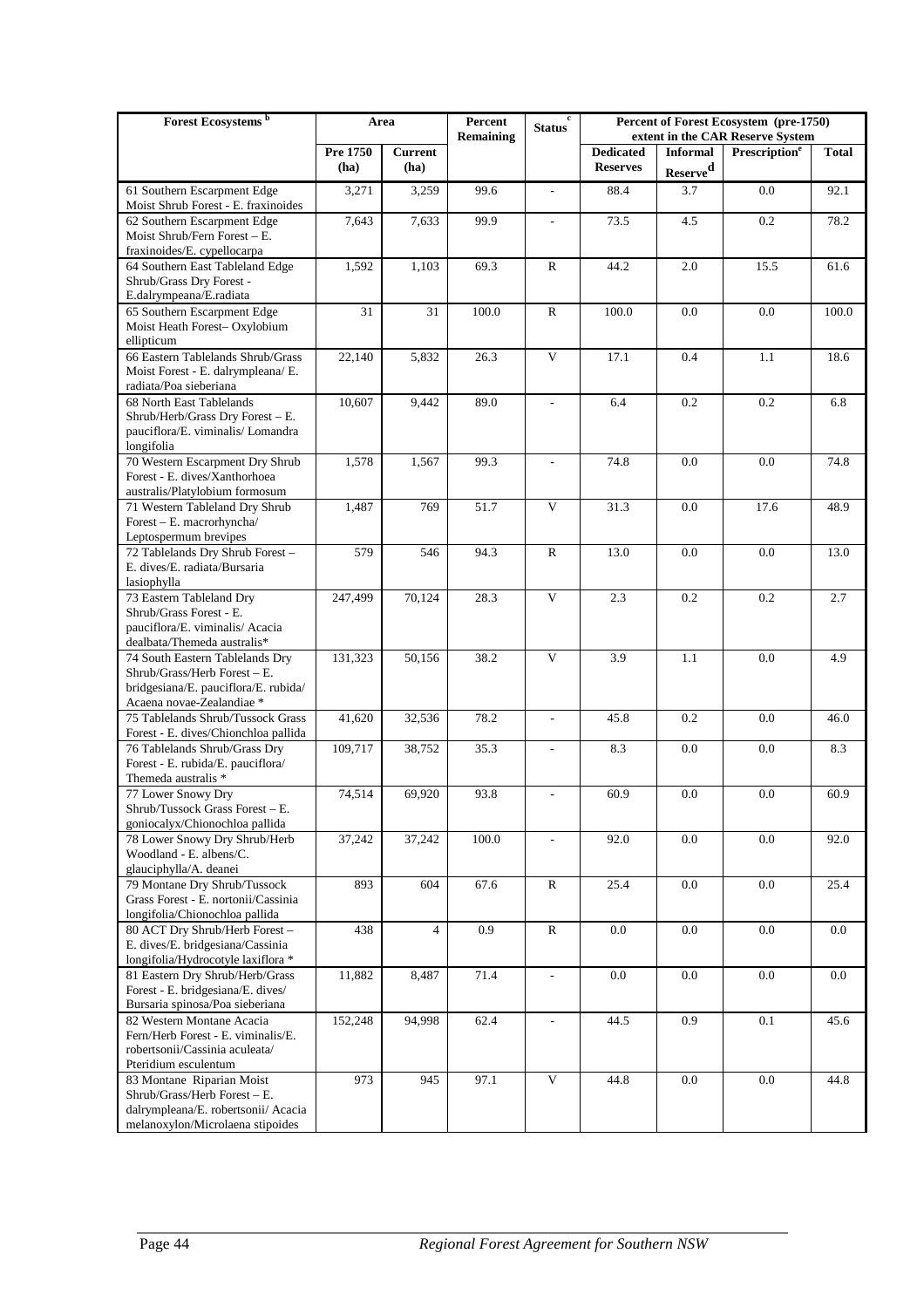| Forest Ecosystems <sup>b</sup>                                      | Area     |                | Percent<br>Remaining | c<br><b>Status</b>       | Percent of Forest Ecosystem (pre-1750)<br>extent in the CAR Reserve System |                      |                           |              |  |
|---------------------------------------------------------------------|----------|----------------|----------------------|--------------------------|----------------------------------------------------------------------------|----------------------|---------------------------|--------------|--|
|                                                                     | Pre 1750 | <b>Current</b> |                      |                          | <b>Dedicated</b>                                                           | <b>Informal</b>      | Prescription <sup>e</sup> | <b>Total</b> |  |
|                                                                     | (ha)     | (ha)           |                      |                          | <b>Reserves</b>                                                            | Reserve <sup>d</sup> |                           |              |  |
| 85 Montane Riparian Moist                                           | 669      | 669            | 100.0                | $\mathbb{R}$             | 97.8                                                                       | 0.0                  | 0.0                       | 97.8         |  |
| Shrub/Sedge/Grass Forest - E.                                       |          |                |                      |                          |                                                                            |                      |                           |              |  |
| dalrympleana/E. viminalis/                                          |          |                |                      |                          |                                                                            |                      |                           |              |  |
| Leptospermum lanigerum/Poa                                          |          |                |                      |                          |                                                                            |                      |                           |              |  |
| helmsii                                                             |          |                |                      |                          |                                                                            |                      |                           |              |  |
| 86 Western Montane Moist Shrub                                      | 4,062    | 4,061          | 100.0                | $\overline{a}$           | 99.6                                                                       | 0.0                  | 0.0                       | 99.6         |  |
| Forest - E.delegatensis/E.<br>pauciflora/Polyscias                  |          |                |                      |                          |                                                                            |                      |                           |              |  |
| sambucifolia/Tasmania lanceolata                                    |          |                |                      |                          |                                                                            |                      |                           |              |  |
| 87 Western Escarpment Moist                                         | 69,865   | 69,713         | 99.8                 |                          | 77.9                                                                       | 0.1                  | 0.1                       | 78.1         |  |
| Shrub/Herb/Grass Forest - E.                                        |          |                |                      |                          |                                                                            |                      |                           |              |  |
| delegatensis/E. dalrympleana/                                       |          |                |                      |                          |                                                                            |                      |                           |              |  |
| Derwentia derwentiana/Stellaria                                     |          |                |                      |                          |                                                                            |                      |                           |              |  |
| pungens                                                             |          |                |                      |                          |                                                                            |                      |                           |              |  |
| 88 Western Escarpment<br>Shrub/Grass Forest - E.                    | 587      | 587            | 100.0                | $\mathbf R$              | 100.0                                                                      | 0.0                  | 0.0                       | 100.0        |  |
| chapmaniana/Daviesia latifolia                                      |          |                |                      |                          |                                                                            |                      |                           |              |  |
| 89 Eastern Tablelands                                               | 32,523   | 29,767         | 91.5                 | $\overline{\phantom{a}}$ | 27.5                                                                       | 7.8                  | 3.2                       | 38.5         |  |
| Acacia/Herb/Grass Forest - E.                                       |          |                |                      |                          |                                                                            |                      |                           |              |  |
| dalrympleana/E. viminalis/ Acacia                                   |          |                |                      |                          |                                                                            |                      |                           |              |  |
| melanoxylon/Stellaria pungens                                       |          |                |                      |                          |                                                                            |                      |                           |              |  |
| 90 Northern Tablelands Acacia                                       | 7,173    | 1,347          | 18.8                 | V                        | 2.0                                                                        | 0.5                  | 0.0                       | 2.5          |  |
| Herb/Grass Dry Forest - E.                                          |          |                |                      |                          |                                                                            |                      |                           |              |  |
| bridgesiana/Acacia<br>dealbata/Hydrocotyle laxiflora *              |          |                |                      |                          |                                                                            |                      |                           |              |  |
| 91 Burrinjuck Acacia Dry                                            | 5,349    | 4,424          | 82.7                 |                          | 27.2                                                                       | 0.0                  | 2.4                       | 29.6         |  |
| Herb/Grass Forest - E. bridgesiana/                                 |          |                |                      |                          |                                                                            |                      |                           |              |  |
| E. bicostata/Acacia dealbata/Poa                                    |          |                |                      |                          |                                                                            |                      |                           |              |  |
| sieberiana                                                          |          |                |                      |                          |                                                                            |                      |                           |              |  |
| 92 Tablelands Acacia/Grass/Herb                                     | 30,392   | 6,476          | 21.3                 | $\mathbf{V}$             | 0.7                                                                        | 0.0                  | 0.0                       | 0.7          |  |
| Dry Forest - E. bridgesiana/E.                                      |          |                |                      |                          |                                                                            |                      |                           |              |  |
| melliodora/Acacia                                                   |          |                |                      |                          |                                                                            |                      |                           |              |  |
| mearnsii/Microlaena stipoides *<br>93 Western Tablelands Herb/Grass | 85,523   | 32,412         | 37.9                 | $\overline{a}$           | 16.8                                                                       | 1.7                  | 2.9                       | 21.4         |  |
| Dry Forest - E.robertsonii/                                         |          |                |                      |                          |                                                                            |                      |                           |              |  |
| Microlaena stipoides                                                |          |                |                      |                          |                                                                            |                      |                           |              |  |
| 94 South-west Slopes Acacia Dry                                     | 72,307   | 25,677         | 35.5                 | $\overline{a}$           | 9.4                                                                        | 1.8                  | 0.3                       | 11.6         |  |
| Herb/Grass Forest - E.                                              |          |                |                      |                          |                                                                            |                      |                           |              |  |
| bridgesiana/E. macrorhyncha/                                        |          |                |                      |                          |                                                                            |                      |                           |              |  |
| Acacia dealbata/Microlaena                                          |          |                |                      |                          |                                                                            |                      |                           |              |  |
| stipoides *<br>95 Tableland Acacia Moist Herb                       | 46,834   | 36.549         | 78.0                 |                          | 34.9                                                                       | 2.1                  | 0.2                       | 37.2         |  |
| Forest - E. pauciflora/E.                                           |          |                |                      |                          |                                                                            |                      |                           |              |  |
| dalrympleana/Acacia                                                 |          |                |                      |                          |                                                                            |                      |                           |              |  |
| dealbata/Helichrysum scorpiodes                                     |          |                |                      |                          |                                                                            |                      |                           |              |  |
| 96 Tableland Tussock Grass/Herb                                     | 320      | 318            | 99.4                 | ${\bf R}$                | 99.4                                                                       | 0.0                  | 0.0                       | 99.4         |  |
| Forest - E.pauciflora/                                              |          |                |                      |                          |                                                                            |                      |                           |              |  |
| E.dalrympleana/Poa sieberiana                                       |          |                |                      |                          |                                                                            |                      |                           |              |  |
| 97 Montane Acacia/Dry                                               | 69,629   | 67,482         | 96.9                 | $\overline{a}$           | 76.1                                                                       | 1.2                  | 0.0                       | 77.3         |  |
| Shrub/Herb/Grass Forest - E.<br>dalrympleana/E. pauciflora/ Acacia  |          |                |                      |                          |                                                                            |                      |                           |              |  |
| dealbata/Stellaria pungens                                          |          |                |                      |                          |                                                                            |                      |                           |              |  |
| 98 Western Montane Moist Shrub                                      | 74,891   | 70,756         | 94.5                 |                          | 66.7                                                                       | 0.1                  | 0.0                       | 66.8         |  |
| Forest - E. pauciflora/E.                                           |          |                |                      |                          |                                                                            |                      |                           |              |  |
| dalrympleana/Daviesia                                               |          |                |                      |                          |                                                                            |                      |                           |              |  |
| ulicifolia/Lomandra longifolia                                      |          |                |                      |                          |                                                                            |                      |                           |              |  |
| 99 Montane Dry Shrub/Herb/Grass                                     | 10,178   | 10,172         | 99.9                 | $\overline{a}$           | 94.4                                                                       | 0.0                  | 0.0                       | 94.4         |  |
| Forest - E. pauciflora/Leucopogon                                   |          |                |                      |                          |                                                                            |                      |                           |              |  |
| hookeri/Stellaria pungens<br>100 ACT Montane Dry                    | 5,730    | 5,567          | 97.2                 | $\overline{\phantom{a}}$ | 14.5                                                                       | 0.0                  | 0.0                       | 14.5         |  |
| Shrub/Grass Forest - E. pauciflora/                                 |          |                |                      |                          |                                                                            |                      |                           |              |  |
| Acacia dealbata/Poa induta                                          |          |                |                      |                          |                                                                            |                      |                           |              |  |
| 101 Western Montane Dry                                             | 42,870   | 41,254         | 96.2                 | $\overline{a}$           | 42.5                                                                       | 3.8                  | 0.9                       | 47.2         |  |
| Shrub/Herb/Grass Forest - E.                                        |          |                |                      |                          |                                                                            |                      |                           |              |  |
| dalrympleana/E. pauciflora/                                         |          |                |                      |                          |                                                                            |                      |                           |              |  |
| Daviesia latifolia/Coprosma                                         |          |                |                      |                          |                                                                            |                      |                           |              |  |
| hirtella/Stellaria pungens                                          |          |                |                      |                          |                                                                            |                      |                           |              |  |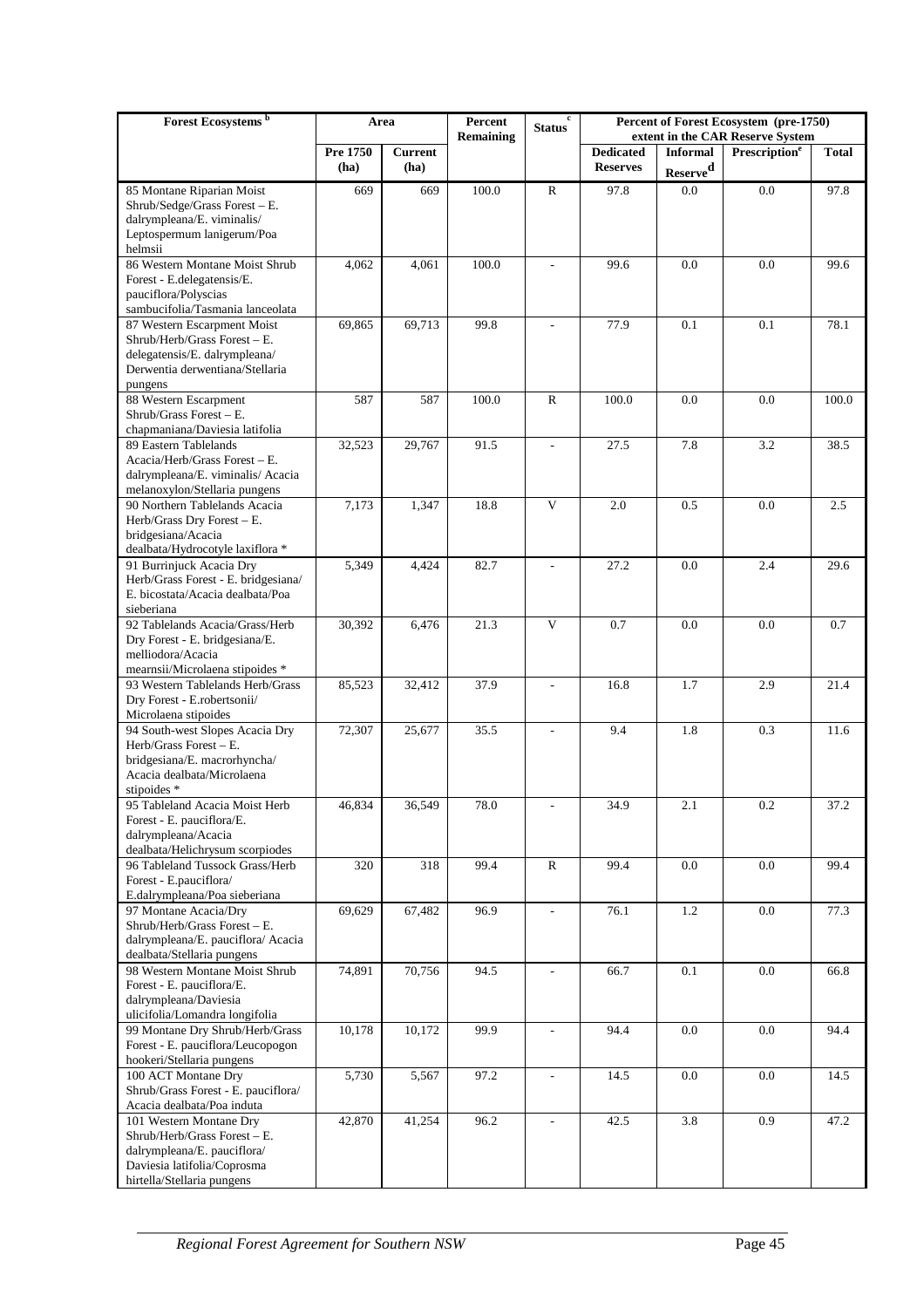| Forest Ecosystems <sup>b</sup>                                      | Area     |                | Percent<br><b>Remaining</b> | $\mathbf c$<br>Status    | Percent of Forest Ecosystem (pre-1750)<br>extent in the CAR Reserve System |                      |                           |              |
|---------------------------------------------------------------------|----------|----------------|-----------------------------|--------------------------|----------------------------------------------------------------------------|----------------------|---------------------------|--------------|
|                                                                     | Pre 1750 | <b>Current</b> |                             |                          | <b>Dedicated</b><br><b>Reserves</b>                                        | <b>Informal</b>      | Prescription <sup>e</sup> | <b>Total</b> |
|                                                                     | (ha)     | (ha)           |                             |                          |                                                                            | Reserve <sup>d</sup> |                           |              |
| 102 Western Montane Dry<br>Fern/Grass Forest $- E$ .                | 2,871    | 2,869          | 99.9                        | $\overline{\phantom{a}}$ | 78.0                                                                       | 20.8                 | 0.0                       | 98.7         |
| dalrympleana/E. pauciflora/Poa                                      |          |                |                             |                          |                                                                            |                      |                           |              |
| sieberiana/Asperula scoparia                                        |          |                |                             |                          |                                                                            |                      |                           |              |
| 103 Western Montane Dry                                             | 71,732   | 49,332         | 68.8                        |                          | 39.0                                                                       | 3.2                  | 0.5                       | 42.7         |
| Fern/Grass Forest - E. dives/E.<br>dalrympleana/E. robertsonii/     |          |                |                             |                          |                                                                            |                      |                           |              |
| Pteridium esculentum/Poa                                            |          |                |                             |                          |                                                                            |                      |                           |              |
| sieberiana                                                          |          |                |                             |                          |                                                                            |                      |                           |              |
| 104 Tableland Acacia/Herb/Grass                                     | 46,455   | 41,116         | 88.5                        |                          | 65.7                                                                       | 1.3                  | 3.8                       | 70.7         |
| Forest - E. robertsonii/E.                                          |          |                |                             |                          |                                                                            |                      |                           |              |
| dalrympleana/Acacia dealbata/<br>Platylobium formosum/Senecio       |          |                |                             |                          |                                                                            |                      |                           |              |
| sp.E                                                                |          |                |                             |                          |                                                                            |                      |                           |              |
| 106 Montane Dry Shrub/Tussock                                       | 30,135   | 29,551         | 98.1                        | $\sim$                   | 94.4                                                                       | 0.0                  | 0.0                       | 94.4         |
| Forest - E.robertsonii/E.                                           |          |                |                             |                          |                                                                            |                      |                           |              |
| dalrympleana/Platylobium                                            |          |                |                             |                          |                                                                            |                      |                           |              |
| formosum/Tetratheca bauerifolia<br>107 Central Tableland/ACT        | 44,074   | 20,330         | 46.1                        | $\sim$                   | 10.8                                                                       | 0.9                  | 0.0                       | 11.8         |
| Montane Dry Shrub Forest -                                          |          |                |                             |                          |                                                                            |                      |                           |              |
| E.dalrympleana/E. dives/ Hibbertia                                  |          |                |                             |                          |                                                                            |                      |                           |              |
| obtusifolia                                                         |          |                | 60.0                        |                          | 38.0                                                                       | 2.4                  | 3.2                       |              |
| 108 Western Tablelands Dry<br>Herb/Grass Forest - E.                | 125,104  | 75,056         |                             |                          |                                                                            |                      |                           | 43.6         |
| macrorhyncha/E. dives/Hibbertia                                     |          |                |                             |                          |                                                                            |                      |                           |              |
| obtusifolia/Poa sieberiana                                          |          |                |                             |                          |                                                                            |                      |                           |              |
| 109 Widespread Tablelands Dry                                       | 59,891   | 28,497         | 47.6                        |                          | 6.6                                                                        | 3.5                  | 0.1                       | 10.2         |
| Shrub/Tussock Grass Forest - E.<br>dives/E. mannifera/E.            |          |                |                             |                          |                                                                            |                      |                           |              |
| macrorhyncha/ Hibbertia                                             |          |                |                             |                          |                                                                            |                      |                           |              |
| obtusifolia/Chionochloa pallida *                                   |          |                |                             |                          |                                                                            |                      |                           |              |
| 110 Tablelands Dry Shrub/Grass                                      | 22,106   | 18,393         | 83.2                        | $\overline{a}$           | 35.5                                                                       | 2.9                  | 0.4                       | 38.8         |
| Forest - E. dives/E. mannifera/E.<br>macrorhycha/Poa sieberiana     |          |                |                             |                          |                                                                            |                      |                           |              |
| 112 Eastern Tablelands Dry Shrub                                    | 19,785   | 7,646          | 38.6                        | V                        | 4.9                                                                        | 2.0                  | 1.0                       | 7.8          |
| Forest - E. sieberi/E. dives/                                       |          |                |                             |                          |                                                                            |                      |                           |              |
| Brachyloma daphnoides/Poa                                           |          |                |                             |                          |                                                                            |                      |                           |              |
| sieberiana *                                                        | 102,600  |                | 49.1                        |                          | 4.8                                                                        | 0.5                  | 0.0                       |              |
| 113 North East Tablelands Dry<br>Shrub/Grass Forest - E. mannifera/ |          | 50,342         |                             |                          |                                                                            |                      |                           | 5.3          |
| E. dives/Brachyloma daphnoides/                                     |          |                |                             |                          |                                                                            |                      |                           |              |
| Dianella revoluta *                                                 |          |                |                             |                          |                                                                            |                      |                           |              |
| 114 Tablelands Dry Shrub/Tussock                                    | 55,641   | 25,018         | 45.0                        | $\overline{\phantom{a}}$ | 6.5                                                                        | $1.0\,$              | $0.0\,$                   | $7.5\,$      |
| Grass Forest - E.macroryncha/<br>E.rossii/E. goniocalyx/Chionochloa |          |                |                             |                          |                                                                            |                      |                           |              |
| pallida *                                                           |          |                |                             |                          |                                                                            |                      |                           |              |
| 115 South East Tablelands Dry                                       | 60,833   | 59,766         | 98.2                        | $\mathcal{L}$            | 7.8                                                                        | 4.6                  | $0.0\,$                   | 12.4         |
| Shrub/Tussock Grass Forest - E.                                     |          |                |                             |                          |                                                                            |                      |                           |              |
| rossii/E. mannifera/Pultenaea<br>procumbens/Chionochloa pallida     |          |                |                             |                          |                                                                            |                      |                           |              |
| 116 Western Slopes Herb/Grass                                       | 62,301   | 4,052          | 6.5                         | E                        | 0.2                                                                        | 0.0                  | 0.0                       | 0.2          |
| Woodland - E. blakelyi/Microlaena                                   |          |                |                             |                          |                                                                            |                      |                           |              |
| stipoides/Hydrocotyle laxiflora *                                   |          |                |                             |                          |                                                                            |                      |                           |              |
| 117 Western Slopes Dry Grass<br>Woodland - E.albens/Microlaena      | 56,460   | 981            | 1.7                         | ${\bf R}$                | 0.0                                                                        | 0.0                  | 0.0                       | 0.0          |
| stipoides/Bothriochloa macra *                                      |          |                |                             |                          |                                                                            |                      |                           |              |
| 118 Western Slopes Dry Grass                                        | 4,471    | 308            | 6.9                         | $\mathbf R$              | 0.3                                                                        | 3.8                  | 0.0                       | 4.1          |
| Forest - E. sideroxylon/E. blakelyi/                                |          |                |                             |                          |                                                                            |                      |                           |              |
| E. goniocalyx/Elymus scaber *<br>119 Western Tablelands Dry         | 136,181  | 36,151         | 26.5                        | V                        | 6.0                                                                        | 2.5                  | 0.2                       | 8.7          |
| Shrub/Grass Forest - E.                                             |          |                |                             |                          |                                                                            |                      |                           |              |
| macrorhyncha/E. polyanthemos/                                       |          |                |                             |                          |                                                                            |                      |                           |              |
| Hibbertia obtusifolia/Gonocarpus                                    |          |                |                             |                          |                                                                            |                      |                           |              |
| tetragynus *                                                        |          |                |                             |                          |                                                                            |                      |                           |              |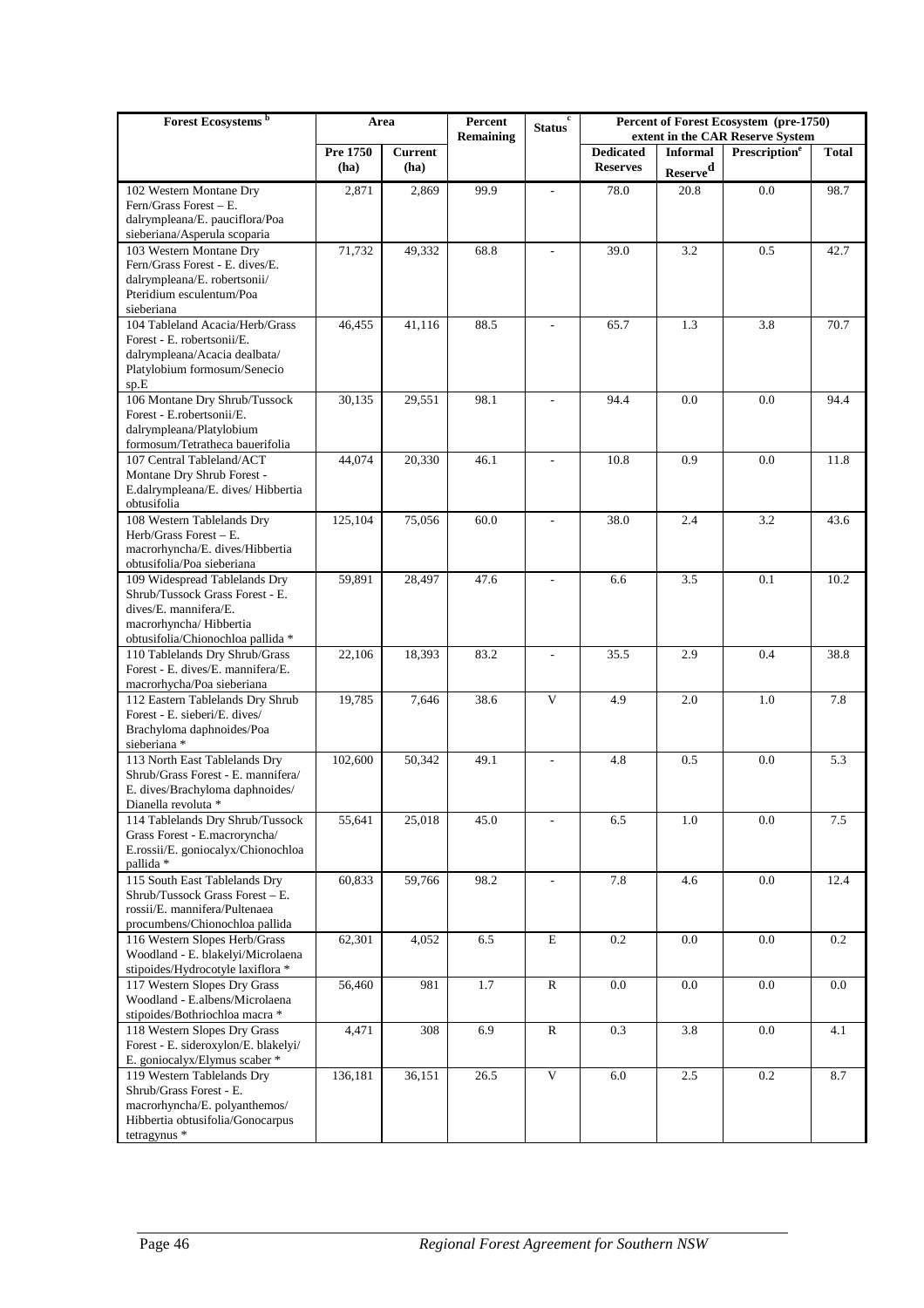| Forest Ecosystems <sup>b</sup>                                   | Area     |                | Percent<br><b>Remaining</b> | c<br><b>Status</b>       |                  | Percent of Forest Ecosystem (pre-1750)<br>extent in the CAR Reserve System |                           |              |
|------------------------------------------------------------------|----------|----------------|-----------------------------|--------------------------|------------------|----------------------------------------------------------------------------|---------------------------|--------------|
|                                                                  | Pre 1750 | <b>Current</b> |                             |                          | <b>Dedicated</b> | <b>Informal</b>                                                            | Prescription <sup>e</sup> | <b>Total</b> |
|                                                                  | (ha)     | (ha)           |                             |                          | <b>Reserves</b>  | Reserve <sup>d</sup>                                                       |                           |              |
| 120 Western Slopes                                               | 79,554   | 10,354         | 13.0                        | E                        | 1.3              | 0.1                                                                        | 0.0                       | 1.5          |
| Shrub/Herb/Grass Dry Forest - E.<br>macrorhyncha/E. albens/      |          |                |                             |                          |                  |                                                                            |                           |              |
| Hydrocotyle laxiflora/Microlaena                                 |          |                |                             |                          |                  |                                                                            |                           |              |
| stipoides *                                                      |          |                |                             |                          |                  |                                                                            |                           |              |
| 121 Western Slopes Grass/Herb Dry                                | 92,586   | 61,833         | 66.8                        | $\overline{\phantom{a}}$ | 23.0             | 3.8                                                                        | 2.6                       | 29.4         |
| Forest - E. macrorhyncha/ E.<br>goniocalyx/Gonocarpus            |          |                |                             |                          |                  |                                                                            |                           |              |
| tetragynus/Poa sieberiana                                        |          |                |                             |                          |                  |                                                                            |                           |              |
| 123 Montane Wet Heath/Bog -                                      | 300      | 300            | 100.0                       | ${\bf R}$                | 94.0             | 6.0                                                                        | 0.0                       | 100.0        |
| Baeckea utilis/Hakea micranthis<br>124 Western Montane Wet       | 5,527    | 4,390          | 79.4                        | $\overline{a}$           | 5.6              | 3.9                                                                        | 0.7                       | 10.2         |
| Heath/Herb Grass Woodland - E.                                   |          |                |                             |                          |                  |                                                                            |                           |              |
| pauciflora/Epacris breviflora                                    |          |                |                             |                          |                  |                                                                            |                           |              |
| 127 Sub-alpine Dry                                               | 187      | 187            | 100.0                       | $\mathbb{R}$             | 99.5             | 0.0                                                                        | 0.0                       | 99.5         |
| Shrub/Herb/Grass Woodland - E.<br>debeuzevillei                  |          |                |                             |                          |                  |                                                                            |                           |              |
| 128 Sub-alpine Dry Shrub/Herb                                    | 45,966   | 45,894         | 99.8                        | $\overline{a}$           | 89.6             | 0.0                                                                        | 0.0                       | 89.6         |
| Woodland - E. niphophila                                         |          |                |                             |                          |                  |                                                                            |                           |              |
| 130 Sub-alpine Shrub/Grass                                       | 66,947   | 66,452         | 99.3                        | $\overline{\phantom{a}}$ | 98.6             | 0.6                                                                        | 0.0                       | 99.2         |
| Woodland - E. niphophila<br>135 Southern Escarpment              | 155      | 155            | 100.0                       | $\mathbb{R}$             | 72.3             | 9.7                                                                        | 0.0                       | 81.9         |
| (Wadbilliga) Moist Heath                                         |          |                |                             |                          |                  |                                                                            |                           |              |
| 137 Coastal Escarpment Moist                                     | 15,361   | 14,476         | 94.2                        | $\frac{1}{2}$            | 74.8             | 0.4                                                                        | 7.4                       | 82.6         |
| Shrub/Fern Forest - E. sieberi/E.<br>piperita/Gleichenia dicarpa |          |                |                             |                          |                  |                                                                            |                           |              |
| 138 Northern Plateau and                                         | 30,836   | 30,823         | 100.0                       | $\overline{\phantom{a}}$ | 67.1             | 2.8                                                                        | 3.1                       | 73.0         |
| Escarpment Heath Shrub Dry Forest                                |          |                |                             |                          |                  |                                                                            |                           |              |
| - E. sieberi/E. consideniana                                     |          |                |                             |                          |                  |                                                                            |                           |              |
| 139 Northern Coastal Hinterland<br>Heath Shrub Dry Forest - C.   | 50,161   | 48,057         | 95.8                        | $\overline{\phantom{a}}$ | 49.9             | 1.5                                                                        | 1.5                       | 52.9         |
| gummifera/E. sclerophylla                                        |          |                |                             |                          |                  |                                                                            |                           |              |
| 146 Tableland Dry Herb/Grass                                     | 8,356    | 1,164          | 13.9                        | E                        | 3.5              | 0.0                                                                        | 0.2                       | 3.7          |
| Woodland - E. pauciflora/E.<br>stellulata/Asperula scoparia *    |          |                |                             |                          |                  |                                                                            |                           |              |
| 148 Tableland Tussock Grassland                                  | 13,757   | 3,218          | 23.4                        | $\mathbb{R}$             | 0.2              | 0.0                                                                        | 0.1                       | 0.3          |
| /Sedgeland/Woodland - Poa                                        |          |                |                             |                          |                  |                                                                            |                           |              |
| labillardieri *                                                  |          |                |                             |                          |                  |                                                                            |                           |              |
| 151 Tableland Sedge/Grass<br>Herbland - Themeda australis/Carex  | 15       | $\mathbf{0}$   | 0.0                         | $\mathbb{R}$             | 0.0              | 0.0                                                                        | 0.0                       | 0.0          |
| appressa *                                                       |          |                |                             |                          |                  |                                                                            |                           |              |
| 153 Tablelands and Slopes                                        | 20,387   | 156            | 0.8                         | ${\bf R}$                | 0.0              | $0.0\,$                                                                    | $\overline{0.0}$          | $0.0\,$      |
| Herb/Grassland/Woodland -<br>Themeda australis plus E.           |          |                |                             |                          |                  |                                                                            |                           |              |
| pauciflora/E. rubida*                                            |          |                |                             |                          |                  |                                                                            |                           |              |
| 154 Tableland Dry Grass Woodland                                 | 41,041   | 15             | 0.0                         | $\mathbb{R}$             | $0.0\,$          | $0.0\,$                                                                    | 0.0                       | 0.0          |
| - E.bridgesiana/Themeda australis *                              |          |                |                             |                          |                  |                                                                            |                           |              |
| 160 Western Slopes Dry Grass<br>Woodland - E. blakelyi/          | 204,413  | 3,646          | 1.8                         | ${\bf R}$                | $0.0\,$          | $0.0\,$                                                                    | $0.0\,$                   | $0.0\,$      |
| E.meliodora/Danthonia racemosa *                                 |          |                |                             |                          |                  |                                                                            |                           |              |
| 161 Tablelands and Slopes Dry                                    | 21,526   | 556            | 2.6                         | ${\bf R}$                | 0.0              | 0.0                                                                        | 0.0                       | 0.0          |
| Herb/Grassland/Woodland -<br>E.melliodora/Danthonia racemosa *   |          |                |                             |                          |                  |                                                                            |                           |              |
| 162 Western Slopes Moist                                         | 399      | 150            | 37.6                        | ${\bf R}$                | $0.0\,$          | $0.0\,$                                                                    | $0.0\,$                   | 0.0          |
| Herb/Sedge/Grass Woodland - E.                                   |          |                |                             |                          |                  |                                                                            |                           |              |
| blakelyi/Carex appressa *                                        |          |                |                             |                          |                  |                                                                            |                           |              |
| 164 Coastal Escarpment Cool<br>Temperate Rainforest              | 1,050    | 1,049          | 99.9                        | $\mathbb{R}$             | 88.2             | 0.0                                                                        | 1.4                       | 89.6         |
| 165 Southern Escarpment                                          | 3,718    | 3,716          | 99.9                        | $\overline{\phantom{a}}$ | 58.7             | 0.9                                                                        | 3.8                       | 63.4         |
| Cool/Warm Temperate Rainforest                                   |          |                |                             |                          |                  |                                                                            |                           |              |
| 166 Central Coastal Hinterland and                               | 7,939    | 7,926          | 99.8                        | $\mathcal{L}$            | 68.6             | 0.9                                                                        | 3.3                       | 72.8         |
| Lowland Warm Temperate<br>Rainforest                             |          |                |                             |                          |                  |                                                                            |                           |              |
| 167 Coastal Lowland Sub                                          | 636      | 585            | 92.0                        | $\mathbb{R}$             | 41.3             | 2.8                                                                        | 0.0                       | 44.1         |
| Tropical/Littoral Rainforest                                     |          |                |                             |                          |                  |                                                                            |                           |              |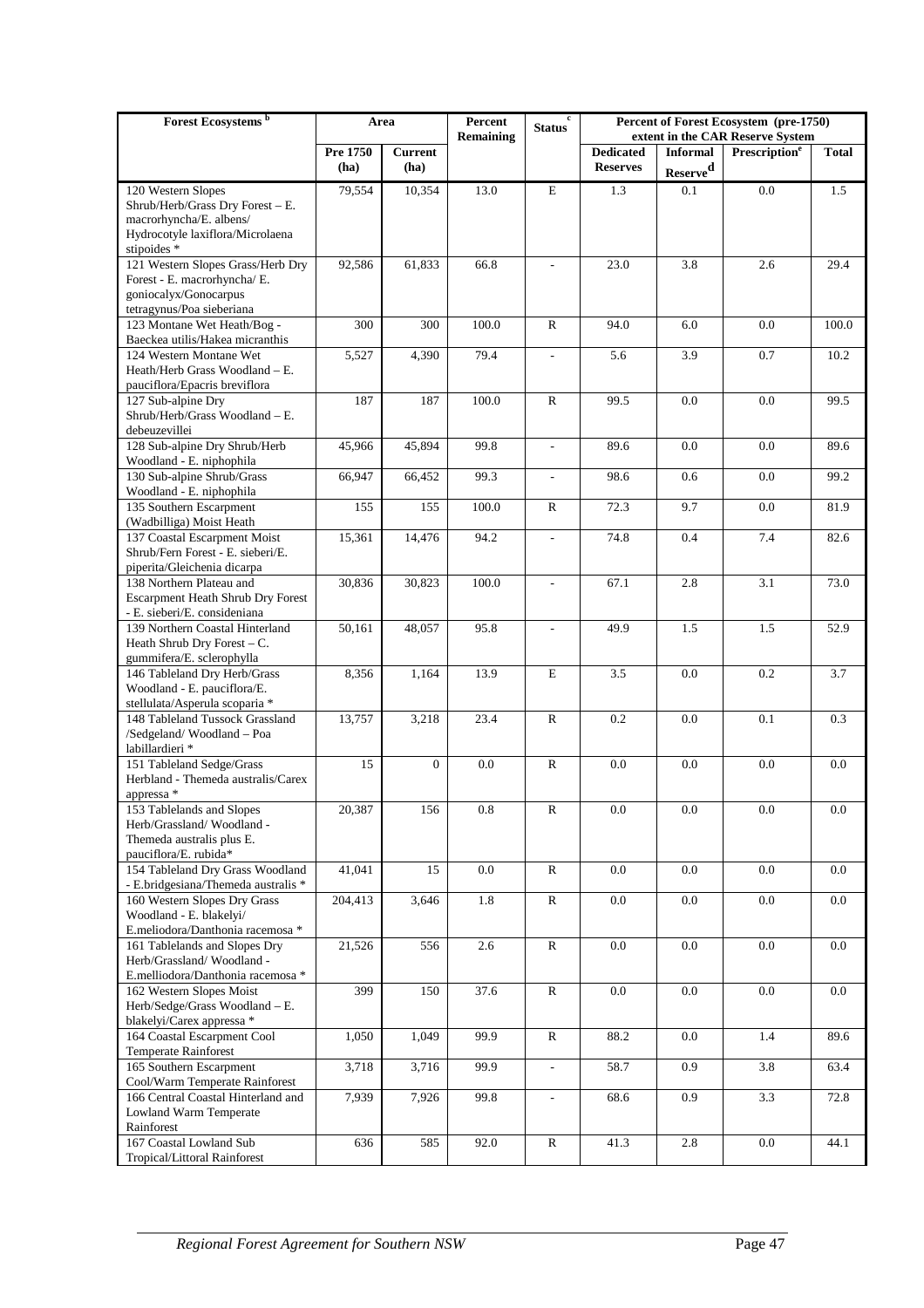| Forest Ecosystems <sup>b</sup>      | Area     |                | Percent<br>Remaining | <b>Status</b>            |                  |                      | Percent of Forest Ecosystem (pre-1750)<br>extent in the CAR Reserve System |              |  |  |
|-------------------------------------|----------|----------------|----------------------|--------------------------|------------------|----------------------|----------------------------------------------------------------------------|--------------|--|--|
|                                     | Pre 1750 | <b>Current</b> |                      |                          | <b>Dedicated</b> | <b>Informal</b>      | Prescription <sup>e</sup>                                                  | <b>Total</b> |  |  |
|                                     | (ha)     | (ha)           |                      |                          | <b>Reserves</b>  | Reserve <sup>d</sup> |                                                                            |              |  |  |
| 168 Ecotonal Granite Dry            | 316      | 316            | 100.0                | $\mathsf{R}$             | 50.7             | 25.6                 | 0.3                                                                        | 76.6         |  |  |
| Rainforest - Backhousia myrtifolia/ |          |                |                      |                          |                  |                      |                                                                            |              |  |  |
| Acmena smithii/Angophora            |          |                |                      |                          |                  |                      |                                                                            |              |  |  |
| floribunda/Pittosporum              |          |                |                      |                          |                  |                      |                                                                            |              |  |  |
| undulatum/Doodia aspera             |          |                |                      |                          |                  |                      |                                                                            |              |  |  |
| 169 Coastal Hinterland Sub          | 10,477   | 7,825          | 74.7                 | $\bar{\phantom{a}}$      | 26.2             | 0.3                  | 0.0                                                                        | 26.4         |  |  |
| Tropical Warm Temperate             |          |                |                      |                          |                  |                      |                                                                            |              |  |  |
| Rainforest                          |          |                |                      |                          |                  |                      |                                                                            |              |  |  |
| 170 Southern Coastal Hinterland     | 7,249    | 7,244          | 99.9                 |                          | 41.5             | 4.6                  | 1.4                                                                        | 47.4         |  |  |
| Dry Gully Rainforest - Backhousia   |          |                |                      |                          |                  |                      |                                                                            |              |  |  |
| myrtifolia                          |          |                |                      |                          |                  |                      |                                                                            |              |  |  |
| 171 Northern Coastal Shrub/Grass    | 23,038   | 3,512          | 15.2                 | $\mathbf E$              | 7.5              | 0.0                  | 0.0                                                                        | 7.6          |  |  |
| Forest - E. tereticornis *          |          |                |                      |                          |                  |                      |                                                                            |              |  |  |
| 172 Kosciuszko Western              | 106      | 106            | 100.0                | $\mathbb{R}$             | 100.0            | 0.0                  | 0.0                                                                        | 100.0        |  |  |
| <b>Escarpment Cool Temperate</b>    |          |                |                      |                          |                  |                      |                                                                            |              |  |  |
| Rainforest                          |          |                |                      |                          |                  |                      |                                                                            |              |  |  |
| 173 Northern Grass Herb Forest on   | 5,283    | 164            | 3.1                  | $\mathbb{R}$             | 0.0              | 0.0                  | 0.0                                                                        | 0.0          |  |  |
| Basalt*                             |          |                |                      |                          |                  |                      |                                                                            |              |  |  |
| 174 Shoalhaven Gorge Forest - E.    | 13,529   | 13,473         | 99.6                 | $\mathcal{L}$            | 46.2             | 8.4                  | 0.0                                                                        | 54.6         |  |  |
| tereticornis / E.melliodora         |          |                |                      |                          |                  |                      |                                                                            |              |  |  |
| 175 Northern Coastal Lowlands       | 465      | 459            | 98.7                 | $\mathbb{R}$             | 19.8             | 3.9                  | 0.0                                                                        | 23.7         |  |  |
| Swamp Forest - E. robusta           |          |                |                      |                          |                  |                      |                                                                            |              |  |  |
| 176 Morton Plateau Mallee Swamp     | 40,175   | 40,155         | 100.0                | $\overline{a}$           | 92.1             | 0.3                  | 0.0                                                                        | 92.4         |  |  |
| Low Forest                          |          |                |                      |                          |                  |                      |                                                                            |              |  |  |
| 177 Illawarra Lowland Sub-          | 9,153    | 1,674          | 18.3                 | $\mathbf{V}$             | 0.0              | 0.0                  | 0.0                                                                        | 0.0          |  |  |
| Tropical Rainforest *               |          |                |                      |                          |                  |                      |                                                                            |              |  |  |
| 178 Robertson Warm Temperate        | 301      | 215            | 71.4                 | $\mathbb{R}$             | 0.3              | 0.0                  | 0.0                                                                        | 0.3          |  |  |
| Rainforest*                         |          |                |                      |                          |                  |                      |                                                                            |              |  |  |
| 179 Eastern Deua dry shrub Forest   | 2,715    | 2,713          | 99.9                 | $\mathcal{L}$            | 80.2             | 0.7                  | 0.0                                                                        | 80.9         |  |  |
| - Angophora costata                 |          |                |                      |                          |                  |                      |                                                                            |              |  |  |
| 180 Cooma Dry grass Forest - E.     | 1,134    | 1,134          | 100.0                | $\overline{\phantom{a}}$ | 0.0              | 0.0                  | 0.0                                                                        | 0.0          |  |  |
| viminalis-E.dives                   |          |                |                      |                          |                  |                      |                                                                            |              |  |  |
| 181 North-eastern Tablelands        | 3,433    | 3,098          | 90.2                 | $\overline{a}$           | 7.0              | 0.0                  | 0.0                                                                        | 7.0          |  |  |
| Gully Fern Forest - E.elata /       |          |                |                      |                          |                  |                      |                                                                            |              |  |  |
| Calochlaena dubia                   |          |                |                      |                          |                  |                      |                                                                            |              |  |  |
| 185 Mangrove Estuarine Low          | 1,672    | 1,393          | 83.3                 | $\mathbb{R}$             | 18.7             | 3.1                  | 0.1                                                                        | 21.9         |  |  |
| Forest                              |          |                |                      |                          |                  |                      |                                                                            |              |  |  |
| 192 South West Slopes Tall          | 1,696    | 1,689          | 99.6                 | $\overline{\phantom{a}}$ | 41.3             | 4.8                  | 0.0                                                                        | 46.0         |  |  |
| Shrubland Low Forest - E.dwyeri-    |          |                |                      |                          |                  |                      |                                                                            |              |  |  |
| Acacia doratoxylon                  |          |                |                      |                          |                  |                      |                                                                            |              |  |  |
| 196 South West Slopes Tall          | 152      | 152            | 100.0                | $\mathbb{R}$             | 0.0              | 0.0                  | 0.0                                                                        | 0.0          |  |  |
| Shrubland Low Forest - E.dealbata   |          |                |                      |                          |                  |                      |                                                                            |              |  |  |
| 2326 Coastal Dune Herb/Grassland    | 3,151    | 2,335          | 74.1                 | $\mathbf{V}$             | 23.1             | 0.2                  | 0.0                                                                        | 23.3         |  |  |
| & Southern Coastal Dune Scrub       |          |                |                      |                          |                  |                      |                                                                            |              |  |  |
| 129/133 Alpine Wet Herbfield &      | 49,876   | 49,794         | 99.8                 |                          | 95.6             | 0.1                  | 0.0                                                                        | 95.7         |  |  |
| Sub-alpine Wet Herb / Grassland /   |          |                |                      |                          |                  |                      |                                                                            |              |  |  |
| Bog                                 |          |                |                      |                          |                  |                      |                                                                            |              |  |  |

| Non-Forest Ecosystems <sup>b</sup>                                                      | Area                    |                        | <b>Percent</b><br>Remaining | <b>Status<sup>c</sup></b> |                                     | Percent of Forest Ecosystem (pre-1750) extent in<br>the CAR Reserve System |                           |              |
|-----------------------------------------------------------------------------------------|-------------------------|------------------------|-----------------------------|---------------------------|-------------------------------------|----------------------------------------------------------------------------|---------------------------|--------------|
|                                                                                         | <b>Pre 1750</b><br>(ha) | <b>Current</b><br>(ha) |                             |                           | <b>Dedicated</b><br><b>Reserves</b> | <b>Informal</b><br>Reserve <sup>d</sup>                                    | Prescription <sup>e</sup> | <b>Total</b> |
| 36 Montane / Sub-Alpine Dry<br>Rocky Shrubland                                          | 2.830                   | 2.828                  | 99.9                        |                           | 96.6                                | 0.4                                                                        | 0.0                       | 97.0         |
| 69 Eastern Tablelands Damp Heath<br>- Epacris microphylla/Schoenus<br>apogon            | 66                      | 63                     | 95.5                        | $\mathsf{R}$              | 69.7                                | 0.0                                                                        | 0.0                       | 69.7         |
| 125 Montane Wet Heath/Herb<br>Grass – Hypolepsis japonica -<br>Hydrocotyle peduncularis | 50                      | 50                     | 100.0                       | R                         | 38.0                                | 2.0                                                                        | 0.0                       | 40.0         |
| 126 Montane Wet Sedgeland -<br>Carex gaudichaudiana                                     | 189                     | 189                    | 100.0                       | R                         | 47.6                                | 0.0                                                                        | 0.0                       | 47.6         |
| 131 Sub-alpine Herbfield                                                                | 35,106                  | 32,815                 | 93.5                        | ۰                         | 93.1                                | 0.0                                                                        | 0.0                       | 93.1         |
| 134 Eastern Tablelands Dry Heath -<br>Allocasuarina nana                                | 3,635                   | 3,635                  | 100.0                       |                           | 33.8                                | 2.1                                                                        | 0.0                       | 36.0         |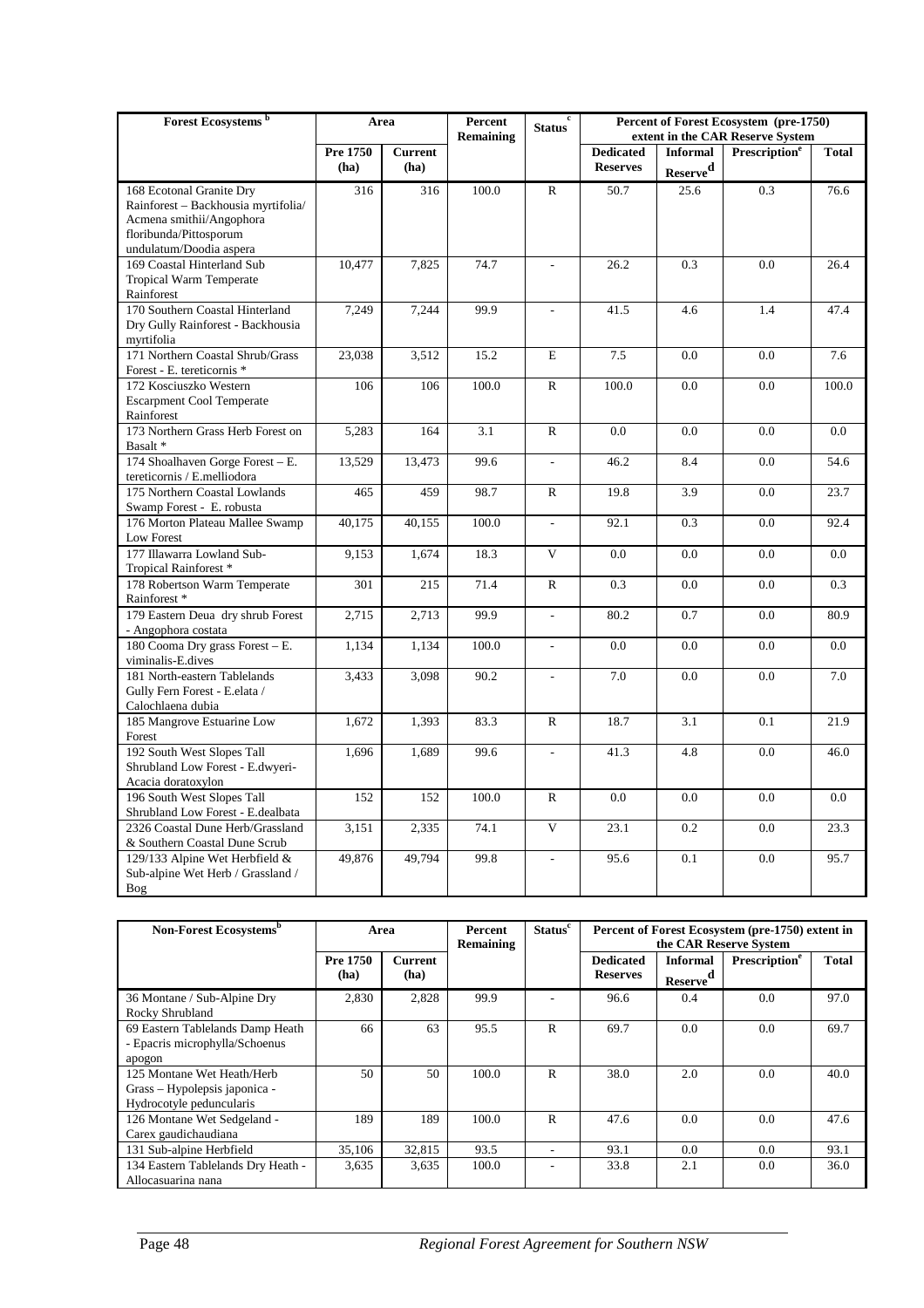| Non-Forest Ecosystems <sup>b</sup> | Area     |                | <b>Percent</b><br>Remaining | <b>Status<sup>c</sup></b> |                  |                 | Percent of Forest Ecosystem (pre-1750) extent in<br>the CAR Reserve System |              |
|------------------------------------|----------|----------------|-----------------------------|---------------------------|------------------|-----------------|----------------------------------------------------------------------------|--------------|
|                                    | Pre 1750 | <b>Current</b> |                             |                           | <b>Dedicated</b> | <b>Informal</b> | Prescription <sup>e</sup>                                                  | <b>Total</b> |
|                                    | (ha)     | (ha)           |                             |                           | <b>Reserves</b>  | $Reserve^d$     |                                                                            |              |
| 140 Northern Coastal Tall Wet      | 4,385    | 4,324          | 98.6                        | ÷                         | 17.2             | 14.6            | 0.0                                                                        | 31.8         |
| Heath                              |          |                |                             |                           |                  |                 |                                                                            |              |
| 141 Northern Coast (and            | 3,501    | 3,448          | 98.5                        | $\overline{\phantom{a}}$  | 81.2             | 0.0             | 1.7                                                                        | 82.8         |
| Escarpment) Wet Heath/Sedge        |          |                |                             |                           |                  |                 |                                                                            |              |
| 144 Northern Coast and Hinterland  | 1,042    | 1,042          | 100.0                       | $\mathbb{R}$              | 77.8             | 0.0             | 0.0                                                                        | 77.8         |
| Moist Heath                        |          |                |                             |                           |                  |                 |                                                                            |              |
| 147 Tablelands Moist               | 43.615   | 130            | 0.3                         | $\mathbb{R}$              | 0.0              | 0.0             | 0.0                                                                        | 0.0          |
| Sedge/Herb/Grassland *             |          |                |                             |                           |                  |                 |                                                                            |              |
| 152 Tableland Herb/Grassland -     | 5,785    | $\overline{c}$ | 0.0                         | $\mathbb{R}$              | 0.0              | 0.0             | 0.0                                                                        | 0.0          |
| Themeda australis *                |          |                |                             |                           |                  |                 |                                                                            |              |
| 157 ACT/Monaro Dry Grassland -     | 78,186   | 285            | 0.4                         | $\mathbb{R}$              | 0.0              | 0.0             | 0.0                                                                        | 0.0          |
| Bothriochloa macra/                |          |                |                             |                           |                  |                 |                                                                            |              |
| Chrysocephalum apiculatum *        |          |                |                             |                           |                  |                 |                                                                            |              |
| 158 Monaro Dry Grassland -         | 135,338  | 230            | 0.2                         | $\mathbb{R}$              | 0.0              | 0.0             | 0.0                                                                        | 0.0          |
| Austrostipa spp/Danthonia ssp *    |          |                |                             |                           |                  |                 |                                                                            |              |
| 186 Mudflats/Saltmarshes           | 1.135    | 893            | 78.7                        | $\mathbb{R}$              | 34.7             | 7.1             | 0.0                                                                        | 41.9         |
| 187 Coastal Headland Heathlands    | 792      | 414            | 52.3                        | $\mathsf{R}$              | 15.5             | 0.1             | 0.0                                                                        | 15.6         |
| 188 Sand-dune Wetlands             | 535      | 373            | 69.7                        | ${\bf R}$                 | 20.7             | 0.0             | 0.0                                                                        | 20.7         |
| 189 Coastal Alluvial Valley Floor  | 195      | 143            | 73.3                        | $\mathbb{R}$              | 0.0              | 0.0             | 0.0                                                                        | 0.0          |
| Wetlands                           |          |                |                             |                           |                  |                 |                                                                            |              |
| 190 Rock                           | 2,373    | 2,362          | 99.5                        | $\overline{\phantom{a}}$  | 72.6             | 3.4             | 0.0                                                                        | 76.0         |
| 22/23 Southern Coastal Hind        | 2,005    | 1,226          | 61.1                        | $\mathsf{R}$              | 30.6             | 1.2             | 0.0                                                                        | 31.8         |
| Dune/Headland Scrub & Southern     |          |                |                             |                           |                  |                 |                                                                            |              |
| <b>Coastal Dune Scrub</b>          |          |                |                             |                           |                  |                 |                                                                            |              |
| 123/126 Montane Wet Heath/Bog -    | 2,484    | 2,296          | 92.4                        | $\blacksquare$            | 46.4             | 1.5             | 8.9                                                                        | 56.9         |
| Baeckea utilis & Montane Wet       |          |                |                             |                           |                  |                 |                                                                            |              |
| Sedgeland - Carex gaudichaudiana   |          |                |                             |                           |                  |                 |                                                                            |              |

#### **NOTES ACCOMPANYING TABLE 1**

- a. The figures shown in this table are based on modelled information mapped at a scale of 1:25 000 derived during the pre-1750 analysis of vegetation types in the Southern region, and are therefore only approximate.
- b. Forest Ecosystems are as defined in the documents *Forest Ecosystem Classification and Mapping for the Southern CRA Region* CRA Unit, Southern Zone National Parks and Wildlife Service.
- c. The status is based on: Rare (R) which has a total current area below 1000 hectares and a target of 100% of its current distribution. Endangered (E) which has < 10% remaining and a target of 100% of its current distribution. Vulnerable (V) which has between 10-30% remaining and a target of 60% of its current distribution. Some forest ecosystems were given their rare, endangered or vulnerable status due to other factors such as range of distribution, patch size and expert opinion on vulnerability. All other Forest Ecosystems have a target of 15% of their pre-1750 distribution.
- d. Informal Reserve includes Special Management Zones that are > 40ha and > 200m wide, or that are adjacent to Dedicated **Reserves**
- e. Tabulated prescriptions include those elements of the Special Management Zone that, due to size or shape, do not meet the Informal Reserve Category outlined above, and the Harvesting Exclusions Zone.
- These Forest Ecosystems have been identified as priorities for protection on Private Land (see Attachment 2).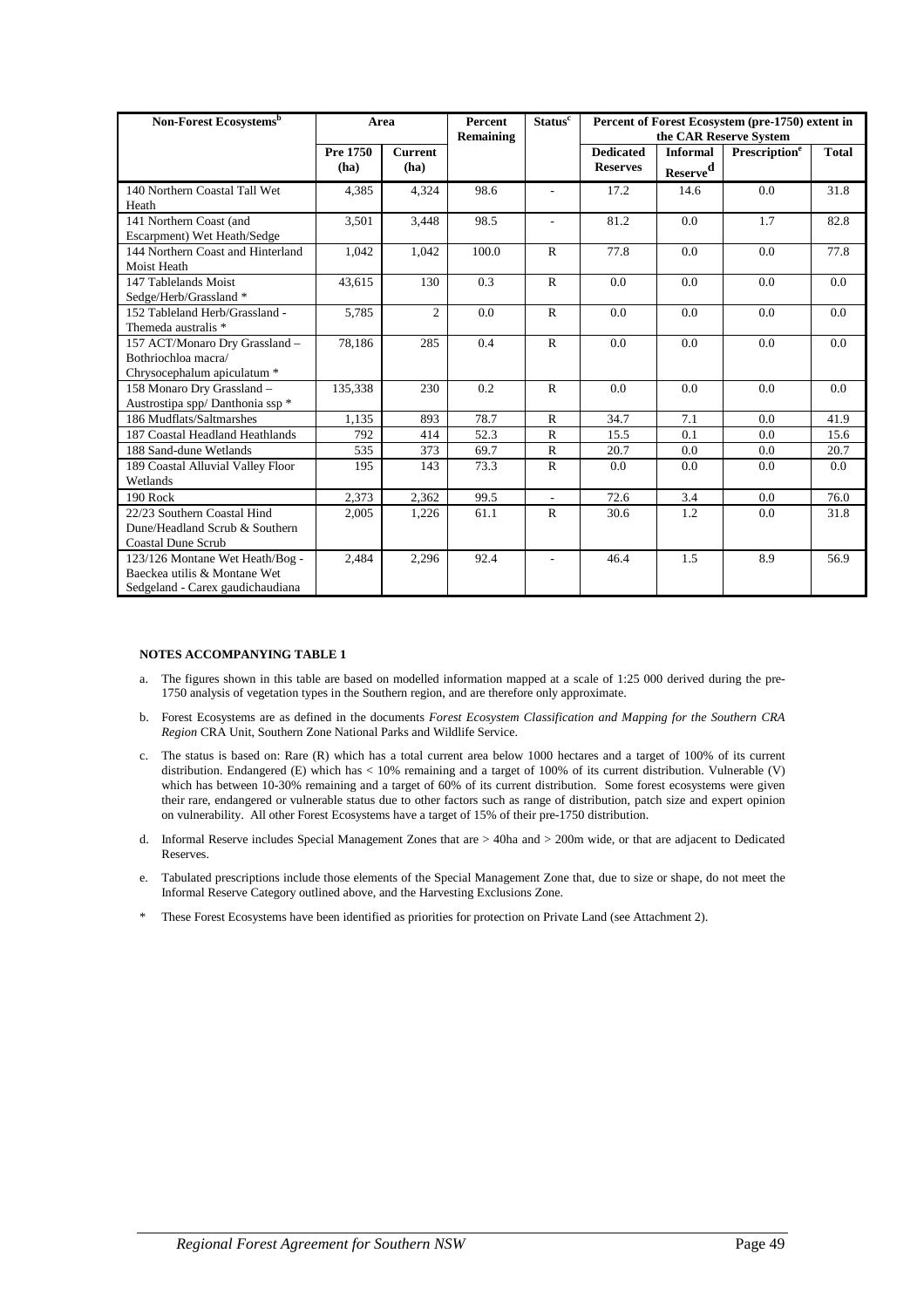# **Table 2. Conservation of Old Growth forest in the CAR Reserve System in the Southern region<sup>a</sup> .**

| <b>Forest Ecosystemb</b>                                          | Area of<br><b>Forest</b> | Percent of<br>Forest | Area Old<br>Growth |                                    | <b>Reserve System</b>                         | Percent of Old Growth forest in the CAR |              |
|-------------------------------------------------------------------|--------------------------|----------------------|--------------------|------------------------------------|-----------------------------------------------|-----------------------------------------|--------------|
|                                                                   | Ecosystem                | Ecosystem            | (ha)               |                                    |                                               |                                         |              |
|                                                                   | (ha)                     | as Old<br>Growth     |                    |                                    |                                               |                                         |              |
|                                                                   |                          |                      |                    | <b>Dedicated</b><br><b>Reserve</b> | <b>Informal</b><br><b>Reserve<sup>c</sup></b> | $\ensuremath{\mathbf{Prescription}}^d$  | <b>Total</b> |
| 1 OG Southern Coastal Hinterland                                  | 50,567                   | 36.2                 | 18,295             | 84.0                               | 2.3                                           | 0.3                                     | 86.7         |
| Intermediate Altitude Shrub Dry<br>Forest - E. sieberi            |                          |                      |                    |                                    |                                               |                                         |              |
| 2 OG Hinterland Heath Shrub Dry                                   | 86,242                   | 35.0                 | 30,181             | 65.9                               | 0.9                                           | 2.5                                     | 69.3         |
| Forest - Corymbia                                                 |                          |                      |                    |                                    |                                               |                                         |              |
| gummifera/Syncarpia glomulifera<br>3 OG Northern Hinterland Shrub | 16,215                   | 40.6                 | 6,577              | 92.0                               | 0.2                                           | 0.0                                     | 92.1         |
| Dry Forest - Syncarpia                                            |                          |                      |                    |                                    |                                               |                                         |              |
| glomulifera/E. scias                                              |                          |                      |                    |                                    |                                               |                                         |              |
| 4 OG Shoalhaven Gorge Dry<br>Heathy Shrub Forest-                 | 17,822                   | 67.5                 | 12,023             | 75.8                               | 1.4                                           | 0.0                                     | 77.2         |
| E. punctata/E. agglomerata                                        |                          |                      |                    |                                    |                                               |                                         |              |
| 5 OG Northern Coastal Lowlands                                    | 8,846                    | 17.4                 | 1,539              | 40.5                               | 18.5                                          | 2.3                                     | 61.3         |
| Shrub/Grass Dry Forest - mixed<br>tree species                    |                          |                      |                    |                                    |                                               |                                         |              |
| 7 OG Southern Coastal Hinterland                                  | 20,355                   | 10.9                 | 2,225              | 52.7                               | 11.8                                          | 1.5                                     | 65.9         |
| Shrub/Tussock Grass Dry Forest -                                  |                          |                      |                    |                                    |                                               |                                         |              |
| E. sieberi                                                        |                          |                      |                    |                                    |                                               |                                         |              |
| 8 OG Far Southern Coastal Shrub<br>Dry Forest - E. sieberi        | 479                      | 9.4                  | 45                 | 46.7                               | 0.0                                           | 0.0                                     | 46.7         |
| 9 OG Coastal Lowlands                                             | 55,532                   | 15.4                 | 8,559              | 29.6                               | 7.7                                           | 4.6                                     | 41.9         |
| Cycad/Shrub Dry Forest -                                          |                          |                      |                    |                                    |                                               |                                         |              |
| Corymbia maculata<br>10 OG Southern Coastal Lowlands              |                          | 14.9                 |                    | 23.7                               | 8.4                                           | 8.3                                     | 40.5         |
| Shrub/Grass Dry Forest - E.                                       | 17,634                   |                      | 2,625              |                                    |                                               |                                         |              |
| globoidea/E. longifolia                                           |                          |                      |                    |                                    |                                               |                                         |              |
| 11 OG Coastal Shrub/Grass Dry                                     | 426                      | 14.1                 | 60                 | 63.3                               | 0.0                                           | 0.0                                     | 63.3         |
| Forest - E. botryoides/E.<br>globoidea/Imperata cylindrica        |                          |                      |                    |                                    |                                               |                                         |              |
| 12 OG Coastal Hinterland                                          | 1,005                    | 28.1                 | 282                | 97.9                               | 0.0                                           | 0.0                                     | 97.9         |
| (Buckenboura) Shrub/Cycad Dry                                     |                          |                      |                    |                                    |                                               |                                         |              |
| Forest - Corymbia gummifera<br>13 OG Southern Escarpment          | 4,192                    | 50.7                 | 2,125              | 74.7                               | 0.0                                           | 0.0                                     | 74.7         |
| Foothills Rainshadow Dry Grass                                    |                          |                      |                    |                                    |                                               |                                         |              |
| Forest - E. agglomerata                                           |                          |                      |                    |                                    |                                               |                                         |              |
| 14 OG Northern Coastal Hinterland                                 | 5,756                    | 23.4                 | 1,349              | 54.0                               | 33.1                                          | 0.0                                     | 87.1         |
| Shrub/Grass Dry Forest - E.<br>fibrosa/Corymbia maculata          |                          |                      |                    |                                    |                                               |                                         |              |
| 15 OG North East Tableland Dry                                    | 56,597                   | 23.6                 | 13,360             | 80.6                               | 0.2                                           | $0.0\,$                                 | 80.8         |
| Shrub Forest - E. sieberi                                         |                          |                      |                    |                                    |                                               |                                         |              |
| 16 OG North East Tableland Dry<br>Shrub/Tussock Grass Forest - E. | 15,506                   | 40.8                 | 6,331              | 75.3                               | 9.2                                           | 0.0                                     | 84.5         |
| agglomerata                                                       |                          |                      |                    |                                    |                                               |                                         |              |
| 18 OG Southern Coastal Hinterland                                 | 50,316                   | 49.3                 | 24,801             | 71.0                               | 2.8                                           | 0.6                                     | 74.4         |
| Shrub/Vine/Grass Moist Forest - E.                                |                          |                      |                    |                                    |                                               |                                         |              |
| cypellocarpa/E. muelleriana<br>19 OG Coastal Escarpment and       | 68,666                   | 44.6                 | 30,658             | 75.1                               | 2.3                                           | 0.6                                     | 78.0         |
| Hinterland Shrub/Fern Dry Forest -                                |                          |                      |                    |                                    |                                               |                                         |              |
| E. muelleriana                                                    |                          |                      |                    |                                    |                                               |                                         |              |
| 21 OG Northern Coastal Hinterland<br>Moist Shrub Forest - C.      | 69,988                   | 17.4                 | 12,182             | 52.0                               | 3.2                                           | 2.5                                     | 57.7         |
| maculata/E. pilularis                                             |                          |                      |                    |                                    |                                               |                                         |              |
| 28 OG Coastal Sands Shrub/Fern                                    | 2,525                    | 24.4                 | 615                | 38.7                               | 28.0                                          | $0.0\,$                                 | 66.7         |
| Forest - E. botryoides/Banksia                                    |                          |                      |                    |                                    |                                               |                                         |              |
| serrata<br>29 OG Northern Coastal Sands                           | 10,838                   | 19.2                 | 2,085              | 69.0                               | 1.4                                           | 0.9                                     | 71.2         |
| Shrub/Fern Forest - E.                                            |                          |                      |                    |                                    |                                               |                                         |              |
| pilularis/Banksia serrata                                         |                          |                      |                    |                                    |                                               |                                         |              |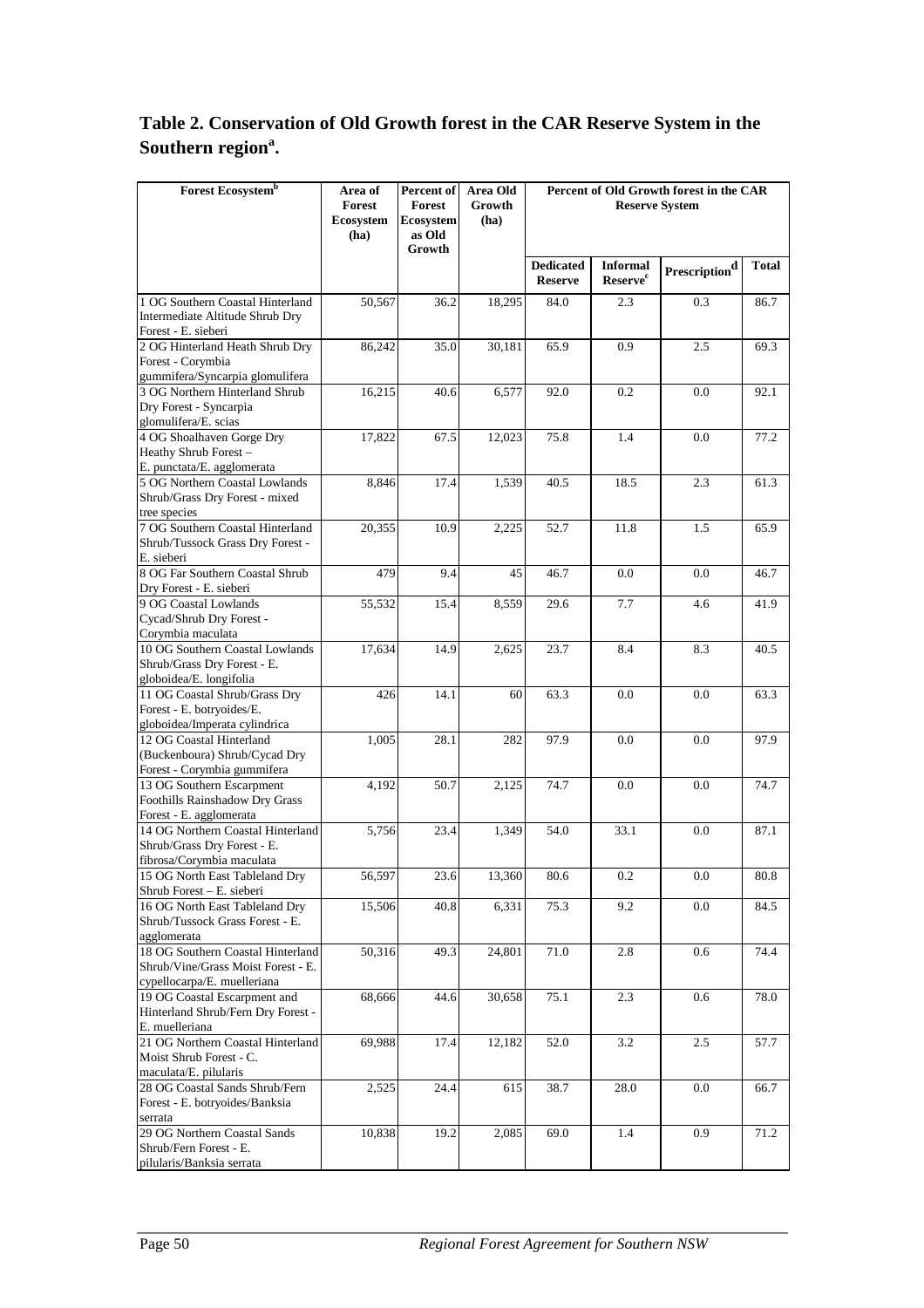| Forest Ecosystem <sup>b</sup>                                                                                                        | Area of<br>Forest<br>Ecosystem<br>(ha) | Percent of<br>Forest<br>Ecosystem<br>as Old | Area Old<br>Growth<br>(ha) |                                    | Percent of Old Growth forest in the CAR<br><b>Reserve System</b> |                                                             |              |
|--------------------------------------------------------------------------------------------------------------------------------------|----------------------------------------|---------------------------------------------|----------------------------|------------------------------------|------------------------------------------------------------------|-------------------------------------------------------------|--------------|
|                                                                                                                                      |                                        | Growth                                      |                            | <b>Dedicated</b><br><b>Reserve</b> | <b>Informal</b><br>Reserve <sup>c</sup>                          | $\ensuremath{\mathbf{Prescript}}\ensuremath{\mathbf{in}}^d$ | <b>Total</b> |
| 35 OG South Coast Acacia Scrubs                                                                                                      | 3,980                                  | 0.4                                         | 16                         | 100.0                              | 0.0                                                              | 0.0                                                         | 100.0        |
| - Acacia sylvestris<br>40 OG Coastal Hinterland (Deua                                                                                | 2,828                                  | 0.0                                         | $\Omega$                   | 0.0                                | 0.0                                                              | 0.0                                                         | 0.0          |
| NP) Dry Shrub Forest (rhyolite) -<br>E. stenostoma                                                                                   |                                        |                                             |                            |                                    |                                                                  |                                                             |              |
| 43 OG Western Slopes Riparian<br>Moist Sedge Woodland                                                                                | 1,456                                  | 0.3                                         | $\overline{4}$             | 0.0                                | 0.0                                                              | 0.0                                                         | 0.0          |
| 47 OG Far Southern Hinterland<br>Herb/Grass Moist Forest - E.<br>maidenii/E. globoidea                                               | 2,415                                  | 39.5                                        | 955                        | 100.0                              | 0.0                                                              | 0.0                                                         | 100.0        |
| 48 OG Coastal Lowlands Riparian<br>Herb/Grass Forest - various eucs                                                                  | 1,589                                  | 2.3                                         | 36                         | 0.0                                | 0.0                                                              | 0.0                                                         | 0.0          |
| 49 OG Southern Hinterland<br>Shrub/Herb/Grass Riparian Forest -<br>Angophora floribunda/E.<br>elata/Acacia mearnsii                  | 85                                     | 10.6                                        | 9                          | 100.0                              | 0.0                                                              | 0.0                                                         | 100.0        |
| 50 OG Southern Escarpment<br>Foothills Herb/Grass Dry Forest-<br>Angophora floribunda/E. globoidea                                   | 3,625                                  | 20.4                                        | 738                        | 35.1                               | 13.4                                                             | 6.5                                                         | 55.0         |
| 51 OG Araluen Acacia Herb/Grass<br>Dry Forest - E. melliodora/E.<br>maidenii                                                         | 14,573                                 | 28.7                                        | 4,183                      | 81.4                               | 2.8                                                              | 0.5                                                         | 84.8         |
| 55 OG Eastern Tableland<br>Fern/Herb/Grass Moist Forest - E.<br>fastigata                                                            | 18,926                                 | 35.0                                        | 6,630                      | 57.8                               | 1.9                                                              | 0.0                                                         | 59.7         |
| 56 OG Tableland and Escarpment<br>Moist Herb/Fern Grass Forest - E.<br>radiata/E. viminalis/Viola spp                                | 4,882                                  | 29.8                                        | 1,456                      | 32.6                               | 10.9                                                             | 0.0                                                         | 43.5         |
| 57 OG Southern Escarpment<br>Shrub/Fern/Herb Moist Forest - E.<br>cypellocarpa incl. E.fastigata &<br>E.obliqua                      | 36,826                                 | 29.7                                        | 10,945                     | 54.6                               | 8.1                                                              | 1.4                                                         | 64.1         |
| 58 OG Tableland and Escarpment<br>Wet Layered Shrub Forest - E.<br>fastigata/Olearia<br>argophylla/Dicksonia antarctica              | 30,714                                 | 32.0                                        | 9,828                      | 47.2                               | 7.5                                                              | 6.3                                                         | 61.1         |
| 59 OG Eastern Tableland and<br>Escarpment Shrub/Fern Dry Forest<br>- E. radiata/E. sieberi/Leucopogon<br>lanceolatus                 | 37,166                                 | 52.9                                        | 19,659                     | 86.2                               | 4.3                                                              | 0.2                                                         | 90.7         |
| 61 OG Southern Escarpment Edge                                                                                                       | 19,184                                 | 55.8                                        | 10,702                     | 90.9                               | 1.7                                                              | 0.3                                                         | 93.0         |
| Moist Shrub Forest - E. fraxinoides<br>62 OG Southern Escarpment Edge<br>Moist Shrub/Fern Forest - E.<br>fraxinoides/E. cypellocarpa | 13,656                                 | 31.5                                        | 4,308                      | 36.2                               | 26.9                                                             | 1.4                                                         | 64.5         |
| 64 OG Southern East Tableland<br>Edge Shrub/Grass Dry Forest -<br>E.dalrympeana/E.radiata                                            | 3,259                                  | 23.1                                        | 754                        | 94.4                               | 1.1                                                              | 0.0                                                         | 95.5         |
| 66 OG Eastern Tablelands<br>Shrub/Grass Moist Forest - E.<br>dalrympleana/E. radiata/Poa<br>sieberiana                               | 7,633                                  | 26.6                                        | 2,028                      | 81.6                               | 4.2                                                              | 0.1                                                         | 85.8         |
| 68 OG North East Tablelands<br>Shrub/Herb/Grass Dry Forest - E.<br>pauciflora/E. viminalis/Lomandra<br>longifolia                    | 1,103                                  | 17.2                                        | 190                        | 64.7                               | 0.0                                                              | 30.5                                                        | 95.3         |
| 70 OG Western Escarpment Dry<br>Shrub Forest - E. ives/Xanthorhoea<br>australis/Platylobium formosum                                 | 5,832                                  | 59.8                                        | 3,489                      | 82.7                               | 0.2                                                              | 5.2                                                         | 88.1         |
| 71 OG Western Tableland Dry<br>Shrub Forest - E. macrorhyncha/<br>Leptospermum brevipes                                              | 9,442                                  | 13.2                                        | 1,251                      | 14.7                               | 1.0                                                              | 0.0                                                         | 15.7         |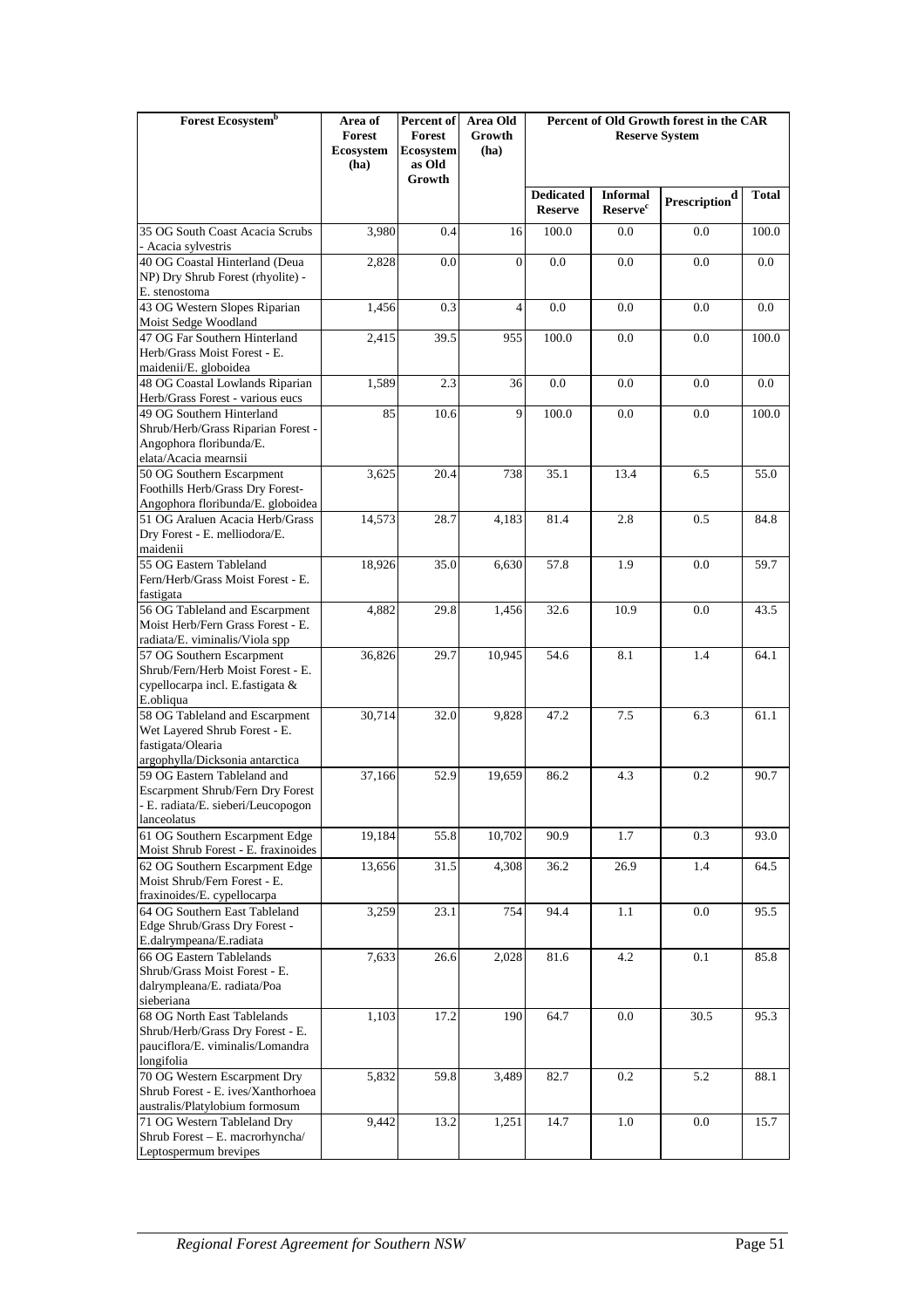| Forest Ecosystem <sup>b</sup>                                                                      | Area of<br>Forest        | Percent of<br>Forest       | Area Old<br>Growth | Percent of Old Growth forest in the CAR<br><b>Reserve System</b> |                                                |                                                             |              |
|----------------------------------------------------------------------------------------------------|--------------------------|----------------------------|--------------------|------------------------------------------------------------------|------------------------------------------------|-------------------------------------------------------------|--------------|
|                                                                                                    | <b>Ecosystem</b><br>(ha) | <b>Ecosystem</b><br>as Old | (ha)               |                                                                  |                                                |                                                             |              |
|                                                                                                    |                          | Growth                     |                    | <b>Dedicated</b><br><b>Reserve</b>                               | <b>Informal</b><br><b>Reserve</b> <sup>c</sup> | $\ensuremath{\mathbf{Prescript}}\ensuremath{\mathbf{in}}^d$ | <b>Total</b> |
| 72 OG Tablelands Dry Shrub                                                                         | 1,567                    | 35.8                       | 561                | 74.2                                                             | 0.0                                            | 0.0                                                         | 74.2         |
| Forest - E. dives/E. radiata/Bursaria<br>lasiophylla                                               |                          |                            |                    |                                                                  |                                                |                                                             |              |
| 73 OG Eastern Tableland Dry                                                                        | 769                      | 39.4                       | 303                | 57.4                                                             | 0.0                                            | 40.6                                                        | 98.0         |
| Shrub/Grass Forest - E.<br>pauciflora/E. viminalis/ Acacia<br>dealbata/Themeda australis           |                          |                            |                    |                                                                  |                                                |                                                             |              |
| 74 OG South Eastern Tablelands                                                                     | 546                      | 37.0                       | 202                | 49.5                                                             | 0.0                                            | 0.0                                                         | 49.5         |
| Dry Shrub/Grass/Herb Forest - E.<br>bridgesiana/E. pauciflora/E.<br>rubida/Acaena novae-zealandiae |                          |                            |                    |                                                                  |                                                |                                                             |              |
| 75 OG Tablelands Shrub/Tussock                                                                     | 70,124                   | 11.0                       | 7,690              | 15.5                                                             | 3.2                                            | 1.8                                                         | 20.5         |
| Grass Forest - E. dives/Chionchloa                                                                 |                          |                            |                    |                                                                  |                                                |                                                             |              |
| pallida<br>76 OG Tablelands Shrub_Grass                                                            | 50,156                   | 25.4                       | 12,756             | 29.2                                                             | 7.1                                            | 0.0                                                         | 36.3         |
| Dry Forest                                                                                         |                          |                            |                    |                                                                  |                                                |                                                             |              |
| 77 OG Lower Snowy Dry<br>Shrub_Tussock Grass Forest                                                | 32,536                   | 42.7                       | 13,889             | 82.6                                                             | 0.5                                            | 0.0                                                         | 83.1         |
| 78 OG Lower Snowy Dry                                                                              | 38,752                   | 19.4                       | 7,501              | 38.3                                                             | 0.0                                            | 0.0                                                         | 38.3         |
| Shrub_Herb Woodland                                                                                |                          |                            |                    |                                                                  |                                                |                                                             |              |
| 79 OG Montane Dry<br>Shrub/Tussock Grass Forest - E.                                               | 69,920                   | 39.9                       | 27,902             | 89.0                                                             | 0.0                                            | 0.0                                                         | 89.0         |
| nortonii/Cassinia                                                                                  |                          |                            |                    |                                                                  |                                                |                                                             |              |
| longifolia/Chionochloa pallida                                                                     |                          |                            |                    |                                                                  |                                                |                                                             |              |
| 81 OG Eastern Dry<br>Shrub_Herb_Grass Forest                                                       | 37,242                   | 50.7                       | 18,876             | 96.4                                                             | 0.0                                            | 0.0                                                         | 96.4         |
| 82 OG Western Montane Acacia                                                                       | 604                      | 68.0                       | 411                | 55.2                                                             | 0.0                                            | 0.0                                                         | 55.2         |
| Fern_Herb Forest<br>83 OG Montane Riparian Moist                                                   | 8,487                    | 41.6                       | 3,529              | 0.0                                                              | 0.0                                            | 0.0                                                         | 0.0          |
| Shrub_Grass_Herb Forest                                                                            |                          |                            |                    |                                                                  |                                                |                                                             |              |
| 85 OG Montane Riparian Moist<br>Shrub_Sedge_Grass Forest                                           | 94,998                   | 28.0                       | 26,644             | 88.3                                                             | 1.8                                            | 0.0                                                         | 90.1         |
| 86 OG Western Montane Moist                                                                        | 945                      | 33.5                       | 317                | 52.7                                                             | 0.0                                            | 0.0                                                         | 52.7         |
| Shrub Forest                                                                                       |                          |                            |                    |                                                                  |                                                |                                                             |              |
| 87 OG Western Escarpment Moist<br>Shrub_Herb_Grass Forest                                          | 669                      | 58.6                       | 392                | 99.2                                                             | 0.0                                            | 0.0                                                         | 99.2         |
| 88 OG Western Escarpment<br>Shrub_Grass Forest                                                     | 4,061                    | 33.2                       | 1,347              | 98.7                                                             | 0.0                                            | 0.0                                                         | 98.7         |
| 89 OG Eastern Tablelands<br>Acacia/Herb/Grass Forest-                                              | 69,713                   | 13.6                       | 9,502              | 95.1                                                             | $0.0\,$                                        | $0.0\,$                                                     | 95.1         |
| E. dalrympleana/E. viminalis/<br>Acacia melanoxylon/<br>Stellaria pungens                          |                          |                            |                    |                                                                  |                                                |                                                             |              |
| 90 OG Northern Tablelands Acacia                                                                   | 587                      | 33.0                       | 194                | 100.0                                                            | 0.0                                            | 0.0                                                         | 100.0        |
| Herb/Grass Dry Forest - E.                                                                         |                          |                            |                    |                                                                  |                                                |                                                             |              |
| bridgesiana/Acacia<br>dealbata/Hydrocotyle laxiflora                                               |                          |                            |                    |                                                                  |                                                |                                                             |              |
| 91 OG Burrinjuck Acacia Dry                                                                        | 29,767                   | 34.6                       | 10,308             | 36.7                                                             | 9.2                                            | 4.4                                                         | 50.4         |
| Herb_Grass Forest                                                                                  |                          |                            |                    |                                                                  |                                                |                                                             |              |
| 92 OG Tablelands<br>Acacia/Grass/Herb Dry Forest - E.                                              | 1,347                    | 7.0                        | 94                 | 62.8                                                             | 8.5                                            | $0.0\,$                                                     | 71.3         |
| bridgesiana/E. melliodora/Acacia                                                                   |                          |                            |                    |                                                                  |                                                |                                                             |              |
| mearnsii/Microlaena stipoides<br>93 OG Western Tablelands                                          | 4,424                    | 20.8                       | 919                | 26.7                                                             | 0.0                                            | 14.1                                                        | 40.8         |
| Herb_Grass Dry Forest                                                                              |                          |                            |                    |                                                                  |                                                |                                                             |              |
| 94 OG South - west Slopes Acacia                                                                   | 6,476                    | 6.3                        | 410                | 8.3                                                              | 0.0                                            | 0.0                                                         | 8.3          |
| Dry Herb_Grass Forest<br>95 OG Tableland Acacia Moist                                              | 32,412                   | 34.6                       | 11,221             | 55.3                                                             | 10.1                                           | 7.0                                                         | 72.5         |
| Herb Forest - E. pauciflora/E.                                                                     |                          |                            |                    |                                                                  |                                                |                                                             |              |
| dalrympleana/Acacia                                                                                |                          |                            |                    |                                                                  |                                                |                                                             |              |
| dealbata/Helichrysum scorpiodes                                                                    |                          |                            |                    |                                                                  |                                                |                                                             |              |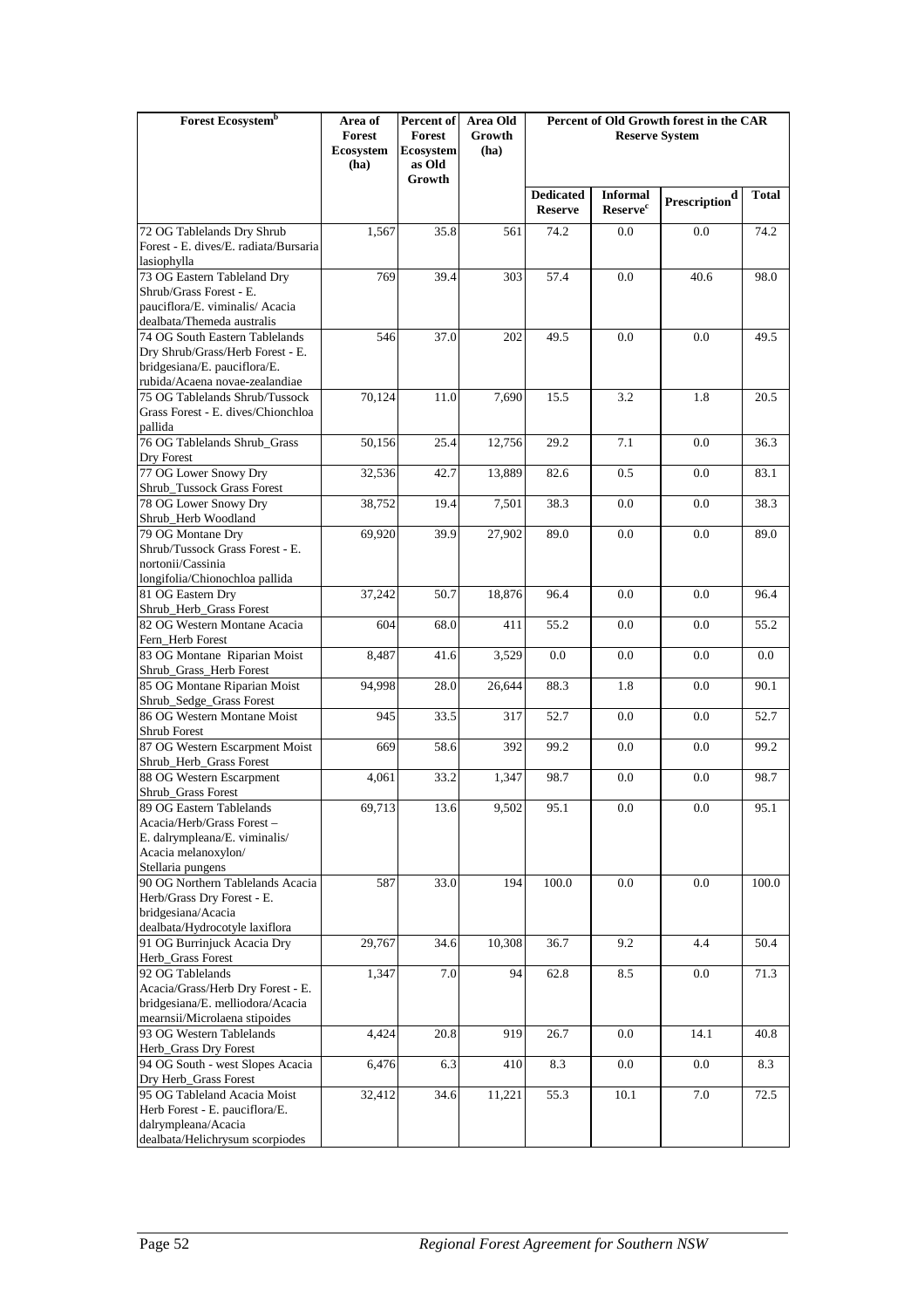| Forest Ecosystem <sup>b</sup>                                       | Area of<br>Forest | Percent of<br><b>Forest</b> | Area Old<br>Growth | Percent of Old Growth forest in the CAR<br><b>Reserve System</b> |                            |                                    |              |
|---------------------------------------------------------------------|-------------------|-----------------------------|--------------------|------------------------------------------------------------------|----------------------------|------------------------------------|--------------|
|                                                                     | Ecosystem<br>(ha) | Ecosystem<br>as Old         | (ha)               |                                                                  |                            |                                    |              |
|                                                                     |                   | Growth                      |                    | <b>Dedicated</b>                                                 | <b>Informal</b>            | $\mathbf{Prescription}^\mathbf{d}$ | <b>Total</b> |
|                                                                     |                   |                             |                    | <b>Reserve</b>                                                   | <b>Reserve<sup>c</sup></b> |                                    |              |
| 96 OG Tableland Tussock<br>Grass/Herb Forest -                      | 25,677            | 24.7                        | 6,342              | 48.9                                                             | 11.6                       | 3.4                                | 63.9         |
| E.pauciflora/E.dalrympleana/Poa                                     |                   |                             |                    |                                                                  |                            |                                    |              |
| sieberiana                                                          |                   |                             |                    |                                                                  |                            |                                    |              |
| 97 OG Montane Acacia_Dry<br>Shrub_Herb_Grass Forest                 | 36,549            | 25.0                        | 9,135              | 63.5                                                             | 2.2                        | 0.5                                | 66.2         |
| 98 OG Western Montane Moist                                         | 318               | 8.2                         | 26                 | 100.0                                                            | 0.0                        | 0.0                                | 100.0        |
| Shrub Forest<br>99 OG Montane Dry                                   | 67,482            | 30.5                        | 20,550             | 88.4                                                             | 0.3                        | 0.0                                | 88.6         |
| Shrub_Herb_Grass Forest                                             |                   |                             |                    |                                                                  |                            |                                    |              |
| 100 OG ACT Montane Dry                                              | 70,756            | 28.7                        | 20,334             | 84.7                                                             | 0.2                        | 0.0                                | 84.9         |
| Shrub_Grass Forest<br>101 OG Western Montane Dry                    | 10,172            | 63.7                        | 6,479              | 95.9                                                             | 0.0                        | 0.0                                | 95.9         |
| Shrub_Herb_Grass Forest                                             |                   |                             |                    |                                                                  |                            |                                    |              |
| 102 OG Western Montane Dry<br>Fern_Grass Forest                     | 5,567             | 44.7                        | 2,490              | 22.5                                                             | 0.0                        | 0.0                                | 22.5         |
| 103 OG Western Montane Dry<br>Fern_Grass Forest                     | 41,254            | 16.6                        | 6,838              | 87.5                                                             | 0.2                        | 0.1                                | 87.7         |
| 104 OG Tableland                                                    | 2,869             | 49.5                        | 1,421              | 86.8                                                             | 12.4                       | 0.0                                | 99.2         |
| Acacia/Herb/Grass Forest - E.<br>robertsonii/E. dalrympleana/Acacia |                   |                             |                    |                                                                  |                            |                                    |              |
| dealbata/Platylobium                                                |                   |                             |                    |                                                                  |                            |                                    |              |
| formosum/Senecio sp.E<br>106 OG Montane Dry                         | 49,332            | 29.4                        | 14,492             | 70.3                                                             | 7.4                        | 1.2                                | 78.8         |
| Shrub_Tussock Forest                                                |                   |                             |                    |                                                                  |                            |                                    |              |
| 107 Central Tableland/ACT                                           | 41,116            | 29.2                        | 11,998             | 87.2                                                             | 2.1                        | 2.0                                | 91.3         |
| Montane Dry Shrub Forest -<br>E.dalrympleana/E. dives/ Hibbertia    |                   |                             |                    |                                                                  |                            |                                    |              |
| obtusifolia                                                         |                   |                             |                    |                                                                  |                            |                                    |              |
| 108 OG Western Tablelands Dry<br>Herb_Grass Forest                  | 29,551            | 28.5                        | 8,412              | 97.1                                                             | 0.0                        | 0.0                                | 97.1         |
| 109 OG Widespread Tablelands                                        | 20,330            | 29.0                        | 5,892              | 44.2                                                             | 2.1                        | 0.0                                | 46.2         |
| Dry Shrub/Tussock Grass Forest -<br>E. dives/E. mannifera/E.        |                   |                             |                    |                                                                  |                            |                                    |              |
| macrorhyncha/Hibbertia                                              |                   |                             |                    |                                                                  |                            |                                    |              |
| obtusifolia/Chionochloa pallida<br>110 OG Tablelands Dry            | 75,056            | 45.5                        | 34,144             | 74.0                                                             | 6.3                        | 4.9                                | 85.2         |
| Shrub/Grass Forest - E. dives/E.                                    |                   |                             |                    |                                                                  |                            |                                    |              |
| mannifera/E. macrorhycha/Poa<br>sieberiana                          |                   |                             |                    |                                                                  |                            |                                    |              |
| 112 OG Eastern Tablelands Dry                                       | 28,497            | 30.8                        | 8,765              | 33.0                                                             | 13.5                       | 0.6                                | 47.1         |
| Shrub Forest - E. sieberi/E.                                        |                   |                             |                    |                                                                  |                            |                                    |              |
| dives/Brachyloma daphnoides/Poa<br>sieberiana                       |                   |                             |                    |                                                                  |                            |                                    |              |
| 113 OG North East Tablelands Dry                                    | 18,393            | 47.9                        | 8,813              | 55.9                                                             | 2.3                        | 0.8                                | 59.0         |
| Shrub/Grass Forest - E.<br>mannifera/E. dives/Brachyloma            |                   |                             |                    |                                                                  |                            |                                    |              |
| daphnoides/Dianella revoluta                                        |                   |                             |                    |                                                                  |                            |                                    |              |
| 114 OG Tablelands Dry<br>Shrub/Tussock Grass Forest -               | 7,646             | 14.3                        | 1,097              | 43.3                                                             | 4.8                        | 2.2                                | 50.3         |
| E.macroryncha/E.rossii/E.                                           |                   |                             |                    |                                                                  |                            |                                    |              |
| goniocalyx/Chionochloa pallida                                      |                   |                             |                    |                                                                  |                            |                                    |              |
| 115 OG South East Tablelands Dry<br>Shrub/Tussock Grass Forest - E. | 50,342            | 18.8                        | 9,468              | 35.1                                                             | 3.8                        | 0.0                                | 38.9         |
| rossii/E. mannifera/Pultenaea                                       |                   |                             |                    |                                                                  |                            |                                    |              |
| procumbens/Chionochloa pallida<br>116 OG Western Slopes             | 25,018            | 22.0                        | 5,492              | 26.5                                                             | 1.9                        | 0.0                                | 28.4         |
| Herb_Grass Woodland                                                 |                   |                             |                    |                                                                  |                            |                                    |              |
| 118 OG Western Slopes Dry Grass                                     | 59,766            | 35.9                        | 21,471             | 9.0                                                              | 8.3                        | 0.0                                | 17.3         |
| Forest<br>119 OG Western Tablelands Dry                             | 4,052             | 11.6                        | 469                | 11.9                                                             | 0.0                        | $0.0\,$                            | 11.9         |
| Shrub_Grass Forest                                                  |                   |                             |                    |                                                                  |                            |                                    |              |
| 120 OG Western Slopes<br>Shrub_Herb_Grass Dry Forest                | 308               | 64.0                        | 197                | 7.1                                                              | 37.1                       | 0.0                                | 44.2         |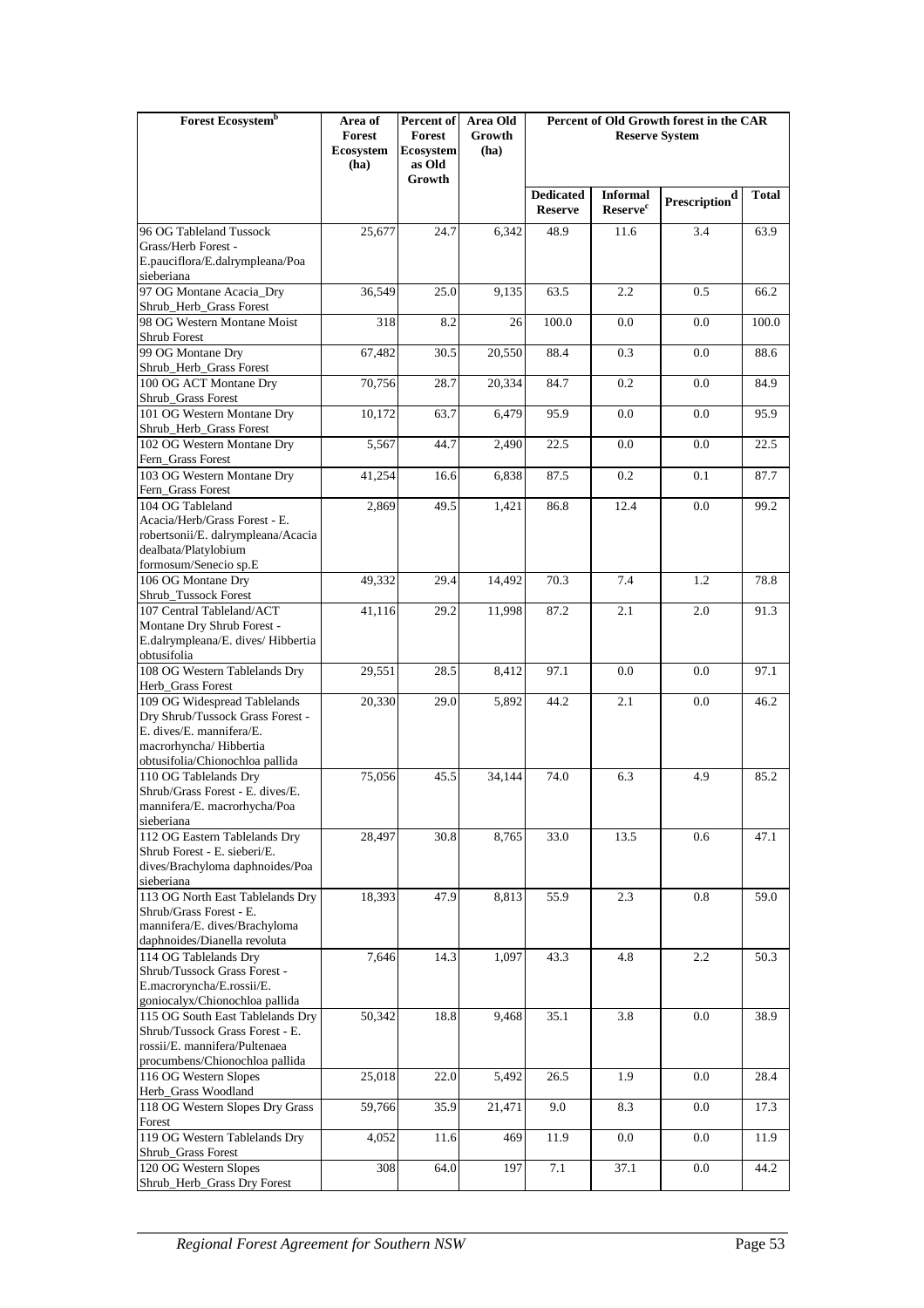| Forest Ecosystem <sup>b</sup>                                                                           | Area of<br>Forest<br><b>Ecosystem</b><br>(ha) | Percent of<br>Forest<br>Ecosystem<br>as Old<br>Growth | Area Old<br>Growth<br>(ha) | Percent of Old Growth forest in the CAR<br><b>Reserve System</b> |                                               |                                        |              |
|---------------------------------------------------------------------------------------------------------|-----------------------------------------------|-------------------------------------------------------|----------------------------|------------------------------------------------------------------|-----------------------------------------------|----------------------------------------|--------------|
|                                                                                                         |                                               |                                                       |                            | <b>Dedicated</b><br><b>Reserve</b>                               | <b>Informal</b><br><b>Reserve<sup>c</sup></b> | $\ensuremath{\mathbf{Prescription}}^d$ | <b>Total</b> |
| 121 OG Western Slopes<br>Grass_Herb Dry Forest                                                          | 36,151                                        | 29.7                                                  | 10,752                     | 42.2                                                             | 16.9                                          | 1.6                                    | 60.7         |
| 124 OG Western Montane Wet<br>Heath/Herb Grass Woodland -<br>E. pauciflora/Epacris breviflora           | 10,354                                        | 11.6                                                  | 1,198                      | 38.1                                                             | 7.5                                           | 0.0                                    | 45.6         |
| 128 OG Sub-alpine Dry<br>Shrub_Herb Woodland                                                            | 61,833                                        | 40.8                                                  | 25,258                     | 50.7                                                             | 9.9                                           | 5.5                                    | 66.2         |
| 130 OG Sub-alpine Shrub_Grass<br>Woodland                                                               | 300                                           | 11.0                                                  | 33                         | 100.0                                                            | 0.0                                           | 0.0                                    | 100.0        |
| 137 OG Coastal Escarpment Moist<br>Shrub/Fern Forest - E. sieberi/E.<br>piperita/Gleichenia dicarpa     | 4,390                                         | 2.8                                                   | 125                        | 44.0                                                             | 3.2                                           | 0.0                                    | 47.2         |
| 138 OG Northern Plateau and<br><b>Escarpment Heath Shrub Dry</b><br>Forest - E. sieberi/E. consideniana | 45,894                                        | 43.4                                                  | 19,912                     | 91.3                                                             | 0.0                                           | 0.0                                    | 91.3         |
| 139 OG Northern Coastal<br>Hinterland Heath Shrub Dry Forest<br>- C. gummifera/E. sclerophylla          | 66,452                                        | 57.8                                                  | 38,415                     | 99.4                                                             | 0.5                                           | 0.0                                    | 99.9         |
| 146 OG Tableland Dry Herb/Grass<br>Woodland - E. pauciflora/E.<br>stellulata/Asperula scoparia          | 32,815                                        | 0.1                                                   | 42                         | 100.0                                                            | 0.0                                           | 0.0                                    | 100.0        |
| 160 OG Western Slopes Dry Grass<br>Woodland - E. blakelyi/E.<br>melliodora/Danthonia racemosa           | 14,476                                        | 38.3                                                  | 5,544                      | 91.4                                                             | 0.0                                           | 2.1                                    | 93.5         |
| 171 OG Northern Coastal<br>Shrub/Grass Forest - E. tereticornis                                         | 30,823                                        | 33.0                                                  | 10,183                     | 89.5                                                             | 0.7                                           | 1.3                                    | 91.5         |
| 174 OG Shoalhaven Gorge Forest -<br>E. tereticornis / E.melliodora                                      | 48,057                                        | 36.6                                                  | 17,570                     | 79.9                                                             | 1.0                                           | 0.7                                    | 81.5         |
| 175 OG Northern Coastal<br>Lowlands Swamp Forest - E.<br>robusta                                        | 1,164                                         | 5.1                                                   | 59                         | 94.9                                                             | 0.0                                           | 0.0                                    | 94.9         |
| 176 OG Morton Plateau Mallee<br>Swamp Low Forest                                                        | 130                                           | 1.5                                                   | $\overline{2}$             | 0.0                                                              | 0.0                                           | 0.0                                    | 0.0          |
| 179 OG Eastern Deua dry shrub<br>Forest - Angophora costata                                             | 285                                           | 0.4                                                   | $\mathbf{1}$               | 100.0                                                            | 0.0                                           | 0.0                                    | 100.0        |
| 181 OG North-eastern Tablelands<br>Gully Fern Forest - E.elata /<br>Calochlaena dubia                   | 230                                           | 11.3                                                  | 26                         | 50.0                                                             | 0.0                                           | 0.0                                    | 50.0         |
| 192 OG South West Slopes Tall<br>Shrubland Low Forest                                                   | 3,646                                         | 4.3                                                   | 157                        | 21.0                                                             | 20.4                                          | 0.0                                    | 41.4         |
| 129/133 OG Alpine Wet Herbfield<br>& Sub-alpine Wet Herb / Grassland<br>/ Bog                           | 3,512                                         | 19.1                                                  | 671                        | 99.0                                                             | 0.1                                           | 0.0                                    | 99.1         |

#### **NOTES ACCOMPANYING TABLE 2**

- a. The figures shown in this table are based on modelled information mapped at a scale of 1:25 000 derived during the pre-1750 analysis of vegetation types in the Southern region, and are therefore only approximate.
- b. Old growth Forest Ecosystems were defined using a range of values characteristic of old growth, including aerial photographic interpretation and information on disturbance from logging and fire. Further information is available in the report *Old-growth Forest Related Projects – Southern Region – A Project undertaken as part of the NSW Comprehensive Regional Assessments,* National Parks and Wildlife Service, 2001.
- c. Informal Reserve includes Special Management Zones that are > 40ha and > 200m wide, or that are adjacent to Dedicated Reserves.
- d. Tabulated prescriptions include those elements of the Special Management Zone that, due to the size or shape, do not meet the Informal Reserve Category outlined above, and the Harvesting Exclusions Zone.

#### **Wilderness**

15 93.2% of Wilderness, as defined in the JANIS Reserve Criteria (ie *National Wilderness Inventory* (Lesslie and Maslen 1995) minimum rating 12 in patches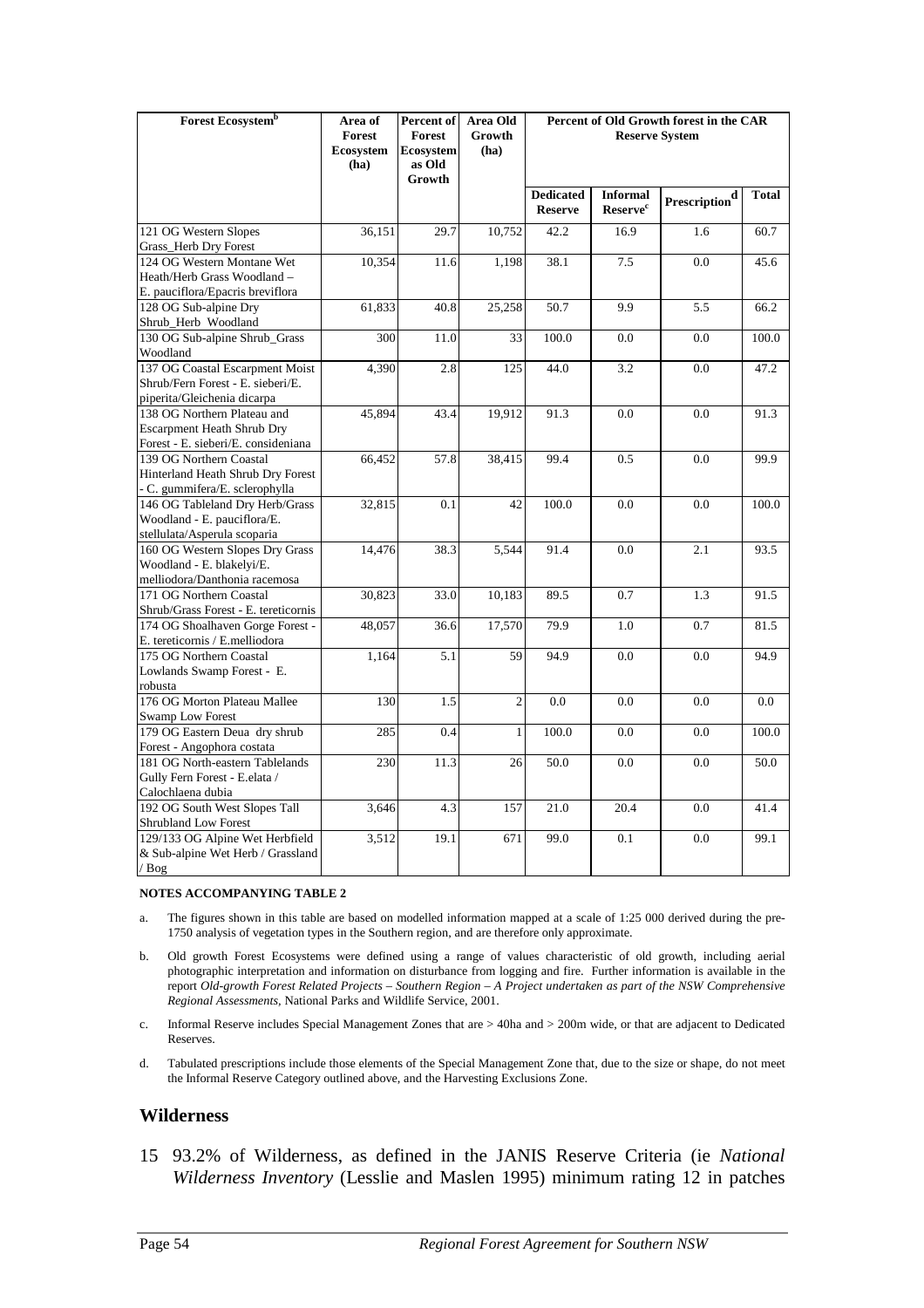greater than 8000ha), in the Southern region is protected within Dedicated Reserves under this Agreement. Of the Wilderness outside Dedicated Reserve, two thirds is on freehold or leasehold land. Informal Reserves provide a level of additional protection for Wilderness.

#### **Additional Protection for Forest Ecosystems**

- 16 The Integrated Forestry Operations Approval applying to the Southern region will provide additional protection for Rare non-commercial Forest Types as in *Research Note No. 17 Forest Types in New South Wales* (Forestry Commission of New South Wales, Sydney 1989). Until such time as there is an Integrated Forestry Operations Approval covering the Southern region, Rare noncommercial Forest Ecosystems will be protected under the provisions of the licences issued to SFNSW and applying in the region at the time of signing this Agreement. These Rare non-commercial Forest Ecosystems to be protected include:
	- 24 Coastal Wet Heath Swamp Forest *Casuarina glauca/Melaleuca ericifolia*
	- 25 South Coast Swamp Forest Complex *Casuarina glauca*
	- 73 Eastern Tablelands Dry Shrub/Grass Forest
	- 164 Coastal Escarpment Cool Temperate Rainforest
	- 168 Ecotonal Granite Dry Rainforest *Backhousia myrtifolia/Pittosporum undulatum/Angophora floribunda/Doodia aspera*
	- 185 Mangrove Estuarine Low Forest

#### **Rainforest Protection**

17 The Integrated Forest Operations Approval applying to the Southern region will provide additional protection for rainforest, as defined by Research Note 17, FCNSW 1989 and the CRA Aerial Photograph Interpretation Project (CRAFTI). Additionally any area of land within 20m of the boundaries of warm temperate rainforest will be protected. Until such time as there is an Integrated Forestry Operations Approval applying to the Southern region, rainforest, including any area of land within 20m of warm temperate rainforest , will be protected under the provisions of the licences issued to SFNSW and applying in the region at the time of signing this Agreement.

#### **Management of CAR Values**

18 Plans of Management for the Dedicated Reserve and Informal Reserve elements of the CAR Reserve System clearly identifying the CAR Values and the actions being taken in each reserve to appropriately manage and conserve those values will be finalised by 31 January 2006.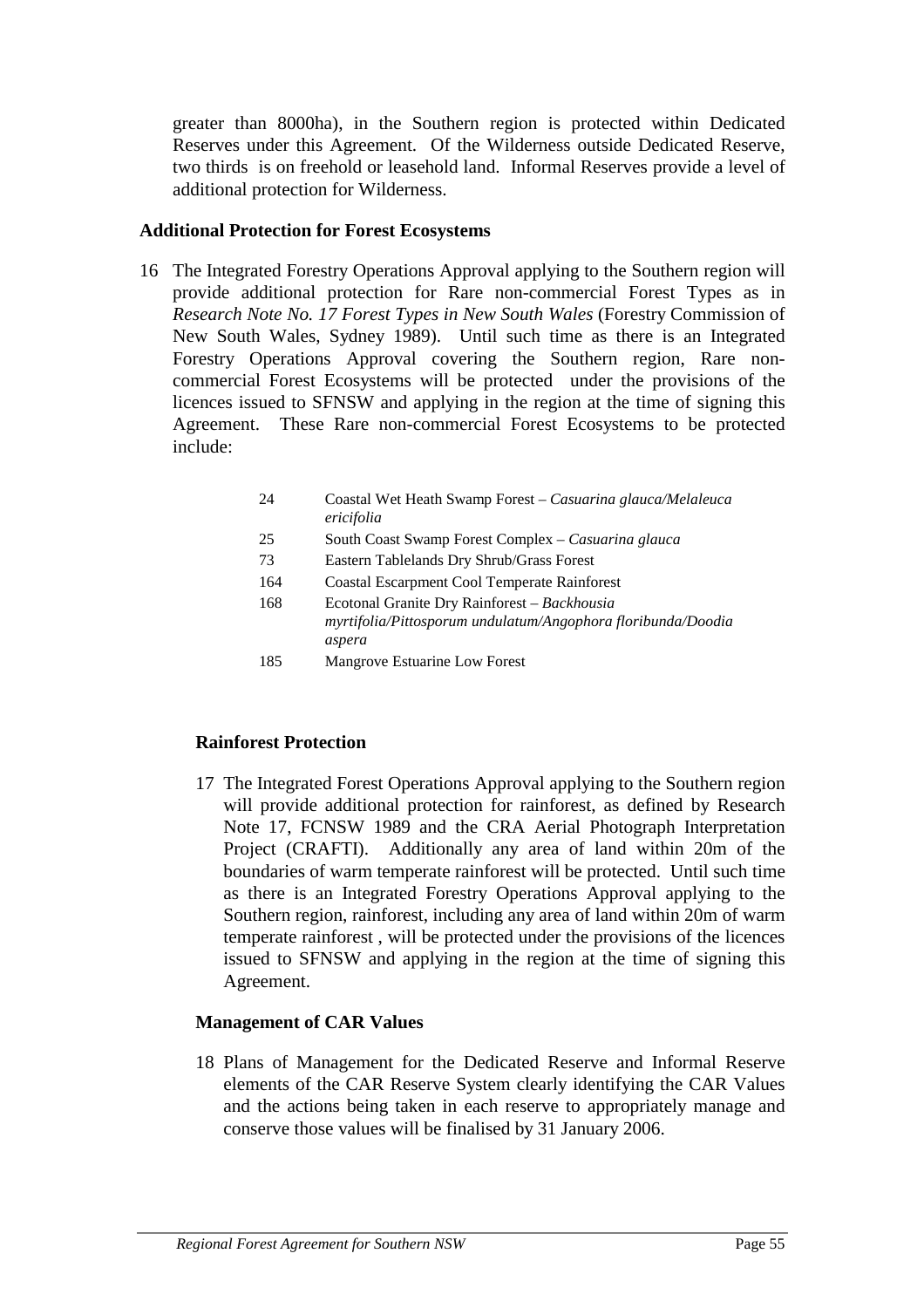19 As an integral component of managing CAR values New South Wales agrees to implement systematic and targeted fauna and flora surveys in Dedicated and Informal Reserves to complement surveys carries out under the IFOAs. The extent of survey work undertaken will be subject to available funding.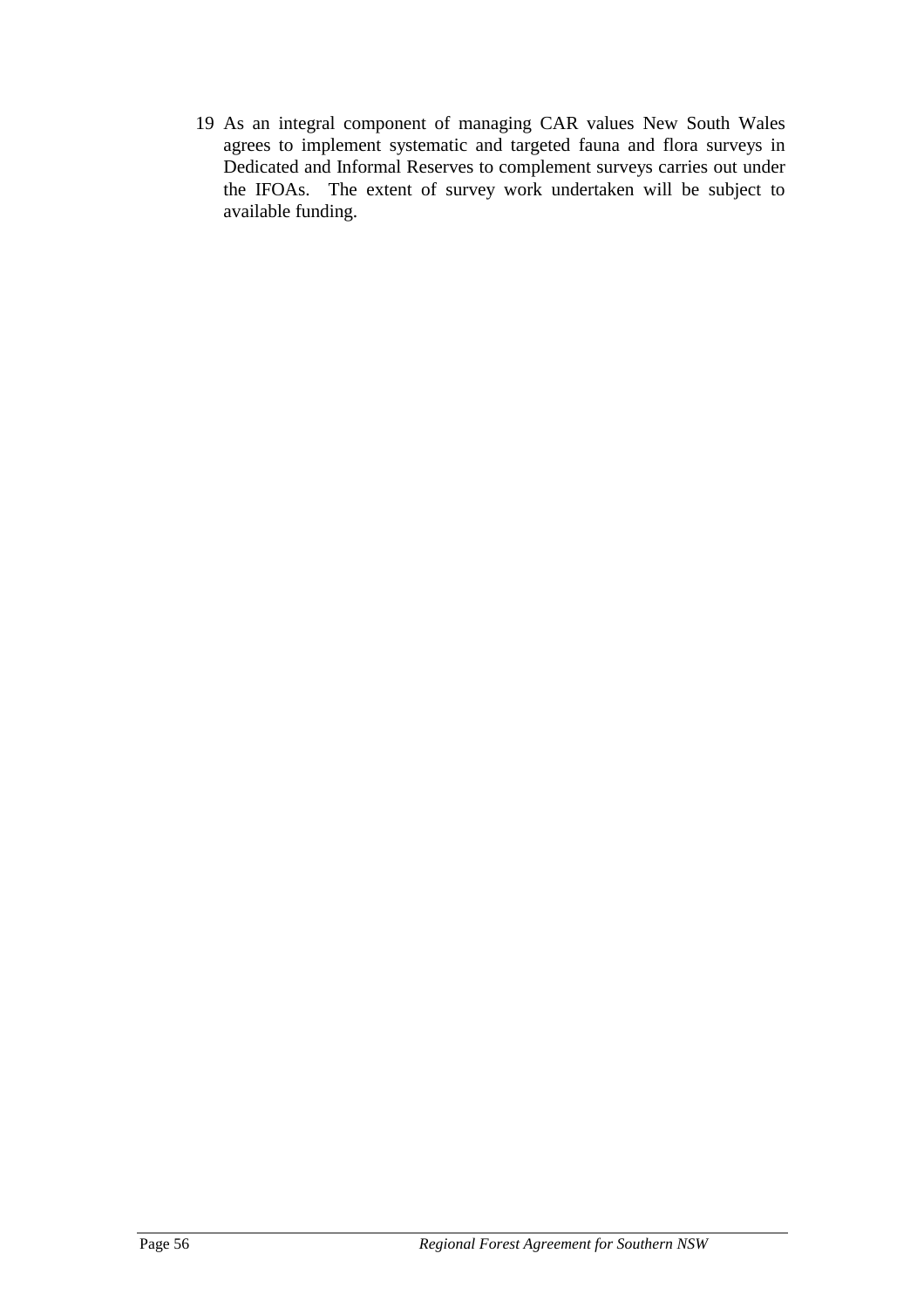### **ATTACHMENT 2 (clauses [55,](#page-19-0) 58 and Attachment 1)**

# **PRIVATE LAND CONSERVATION**

- 1 Both Parties agree that CAR Values on Private Land are complementary to the CAR Reserve System identified on Public Land.
- 2 Both Parties agree that in complementing the CAR Reserve System on Public Land, conservation on Private Land can only be voluntary.
- 3 Both Parties agree that the following objectives should apply to the voluntary protection of CAR Values on Private Land:
	- to seek to maximise protection of agreed CAR Values;
	- that the processes are clearly understood by the community;
	- that real partnerships are developed;
	- that the outcomes will provide benefits for all Parties; and
	- that actions must be strategic and integrated.
- 4 Both Parties agree that the most important elements in any mechanism designed to achieve voluntary conservation management on private forested land in the Southern region are:
	- effectiveness of the outcomes:
	- ownership of the process;
	- simplicity of the process;
	- clarity of roles of the participants;
	- certainty of the outcomes:
	- flexibility in the approaches adopted; and
	- equity between participants.
- 5 Both Parties agree that a range of conservation mechanisms are applicable to Private Land. These include:
	- Voluntary Conservation Agreements;
	- landholder initiated agreements;
	- noncontractual voluntary agreements;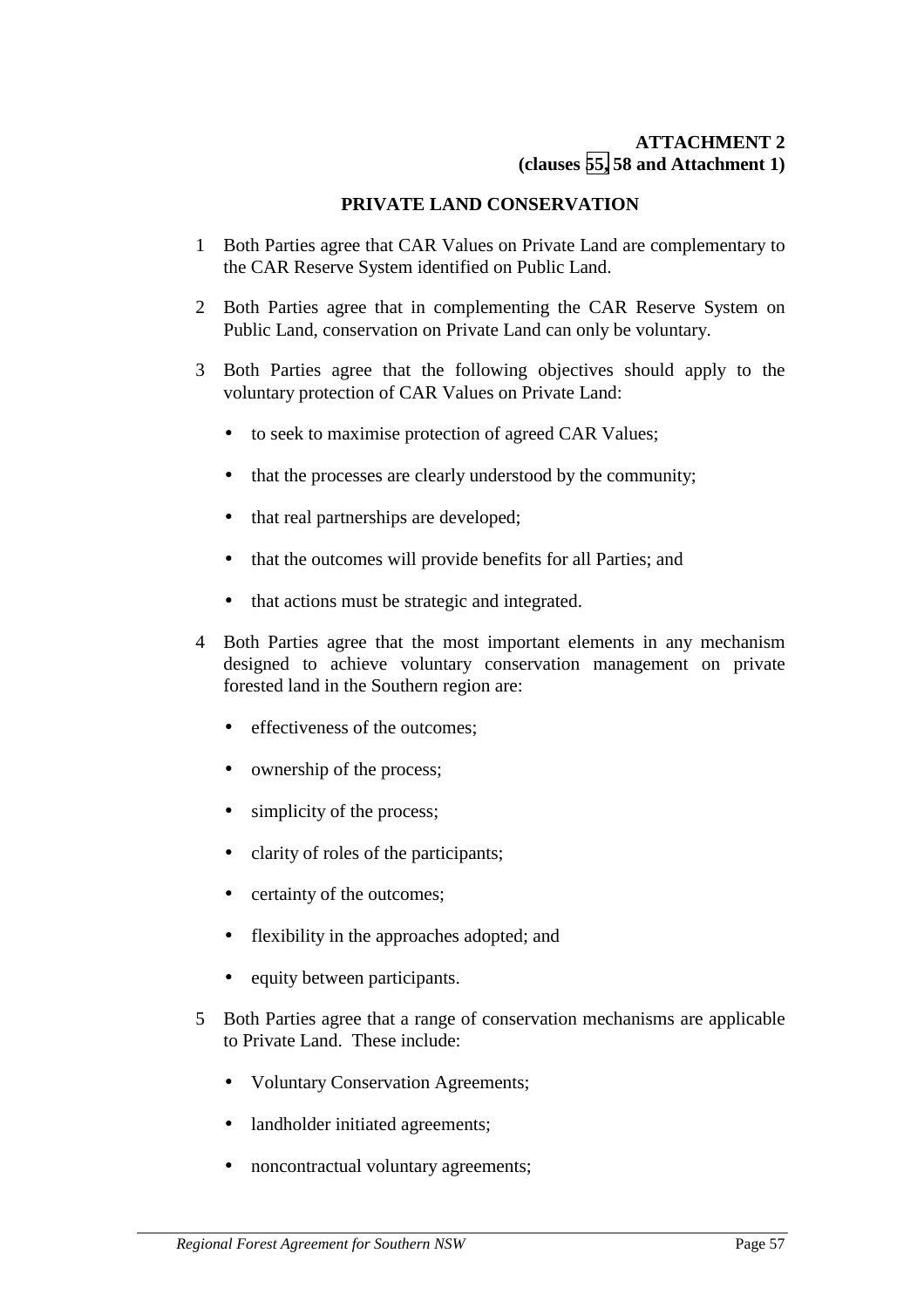- fee for service;
- voluntary acquisition;
- fixed term common law contract;
- in perpetuity common law contract;
- community grants;
- property management plans;
- voluntary land and water management plans; and
- other mechanisms that may be developed to suit individual landholders or situations.
- 6 Both Parties agree that capacity building within the private landholder estate to support individual and community decision making are prerequisites to the voluntary processes outlined above.
- 7 Consistent with clause [58](#page-19-0) priority Forest Ecosystems for voluntary conservation on Private Land have been listed and prioritised for the Southern region in Table 1 and 2.
- 8 NSW will establish Regional Vegetation Committees in the Southern region and provide them with funding for the conservation of Forest Ecosystems that are rare or non-existent on Public Lands.

| <b>Priority for voluntary protection of Forest Ecosystems</b> |                                                                                    |                                          |  |  |  |  |
|---------------------------------------------------------------|------------------------------------------------------------------------------------|------------------------------------------|--|--|--|--|
| <b>Very High Priority</b>                                     | <b>High Priority</b>                                                               | <b>Moderate Priority</b>                 |  |  |  |  |
| Forests                                                       |                                                                                    |                                          |  |  |  |  |
| 161 Tablelands and Slopes Dry                                 | 92 Tablelands Acacia/Grass/Herb Dry                                                | 90 Northern Tablelands Acacia            |  |  |  |  |
| Herb/Grassland/Woodland -                                     | Forest - E. bridgesiana/E. melliodora/                                             | Herb/Grass Dry Forest - E. bridgesiana/  |  |  |  |  |
| E.melliodora/Danthonia racemosa                               | Acacia mearnsii/Microlaena stipoides                                               | Acacia dealbata/Hydrocotyle laxiflora    |  |  |  |  |
| 27 Ecotonal Coastal Swamp Forest -                            | 177 Illawarra Lowland Sub-Tropical                                                 | 94 South-west Slopes Acacia Dry          |  |  |  |  |
| Casuarina glauca/E. botryoides                                | Rainforest                                                                         | Herb/Grass Forest - E. bridgesiana/      |  |  |  |  |
|                                                               |                                                                                    | E. macrorhyncha/Acacia dealbata/         |  |  |  |  |
|                                                               |                                                                                    | Microlaena stipoides                     |  |  |  |  |
|                                                               | 173 Northern Grass Herb Forest on Basalt   25 South Coast Swamp Forest - Casuarina | 113 North East Tablelands Dry            |  |  |  |  |
|                                                               | glauca                                                                             | Shrub/Grass Forest - E. mannifera/       |  |  |  |  |
|                                                               |                                                                                    | E. dives/Brachyloma daphnoides/          |  |  |  |  |
|                                                               |                                                                                    | Dianella revoluta                        |  |  |  |  |
| 160 Western Slopes Dry Grass Woodland                         | 119 Western Tablelands Dry Shrub/Grass                                             | 109 Widespread Tablelands Dry            |  |  |  |  |
| E. blakelyi/E. melliodora/Danthonia                           | Forest - E. macrorhyncha/                                                          | Shrub/Tussock Grass Forest - E. dives/E. |  |  |  |  |
| racemosa                                                      | E. polyanthemos/Hibbertia obtusifolia/                                             | mannifera/                               |  |  |  |  |
|                                                               | Gonocarpus tetragynus                                                              | E. macrorhyncha/Hibbertia                |  |  |  |  |
|                                                               |                                                                                    | obtusifolia/Chionochloa pallida          |  |  |  |  |
| 154 Tableland Dry Grass Woodland -                            | 73 Eastern Tableland Dry Shrub/Grass                                               | 114 Tablelands Dry Shrub/Tussock Grass   |  |  |  |  |
| E. bridgesiana/Themeda australis                              | $Forest -$                                                                         | Forest - E.macroryncha/E.rossii/         |  |  |  |  |
|                                                               | E. pauciflora/E. viminalis/Acacia dealbata/E. goniocalyx/Chionochloa pallida       |                                          |  |  |  |  |
|                                                               | Themeda australis                                                                  |                                          |  |  |  |  |

#### **Table 1 Private land priorities for the Southern CAR Reserve System**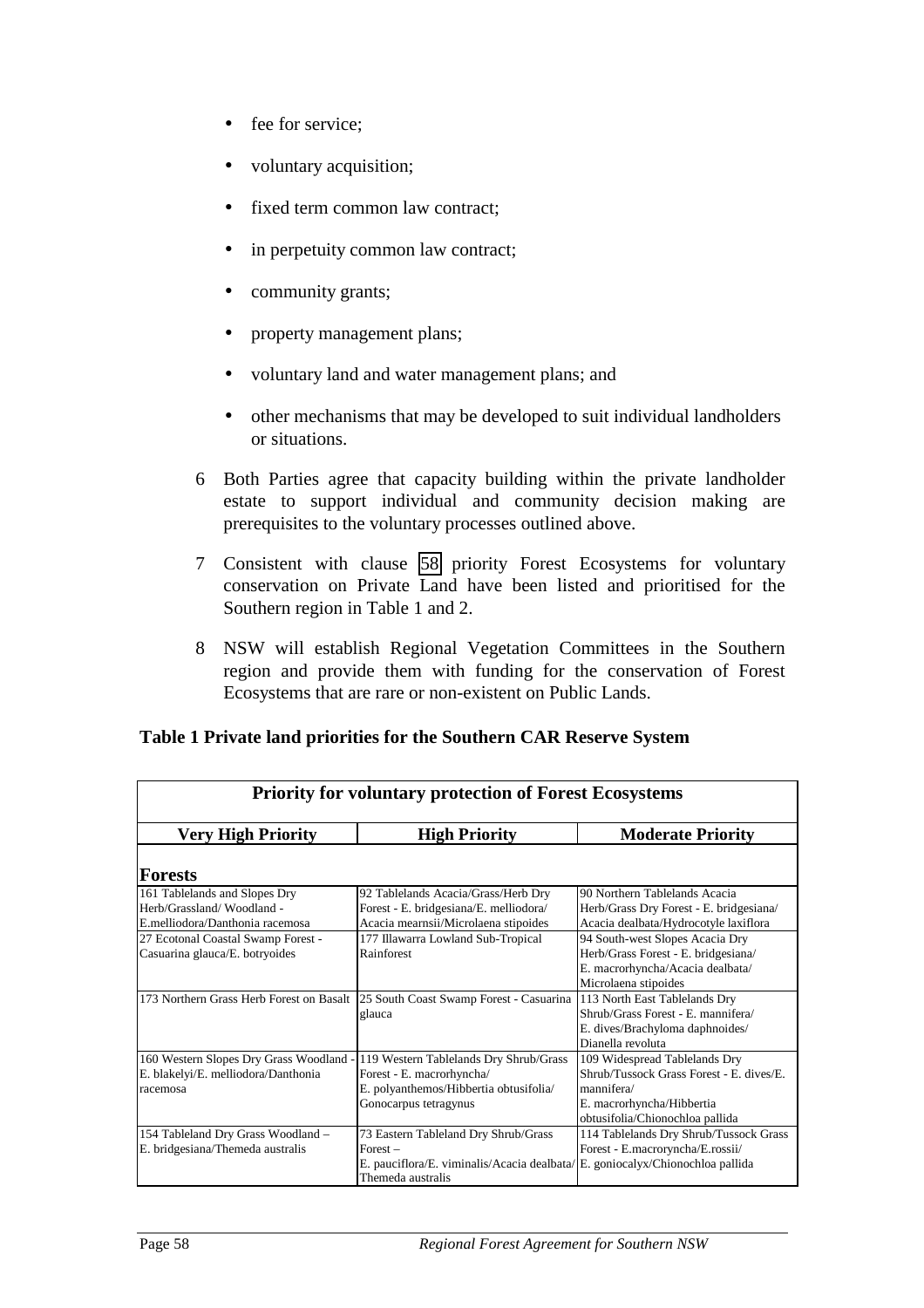| <b>Priority for voluntary protection of Forest Ecosystems</b>                                                                                |                                                                                                                                     |                                                                                                       |  |  |  |  |
|----------------------------------------------------------------------------------------------------------------------------------------------|-------------------------------------------------------------------------------------------------------------------------------------|-------------------------------------------------------------------------------------------------------|--|--|--|--|
| <b>Very High Priority</b>                                                                                                                    | <b>High Priority</b>                                                                                                                | <b>Moderate Priority</b>                                                                              |  |  |  |  |
| <b>Forests</b>                                                                                                                               |                                                                                                                                     |                                                                                                       |  |  |  |  |
| 116 Western Slopes Herb/Grass Woodland 76 Tablelands Shrub/Grass Dry Forest -<br>- E. blakelyi/Microlaena<br>stipoides/Hydrocotyle laxiflora | E. rubida/E. pauciflora/Themeda australis                                                                                           | 80 ACT Dry Shrub/Herb Forest-<br>E. dives/E. bridgesiana/Cassinia<br>longifolia/Hydrocotyle laxiflora |  |  |  |  |
| 162 Western Slopes Moist<br>Herb/Sedge/Grass Woodland -<br>E. blakelyi/Carex appressa                                                        | 74 South Eastern Tablelands Dry<br>Shrub/Grass/Herb Forest - E. bridgesiana/<br>E. pauciflora/E. rubida/<br>Acaena novae-zealandiae |                                                                                                       |  |  |  |  |
| 43 Western Slopes Riparian Moist Sedge<br>Woodland - E. camaldulensis                                                                        | 24 Coastal Tall Wet Heath Swamp Forest -<br>Casuarina glauca/Melaleuca ericifolia                                                   |                                                                                                       |  |  |  |  |
| 117 Western Slopes Dry Grass Woodland -<br>E.albens/Microlaena<br>stipoides/Bothriochloa macra                                               | 112 Eastern Tablelands Dry Shrub Forest -<br>E. sieberi/E. dives/Brachyloma<br>daphnoides/Poa sieberiana                            |                                                                                                       |  |  |  |  |
| 118 Western Slopes Dry Grass Forest -<br>E. sideroxylon/E. blakelyi/<br>E. goniocalyx/Elymus scaber                                          |                                                                                                                                     |                                                                                                       |  |  |  |  |
| 120 Western Slopes Shrub/Herb/Grass Dry<br>Forest - E. macrorhyncha/<br>E. albens/Hydrocotyle laxiflora/<br>Microlaena stipoides             |                                                                                                                                     |                                                                                                       |  |  |  |  |
| 146 Tableland Dry Herb/Grass Woodland<br>- E. pauciflora/E. stellulata/<br>Asperula scoparia                                                 |                                                                                                                                     |                                                                                                       |  |  |  |  |
| 148 Tableland Tussock Grassland<br>/Sedgeland/Woodland - Poa labillardieri                                                                   |                                                                                                                                     |                                                                                                       |  |  |  |  |
| 171 Northern Coastal Shrub/Grass Forest -<br>E. tereticornis                                                                                 |                                                                                                                                     |                                                                                                       |  |  |  |  |
| 178 Robertson Warm Temperate<br>Rainforest                                                                                                   |                                                                                                                                     |                                                                                                       |  |  |  |  |

| <b>Non-Forests – Very High Priority</b>                  |                                             |
|----------------------------------------------------------|---------------------------------------------|
| 152 Tableland Herb/Grassland - Themeda australis         | 157 ACT/Monaro Dry Grassland - Bothriochloa |
|                                                          | macra/Chrysocephalum apiculatum             |
| 158 Monaro Dry Grassland - Austrostipa spp/Danthonia ssp | 147 Tablelands Moist Sedge/Herb/Grassland   |

#### **Notes Accompanying Table 1**

- 1. The Forest Ecosystems listed are presented in order of priority for voluntary protection on private land. They have been identified based on the following criteria:
	- Identification by an expert panel convened during the Southern CRA as forest ecosystems of concern on Private Land;
	- Very High Priority Ecosystems with 100% target set and not met, that have extant occurrences on Private Land;
	- High Priority Ecosystems with 60% target set and not met, that are ranked as vulnerable and are more than 40% cleared;
	- Medium Priority Ecosystems with 15% target set and not met, that are more than 40% cleared.

#### **Table 2 Private land priorities for the Southern CAR Reserve System – Unmapped Ecosystems**

#### **Very High to High Priority**

| 39 Tableland Herb/Grassland                                                                                 | 153 Tablelands and Slopes Herb/Grassland/Woodland - |
|-------------------------------------------------------------------------------------------------------------|-----------------------------------------------------|
|                                                                                                             | Themeda australis plus E. pauciflora/E. rubida      |
| 151 Tableland Sedge/Grass Herbland - Themeda australis/Carex 194 North-east Riparian Forest - E. amplifolia |                                                     |
| appressa                                                                                                    |                                                     |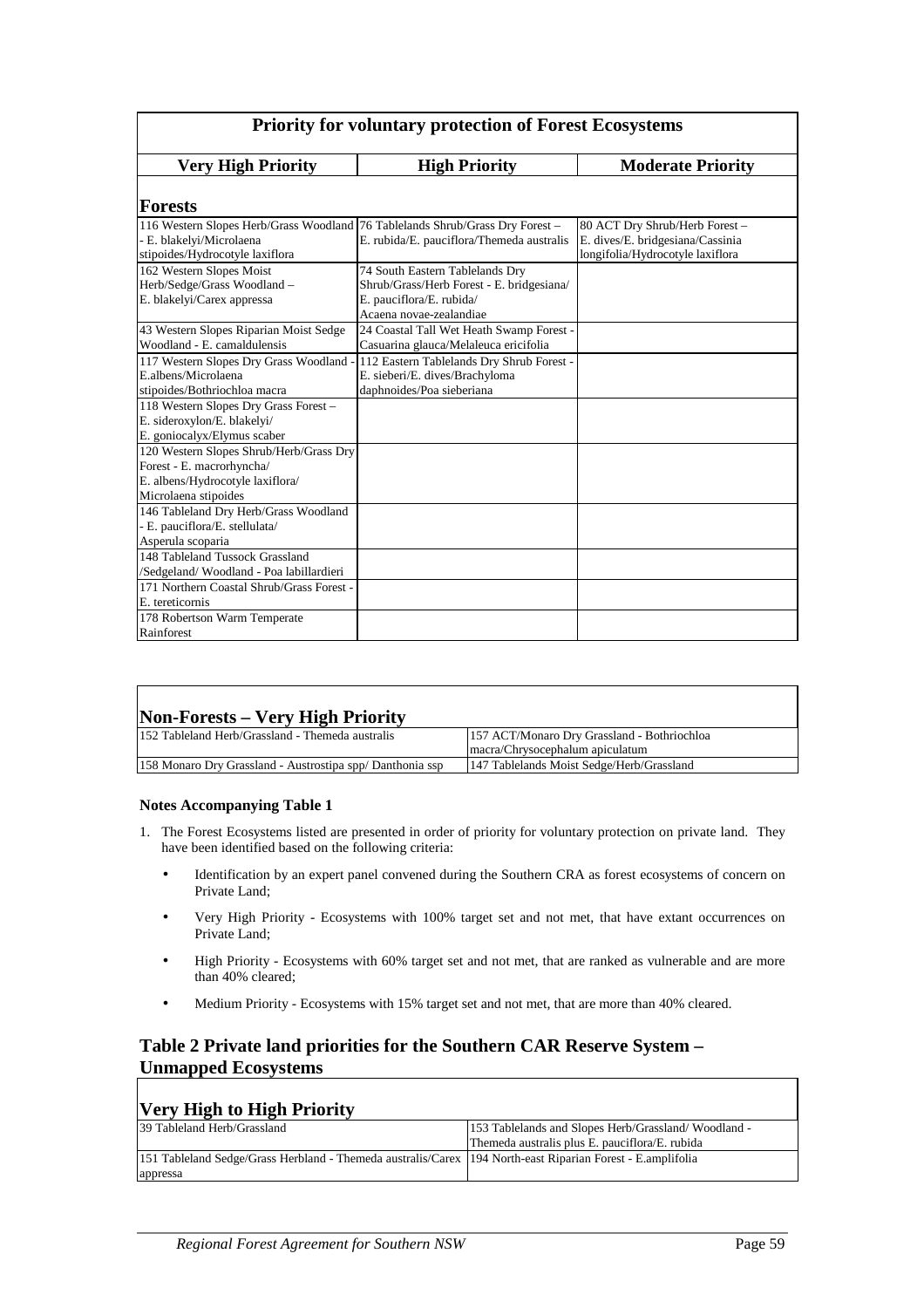#### **Notes Accompanying Table 2**

The forest ecosystems listed in Table 2 were not mapped as part of the Forest Ecosystem Mapping project, and as such do not appear in the forest ecosystem layer or in the RFA Attachment 1 table. The forest ecosystems are distributed in small and scattered patches, which were not identifiable on a regional scale map. Field validation is likely to locate these forest ecosystems in the Southern RFA region. Wherever they are located they should be treated as a priority for protection on private land.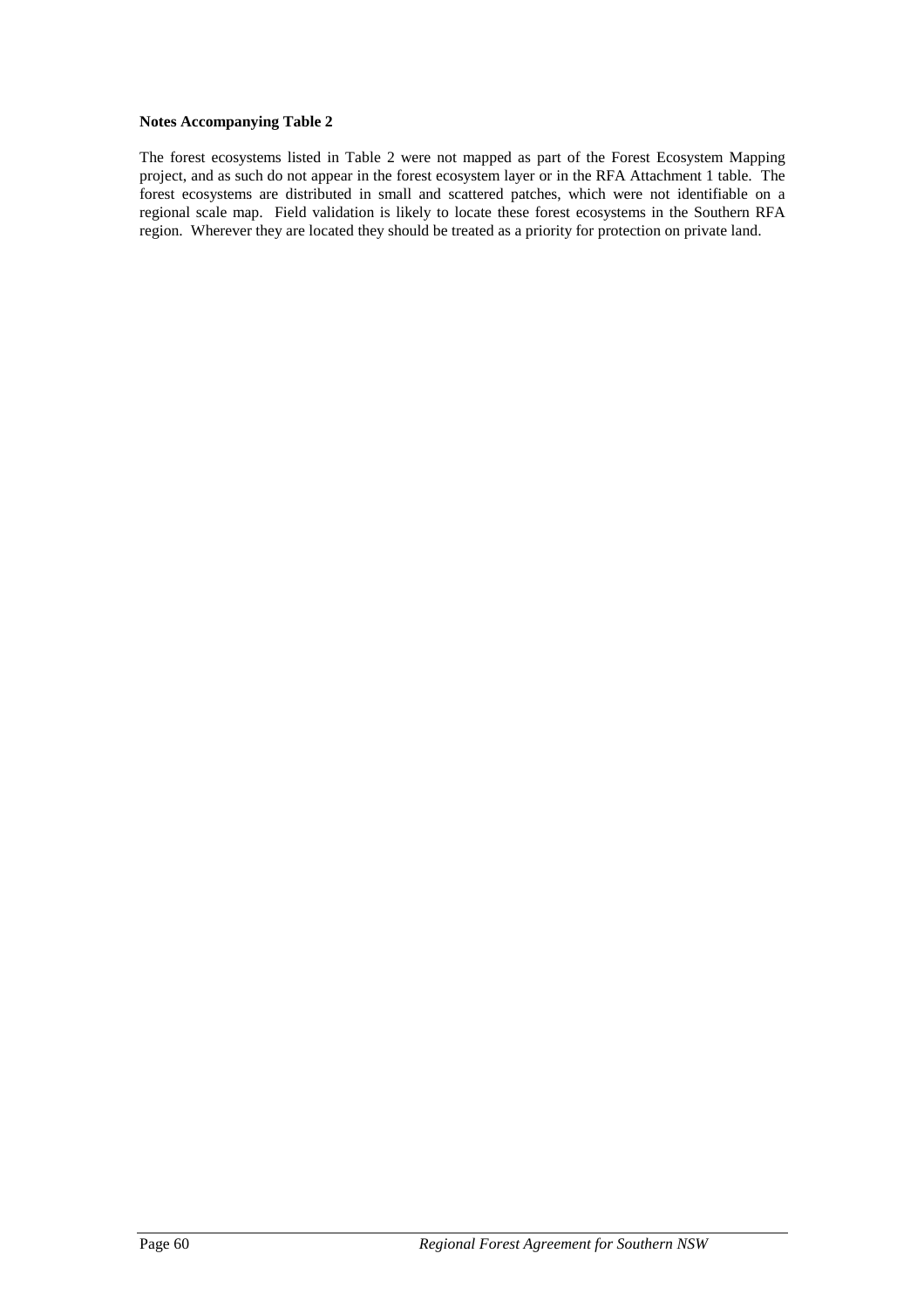# **THREATENED FLORA, FAUNA AND ECOLOGICAL COMMUNITIES**

- 1 Both Parties recognise the range of mechanisms to conserve the habitat of endangered and vulnerable flora and fauna in the Southern region. These include: (i) protection within the CAR Reserve System; (ii) protection of key habitat components using the Integrated Forestry Operations Approval; (iii) protection of key habitats such as rainforest, heaths, swamps and other wet communities, rocky outcrops and rare ecological communities; and (iv) the development of Recovery Plans for species, populations and communities listed under the *Threatened Species Conservation Act 1995* (NSW) and the *Environment Protection and Biodiversity Conservation Act 1999* (Cwlth). Key species are protected by a combination of reservation and prescription.
- 2 Current priorities for developing Recovery Plans for threatened forest dependent fauna and flora for the next five years are provided in Table 1. Parties note that the list at Table 1 is indicative only and timeframes are dependent upon funding. These priorities may change and new priorities may arise in response to additional information, funding etc.
- 3 Where Recovery Plans under the *Threatened Species Conservation Act 1995* (NSW) meet the requirements of the *Environment Protection and Biodiversity Conservation Act 1999* (Cwlth), the Commonwealth will consider adopting them under the *Environment Protection and Biodiversity Conservation Act 1999* (Cwlth).

#### **Threatening Processes**

4 Threat Abatement Plans under the *Environment Protection and Biodiversity Conservation Act 1999* (Cwlth) for Predation by the Feral Cat, Predation by the European Red Fox (*Vulpes vulpes*), Competition and Land Degradation by the European Rabbit, and Competition and Land Degradation by the Feral Goat, have been finalised and approved by the Minister. A priority for a Threat Abatement Plan under the Act is Dieback caused by the root-rot fungus (*Phytopthera cinnamoni*). A Threat Abatement Plan under the *Threatened Species Conservation Act 1995* (NSW) for Predation by the European Red Fox is due for completion by 31 December 2001.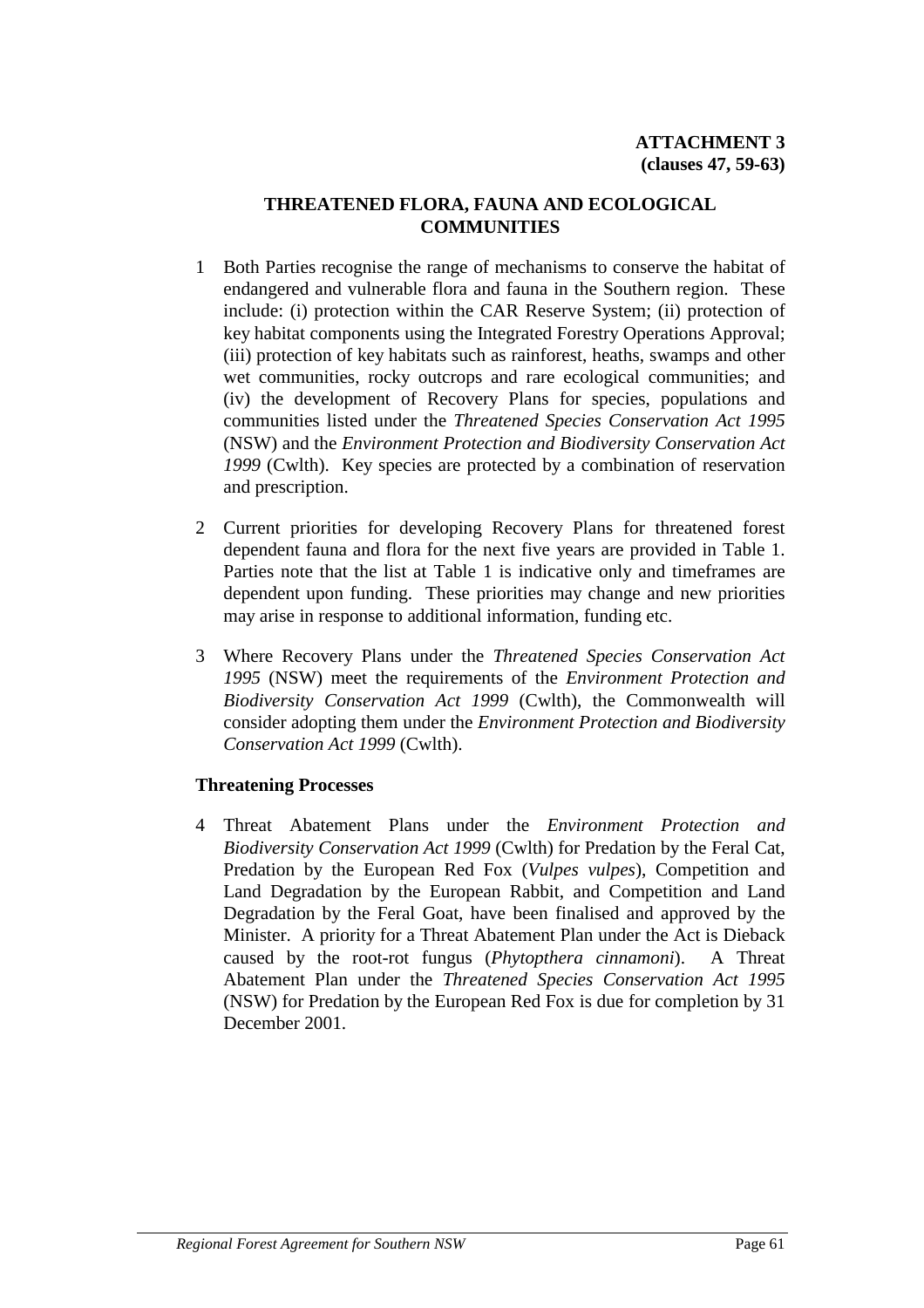| <b>Scientific name</b>              | <b>Common Name</b>            | <b>NSW</b>            | <b>National</b> | <b>Completion Date</b>                                     |
|-------------------------------------|-------------------------------|-----------------------|-----------------|------------------------------------------------------------|
|                                     |                               | <b>Status</b>         | <b>Status</b>   |                                                            |
| Acacia bynoeana                     | <b>Bynoe Wattle</b>           | Vulnerable            | Vulnerable      | National Plan by July 2005, State<br>Plan by January 2006  |
| Acacia flocktoniae                  |                               | Vulnerable            | Vulnerable      | National Plan by July 2005, State<br>Plan by January 2006  |
| Acacia georgensis                   | Dr. George's Wattle           | Vulnerable            | Vulnerable      | National Plan by July 2005, State<br>Plan by December 2001 |
| Acacia phasmoides                   | Phantom Wattle                | Vulnerable            | Vulnerable      | National Plan by July 2005, State<br>Plan by January 2006  |
| Ammobium craspedioides              | Yass Daisy                    | Vulnerable            | Vulnerable      | National Plan by July 2005, State<br>Plan by December 2001 |
| Aprasia parapulchella               | Pink-tailed Legless<br>Lizard | Vulnerable            | Vulnerable      | National Plan by July 2005, State<br>Plan by December 2001 |
| Boronia deanei                      | Deane's Boronia               | Vulnerable            | Vulnerable      | National Plan by July 2005, State<br>Plan by January 2006  |
| Burhinus grallarius                 | <b>Bush Stone-curlew</b>      | Endangered            | Not listed      | State Plan by December 2001                                |
| <b>Burramys</b> parvus              | Mountain Pygmy-<br>possum     | Vulnerable            | Endangered      | National Plan by July 2003, State<br>Plan by December 2001 |
| Caladenia concolor                  | Crimson Spider Orchid         | Endangered            | Not listed      | State Plan by December 2001                                |
| Caladenia tessellata                | Daddy Long-legs               | Vulnerable            | Vulnerable      | National Plan by July 2005, State<br>Plan by January 2006  |
| Callitris oblonga                   | Pigmy Corang Cypress<br>Pine  | Vulnerable            | Endangered      | National Plan by July 2003, State<br>Plan by December 2001 |
| Calotis glandulosa                  | Mauve Burr-daisy              | Vulnerable            | Vulnerable      | National Plan by July 2005, State<br>Plan by January 2006  |
| Calyptorhynchus lathami             | Glossy Black-Cockatoo         | Vulnerable            | Not listed      | State Plan by January 2006                                 |
| Chalinolobus dwyeri                 | Large Pied Bat                | Vulnerable            | Not listed      | State Plan by January 2006                                 |
| Charadrius rubricollis              | <b>Hooded Plover</b>          | Endangered            | Vulnerable      | National Plan by July 2005, State<br>Plan by December 2001 |
| Correa baeuerlenii                  | Chef's Cap Correa             | Vulnerable            | Vulnerable      | National Plan by July 2005, State<br>Plan by January 2006  |
| Cryptostylis hunteriana             | Leafless Tongue Orchid        | Vulnerable            | Vulnerable      | National Plan by July 2005, State<br>Plan by January 2006  |
| Cynanchum elegans                   |                               | Endangered            | Endangered      | National Plan by July 2003, State<br>Plan by December 2001 |
| Daphnandra sp C (sp 1<br>Illawarra) |                               | Endangered            | Endangered      | National Plan by July 2003, State<br>Plan by December 2001 |
| Dasyornis brachypterus              | Eastern Bristlebird           | Endangered            | Endangered      | National Plan by July 2003, State                          |
| Dasyurus maculatus                  | <b>Tiger Quoll</b>            | Vulnerable            | Vulnerable      | Plan by December 2001<br>National Plan by July 2005, State |
| Delma impar                         | Striped Legless Lizard        | Vulnerable            | Vulnerable      | Plan by January 2006<br>National Plan by July 2005, State  |
| Discaria nitida                     | Anchor Plant                  | Endangered Not listed |                 | Plan by December 2001<br>State Plan by December 2001       |
| Diuris aequalis                     | <b>Buttercup Doubletail</b>   | Vulnerable            | Vulnerable      | National Plan by July 2005, State<br>Plan by January 2006  |
| Eucalyptus aquatica                 | <b>Broad-leaved Sallee</b>    | Vulnerable            | Vulnerable      | National Plan by July 2005, State                          |
| Eucalyptus kartzoffiana             | Araluen Gum                   | Vulnerable            | Vulnerable      | Plan by January 2006<br>National Plan by July 2005, State  |
| Eucalyptus langleyi                 | Albatross Mallee              | Vulnerable            | Vulnerable      | Plan by January 2006<br>National Plan by July 2005, State  |
| Eucalyptus parvula                  | Small-leaved Gum              | Vulnerable            | Vulnerable      | Plan by January 2006<br>National Plan by July 2005, State  |
| Eucalyptus pulverulenta             | Silver-leaved Gum             | Vulnerable            | Vulnerable      | Plan by January 2006<br>National Plan by July 2005, State  |
| Eucalyptus recurva                  | Mongarlowe Mallee             | Endangered            | Endangered      | Plan by January 2006<br>National Plan by July 2003, State  |
| Eucalyptus saxatilis                | Suggan Buggan Mallee          | Endangered            | Not listed      | Plan by December 2001<br>State Plan by December 2001       |
| Eucalyptus sturgissiana             | Ettrema Mallee                | Vulnerable            | Not listed      | State Plan by January 2006                                 |
| Falsistrellus tasmaniensis          | <b>Great Pipistrelle</b>      | Vulnerable            | Not listed      | State Plan by January 2006                                 |
| Genoplesium plumosum                | Tallong Midge Orchid          | Endangered            | Endangered      | National Plan by July 2003, State<br>Plan by December 2001 |
| Genoplesium vernalis                |                               |                       | Endangered      | National Plan by July 2003, State<br>Plan by March 2003    |

**Table 1: Priority species for preparation of Recovery Plans (over next five years)**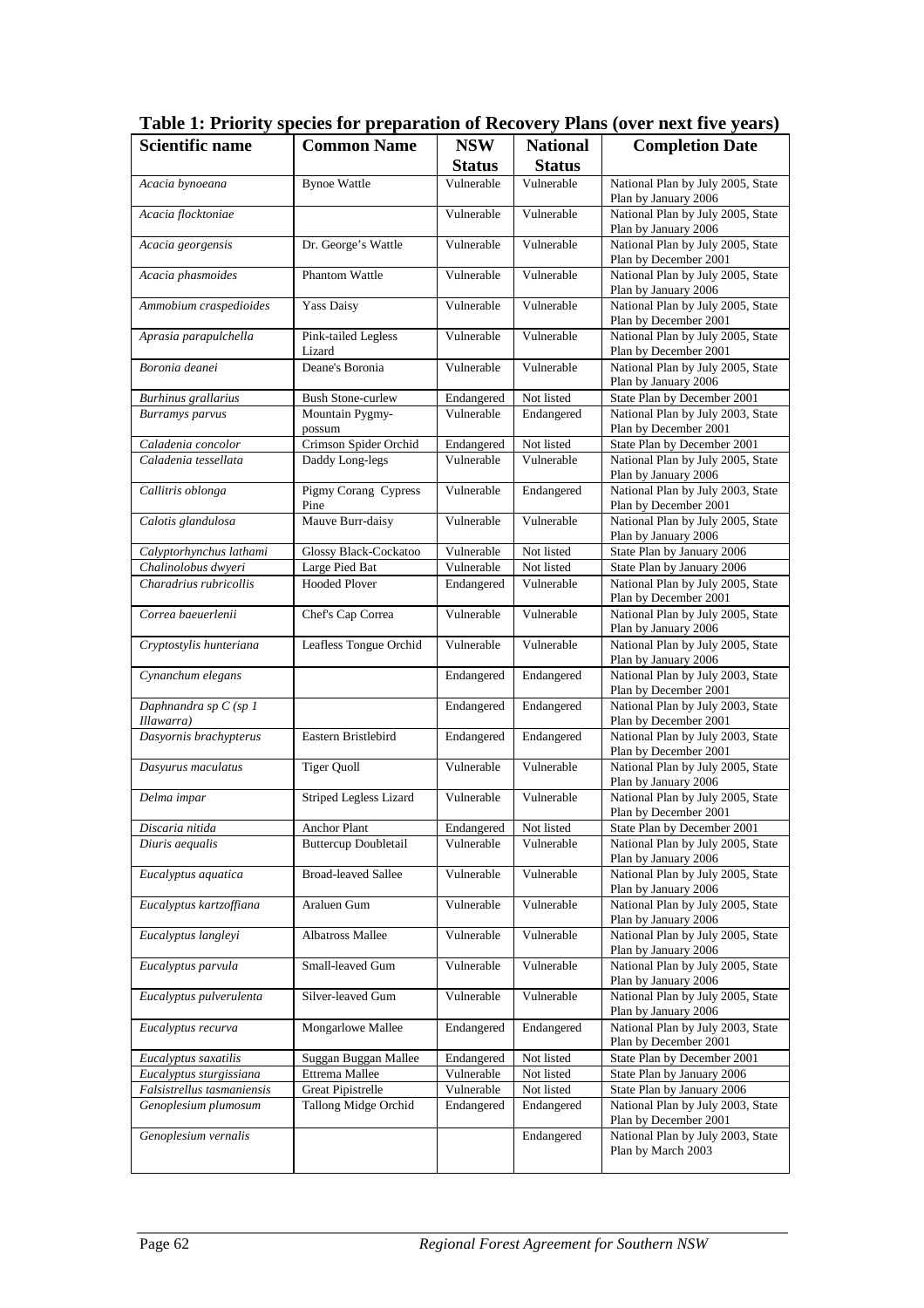| <b>Scientific name</b>     | <b>Common Name</b>                   | <b>NSW</b>    | <b>National</b> | <b>Completion Date</b>                                     |
|----------------------------|--------------------------------------|---------------|-----------------|------------------------------------------------------------|
|                            |                                      | <b>Status</b> | <b>Status</b>   |                                                            |
| Gentiana bredboensis       | <b>Bredbo Gentian</b>                | Vulnerable    | Vulnerable      | National Plan by July 2005, State<br>Plan by January 2006  |
| Gentiana wingecarribiensis | Wingecarribee Gentian                | Endangered    | Endangered      | National Plan by July 2003, State<br>Plan by December 2001 |
| Grevillea iaspicula        | Wee Jasper Grevillea                 | Vulnerable    | Endangered      | National Plan by July 2003, State<br>Plan by December 2001 |
| Grevillea molyneuxii       | Tallowa Grevillea                    | Endangered    | Endangered      | National Plan by July 2003, State<br>Plan by January 2001  |
| Grevillea rivularis        | <b>Carrington Falls</b><br>Grevillea | Endangered    | Endangered      | National Plan by July 2003, State<br>Plan by December 2001 |
| Grevillea wilkinsonii      | <b>Tumut Grevillea</b>               | Endangered    | Endangered      | National and State Plan by<br>January 2001                 |
| Haloragis exalata exalata  | <b>Square Raspwort</b>               | Vulnerable    | Vulnerable      | National Plan by July 2005, State<br>Plan by January 2006  |
| Heleioporus australiacus   | <b>Giant Burrowing Frog</b>          | Vulnerable    | Vulnerable      | National Plan by July 2005, State<br>Plan by January 2006  |
| Hoplocephalus bungaroides  | <b>Broad Headed Snake</b>            | Endangered    | Vulnerable      | National Plan by July 2005, State<br>Plan by December 2001 |
| Irenepharsus trypherus     | <b>Delicate Cress</b>                | Vulnerable    | Endangered      | National Plan by July 2003, State<br>Plan by January 2006  |
| Isoodon obesulus           | Southern Brown<br>Bandicoot          | Endangered    | Not listed      | State Plan by December 2001                                |
| Kerivoula papuensis        | Golden-tipped Bat                    | Vulnerable    | Not listed      | State Plan by January 2006                                 |
| Kunzea cambagei            | Cambage Kunzea                       | Vulnerable    | Vulnerable      | National Plan by July 2005, State<br>Plan by January 2006  |
| Lathamus discolor          | <b>Swift Parrot</b>                  | Endangered    | Endangered      | National Plan complete, State<br>Plan by December 2001     |
| Leptospermum thompsonii    | Monga Tea-tree                       | Vulnerable    | Vulnerable      | National Plan by July 2005, State<br>Plan by December 2001 |
| Litoria aurea              | Green and Golden Bell<br>Frog        | Endangered    | Vulnerable      | National Plan by July 2005, State<br>Plan by December 2001 |
| Litoria booroolongensis    | <b>Booroolong Frog</b>               | Endangered    | Not listed      | State Plan by December 2001                                |
| Lophoictinia isura         | Square-tailed Kite                   | Vulnerable    | Not listed      | State Plan by January 2006                                 |
| Mastacomys fuscus          | <b>Broad-toothed Rat</b>             | Vulnerable    | Not listed      | State Plan by December 2001                                |
| Melaleuca biconvexa        | <b>Biconvex Paperbark</b>            | Vulnerable    | Vulnerable      | National Plan by July 2005, State<br>Plan by January 2006  |
| Micromyrtus minutiflora    |                                      | Vulnerable    | Vulnerable      | National Plan by July 2000, State<br>Plan by January 2006  |
| Miniopterus schreibersii   | Common Bent-wing Bat                 | Vulnerable    | Not listed      | State Plan by January 2006                                 |
| Mixophyes balbus           | <b>Stuttering Barred Frog</b>        | Vulnerable    | Not listed      | State Plan by December 2001                                |
| Monotaxis macrophylla      | Large-leaf Monotaxis                 | Endangered    | Not listed      | State Plan by December 2001                                |
| Monotoca rotundifolia      | <b>Trailing Monotoca</b>             | Endangered    | Not listed      | State Plan by December 2001                                |
| Mormopterus norfolkensis   | Eastern Little Mastiff-<br>bat       | Vulnerable    | Not listed      | State Plan by January 2006                                 |
| Myotis adversus            | Large-footed Mouse-<br>eared Bat     | Vulnerable    | Not listed      | State Plan by January 2006                                 |
| Neophema pulchella         | Turquoise Parrot                     | Vulnerable    | Not listed      | State Plan by January 2006                                 |
| Ninox connivens            | <b>Barking Owl</b>                   | Vulnerable    | Not listed      | State Plan by December 2001                                |
| Ninox strenua              | Powerful Owl                         | Vulnerable    | Not listed      | State Plan by December 2001                                |
| Pachycephala olivacea      | Olive Whistler                       | Vulnerable    | Not listed      | State Plan by January 2006                                 |
| Pedionomus torquatus       | Plains Wanderer                      | Endangered    | Vulnerable      | National Plan by July 2005, State<br>Plan by December 2001 |
| Persicaria elatior         | Tall Knotweed                        | Vulnerable    | Vulnerable      | National Plan by July 2005, State<br>Plan by January 2006  |
| Persoonia glaucescens      | Mittagong Geebung                    | Vulnerable    | Vulnerable      | National Plan by July 2005, State<br>Plan by January 2006  |
| Petaurus australis         | Yellow-bellied Glider                | Vulnerable    | Not listed      | State Plan by January 2006                                 |
| Petaurus norfolcensis      | Squirrel Glider                      | Vulnerable    | Not listed      | State Plan by January 2006                                 |
| Petrogale penicillata      | <b>Brush-tailed Rock</b><br>Wallaby  | Vulnerable    | Vulnerable      | National Plan by July 2005, State<br>Plan by January 2006  |
| Petroica rodinogaster      | Pink Robin                           | Vulnerable    | Not listed      | State Plan by January 2006                                 |
| Phascogale tapoatafa       | <b>Brush-tailed Phascogale</b>       | Vulnerable    | Not listed      | State Plan by January 2006                                 |
| Phascolarctos cinereus     | Koala                                | Vulnerable    | Not listed      | State Plan by December 2001                                |
| Phyllota humifusa          | Dwarf Phyllota                       | Vulnerable    | Not listed      | State Plan by January 2006                                 |
| Plinthanthesis rodwayi     | Budawangs Wallaby-                   | Vulnerable    | Vulnerable      | National Plan by July 2005, State                          |
|                            | grass                                |               |                 | Plan by January 2006                                       |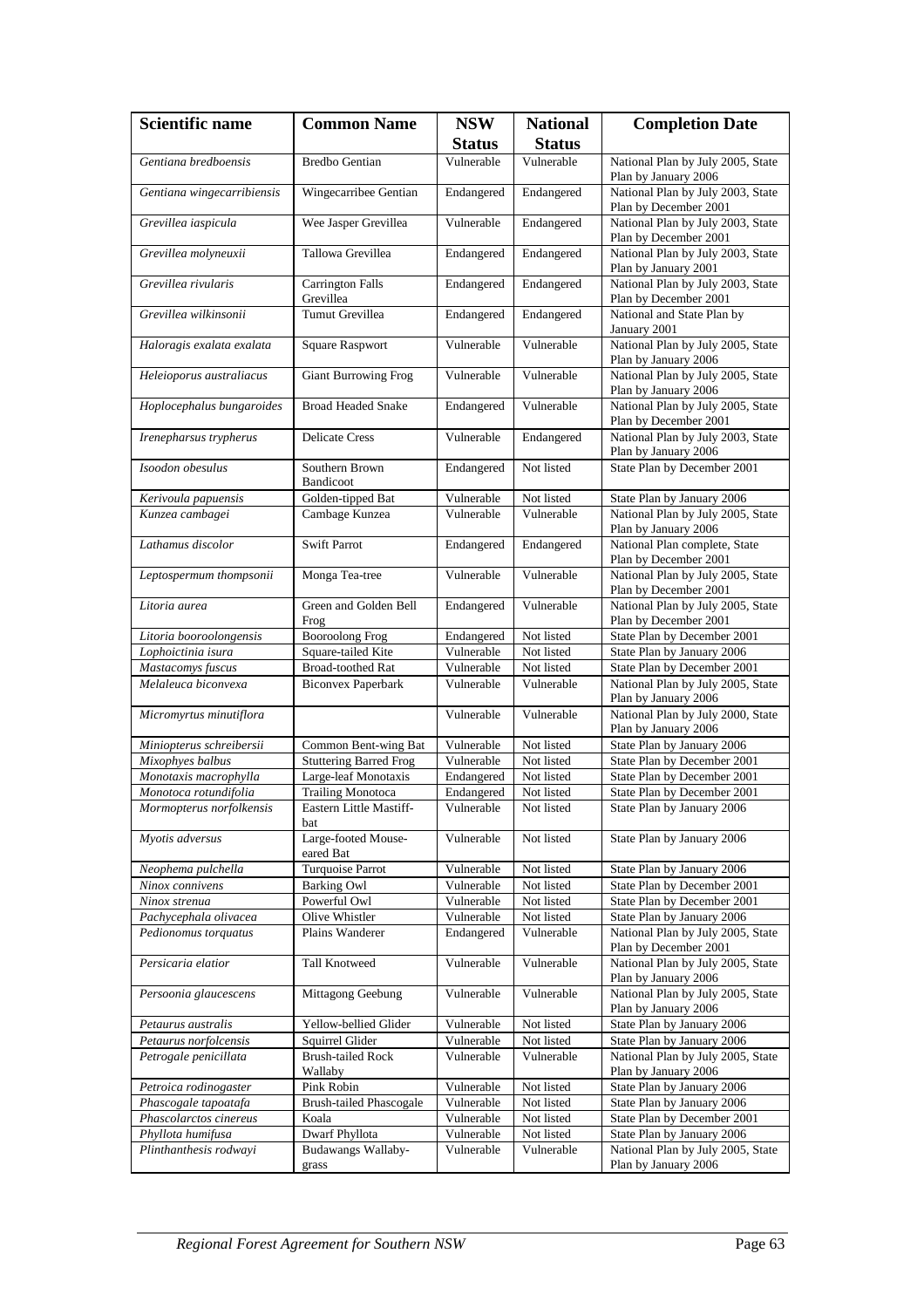| <b>Scientific name</b>           | <b>Common Name</b>               | <b>NSW</b>    | <b>National</b> | <b>Completion Date</b>                                     |
|----------------------------------|----------------------------------|---------------|-----------------|------------------------------------------------------------|
|                                  |                                  | <b>Status</b> | <b>Status</b>   |                                                            |
| Polytelis swainsonii             | Superb Parrot                    | Vulnerable    | Vulnerable      | National Plan by July 2005, State<br>Plan by January 2006  |
| Pomaderris cotoneaster           | <b>Cotoneaster Pomaderris</b>    | Endangered    | Endangered      | National Plan by July 2003, State<br>Plan by December 2001 |
| Pomaderris gilmourii var<br>cana | Grey Deua Pomaderris             | Vulnerable    | Vulnerable      | National Plan by July 2005, State<br>Plan by January 2006  |
| Pomaderris pallida               | Pale Pomaderris                  | Vulnerable    | Vulnerable      | National Plan by July 2005, State<br>Plan by January 2006  |
| Pomaderris parrisiae             | Parris' Pomaderris               | Endangered    | Vulnerable      | National Plan by July 2005, State<br>Plan by December 2001 |
| Pomaderris sericea               | <b>Silky Pomaderris</b>          | Vulnerable    | Vulnerable      | National Plan by July 2005, State<br>Plan by January 2006  |
| Potorous tridactylus             | Long-nosed Potoroo               | Vulnerable    | Vulnerable      | National Plan by July 2005, State<br>Plan by December 2001 |
| Prasophyllum affine              | Culburra Leek Orchid             | Endangered    | Endangered      | National Plan by July 2003, State<br>Plan by December 2001 |
| Prasophyllum morganii            | Cobungra Leek Orchid             | Vulnerable    | Vulnerable      | National Plan by July 2005, State<br>Plan by January 2006  |
| Prasophyllum petilum             | Boorowa Leek Orchid              | Endangered    | Endangered      | National Plan by July 2003, State<br>Plan by December 2001 |
| Prasophyllum uroglossum          | Wingecarribee Leaf<br>Orchid     | Endangered    | Endangered      | National Plan by July 2003, State<br>Plan by December 2001 |
| Prostanthera densa               | Villous Mint-bush                | Vulnerable    | Vulnerable      | National Plan by July 2005, State<br>Plan by January 2006  |
| Pseudomys fumeus                 | Smoky Mouse                      | Endangered    | Endangered      | National Plan by July 2003, State<br>Plan by December 2001 |
| Pseudophryne australis           | Red-crowned Toadlet              | Vulnerable    | Not listed      | State Plan by January 2006                                 |
| Pseudophryne pengilleyi          | Northern Corroboree<br>Frog      | Vulnerable    | Vulnerable      | National Plan by July 2005, State<br>Plan by December 2001 |
| Pterostylis gibbosa              | Pouched Greenhood                | Endangered    | Endangered      | National Plan by July 2003, State<br>Plan by December 2001 |
| Pterostylis pulchella            | Waterfall Greenhood              | Vulnerable    | Vulnerable      | National Plan by July 2005, State<br>Plan by January 2006  |
| Pultenaea aristata               | Prickly Bush-pea                 | Vulnerable    | Vulnerable      | National Plan by July 2005, State<br>Plan by January 2006  |
| Pultenaea baeuerlenii            | Budawangs Bush-pea               | Vulnerable    | Vulnerable      | National Plan by July 2005, State<br>Plan by January 2006  |
| Ranunculus anemoneus             | Anemone Buttercup                | Vulnerable    | Vulnerable      | National Plan by July 2005, State<br>Plan by January 2001  |
| Restio longipes                  | Dense Cord-rush                  | Vulnerable    | Vulnerable      | National Plan by July 2005, State<br>Plan by January 2006  |
| Rulingia prostrata               | Dwarf Kerrawang                  | Endangered    | Endangered      | National Plan by July 2003, State<br>Plan by December 2001 |
| Rutidosis leiolepis              | Monaro Golden Daisy              | Vulnerable    | Vulnerable      | National Plan by July 2005, State<br>Plan by January 2006  |
| Rutidosis leptorrhynchoides      | <b>Button Wrinklewort</b>        | Endangered    | Endangered      | National Plan complete, State<br>Plan by December 2001     |
| Saccolaimus flaviventris         | Yellow-bellied<br>Sheathtail-bat | Vulnerable    | Not listed      | State Plan by January 2006                                 |
| Scoteanax rueppellii             | Greater Broad-nosed Bat          | Vulnerable    | Not listed      | State Plan by January 2006                                 |
| Sminthopsis leucopus             | White-footed Dunnart             | Vulnerable    | Not listed      | State Plan by December 2002                                |
| Swainsona recta                  | Mountain Swainson-pea            | Endangered    | Endangered      | National Plan by July 2003, State<br>Plan by December 2001 |
| Syzygium paniculatum             | Creek Satin Ash                  | Vulnerable    | Vulnerable      | National Plan by July 2005, State<br>Plan by January 2006  |
| Thesium australe                 | Austral Toad-flax                | Vulnerable    | Vulnerable      | National Plan by July 2005, State<br>Plan by January 2006  |
| Triplarina nowraensis            | Nowra Heath Myrtle               | Endangered    | Endangered      | National and State Plan by<br>December 2001                |
| Tyto novaehollandiae             | Masked Owl                       | Vulnerable    | Not listed      | State Plan by December 2001                                |
| Tyto tenebricosa                 | Sooty Owl                        | Vulnerable    | Not listed      | State Plan by December 2001                                |
| Varanus rosenbergi               | Heath Monitor                    | Vulnerable    | Not listed      | State Plan by January 2006                                 |
| Westringia kydrensis             | Kydra Westringia                 | Endangered    | Endangered      | National Plan by July 2003, State<br>Plan by December 2001 |
| Xanthomyza phrygia               | Regent Honeyeater                | Endangered    | Endangered      | National Plan by July 2003, State<br>Plan by December 2001 |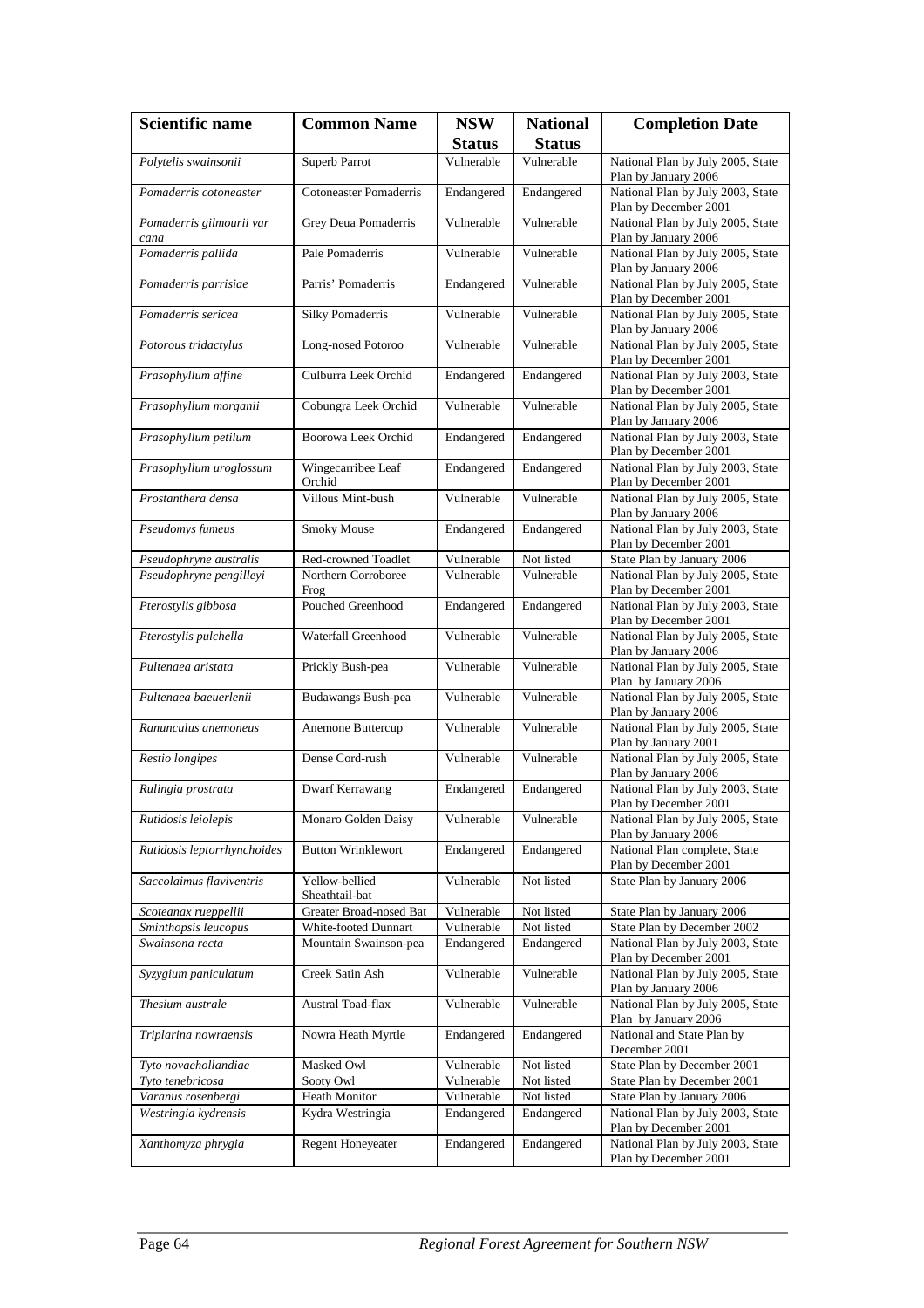| <b>Scientific name</b> | <b>Common Name</b> | <b>NSW</b>    | <b>National</b> | <b>Completion Date</b>                                     |
|------------------------|--------------------|---------------|-----------------|------------------------------------------------------------|
|                        |                    | <b>Status</b> | <b>Status</b>   |                                                            |
| Zieria adenophora      | Araluen Zieria     | Endangered    | Endangered      | National Plan by July 2003, State<br>Plan by December 2001 |
| Zieria baeuerlenii     | Bomaderry Zieria   | Endangered    | Endangered      | National Plan by July 2003, State<br>Plan by December 2001 |
| Zieria citriodora      | Lemon Zieria       | Vulnerable    | Vulnerable      | National Plan by July 2005, State<br>Plan by January 2006  |
| Zieria granulata       | Narrow-leaf Zieria | Endangered    | Endangered      | National Plan by July 2003, State<br>Plan by December 2001 |
| Zieria involucrata     |                    | Vulnerable    | Vulnerable      | National Plan by July 2005, State<br>Plan by January 2006  |
| Zieria murphyi         | Velvet Zieria      | Vulnerable    | Vulnerable      | National Plan by July 2005, State<br>Plan by January 2006  |
| Zieria tuberculata     | Warty Zieria       | Vulnerable    | Vulnerable      | National Plan by July 2005, State<br>Plan by January 2006  |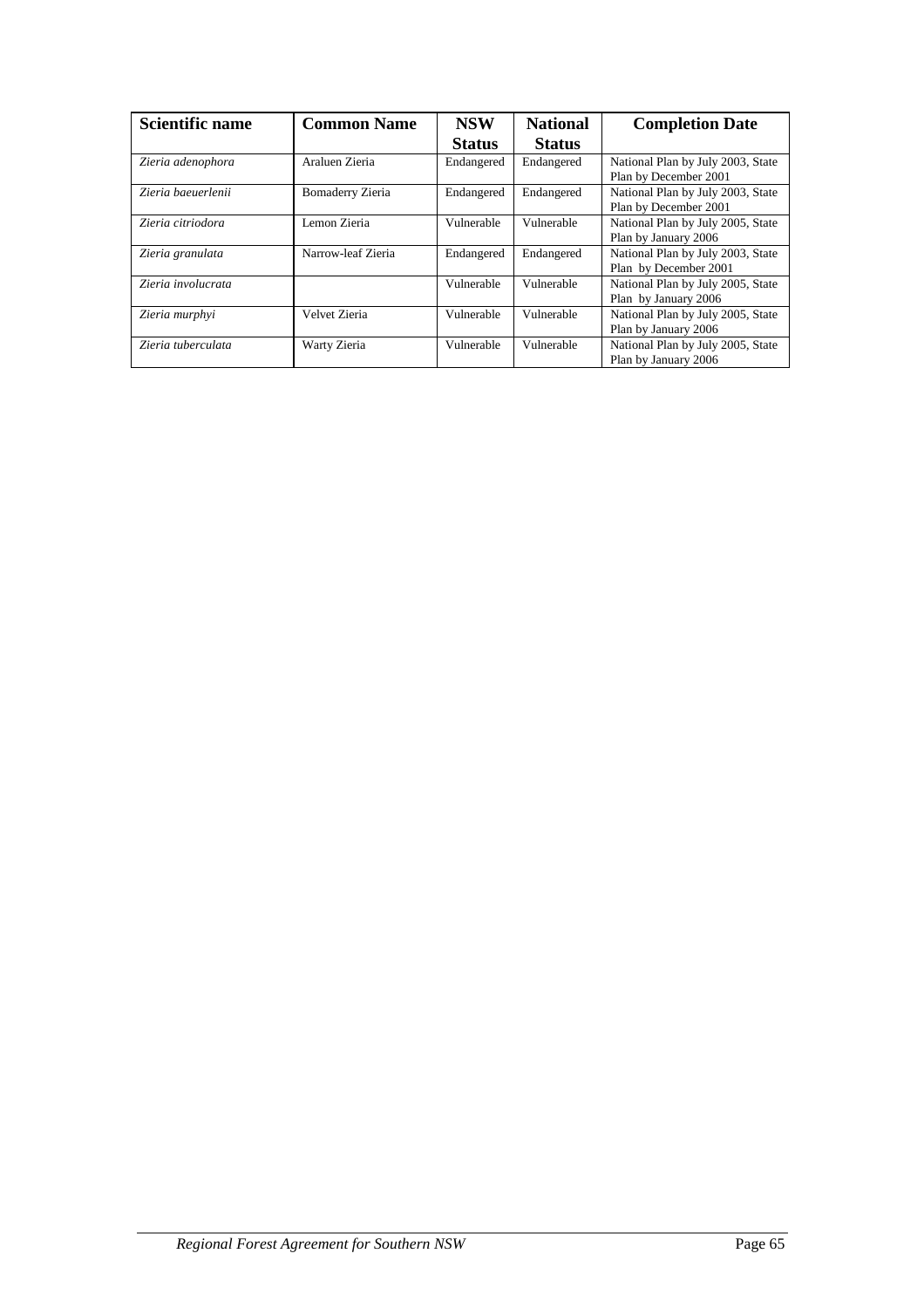#### **ATTACHMENT 4**

#### **NATIONAL ESTATE VALUES**

#### **Protection and management of National Estate values**

- 1. Parties endorse the findings of the Commonwealth/NSW joint study of the National Estate in the Southern region (the Joint Study) and agree that National Estate values exist as documented in publicly available plots of GIS coverages and the document: *Identification, Assessment and Protection of National Estate Values in Southern NSW CRA Region* (Environment Australia 2000).
- 2. Parties recognise that the extensive and systematic information and regional framework provided by the Joint Study and this Agreement provide a unique regional context for National Estate values in the Southern region.
- 3. Parties agree that many of the National Estate values are adequately reserved in the CAR Reserve System (including its Dedicated Reserve, Informal Reserve and prescription elements). The State will protect in a regional context the full range of National Estate values on Public Land, through the application of the Forest Management System in accordance with this Agreement, and the implementation of the improvements agreed in Attachment 8.
- 4. Parties agree that National Estate values will be managed on the basis of the following principles:
- Integrated regional management is the basis for effective conservation of National Estate values;
- Protection decisions should be based on the extensiveness of each value within the region, taking into account its abundance, spatial and temporal distribution, spatial characteristics, variation and condition;
- Protection decisions should not be based on individual expressions of the value in isolation;
- Protection decisions should consider the sensitivity of each National Estate value to various types of disturbance, with sensitive natural values having adequate representation in the CAR Reserve System;
- Management in all Public Land tenures should address National Estate values and make provision for their maintenance in management plans;
- Protection of National Estate values is achieved by the CAR Reserve System and other legislated protection mechanisms and within State forests through statutory management plans and by active management; and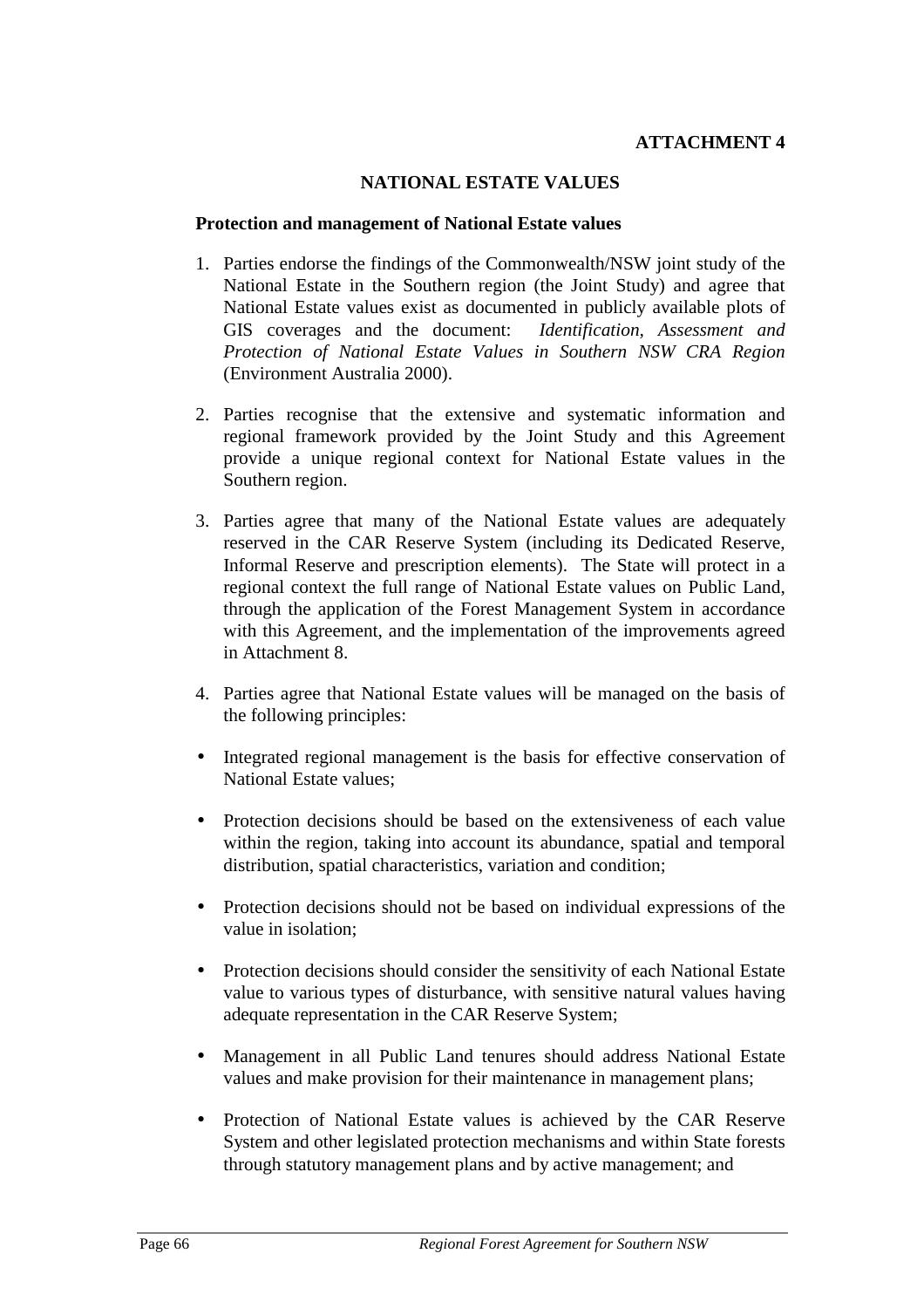- It is productive, effective and necessary to work with the community to manage heritage values.
- 5. Parties agree that the management of cultural values, both Aboriginal and non-Aboriginal, in the Southern region, be undertaken consistent with the guidelines in the *Protective Mechanisms for Cultural Heritage – Southern Region*. The above guidelines are based on the principles of *The Burra Charter (The Australian ICOMOS Charter for Places of Cultural Significance)* which provides the framework for the protection of cultural heritage sites and places. The Commonwealth acknowledges that the Cultural Heritage Guidelines attached to the *Integrated Forestry Operations Approval for the Upper North East Region* that will be attached to the Integrated Forestry Operations Approval covering the Southern region are consistent with the above documents.
- 6. Parties agree to maintain the databases of the values identified in the Joint Study and cooperate in relation to access to the data.
- 7. Parties agree that the sensitivity or resilience of each National Estate value, and the appropriate approach to the management of each value is indicated in Tables 1 and 2 and subject to Attachment 8.

# **Existing listings**

8. Parties note that the Australian Heritage Commission (the Commission) has agreed to update the Statements of Significance and condition and description statements for all existing listings to incorporate the results of the Joint Study. Both Parties note that existing National Estate places will remain in the Register of the National Estate where the results of the Joint Study confirm the presence of National Estate values.

# **Listings arising from the Joint Study**

- 9. Parties note that new listings recommended to the Commission will include National Estate values protected by reservation, reserve management prescription, site exclusion, consultation processes or other measures appropriate to the value, or which are robust and not affected by harvesting or other off-reserve management regimes or activity.
- 10. Parties note that the Commission will work in cooperation with New South Wales in delineating places for National Estate listing.The identification of these areas will be based on the following principles:
- New listings in Dedicated Reserves and Informal Reserves, the boundaries of which are unlikely to change, should be distinct places and may be based on any National Estate values;
- Listing of other National Estate places outside the CAR Reserve System will be based on robust values and those values that are protected by forest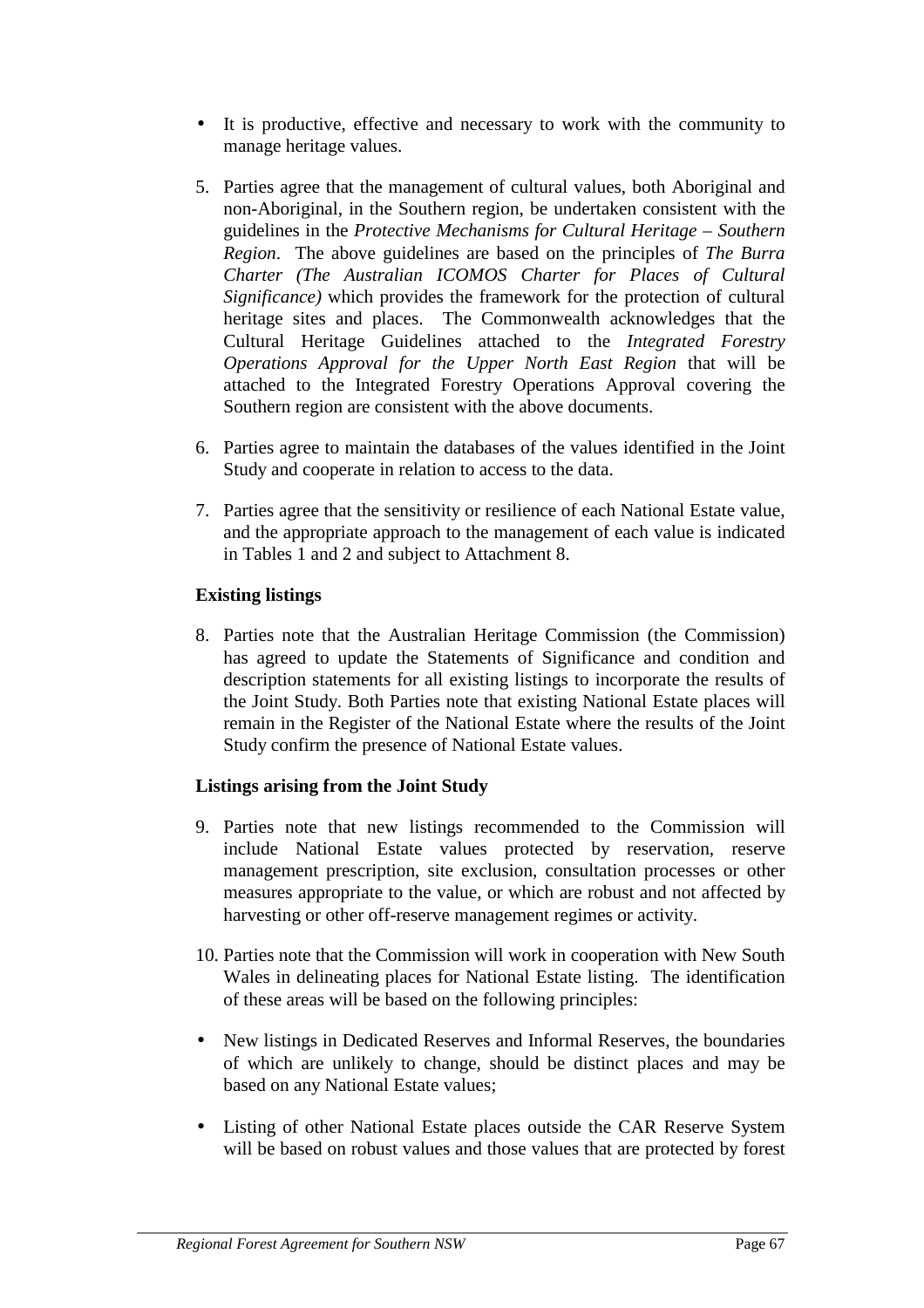management prescription. Areas of contiguous values will be listed as a single National Estate place; and

- Boundaries for listing National Estate places will be based on identified values and will follow the boundaries of Dedicated Reserves, Informal Reserves, natural topographic features, management boundaries and/or roads as appropriate.
- 11. For places arising from the Joint Study, only places identified by the above principles will be listed in the Register of the National Estate.
- 12. Parties note that the identification and assessment of cultural and natural National Estate values for the CRAs have been completed with the exception of Aboriginal heritage throughout the region and non-Aboriginal heritage places and values in some parts of the region as outlined in clause 14.
- 13. Parties note that the Commission will continue to consult with New South Wales and Aboriginal communities in an effort to finalise the identification and assessment of Aboriginal heritage places and values.
- 14. Parties note that at the time non-Aboriginal heritage was identified and assessed the boundaries of the Southern RFA region were configured as described in the State Forest map of the South CRA Region dated August 1997. Two small areas of the current Southern RFA region, one near Moss Vale in the coastal sub-region and the other to the north west of Holbrook, were not assessed for non-Aboriginal cultural heritage (social, aesthetic and historic values). Parties note that New South Wales, in consultation with the Commission, has agreed to undertake the identification and assessment of outstanding cultural heritage values in these remaining areas by 31 December 2001.
- 15. Parties note that in the Southern region some National Estate values were dealt with adequately through the assessment of other values. These values are well represented in the CAR Reserve System through the conservation of other National Estate values or of CAR values. These values include vegetation succession (A.2), and vegetation communities characteristic of their class (D.1). Some values, being localised, are covered by protection mechanisms agreed in the RFA. See Table 1 for further details. Other National Estate values were considered by experts not to be present in the region or were not above threshold for consideration as National Estate in any known sites in the region.

#### **Future Listings**

- 16. Parties note that the Commission does not intend to undertake any further regional studies of forests in the Southern region.
- 17. Parties note that the Commission confirms that, based on the Joint Study, there is no evidence to identify additional extensive National Estate values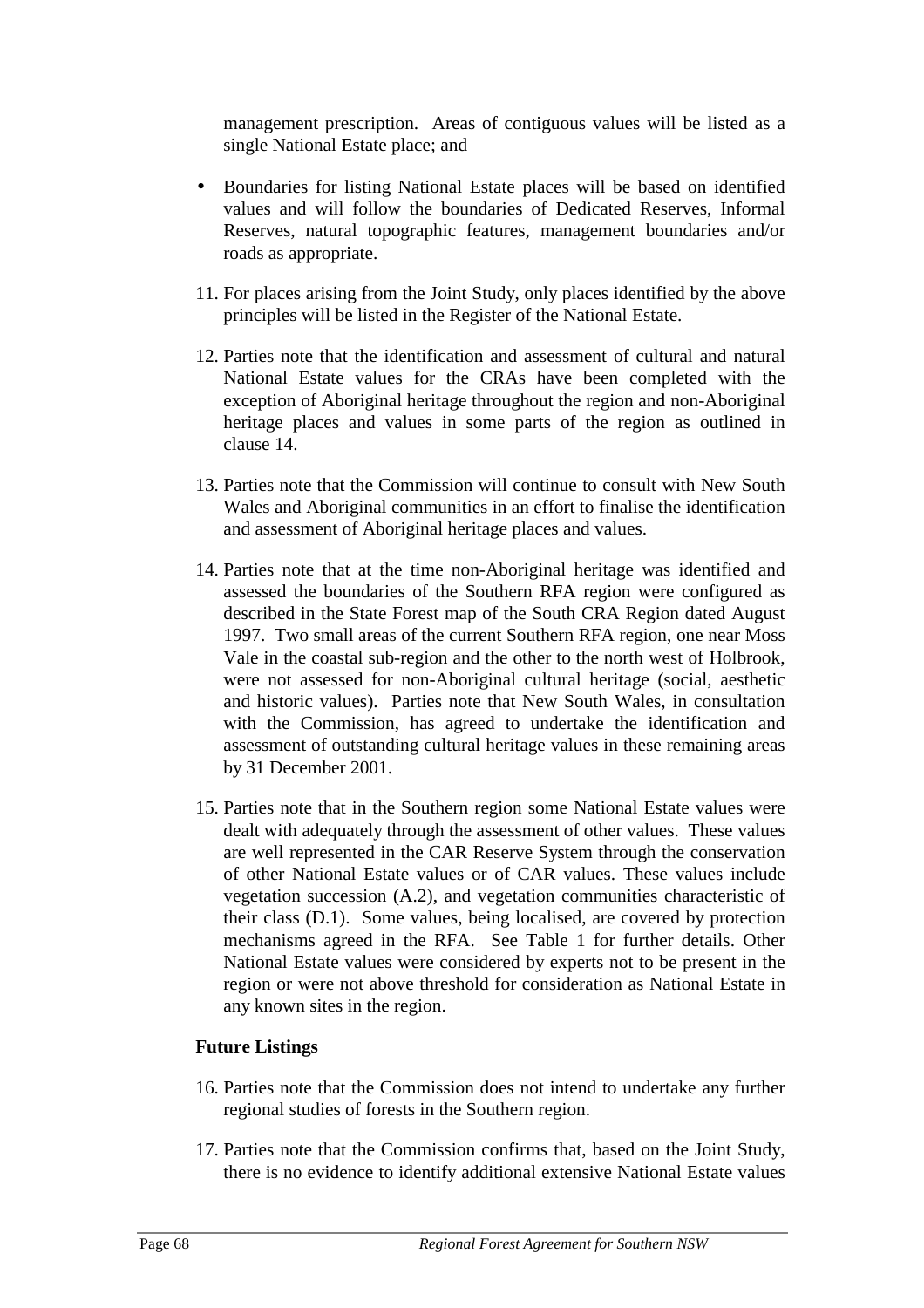in the forested areas of the Southern region and that it therefore does not anticipate listing additional large places in the region.

- 18. Parties note that the Commission will refer future nominations to them. The Parties agree to work cooperatively and in a timely fashion in considering whether such nominations will be recommended to the Commission for listing. Both Parties are to compare the nominations with the existing agreed Southern region National Estate database, and to consider any new research or information provided.
- 19. Parties will jointly agree on any future recommendations to the Commission for listing. Parties note that the Commission will work cooperatively with New South Wales on the detail of any consequent listings that may arise.
- 20. Parties agree that all National Estate values will be considered in forest management decisions and note that the advice of the Commission will be sought in relation to proposed actions by the Commonwealth which are outside the scope of this Agreement and which might adversely affect National Estate values in the Southern region. This includes any proposed actions that may affect National Estate values in areas outside the CAR Reserve System and which have not been listed in the Register of the National Estate. Parties note that the Commission has agreed to take into account the undertakings in this Agreement in providing its advice, and will provide such advice in a regional context.
- 21. Parties note that the Commission may delegate preparation of section 30 advice with respect to National Estate in the Southern region to an appropriate official in a New South Wales Agency. This delegation would be limited to the Southern region, and those operations that affect those aspects of the forest estate documented in the CRA.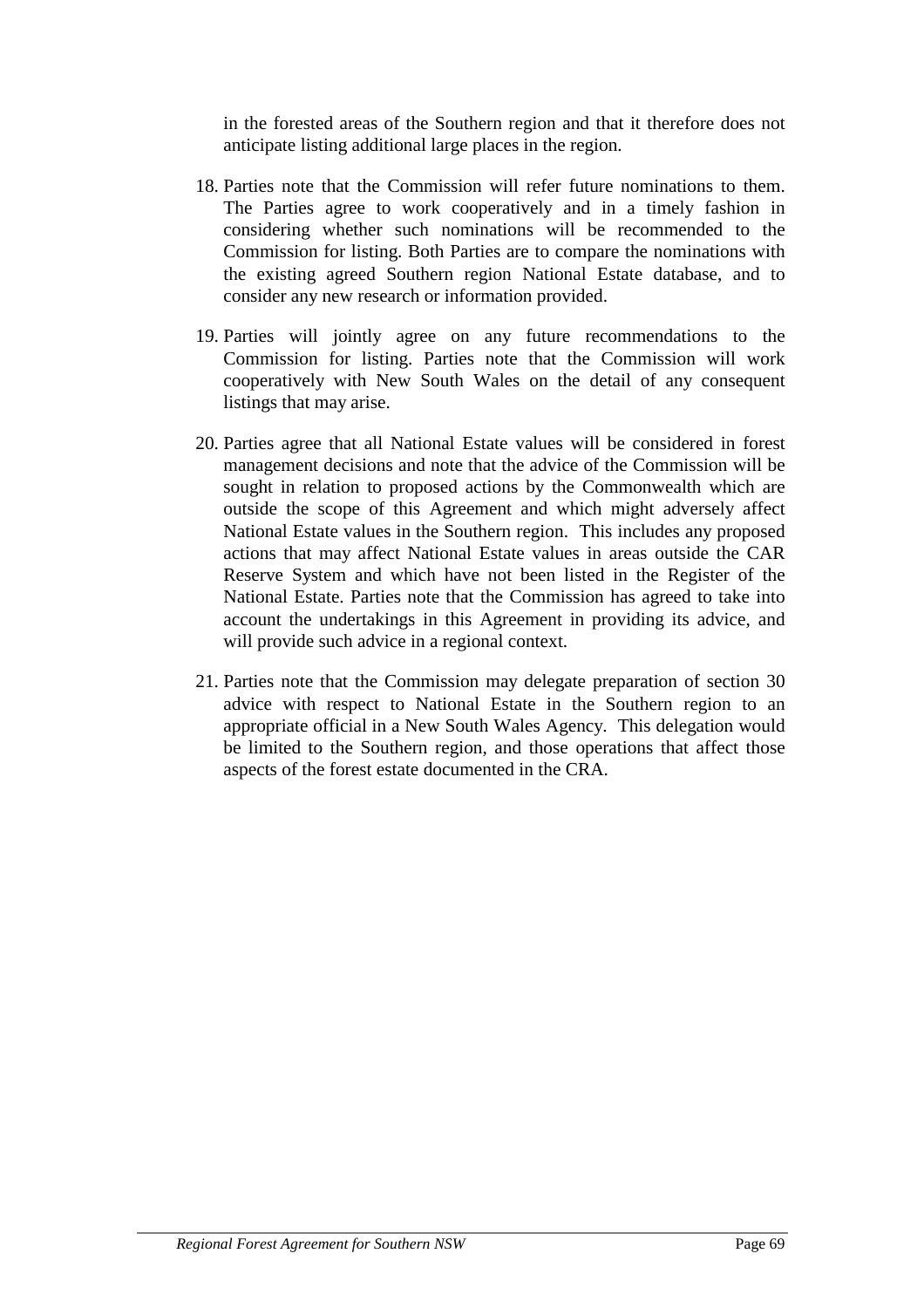#### **Table 1. SOUTHERN REGION - Protection of National Estate values on Public Land**

| Category 1: Values that are adequately protected at a regional level in the Dedicated Reserve or Informal Reserve components of the CAR |  |
|-----------------------------------------------------------------------------------------------------------------------------------------|--|
| <b>Reserve System established under this Agreement.</b>                                                                                 |  |

| <b>National Estate values</b>                  | Sensitivity <sup>a</sup> and<br>resilience <sup>b</sup> to forestry                                                                 | Percentage of value on Public Land<br>in reserves |                                   |              | Existing and/or off-reserve protection<br>mechanisms                     | <b>Additional agreed actions</b><br>under the Southern RFA                               |
|------------------------------------------------|-------------------------------------------------------------------------------------------------------------------------------------|---------------------------------------------------|-----------------------------------|--------------|--------------------------------------------------------------------------|------------------------------------------------------------------------------------------|
|                                                | activities covered by the<br><b>RFA</b>                                                                                             | <b>Dedicated</b><br><b>Reserve</b>                | <b>Informal</b><br><b>Reserve</b> | <b>Total</b> |                                                                          |                                                                                          |
| Wilderness $(A.2, B.1)^c$                      | High sensitivity to unnatural<br>disturbance. Low resilience to<br>forestry activities.                                             | 97.2                                              | 0.5                               | 97.7         | Wilderness Act 1987.                                                     | NPWS Environmental Management<br>System.                                                 |
| <b>Old Growth Forest and Rare Old</b>          | High sensitivity to logging,                                                                                                        |                                                   |                                   |              | Threatened Species Conservation Act 1995,                                | Regional ESFM Plan;                                                                      |
| Growth Forest (A.2 & B.1) $\textdegree$        | grazing, unnatural fire and<br>other forestry activities. Low<br>resilience to forestry activities.                                 | <b>Old Growth</b><br>90.0                         | 4.4                               | 94.4         | Environmental Planning and Assessment Act<br>1979;                       | <b>SFNSW Native Forest Management</b><br>System;                                         |
|                                                | A2 Old Growth                                                                                                                       | <b>Rare Old</b><br>Growth<br>83.7                 | 8.5                               | 92.2         | National Parks and Wildlife Act 1974,                                    | <b>NPWS Environmental Management</b>                                                     |
|                                                | B1 (Rare) Old Growth - See<br>Table 2 in Attachment $1(A)$<br>and $1(B)$                                                            |                                                   |                                   |              | <b>Environment Protection and Biodiversity</b><br>Conservation Act 1999; | System.<br><b>Integrated Forestry Operations</b>                                         |
|                                                |                                                                                                                                     |                                                   |                                   |              | Native Vegetation Conservation Act 1997;                                 | Approvals, Forest Management<br>Zoning; and Management Plans.                            |
| Natural Landscapes (A.2 & B.1)                 | High sensitivity to logging,<br>grazing, unnatural fire and<br>other forestry activities. Low<br>resilience to forestry activities. | 96.1                                              | 2.2                               | 98.3         | Heritage Act 1977, Wilderness Act 1987.                                  | Regional ESFM Plan;                                                                      |
|                                                |                                                                                                                                     |                                                   |                                   |              |                                                                          | SFNSW Native Forest Management<br>System;                                                |
|                                                |                                                                                                                                     |                                                   |                                   |              |                                                                          | NPWS Environmental Management<br>System.                                                 |
| <b>Undisturbed Catchments (A2 &amp;</b><br>B1) | High sensitivity to logging,<br>grazing, unnatural fire and<br>other forestry activities. Low<br>resilience to forestry activities. | 95.1                                              | 1.4                               | 96.5         | Heritage Act 1977, Wilderness Act 1987.                                  | Regional ESFM Plan;                                                                      |
|                                                |                                                                                                                                     |                                                   |                                   |              |                                                                          | Section 2.6 (Wild Rivers) of the<br>New South Wales Southern Region<br>Forest Agreement; |
|                                                |                                                                                                                                     |                                                   |                                   |              |                                                                          | <b>SFNSW Native Forest Management</b><br>System;                                         |
|                                                |                                                                                                                                     |                                                   |                                   |              |                                                                          | <b>NPWS Environmental Management</b><br>System.                                          |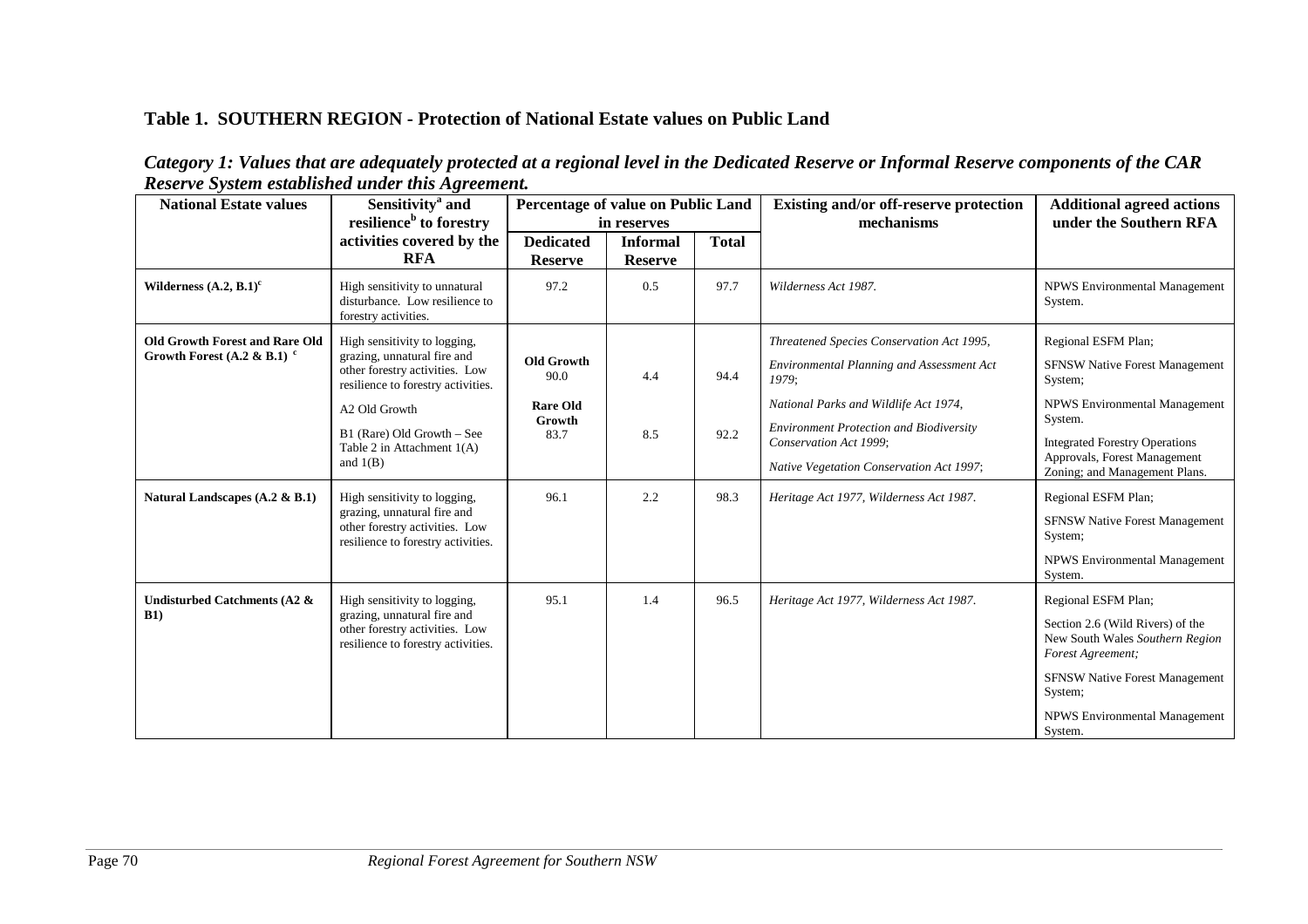| <b>National Estate values</b>                                            | Sensitivity <sup>a</sup> and                                                                                                                                                      | Percentage of value on Public          |                         |              | <b>Existing off-reserve protection</b>                                                                                                                                                                                                                        | Additional agreed actions under the                                                                                                                                                                                                  |
|--------------------------------------------------------------------------|-----------------------------------------------------------------------------------------------------------------------------------------------------------------------------------|----------------------------------------|-------------------------|--------------|---------------------------------------------------------------------------------------------------------------------------------------------------------------------------------------------------------------------------------------------------------------|--------------------------------------------------------------------------------------------------------------------------------------------------------------------------------------------------------------------------------------|
|                                                                          | resilience <sup>b</sup> to forestry                                                                                                                                               |                                        | <b>Land in reserves</b> |              | mechanisms                                                                                                                                                                                                                                                    | <b>Southern RFA</b>                                                                                                                                                                                                                  |
|                                                                          | activities covered by the                                                                                                                                                         | <b>Dedicated</b>                       | <b>Informal</b>         | <b>Total</b> |                                                                                                                                                                                                                                                               |                                                                                                                                                                                                                                      |
|                                                                          | <b>RFA</b>                                                                                                                                                                        | <b>Reserve</b>                         | <b>Reserve</b>          |              |                                                                                                                                                                                                                                                               |                                                                                                                                                                                                                                      |
| Flora and Fauna Refugia (A.1<br>& A.2)<br>Significant Wetlands $(D.1)^d$ | High sensitivity to logging,<br>grazing, unnatural fire and other<br>forestry activities. Low<br>resilience to forestry activities.                                               | 83.2                                   | 3.5                     | 86.7         | Threatened Species Conservation Act 1995,<br>Environmental Planning and Assessment Act 1979;<br>National Parks and Wildlife Act 1974,<br>Endangered Species Protection Act 1995.                                                                              | Regional ESFM Plan;<br>SFNSW Native Forest Management System;<br>NPWS Environmental Management System;<br>NSW Biodiversity Strategy.<br>Integrated Forestry Operations Approvals, Forest<br>Management Zoning, and Management Plans  |
| <b>Rare Vegetation Communities</b><br>$(A.2, B.1)$ <sup>c</sup>          | High sensitivity to logging,<br>grazing, unnatural fire and other<br>forestry activities. Low<br>resilience to forestry activities.                                               | 75.3                                   | 6.5                     | 81.8         | Threatened Species Conservation Act 1995,<br>Environmental Planning and Assessment Act 1979;<br>National Parks and Wildlife Act 1974,<br><b>Environment Protection and Biodiversity</b><br>Conservation Act 1999;<br>Native Vegetation Conservation Act 1997. | Regional ESFM Plan;<br>SFNSW Native Forest Management System;<br>NPWS Environmental Management System.<br>Integrated Forestry Operations Approvals, Forest<br>Management Zoning, and Management Plans.                               |
| <b>Centres of Endemism-</b><br>Flora and fauna (A.1)                     | Value is dependent on<br>individual species response.<br>Species sensitive to logging,<br>grazing, and unnatural fire are<br>at particular risk.                                  | <b>Flora 87.2</b><br>Fauna 89.0        | 2.2<br>1.9              | 89.4<br>90.9 | Threatened Species Conservation Act 1995;<br>Environmental Planning and Assessment Act 1979;<br>National Parks and Wildlife Act 1974;<br><b>Environment Protection and Biodiversity</b><br>Conservation Act 1999.                                             | Regional ESFM Plan;<br>SFNSW Native Forest Management System;<br>NPWS Environmental Management System;<br>NSW Biodiversity Strategy.<br>Integrated Forestry Operations Approvals, Forest<br>Management Zoning, and Management Plans. |
| <b>Primitive and Relictual Species</b><br>(A.1)                          | High sensitivity to logging,<br>grazing, unnatural fire and other<br>forestry activities. Low<br>resilience to forestry activities.                                               | <b>Flora</b> 85.9<br>Fauna 83.2        | 2.7<br>3.5              | 88.6<br>86.7 | Threatened Species Conservation Act 1995;<br>Environmental Planning and Assessment Act 1979;<br>National Parks and Wildlife Act 1974;<br><b>Environment Protection and Biodiversity</b><br>Conservation Act 1999.                                             | Regional ESFM Plan;<br>SFNSW Native Forest Management System;<br>NPWS Environmental Management System;<br>NSW Biodiversity Strategy.<br>Integrated Forestry Operations Approvals, Forest<br>Management Zoning, and Management Plans. |
| <b>Species with Disjunct Ranges</b><br>(A.1)                             | Sensitivity and resilience varies<br>depending on the species and<br>habitat required. Species<br>sensitive to logging, grazing,<br>and unnatural fire are at<br>particular risk. | <b>Flora</b> 81.1<br>Fauna 84.0        | 2.8<br>3.5              | 83.9<br>87.5 | Threatened Species Conservation Act 1995;<br>Environmental Planning and Assessment Act 1979;<br>National Parks and Wildlife Act 1974;<br><b>Environment Protection and Biodiversity</b><br>Conservation Act 1999.                                             | Regional ESFM Plan;<br>SFNSW Native Forest Management System;<br>NPWS Environmental Management System;<br>NSW Biodiversity Strategy.<br>Integrated Forestry Operations Approvals, Forest<br>Management Zoning, and Management Plans. |
| Rare, Uncommon or<br><b>Threatened Species</b><br>(B.1)                  | Sensitivity and resilience varies<br>depending on the species and<br>habitat required. Species<br>sensitive to logging, grazing,<br>and unnatural fire are at<br>particular risk. | <b>Flora 85.2</b><br><b>Fauna 84.6</b> | 2.6<br>2.8              | 87.8<br>87.4 | Threatened Species Conservation Act 1995;<br>Environmental Planning and Assessment Act 1979;<br>National Parks and Wildlife Act 1974;<br><b>Environment Protection and Biodiversity</b><br>Conservation Act 1999.                                             | Regional ESFM Plan;<br>SFNSW Native Forest Management System;<br>NPWS Environmental Management System;<br>NSW Biodiversity Strategy.<br>Integrated Forestry Operations Approvals, Forest<br>Management Zoning, and Management Plans. |

**Category 2: Values that are adequately protected at a regional level through the Dedicated Reserve or Informal Reserve components of the CAR Reserve System established under this Agreement and existing off reserve protection mechanisms**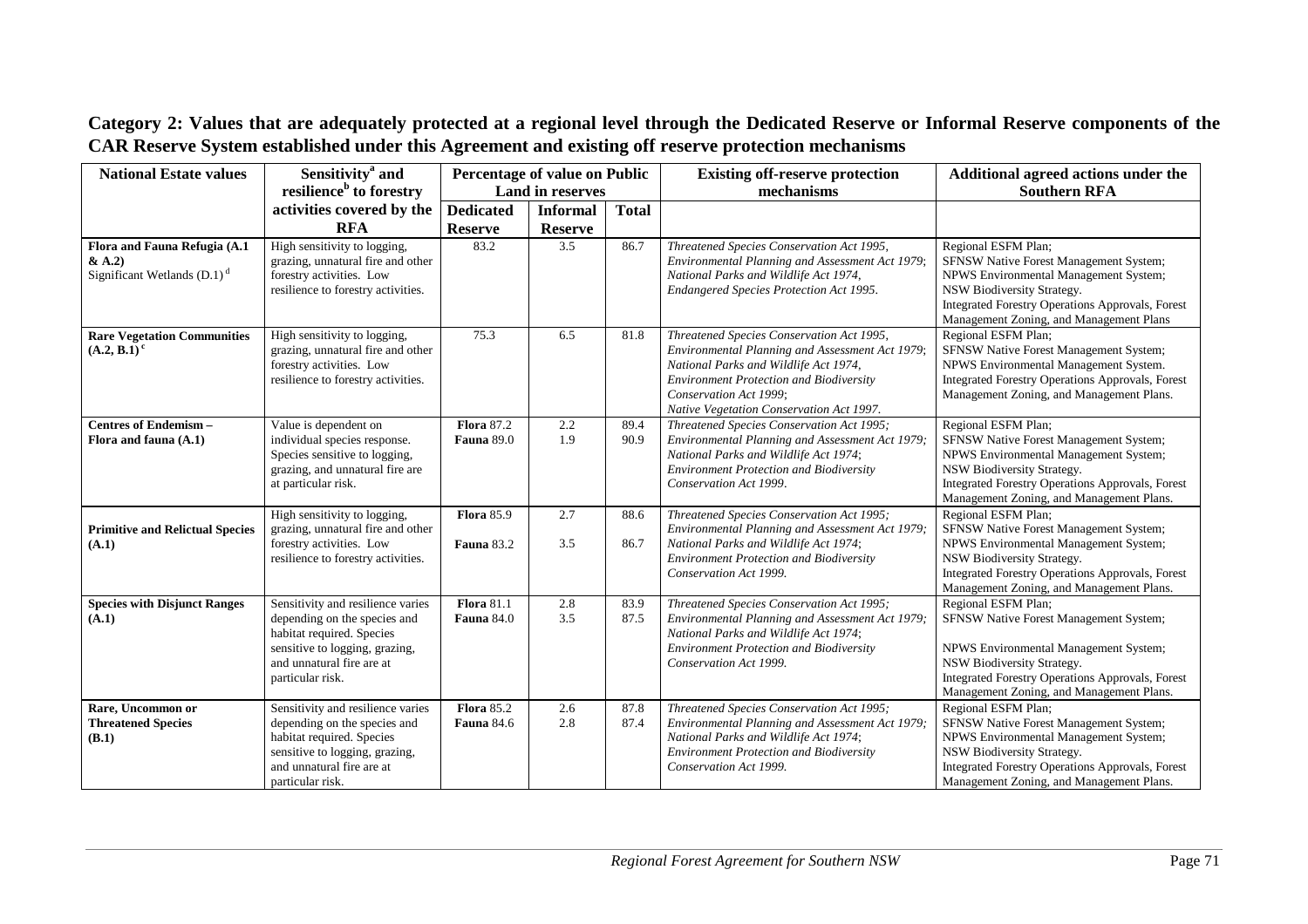| <b>National Estate values</b>                                     | Sensitivity <sup>a</sup> and                                                                                                                                                     | Percentage of value on Public          |                         |              | <b>Existing off-reserve protection</b>                                                                                                                                                                                                                                                                                                                                    | Additional agreed actions under the                                                                                                                                                                                                                                     |
|-------------------------------------------------------------------|----------------------------------------------------------------------------------------------------------------------------------------------------------------------------------|----------------------------------------|-------------------------|--------------|---------------------------------------------------------------------------------------------------------------------------------------------------------------------------------------------------------------------------------------------------------------------------------------------------------------------------------------------------------------------------|-------------------------------------------------------------------------------------------------------------------------------------------------------------------------------------------------------------------------------------------------------------------------|
|                                                                   | resilience <sup>b</sup> to forestry                                                                                                                                              |                                        | <b>Land in reserves</b> |              | mechanisms                                                                                                                                                                                                                                                                                                                                                                | <b>Southern RFA</b>                                                                                                                                                                                                                                                     |
|                                                                   | activities covered by the                                                                                                                                                        | <b>Dedicated</b>                       | <b>Informal</b>         | <b>Total</b> |                                                                                                                                                                                                                                                                                                                                                                           |                                                                                                                                                                                                                                                                         |
|                                                                   | <b>RFA</b>                                                                                                                                                                       | <b>Reserve</b>                         | <b>Reserve</b>          |              |                                                                                                                                                                                                                                                                                                                                                                           |                                                                                                                                                                                                                                                                         |
| <b>Important Habitat (A.2)</b><br><b>Migratory Species</b>        | Sensitivity and resilience varies<br>depending on the species and<br>habitat required. Species<br>sensitive to logging, grazing and<br>unnatural fire are at particular<br>risk. | 78.3                                   | 4.0                     | 82.3         | Threatened Species Conservation Act 1995,<br>Environmental Planning and Assessment Act 1979;<br>National Parks and Wildlife Act 1974,<br><b>Environment Protection and Biodiversity</b><br>Conservation Act 1999;<br>Convention on Wetlands (RAMSAR), China-<br>Australia Migratory Birds Agreement (CAMBA),<br>and Japan-Australia Migratory Birds Agreement<br>(JAMBA). | Regional ESFM Plan;<br>SFNSW Native Forest Management System;<br>NPWS Environmental Management System;<br>NSW Biodiversity Strategy.<br>Integrated Forestry Operations Approvals, Forest<br>Management Zoning; and Management Plans.                                    |
| <b>Remnant Vegetation (A.2)</b>                                   | High sensitivity to logging,<br>grazing, fire and other forestry<br>activities. Low resilience to<br>forestry activities.                                                        | 56.7                                   | 6.7                     | 63.4         | Threatened Species Conservation Act 1995,<br>Environmental Planning and Assessment Act 1979;<br>National Parks and Wildlife Act 1974,<br><b>Environment Protection and Biodiversity</b><br>Conservation Act 1999;<br>Native Vegetation Conservation Act 1997;<br>Protection of the Environment Operations Act<br>1997.                                                    | Regional ESFM Plan;<br>SFNSW Native Forest Management System;<br>NPWS Environmental Management System.<br>Integrated Forestry Operations Approvals, Forest<br>Management Zoning, and Management Plans.                                                                  |
| Species Richness (A.3)                                            | High sensitivity to logging,<br>grazing, unnatural fire and other<br>forestry activities. Medium<br>resilience to forestry activities.                                           | <b>Flora</b> 85.2<br><b>Fauna 83.7</b> | 2.9<br>2.7              | 88.1<br>86.4 | Environmental Planning and Assessment Act 1979.                                                                                                                                                                                                                                                                                                                           | Regional ESFM Plan;<br>SFNSW Native Forest Management System;<br>NPWS Environmental Management System;<br>NSW Biodiversity Strategy.<br>Integrated Forestry Operations Approvals, Forest<br>Management Zoning, and Management Plans.                                    |
| Species at the Limits of their<br><b>Distribution Range (A.1)</b> | Value is dependent on<br>individual species response.<br>Species sensitive to logging,<br>grazing, and unnatural fire are<br>at particular risk.                                 | <b>Flora</b> 85.9<br><b>Fauna 82.5</b> | 2.4<br>3.1              | 88.3<br>85.6 | Threatened Species Conservation Act 1995,<br>Environmental Planning and Assessment Act 1979;<br>National Parks and Wildlife Act 1974,<br><b>Environment Protection and Biodiversity</b><br>Conservation Act 1999.                                                                                                                                                         | Regional ESFM Plan;<br>SFNSW Native Forest Management System;<br>NPWS Environmental Management System;<br>NSW Biodiversity Strategy.<br>Integrated Forestry Operations Approvals, Forest<br>Management Zoning, and Management Plans.                                    |
| Historic Value (A.3, A.4, B.2,<br>C.2, D.2, F.1, & H.1)           | Sensitive to moderately<br>sensitive dependent on the<br>integrity of the site and extant<br>fabric.                                                                             | 54.8                                   | 39.7                    | 94.5         | Heritage Act 1977;<br>National Parks and Wildlife Act 1974;<br>Environmental Planning and Assessment Act 1979;<br>Protective Mechanisms for Cultural Heritage -<br>Southern Region;<br>Forest Management Zones, Codes of Practice, and<br>Forest Management Plans.                                                                                                        | Regional ESFM Plan;<br>SFNSW Native Forest Management System;<br>Joint NPWS/SFNSW Regional Recreation and<br>Tourism Plans:<br>NPWS Environmental Management System.<br>Cultural Heritage Guidelines to be attached to the<br>Integrated Forestry Operations Approvals. |
| <b>Social / Community Heritage</b><br>Value $(G.1)$               | Sensitive to moderately<br>sensitive dependent on nature of<br>association.                                                                                                      | 88.3                                   | 3.3                     | 91.6         | Heritage Act 1977;<br>National Parks and Wildlife Act 1974;<br>Protective Mechanisms for Cultural Heritage -<br>Southern Region;<br>Forest Management Zones, Codes of Practice, and<br>Forest Management Plans.                                                                                                                                                           | Regional ESFM Plan;<br>Joint NPWS/SFNSW Regional Recreation and<br>Tourism;<br>NPWS Environmental Management System.<br>Cultural Heritage Guidelines to be attached to the<br>Integrated Forestry Operations Approvals.                                                 |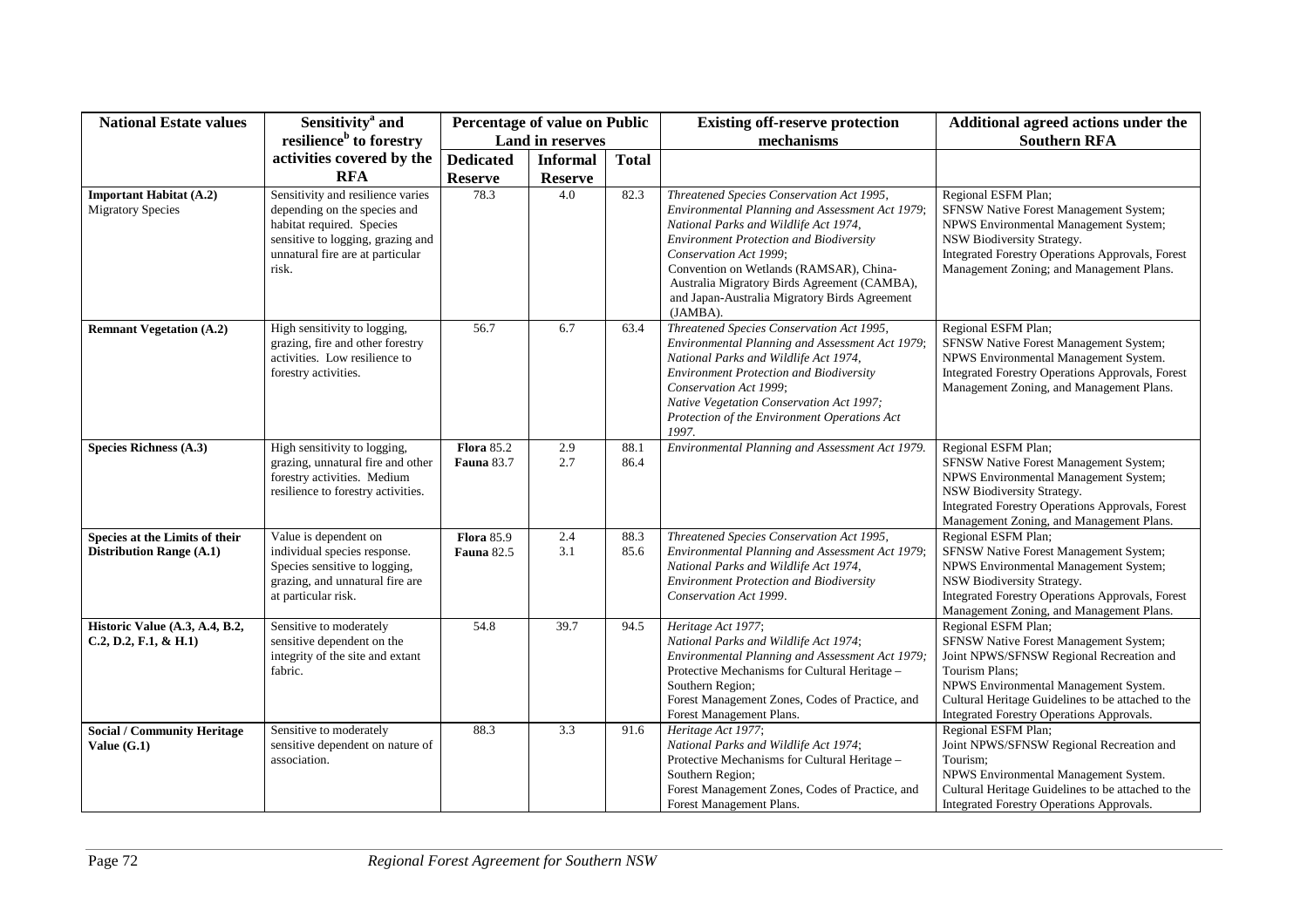| <b>National Estate values</b>                                              | Sensitivity <sup>a</sup> and<br>resilience <sup>b</sup> to forestry                                                                                                             | Percentage of value on Public<br><b>Land in reserves</b> |                |              | <b>Existing off-reserve protection</b><br>mechanisms                                                                                                                                                                                             | Additional agreed actions under the<br><b>Southern RFA</b>                                                                                                                                                                                                              |
|----------------------------------------------------------------------------|---------------------------------------------------------------------------------------------------------------------------------------------------------------------------------|----------------------------------------------------------|----------------|--------------|--------------------------------------------------------------------------------------------------------------------------------------------------------------------------------------------------------------------------------------------------|-------------------------------------------------------------------------------------------------------------------------------------------------------------------------------------------------------------------------------------------------------------------------|
|                                                                            | activities covered by the                                                                                                                                                       | <b>Dedicated</b>                                         | Informal       | <b>Total</b> |                                                                                                                                                                                                                                                  |                                                                                                                                                                                                                                                                         |
|                                                                            | <b>RFA</b>                                                                                                                                                                      | <b>Reserve</b>                                           | <b>Reserve</b> |              |                                                                                                                                                                                                                                                  |                                                                                                                                                                                                                                                                         |
| <b>Aesthetic Value (E.1)</b>                                               | Moderately sensitive dependent<br>on the nature of the aesthetic<br>experience and the type of<br>feature.                                                                      | 43.8                                                     | 7.7            | 51.5         | Heritage Act 1977;<br>National Parks and Wildlife Act 1974;<br>Protective Mechanisms for Cultural Heritage -<br>Southern Region;<br>Forest Management Zones, Codes of Practice, and<br>Forest Management Plans.                                  | Regional ESFM Plan;<br>SFNSW Native Forest Management System;<br>Joint NPWS/SFNSW Regional Recreation and<br>Tourism Plans:<br>NPWS Environmental Management System.<br>Cultural Heritage Guidelines to be attached to the<br>Integrated Forestry Operations Approvals. |
| Research, Type Localities,<br><b>Teaching and Benchmark Sites</b><br>(C.1) | Sensitivity and resilience varies<br>depending on the species and<br>habitat required. Sites sensitive<br>to logging, grazing, and<br>unnatural fire are at particular<br>risk. | 92.5                                                     | 0.0            | 92.5         | Threatened Species Conservation Act 1995;<br>Crown Lands Act 1989;<br>Heritage Act 1977;<br>Environmental Planning and Assessment Act 1979;<br>Native Vegetation Conservation Act 1997;<br>Protection of the Environment Operations Act<br>1997. | Regional ESFM Plan;<br>SFNSW Native Forest Management System;<br>NPWS Environmental Management System.                                                                                                                                                                  |
| <b>Geoconservation Values (A1,</b><br>A2, A.3, B.1, C.1, C.2, D.1, H.1)    | Values are generally not<br>sensitive to most forest uses,<br>however some surface values<br>are sensitive to soil disturbance<br>and fire.                                     | 82.7                                                     | 7.6            | 90.3         | Crown Lands Act (1989);<br>Heritage Act 1977;<br>Environmental Planning and Assessment Act 1979;<br>Native Vegetation Conservation Act 1997;<br>Protection of the Environment Operations Act<br>1997.                                            | Regional ESFM Plan.                                                                                                                                                                                                                                                     |

#### **NOTES ACCOMPANYING TABLE 1**

a Sensitivity - to disturbance, relates to extent of loss or diminution in a value due to the effects of disturbance.

<sup>b</sup> Resilience - relates to the extent of likely recovery of a diminished value, and to the time and management effort required to achieve this recovery.

c JANIS values for which there were specific numerical targets.

d Criteria in plain type-face are values which were assessed indirectly as part of the assessment of the criteria in bold type-face.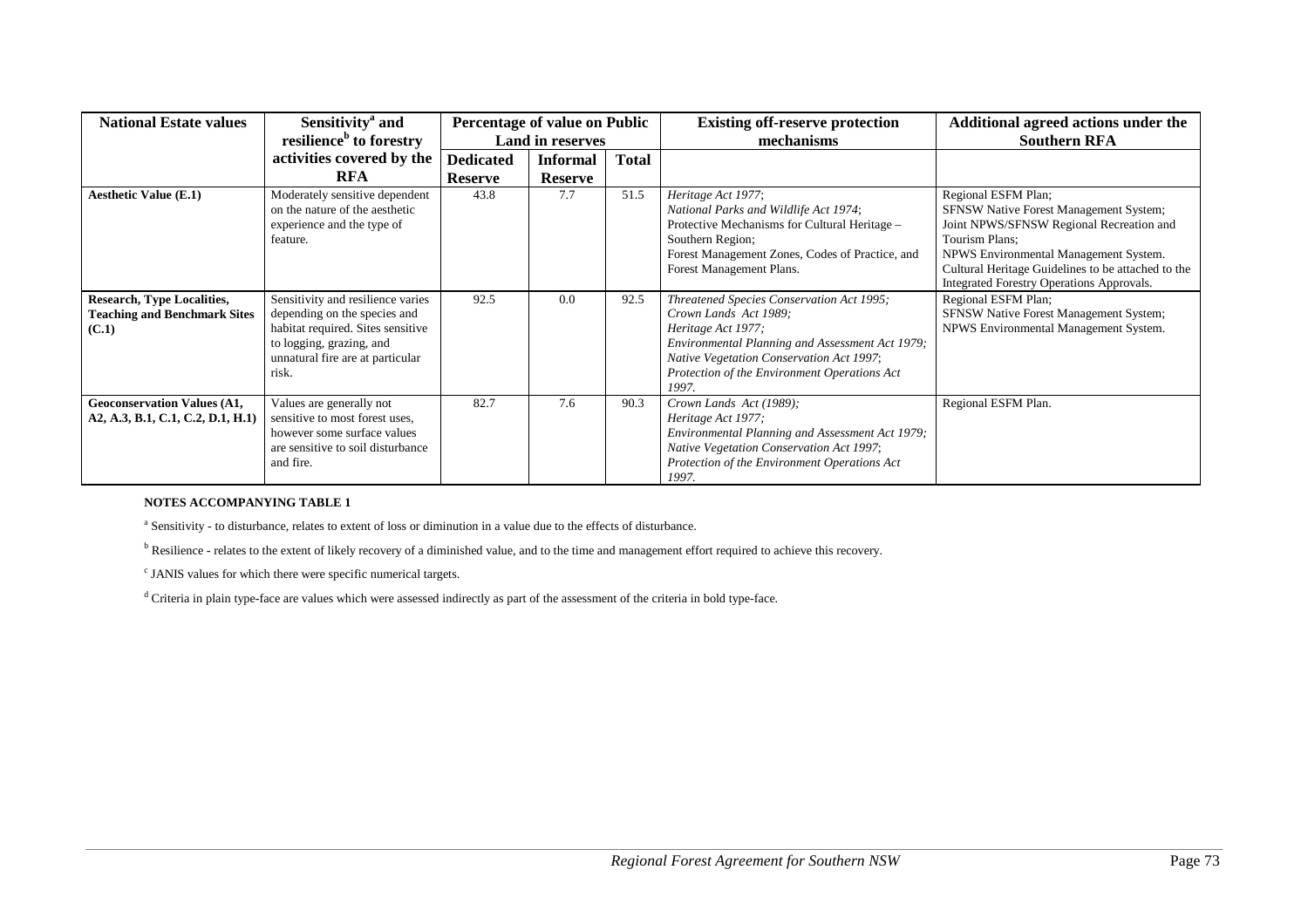# **ATTACHMENT 5 (clause [37\)](#page-15-0)**

| clause | <b>Action</b>                                                                                                                                                                                                        | <b>Timeline</b>                                     |
|--------|----------------------------------------------------------------------------------------------------------------------------------------------------------------------------------------------------------------------|-----------------------------------------------------|
| 6      | The Parties to determine the process for extending the<br>Agreement for a further period.                                                                                                                            | As part of the<br>third five-yearly<br>review       |
| 34     | NSW will have in place a Forest Agreement covering<br>the Southern region and grant an Integrated Forestry<br>Operations Approval applying to the Southern region.                                                   | By 30 June 2001                                     |
| 37     | Parties to report annually on the achievement of<br>milestones in this Agreement.                                                                                                                                    | Annually for the<br>first five years                |
| 40     | The Parties to determine the mechanism for the five-<br>year review.                                                                                                                                                 | Before the end of<br>the five-year<br>review period |
| 41     | Commonwealth will table the signed RFA in the<br>Commonwealth Parliament.                                                                                                                                            | Following<br>signature                              |
| 41     | Commonwealth will table in the Commonwealth<br>Parliament the annual reports of achievement of<br>milestones for the first four years.                                                                               | Annually                                            |
| 41     | Commonwealth will table in the Commonwealth<br>Parliament the first five yearly review on performance<br>against milestones and commitments.                                                                         | Following first<br>five yearly review               |
| 47(c)  | New South Wales to complete and publish plans of<br>management for areas dedicated under the National<br>Parks and Wildlife Act 1974 (NSW).                                                                          | By 31 January<br>2006                               |
| 47(d)  | New South Wales to complete and publish Regional<br><b>ESFM Plans for State forests.</b>                                                                                                                             | By 31 December<br>2001                              |
| 47(e)  | New South Wales to implement the Forest<br>Management Zoning system for the Southern region.                                                                                                                         | By 31 December<br>2001                              |
| 47(g)  | New South Wales to implement the review and<br>monitoring processes and develop the strategic and<br>operational requirements of Sustainable Yield systems<br>and processes to enable a review of Sustainable Yield. | By 1 December<br>2006.                              |
| 47(h)  | New South Wales to develop and implement<br>environmental management systems.                                                                                                                                        | By 30 April 2004                                    |
| 50     | NSW to report on compliance of the Integrated<br>Forestry Opperations Approval applying to the<br>Southern region and furnish the Comonwealth with a                                                                 | Annually                                            |

# **MILESTONES**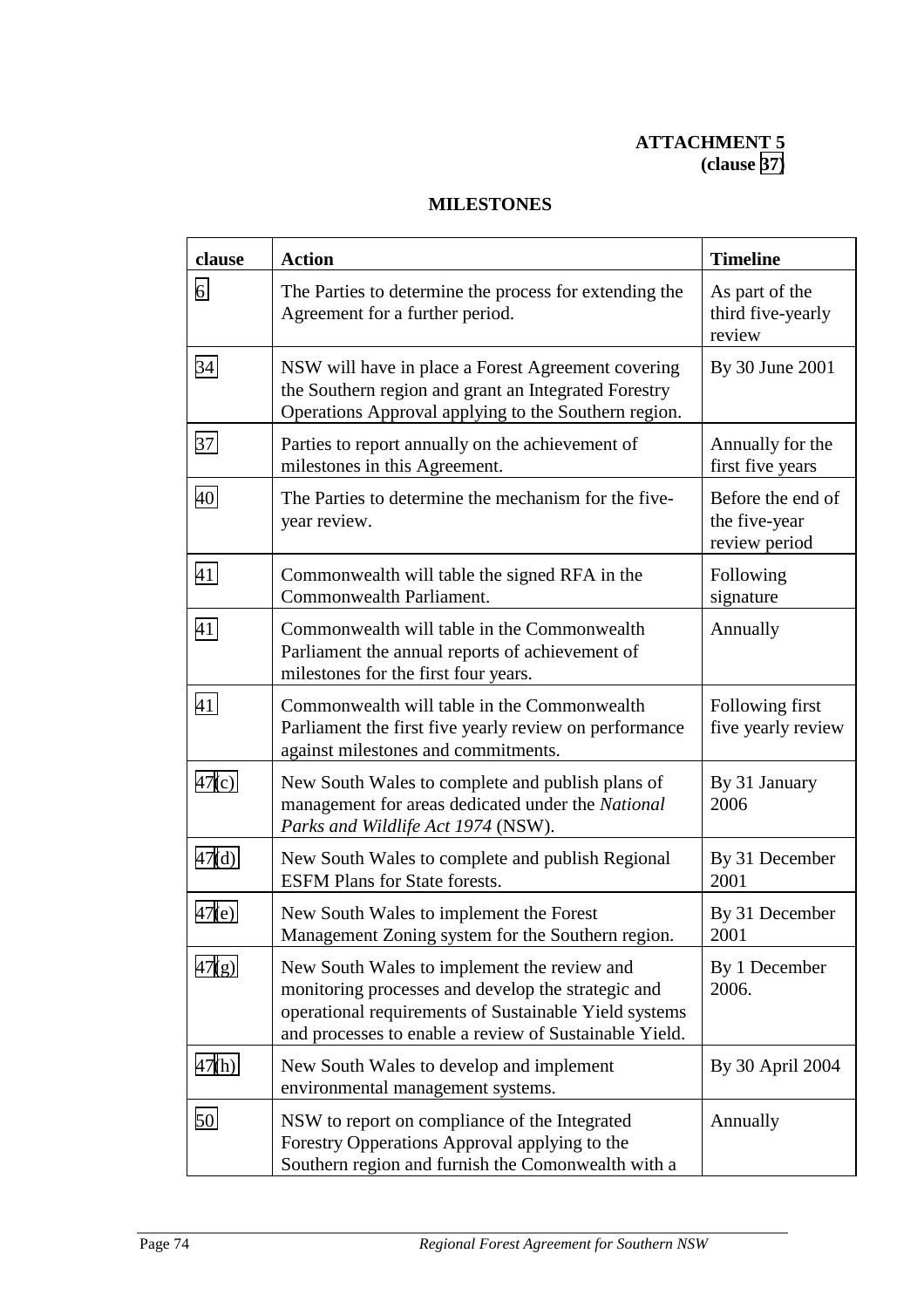| clause                           | <b>Action</b>                                                                                                                                   | <b>Timeline</b>                                |
|----------------------------------|-------------------------------------------------------------------------------------------------------------------------------------------------|------------------------------------------------|
|                                  | copy of these reports.                                                                                                                          |                                                |
| 52(d)                            | Both Parties to further develop, review, and if<br>necessary revise Sustainability Indicators.                                                  | In time for the<br>first five-yearly<br>review |
| 56                               | New South Wales to produce a code of practice for<br>Timber Harvesting of native forest on Private Lands.                                       | By the first five-<br>yearly review            |
| 57                               | NSW to complete Code of Practice for Plantations on<br>Private Land.                                                                            | By 30 June 2001                                |
| 98                               | New South Wales to establish a Research Liaison<br>Committee and publish a list of research priorities.                                         | By 30 September<br>2001                        |
| 100                              | New South Wales to prepare a Compendium of New<br>South Wales Forest Research.                                                                  | By the first five-<br>yearly review            |
| 103                              | New South Wales and the Commonwealth to lodge<br>archival copies of data.                                                                       | By 30 June 2001                                |
| Att 1<br>Point 4                 | NSW to prepare Plans of Management for Crown<br>Reserves.                                                                                       | By 31 January<br>2006                          |
| Att 1<br>Point 5                 | NSW will finalise boundaries of CAR reserve with the<br>exception of the Forest Management Zoning System.                                       | By 30 June 2001                                |
| Att 1<br>Point 5                 | NSW will finalise the Forest Management Zoning<br>System.                                                                                       | By 31 December<br>2001                         |
| Att 1<br>Point 8                 | New South Wales to establish all Dedicated Reserve<br>components of the CAR Reserve System.                                                     | By 30 June 2001                                |
| Att 1<br>Point 8                 | New South Wales to establish all Informal Reserve<br>components of the CAR Reserve System.                                                      | By 31 December<br>2001                         |
| Att <sub>3</sub><br>point 4      | NSW will complete the Threat Abatement Plan for the<br>European Red Fox.                                                                        | By 31 December<br>2001                         |
| Att $3$<br>Table 1               | New South Wales to develop Recovery Plans for<br>species listed in Table 1.                                                                     | Within five years<br>of signing                |
| Att 4<br>point 14                | NSW will identify and assess cultural heritage values<br>in areas excluded from CRA assessments.                                                | By 31 December<br>2001                         |
| Att 6<br>Point<br>1 <sub>0</sub> | New South Wales to publish a State of Parks report.                                                                                             | By 31 August<br>2001                           |
| Att 6<br>Point<br>2(b)           | NSW will publish Eco Field Guides for Southern<br>region.                                                                                       | By 31 December<br>2001                         |
| Att 6<br>Point<br>2(c)           | South Wales to<br>document the basis for<br><b>New</b><br>silvicultural practices and publish the Native Forest<br>Silviculture Manual (SFNSW). | By 31 March<br>2001                            |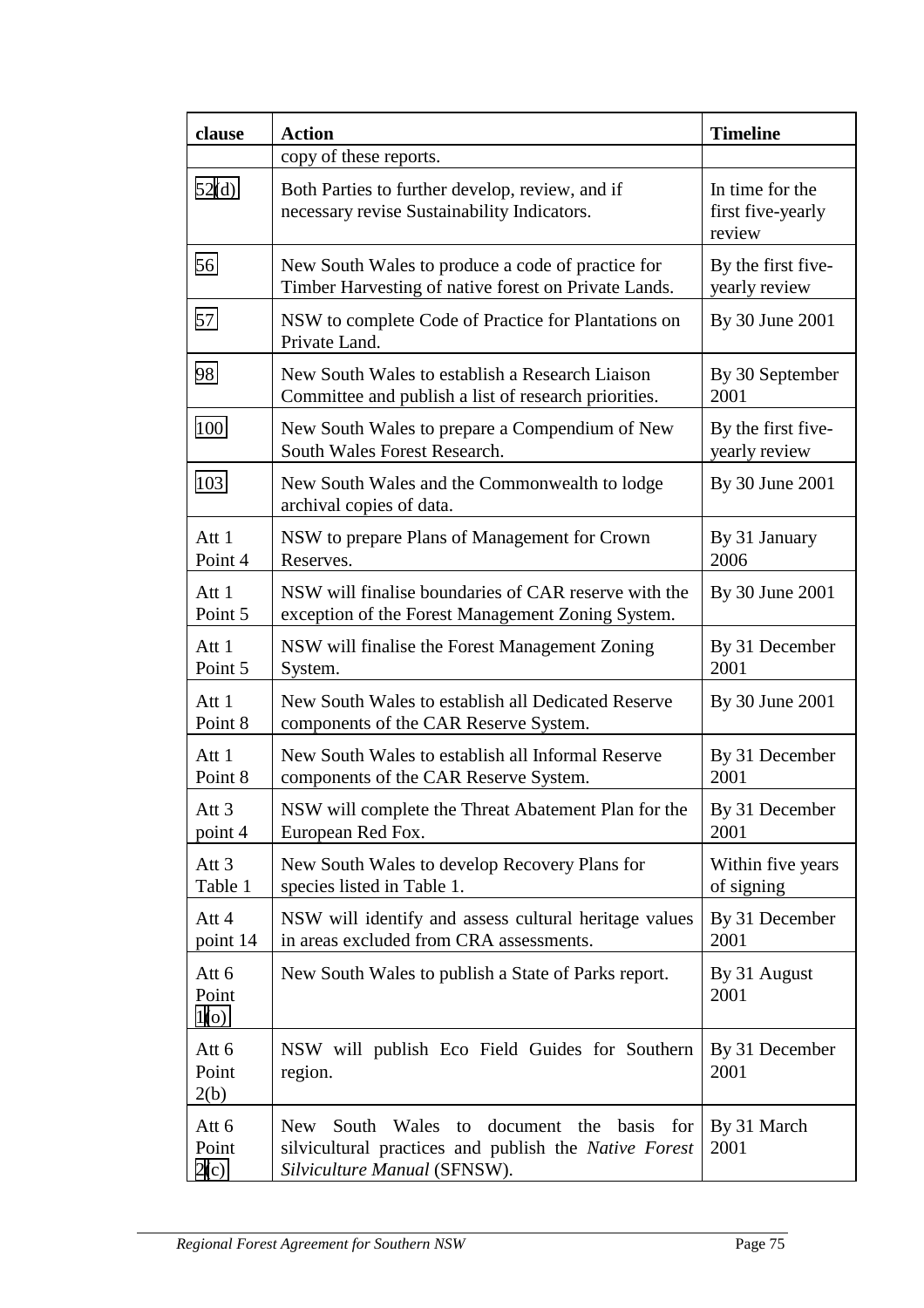| clause                 | <b>Action</b>                                                                                                                                                                                                                                                                                                                                              | <b>Timeline</b>                                            |
|------------------------|------------------------------------------------------------------------------------------------------------------------------------------------------------------------------------------------------------------------------------------------------------------------------------------------------------------------------------------------------------|------------------------------------------------------------|
| Att 6<br>Point<br>2(d) | New South Wales to document and publish a<br>description of the NSW Forest Management System<br>covering Public and Private Lands.                                                                                                                                                                                                                         | In time for the<br>first five-yearly<br>review             |
| Att 6<br>Point<br>2(e) | New South Wales to publish a description of the<br>methods and results of calculating Sustainable Yield<br>on Public Land.                                                                                                                                                                                                                                 | By 1 December<br>2006                                      |
| Att 6<br>Point<br>2(e) | New South Wales to publish independent audits of<br>Sustainable Yield as outlined in Attachment 8.                                                                                                                                                                                                                                                         | For the second<br>and subsequent<br>five-yearly<br>reviews |
| Att 6<br>Point<br>2(f) | NSW will produce annual reports of progress for<br>meeting targets in regional ESFM plans.                                                                                                                                                                                                                                                                 | Annually                                                   |
| Att 6<br>Point<br>2(g) | NSW will report on the Forest Agreement covering the<br>Southern region and on compliance with the IFOA<br>applying to the Southern region                                                                                                                                                                                                                 | Annually                                                   |
| Att 6<br>Point<br>2(h) | New South Wales to table in each House of Parliament<br>an annual report on the New South Wales Southern<br>Region Forest Agreement in accordance with the<br>Forestry and National Park Estate Act 1998 (NSW)<br>which will include an ESFM report and the outcomes<br>of compliance with any Integrated Forestry Operations<br>Approval for the regions. | Annually                                                   |
| Att 8<br>Point<br>2(b) | NSW NPWS<br>will<br>develop<br>Environmental<br>an<br>Management System for lands dedicated under the<br><b>NPWS Act 1974.</b>                                                                                                                                                                                                                             | By 30 April 2004                                           |
| Att 8<br>Point<br>2(c) | SFNSW develop a native Forest Management System<br>as an Environmental Management System.                                                                                                                                                                                                                                                                  | By 30 April 2001                                           |
| Att 8<br>Point<br>2(1) | New South Wales to incorporate provisions that<br>address in an integrated fashion bush and other fires<br>Regional ESFM Plans<br>within<br>and plans<br>of<br>management for areas dedicated under the National<br>Parks and Wildlife Act 1974 (NSW).                                                                                                     | By the first five-<br>yearly review                        |
| Att 8<br>Point<br>2(m) | New South Wales to incorporate within the Regional<br>ESFM Plans and Plans of Management under the<br>NPWS Act 1974 integrated feral animal and weed<br>control programs.                                                                                                                                                                                  | By the first five-<br>yearly review.                       |
| Att 8<br>Point<br>2(n) | New South Wales to establish a process, including<br>public reporting, for regular audits of compliance and<br>reviews of Codes of Practice, Eco-Field Guides and<br>Regional Prescriptions.                                                                                                                                                               | By 31 December<br>2002                                     |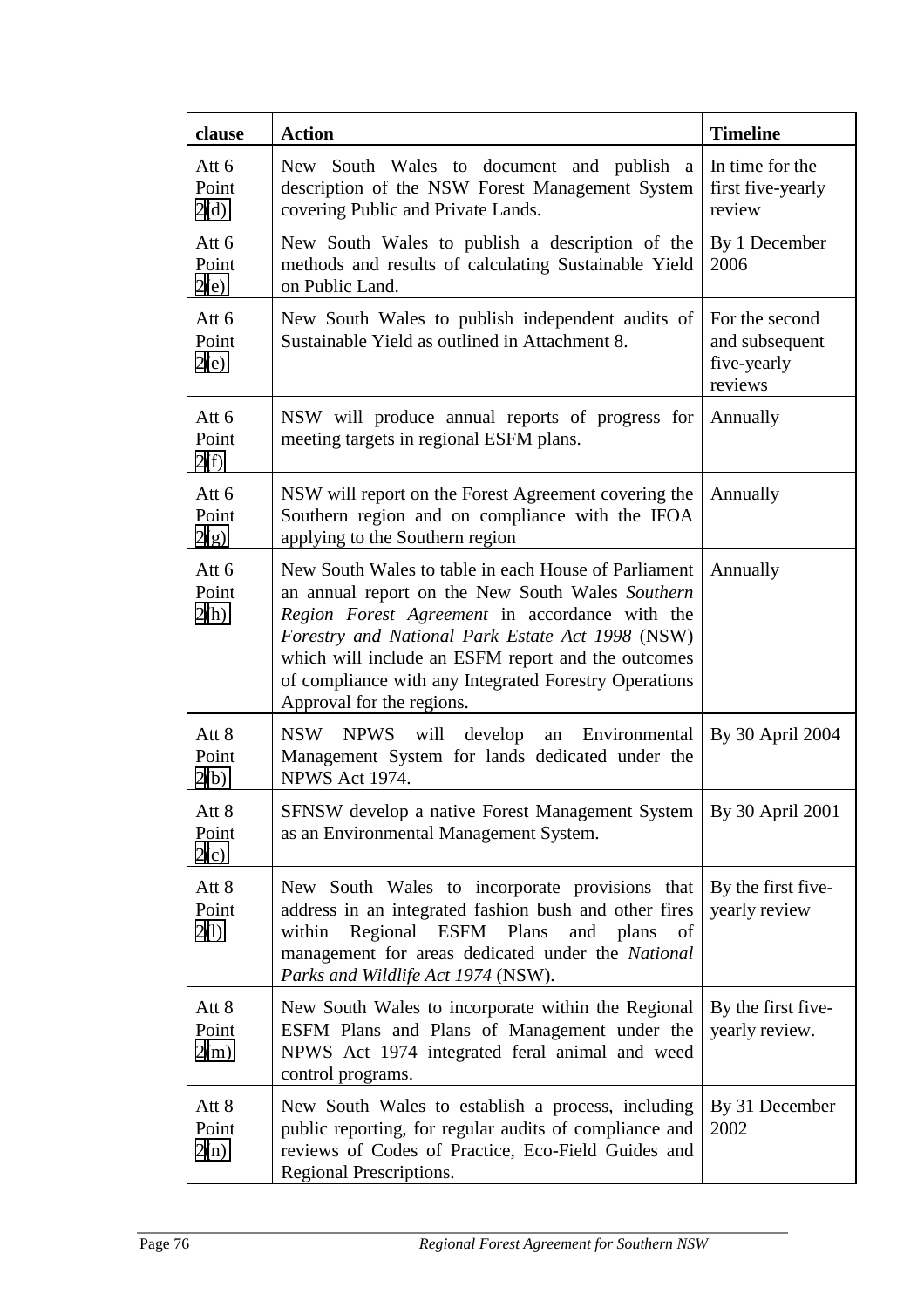| clause                 | <b>Action</b>                                                                                                                                                                            | <b>Timeline</b>                                                            |
|------------------------|------------------------------------------------------------------------------------------------------------------------------------------------------------------------------------------|----------------------------------------------------------------------------|
| Att 8<br>Point<br>2(n) | New South Wales to undertake audits as described<br>above.                                                                                                                               | By the first and<br>subsequent five-<br>yearly reviews of<br>the Agreement |
| Att 8<br>Point 5       | SFNSW will publish all FRAMES CRA reports for the<br>Southern region.                                                                                                                    | By 30 September<br>2001                                                    |
| Att 8<br>Point<br>6(b) | NSW will develop a model to predict recruitment and<br>maintenance of habitat trees.                                                                                                     | By end 2010                                                                |
| Att 8<br>Point<br>6(d) | Report production of all timber products.                                                                                                                                                | Annually                                                                   |
| Att 8<br>Point<br>6(e) | Undertake<br>additional<br><b>FRAMES</b><br>plot<br>inventory<br>measurements.                                                                                                           | By the first five<br>yearly review.                                        |
| Att 8<br>Point<br>6(f) | Monitor FRAMES performance through comparison<br>of actual versus predicted volumes.                                                                                                     | Annually                                                                   |
| Att 8<br>Point 7       | NSW will establish and implement an ongoing<br>FRAMES development program.                                                                                                               | By 1 December<br>2006                                                      |
| Att 8<br>Point 8       | Commission and publish<br><b>NSW</b><br>Agrees to<br>an<br>independent review of the enhanced FRAMES systems<br>and processes applying to both the South Coast and<br>Tumut sub regions. | By 1 December<br>2006                                                      |
| Att 11<br>Point 7      | NSW will have long term wood supply contracts in<br>place for South Coast and Tumut.                                                                                                     | By 1 January<br>2001 and 1<br>January 2002<br>respectively                 |

The milestones in this Attachment should be read in conjunction with the relevant clauses in the Agreement.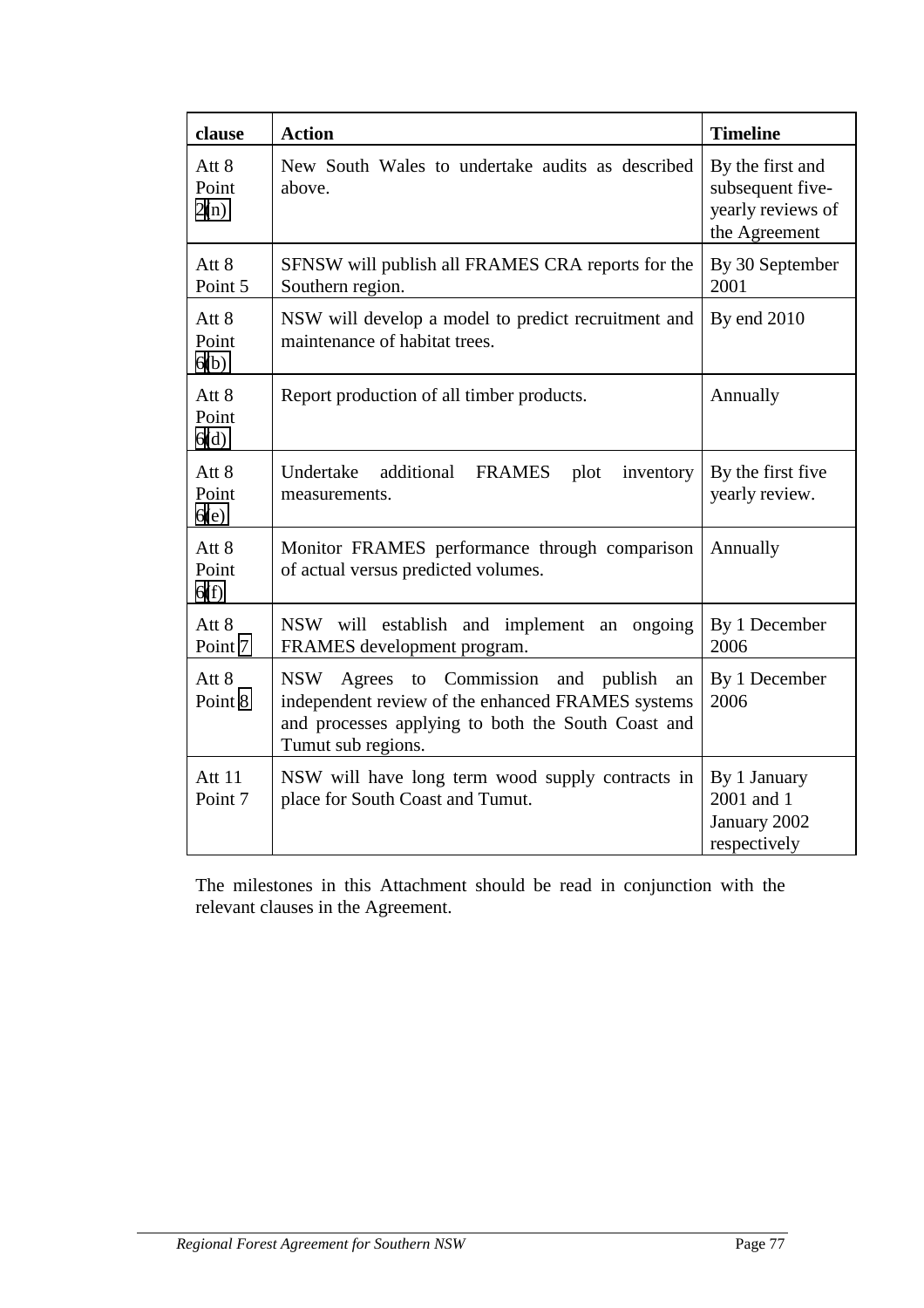#### <span id="page-79-0"></span>**PUBLIC REPORTING AND CONSULTATIVE MECHANISMS**

#### **Existing Commitments**

- 1 The following processes currently include public reporting and consultative mechanisms relevant to forest management in the Southern region:
	- (a) preparation and amendment of Forest Agreements under the *Forestry and National Park Estate Act 1998* (NSW);
	- (b) preparation and amendment of Regional ESFM Plans under the Forestry Regulation 1999 (NSW) under the *Forestry Act 1916* (NSW);
	- (c) preparation and amendment of plans of management under the *National Parks and Wildlife Act 1974* (NSW);
	- (d) preparation and amendment of Integrated Forestry Operations Approvals under the *Forestry and National Park Estate Act 1998* (NSW);
	- (e) preparation and review of Codes of Practice;
	- (f) preparation, amendment and review of District Bushfire Management Committee plan of operations and Bush Fire Risk Management Plans (*Rural Fires Act 1997* (NSW));
	- (g) activities associated with the implementation of the *Threatened Species Conservation Act 1995* (NSW);
	- (h) public exhibition of identified wilderness and areas proposed for declaration under the *Wilderness Act 1987* (NSW);
	- (i) nomination, preparation and possible contraventions of Recovery Plans and Threat Abatement Plans prepared under the *Environment Protection and Biodiversity Conservation Act 1999* (Cwlth);
	- (j) listing of places on the Register of the National Estate under the *Australian Heritage Commission Act 1975* (Cwlth);
	- (k) publication of State of the Environment reports including reporting against performance measures, Sustainability Indicators, audits, public participation, research and reviews;
	- (l) consultation with the Aboriginal community in relation to Aboriginal cultural heritage information;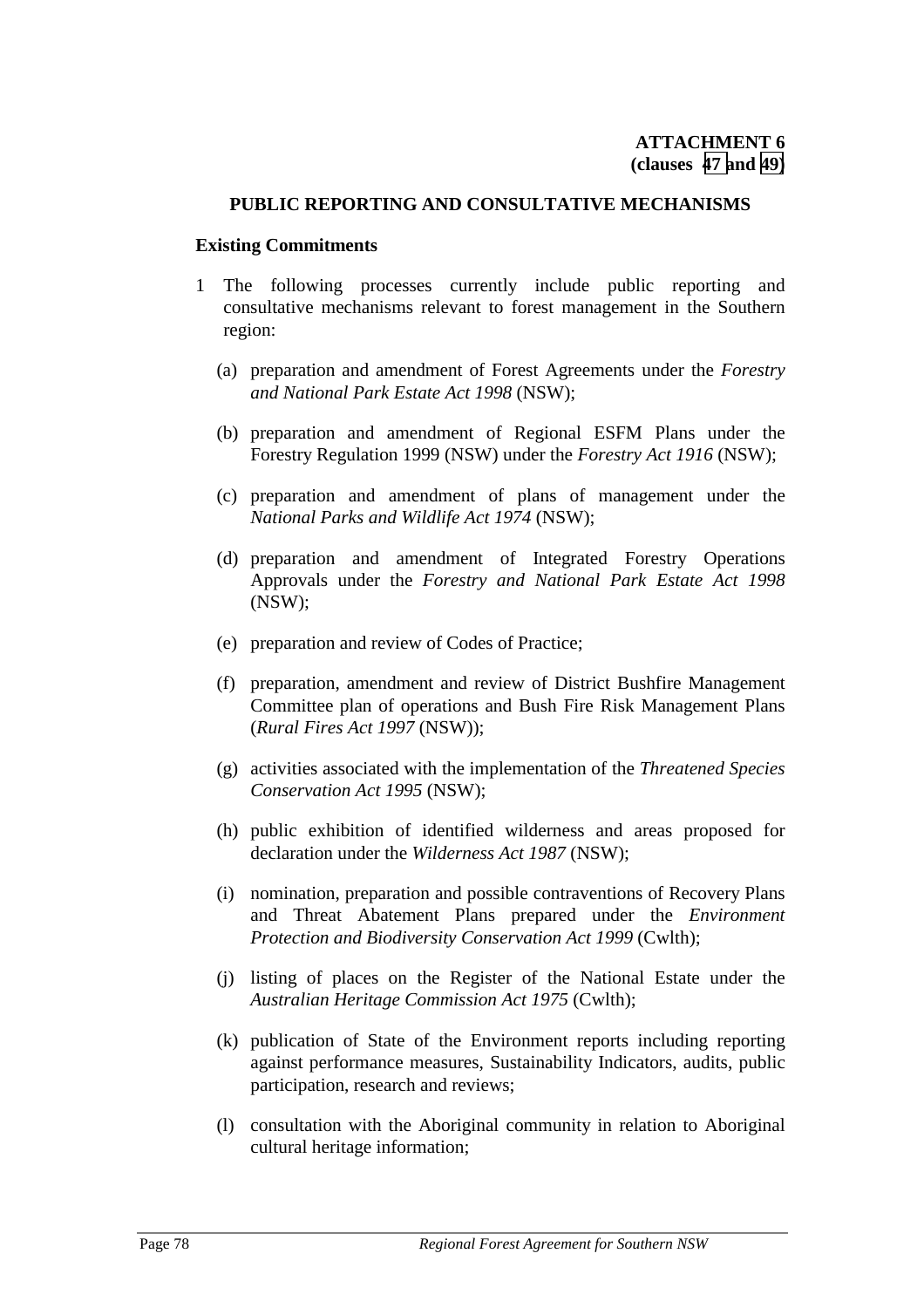- <span id="page-80-0"></span>(m) Catchment Management Boards;
- (n) production of annual Environmental and Social Values Report at a statewide level on the progress and performance of State Forests of NSW in accordance with New South Wales *Forest Agreements* and the *Forestry and National Park Estate Act 1998* (NSW);
- (o) publishing a New South Wales State of Parks report by 31 August 2001.

# **Additional reporting and consultative mechanisms**

- 2 Additional reporting and consultative mechanisms to be implemented by the State include:
	- (a) development of public participation mechanisms through the introduction of new partnerships (for example, the International Model Forest Network);
	- (b) Publish Eco-Field Guides for the Southern region by 31 December 2001;
	- (c) Document the basis for silvicultural practices and publish the *Native Forest Silviculture Manual* (SFNSW) by the 31 March 2001.
	- (d) documenting and publishing a description of the New South Wales Forest Management System covering Public and Private Lands in time for the first five-yearly review.
	- (e) publishing by 1 December 2006 a description of the methods and results of calculating Sustainable Yield on Public Land, and publishing in time for subsequent five-yearly reviews independent audits of Sustainable Yield, as outlined in Attachment 8.
	- (f) production of annual ESFM Reports on progress for meeting targets in Regional ESFM Plans and reporting on criteria, indicators and targets for the Southern region in accordance with clause 49 and the New South Wales Forest Agreements under the *Forestry and National Park Estate Act 1998* (NSW)*.*
	- (g) production of an annual report for the Forest Agreement covering the Southern region with respect to Ecologically Sustainable Forest Management in the region, and compliance with any Integrated Forestry Operations Approval applying to the region. As required by the *Forestry and National Park Estate Act 1998* (NSW).
	- (h) from 2001 the New South Wales government will table in each House of Parliament an annual report on its Forest Agreement covering the Southern region which will include an ESFM report and the outcomes of compliance with any Integrated Forestry Operations Approval applying to the region.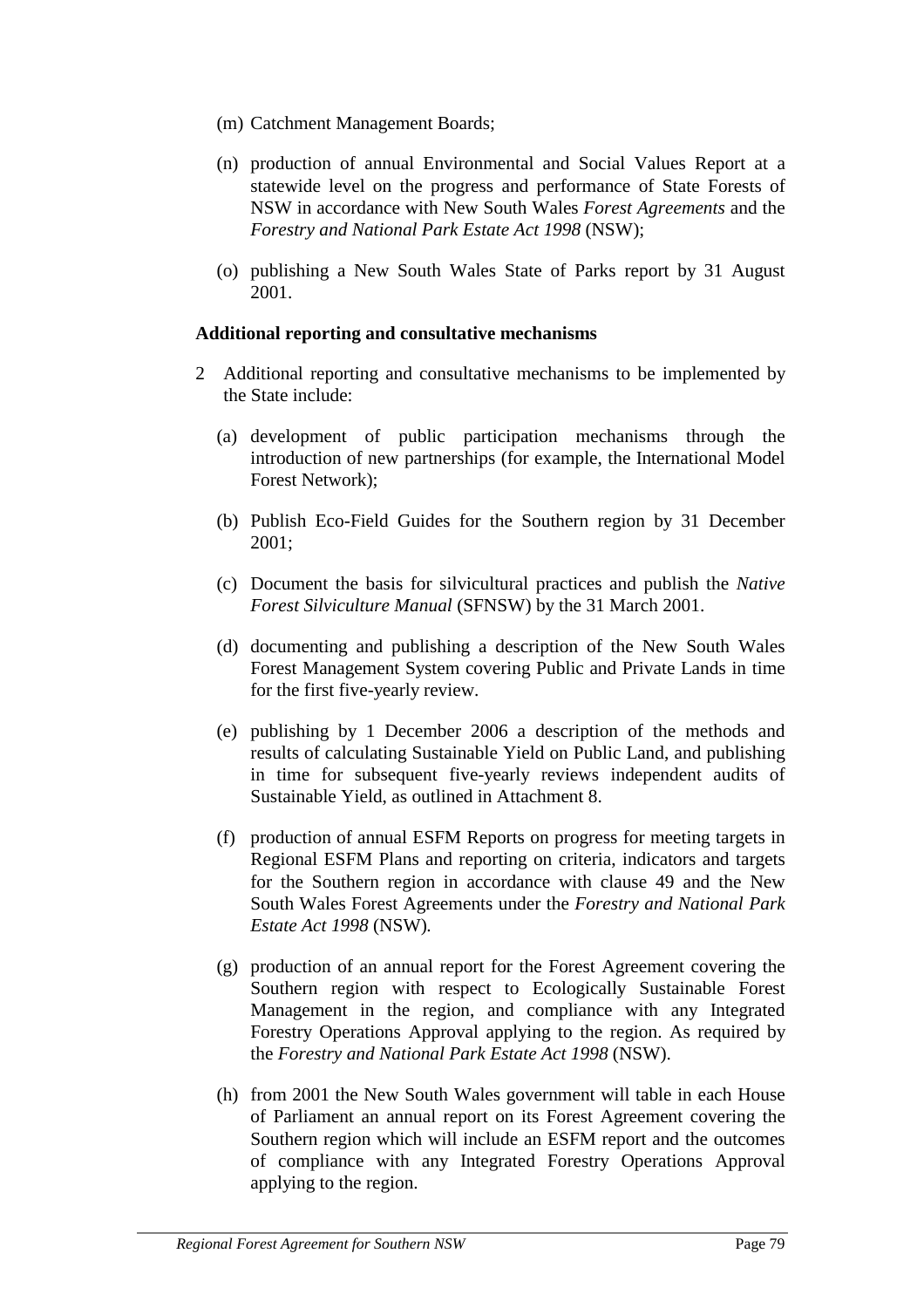#### **RESEARCH PRIORITIES**

- 1 The major priority of future research in New South Wales will be an understanding of environmental impacts and the development of appropriate mechanisms to monitor and continually improve the sustainability of forest management practices. Accordingly, statewide research will continue on the following themes:
	- (a) silviculture;
	- (b) flora and fauna conservation;
	- (c) soil and water conservation;
	- (d) fire ecology;
	- (e) stem defect and wood quality in regrowth forests;
	- (f) climate change;
	- (g) biological inventory;
	- (h) value-added end use;
	- (i) Sustainability Indicators; and
	- (j) Aboriginal and non-Aboriginal heritage.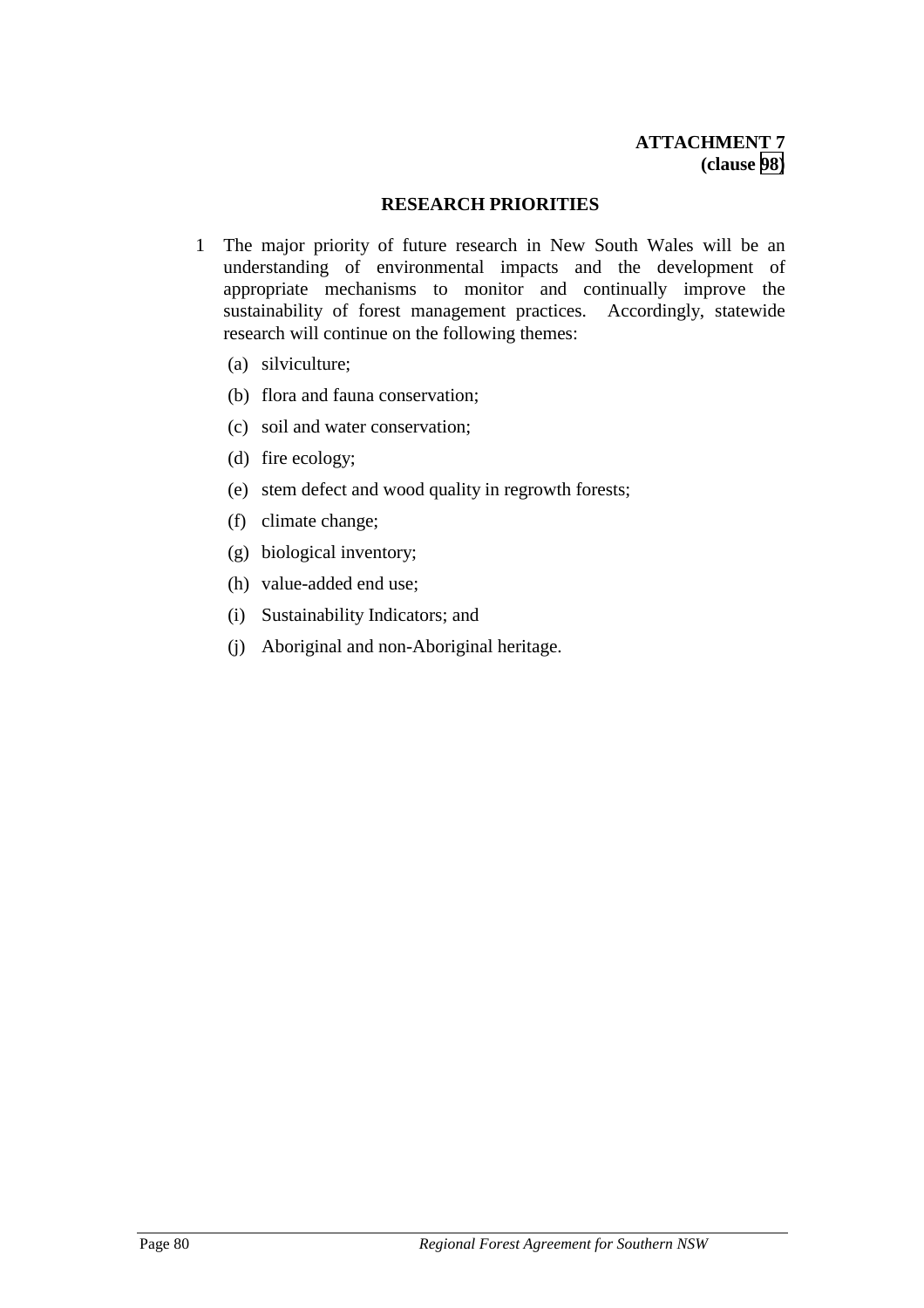# <span id="page-82-0"></span>**IMPROVEMENTS TO NEW SOUTH WALES' FOREST MANAGEMENT SYSTEMS**

#### **Systems covering public and private land**

- 1. The Parties note that the terms of an Integrated Forestry Operations Approval will have primacy over other elements of the SFNSW Native Forest Management System. The Parties recognise that the SFNSW Native Forest Management System (including Codes of Practice, Eco-Field Guides, the Regional ESFM Plan, the order of works plan, and harvesting plans), will be the mechanism for implementing the terms of the Integrated Forestry Operations Approval on State forest.
- 2. New South Wales will further improve its Forest Management System across forest management agencies and land tenures by:
	- (a) developing consistent with this Agreement, a Regional ESFM Plan, a New South Wales *Southern Region Forest Agreement*, and an Integrated Forestry Operation Approval. They will collectively:
		- specify and describe the range of values and processes to be managed, including objectives and targets of management;
		- describe the links to Codes of Practice, Eco-Field Guides and associated silvicultural prescriptions;
		- specify the wood supply commitments and their relationship to Sustainable Yield;
		- outline ongoing arrangements for monitoring activities specified in the ESFM plan and reporting against plan objectives and targets;
		- describe processes for regular reviews of the ESFM plans involving public consultation.
	- (b) NSW National Parks and Wildlife Service developing an Environmental Management System (EMS) by 30 April 2004, for lands dedicated under the *National Park and Wildlife Act 1974* (NSW) consistent with the following broad principles:
		- an appropriate environmental policy should be in place;
		- the environmental aspects arising from the organisation's past, existing or planned activities, products or services should be identified to determine the environmental impacts of significance;
		- relevant legislative and regulatory arrangements should be identified;
		- priorities should be identified and appropriate environmental objectives and targets set;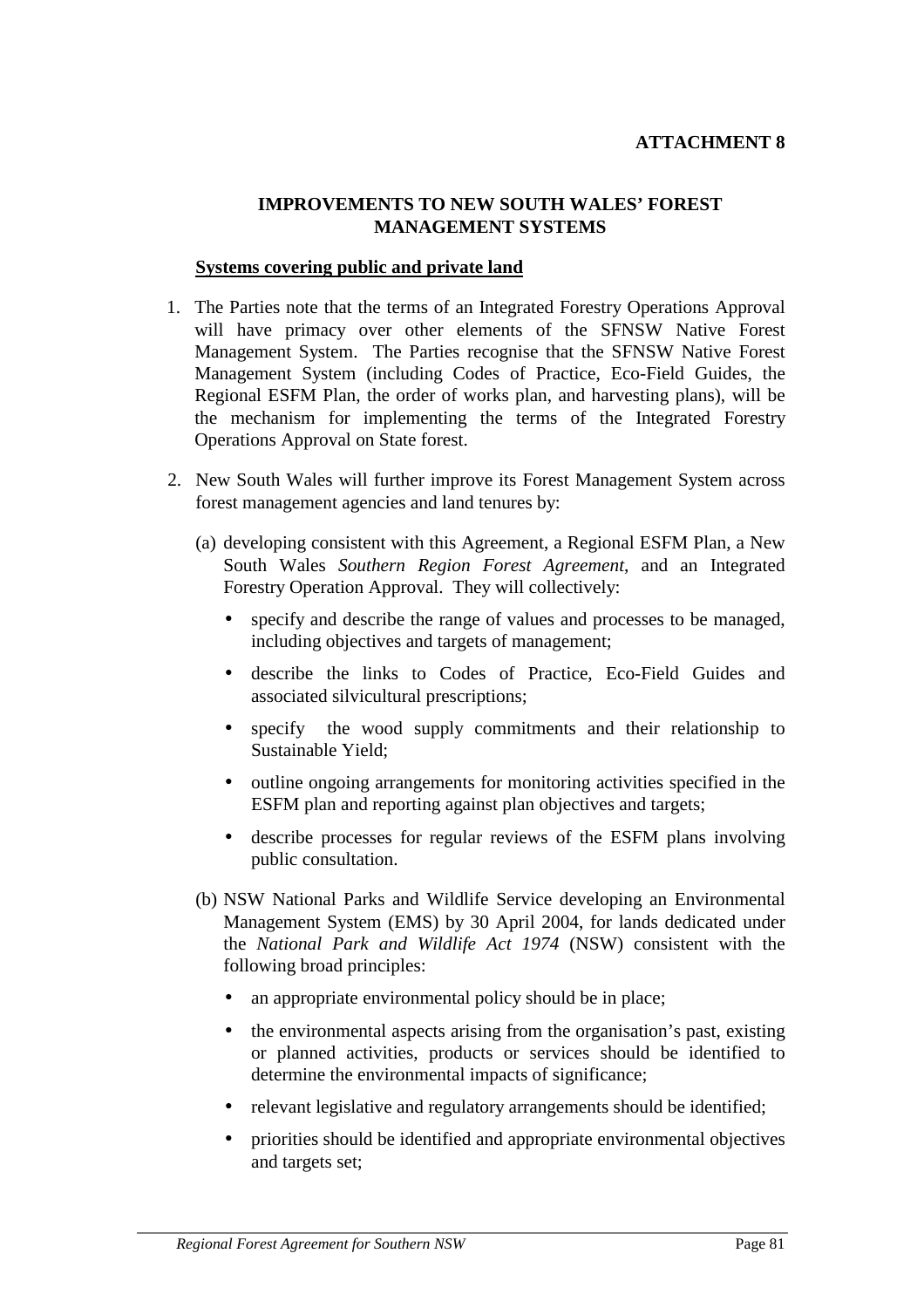- <span id="page-83-0"></span>• a structure and program(s) to implement the policy and achieve objectives and targets should be established;
- planning, monitoring, corrective action, auditing and review activities should be facilitated to ensure both that the policy is complied with and that the environmental management system remains appropriate;
- the system should be capable of adapting to changing circumstances.
- (c) State Forests of NSW developing, by 30 April 2001 a Native Forest Management System as an EMS, to a standard which would allow certification of the system under the ISO 14000 series.
- (d) Implementing the New South Wales Biodiversity Strategy, taking into account the issues raised during its public consultation phase.
- (e) Establishing Regional Vegetation Management Plans which are coordinated with other management plans, and which allow for specific activities to occur under Codes of Practice.
- (f) Improving the coordination and effective use of resources allocated to research for ESFM in New South Wales consistent with clause 99.
- (g) Providing ongoing formal public participation processes to raise awareness and understanding of ESFM and how it can be achieved in New South Wales forests through Attachment 6.
- (h) Developing and implementing an information management system to facilitate the sharing of data for the use by all agencies, including local government, involved in the management of forested land.
- (i) Improving the cooperation and coordination between Government agencies so as to achieve integrated management for conservation, wood production, and other values in both public and private forests.
- (j) Developing and implementing public education programs to deal with ecologically sustainable management issues and clearly relate these to management requirements for conservation and to the codes of forest practice governing activities in both public and private forests.
- (k) Maintaining and enhancing competency based training for field staff and forest operators in flora and fauna identification and management, heritage management, soil and water protection, silvicultural training, inventory and management information systems and product segregation.
- (l) Incorporating, by the first five-yearly review, within Regional ESFM Plans and plans of management under the *National Parks and Wildlife Act 1974* (NSW), provisions that address in an integrated fashion bush and other fires to ensure ecologically sustainable management of the forest estate. These plans will be consistent with the NSW Biodiversity Strategy and any Bush Fire Risk Management Plans.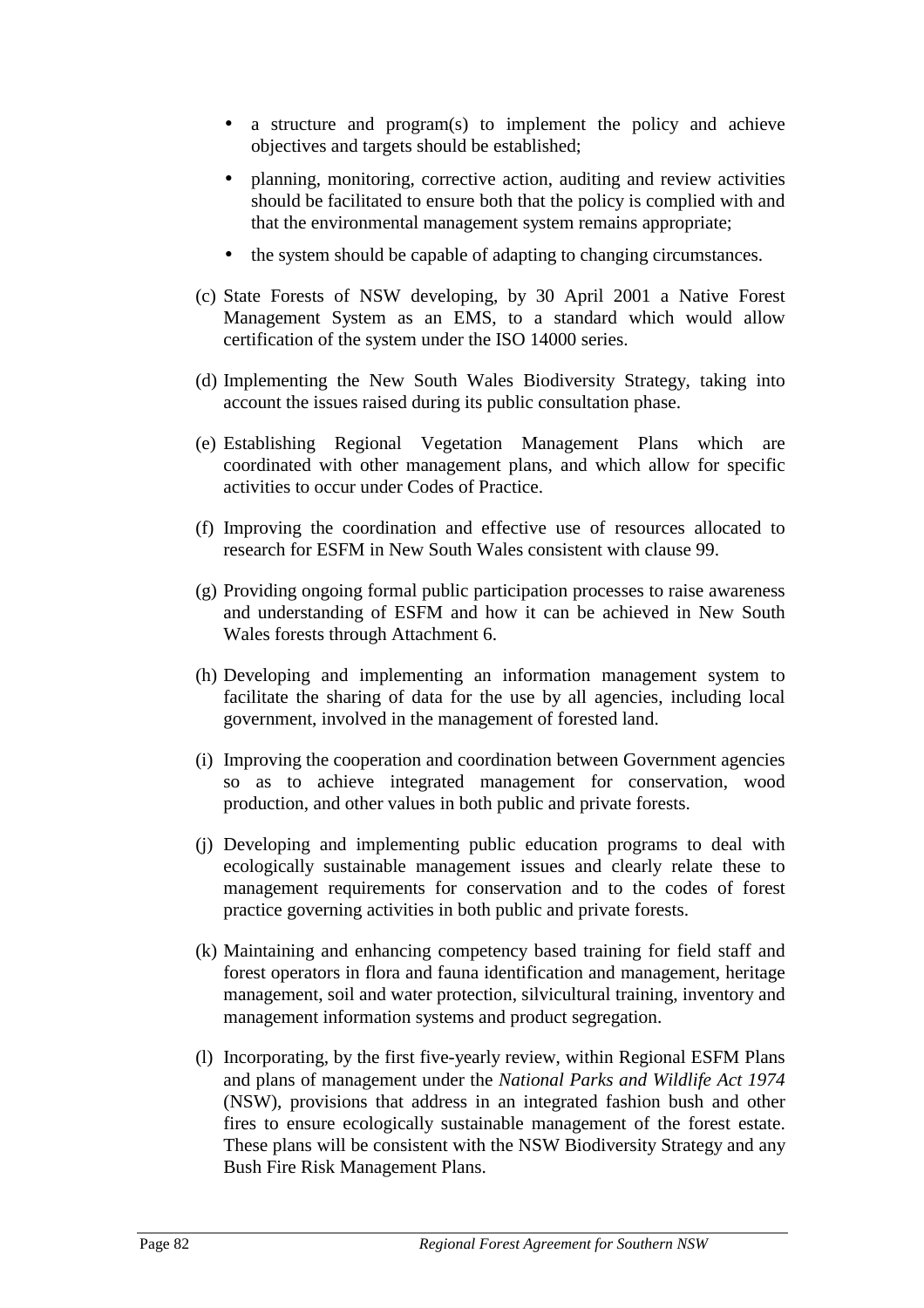- <span id="page-84-0"></span>(m)Incorporating, by the first five-yearly review, within Regional ESFM Plans and plans of management under the *National Parks and Wildlife Act 1974* (NSW), integrated feral animal and weed control programs.
- (n) Establishing a process, including public reporting, for regular audits of compliance and reviews of Codes of Practice, Eco-Field Guides and Regional Prescriptions by 31 December 2002 and undertake audits at first and subsequent five-yearly reviews of the Agreement. This process is to be included in any environmental management system, including the SFNSW Native Forest Management System;
- (o) Identifying areas in the Southern region for illustrating silvicultural practices and the suite of silvicultural regimes for use in field supervisor training and public education; and
- (p) The *Native Forest Silviculture Manual* (SFNSW) to be published by 31 March 2001 will outline the scientific basis for site specific silvicultural regimes and the silvicultural decisions and guidelines to where such regimes are to be applied. Parties note that a peer review process will form part of the public consultation process as identified in Attachment 6.

# **Systems on private land**

- 3. The State will improve administrative arrangements and cooperation and coordination by State agencies to facilitate the timber industry utilising private forest resources, including:
	- Arrangements to ensure Ecologically Sustainable Forest Management on private forests involving provision of technical advice, extension services, research and assistance in the estimation of Sustainable Yield.
	- As a means of encouraging private forestry development, consistent with clause 45, the State will develop a regulatory framework that enables a more efficient and integrated approval process to allow for effective private forestry development.
	- Codes of Practice for private native forests and private Plantations will be in place within five years and by 30 June 2001 respectively in accordance with clauses [56](#page-19-0) and [57.](#page-19-0) The State will also provide advice regarding marketing and pricing.
	- NSW will ensure that under the *Native Vegetation Conservation Act 1997* (NSW) and consistent with clause 55 of this Agreement, regional vegetation management plans covering Private Lands form a basis for strategic regional planning of private native forestry. With appropriate public involvement, and consistent with the *Native Vegetation Conservation Act 1997* (NSW) the Regional Vegetation Management Committees will pursue planning policies that provide for appropriate long term, secure, management provisions for private native forests. The management plans should provide for harvesting for commercial wood production to be an "as of right" use where appropriate and subject to relevant Codes and Ecologically Sustainable Forest Management consideration.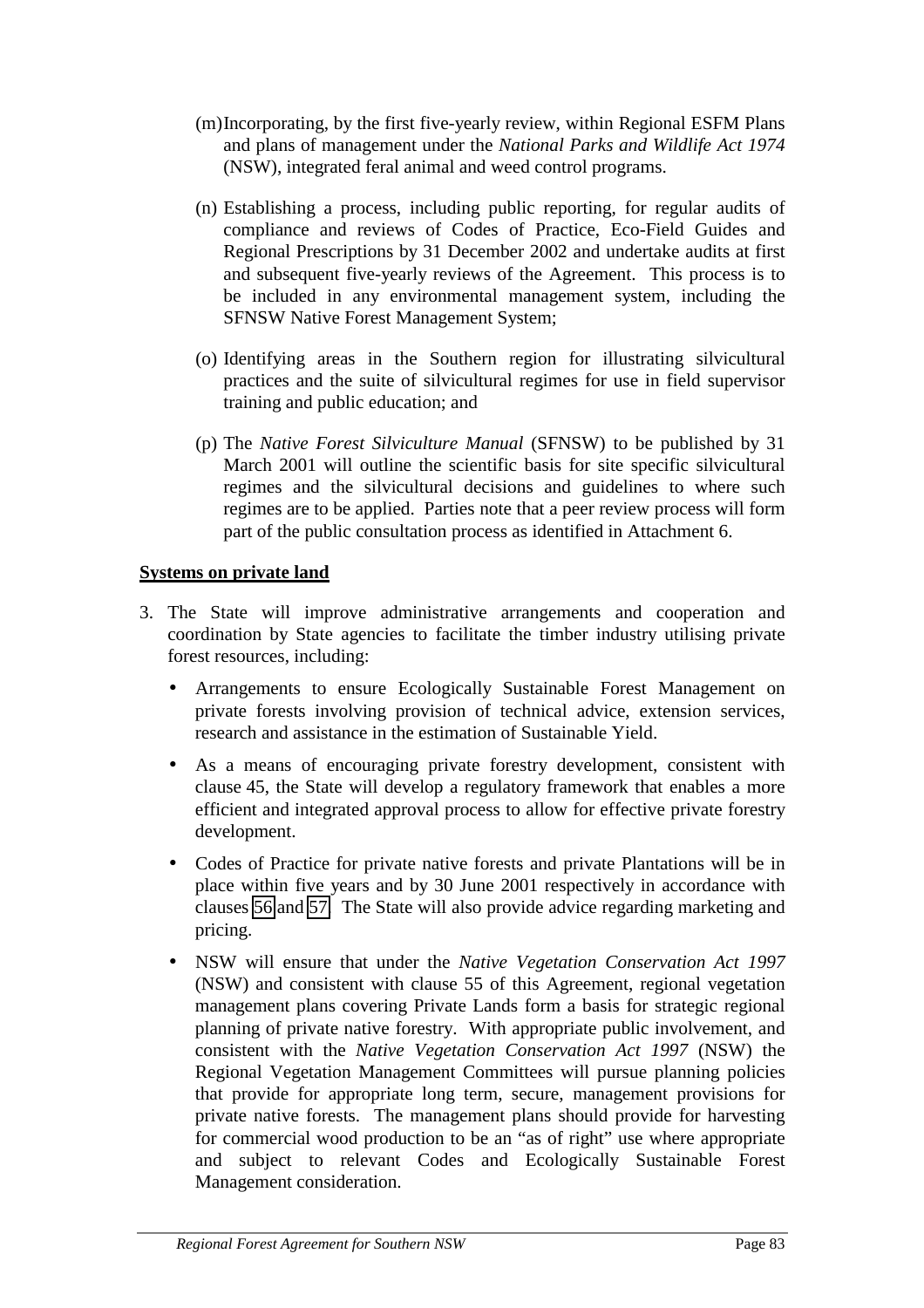- <span id="page-85-0"></span>• NSW will ensure that an integrated Code of Practice is developed for plantation activities across all tenures, under the *Plantations and Reafforestation Act 1999* (NSW) and that the environmental standards in the objects of this Act and its linkage with the *Native Vegetation Conservation Act 1997* (NSW) are maintained. Plantation establishment and reafforestation projects are authorised by the NSW Department for Land and Water Conservation (DLWC). Applications to establish a plantation that comply with the Code of Practice will be given approval by DLWC within 14 days. Existing Plantations can also continue to obtain certainty for the purposes of harvesting as per the *Timber Plantations (Harvest Guarantee) Act 1995* (NSW), and similar provisions included in the *Plantations and Reafforestation Act 1999* (NSW).
- 4. Parties agree that a private forest inventory of southern NSW to determine the basis of yield of wood products from Private Land is required. Parties will use their best endeavours to promote an inventory of private forests, with the agreement of forest owner groups,

# **Development program for FRAMES**

- 5. SFNSW will publish all FRAMES CRA reports for the Southern region by 30 September 2001
- 6. Consistent with the development of a statewide FRAMES system NSW agrees to:
	- (a) Continue to develop a suite of computational tools to help manage NSW forests at operational scales for a range of values including wood yield, growth stage, water quality and quantity, natural and cultural heritage and wildlife habitat.
	- (b) Develop by the end of 2010, a model to predict recruitment and maintenance of habitat trees over time.
	- (c) Determine, based on review, field based sampling and principles of sustainability, the range of silvicultural regimes and prescriptions that can be appropriately applied to each strata or forest type.
		- Subject to clause  $2(p)$ , Parties agree that, site specific silvicultural regimes of light, medium and heavy Group Selection, and light, medium and heavy Single Tree Selection, and thinning, or combinations of these are appropriate to apply in the Southern region; and
		- Parties agree that, the FRAMES models will reflect these site-specific silvicultural regimes.
	- (d) Report the annual production of all timber products.
	- (e) Undertake within the first five year period, additional inventory plot measurement consistent with FRAMES principles to improve the accuracy of volume estimates at the regional level.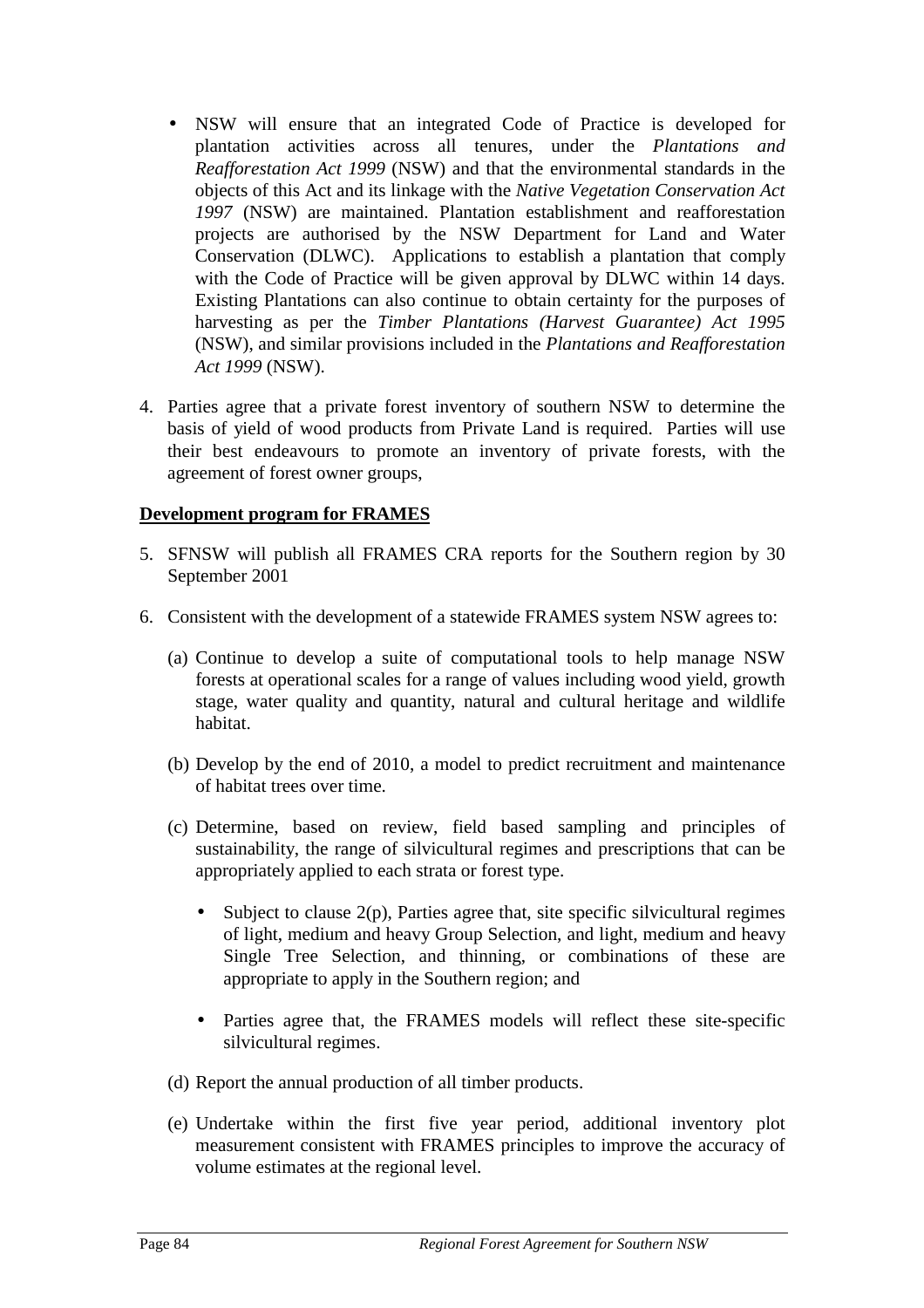- <span id="page-86-0"></span>(f) Monitor FRAMES performance through comparison of actual versus predicted volumes annually.
- (g) Map, monitor and report on measures associated with silviculture that are carried out through clause 86 and the effect on Sustainable Yield.
- 7. New South Wales will consult with the Commonwealth in the establishment of an ongoing FRAMES development program for the Southern region. It is expected that this program will be implemented by 1 December 2006 and will include the following elements**:**
	- improved inventory base and modifier models*;*
	- review of the number and coverage of permanent growth plots to ensure they cover an appropriate range of sites, strata and silvicultural systems;
	- improvement of biometric and quality progression models so as to increase confidence in yield projections;
	- continued permanent growth plot measurement to update growth, mortality and recruitment models and development of new models to reflect changing silviculture (including thinning);
	- development and implementation of a Native Forest Management Information System (MIS) that addresses silvicultural and harvesting planning and progressively improves estimates of net harvestable area, management history, silvicultural requirements of stands and operational feasibility. The system should also inform monitoring and reporting against Sustainability Indicators consistent with clause 48 of this Agreement to provide a basis for continual improvement in sustainable management of forest values;
	- testing of simulation models against independent data sets and undertake sensitivity analysis to help inform error limits of Sustainable Yield;
	- refinement of the FRAMES simulator and scheduler so that it selects and reports a range of silvicultural prescriptions and yield tables within strata, that reflect operational practices;
	- development of a mechanism within FRAMES to report prediction on area harvested, residual stand characteristics, and silviculture and harvesting regimes;
	- implementation of a process to take into account the risks of fire, differing regulatory arrangements and other potential impacts on Sustainable Yield;
	- documentation of systems, processes, models and databases used in the calculation of Sustainable Yield;
	- processes for appropriate internal reviews and audits of Sustainable Yield as part of the SFNSW Native Forest Management System; and
	- monitoring, by SFNSW, of actual quality versus predicted quality of product removed over time.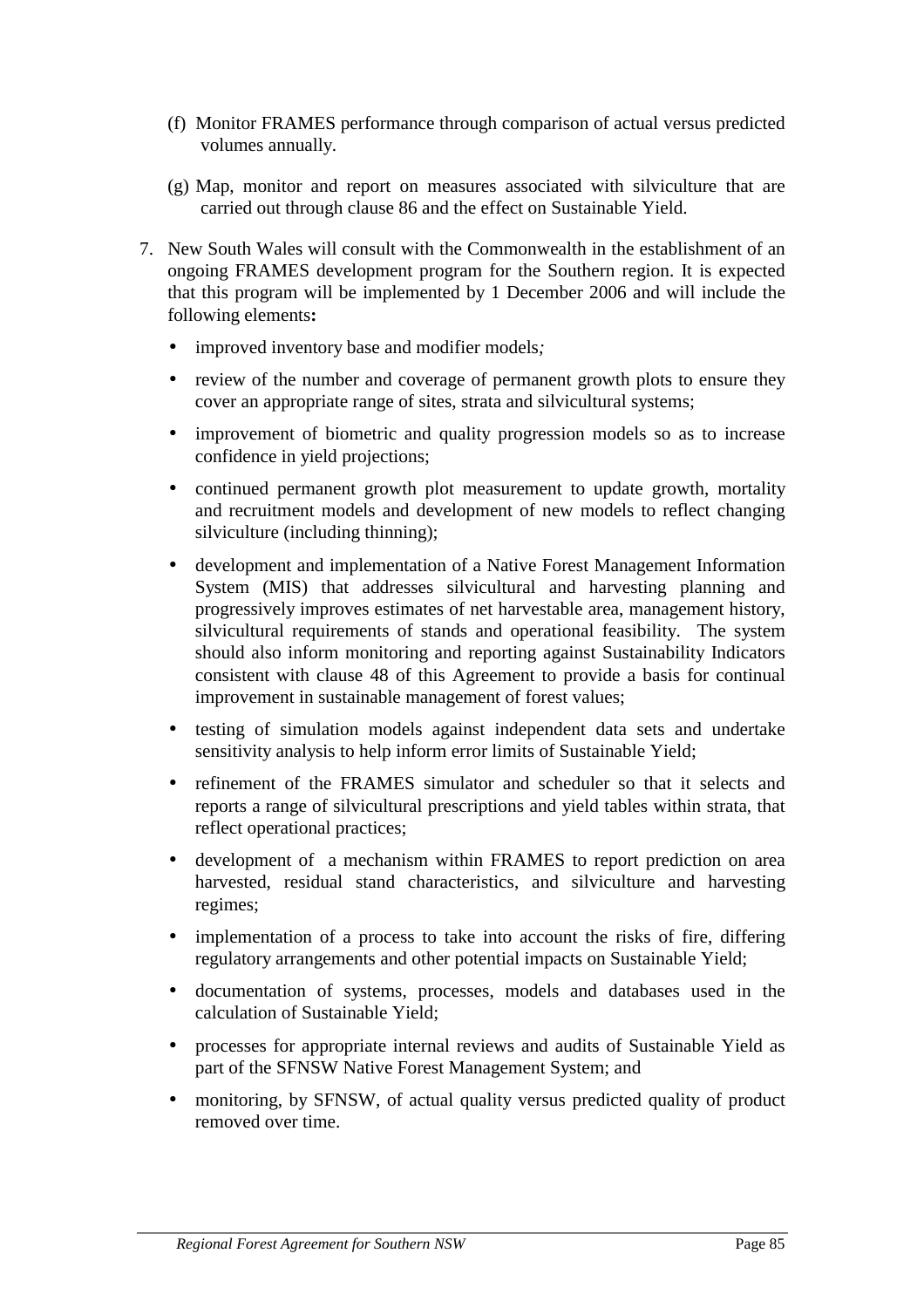# <span id="page-87-0"></span>**Review and audits of Sustainable Yield on public land**

- 8. NSW agrees to the following:
	- commission and publish an independent review of the enhanced systems and process, models, information base, and assumptions which contribute to the FRAMES system applying to both the South Coast and Tumut sub regions of the Southern region by 1 December 2006;
	- undertake a review of Sustainable Yield every five years using enhanced FRAMES systems and information bases. The results of which will inform the annual volume which may be harvested from Southern region (or sub-region) being mindful of achieving long-term Sustainable Yield and optimising sustainable use objectives consistent with this Agreement; and
	- undertake independent audits of Sustainable Yield to be completed and published in time for each subsequent five-yearly review.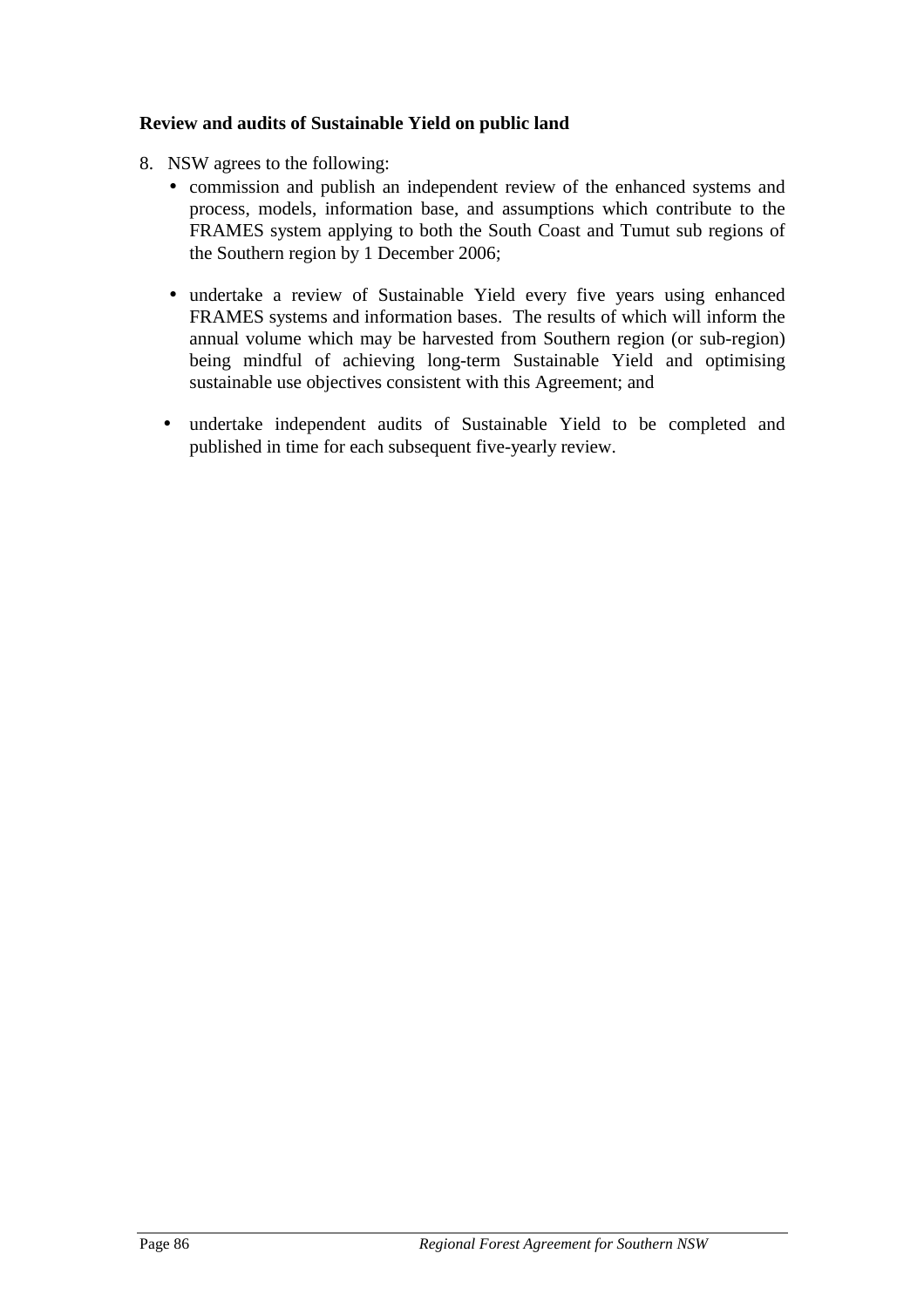# **ATTACHMENT 9 (clause [52\(a\)](#page-18-0) and [\(c\)\)](#page-19-0)**

# **MONTREAL PROCESS CRITERIA FOR THE CONSERVATION AND SUSTAINABLE MANAGEMENT OF TEMPERATE AND BOREAL FORESTS**

### Criterion 1: Conservation of biological diversity

- Ecosystem diversity
- Species diversity
- Genetic diversity
- Criterion 2: Maintenance of productive capacity of forest ecosystems
- Criterion 3: Maintenance of ecosystem health and vitality
- Criterion 4: Conservation and maintenance of soil and water resources
- Criterion 5: Maintenance of forest contribution to global carbon cycles
- Criterion 6: Maintenance and enhancement of long term multiple socio-economic benefits to meet the needs of societies
	- Production and consumption
	- Recreation and tourism
	- Investment in the forest sector
	- Cultural, social and spiritual needs and values
	- Employment and community needs
- Criterion 7: Legal, institutional and economic framework for forest conservation and sustainable management

A framework for development of these criteria and indicators is described in the document, *A Framework of Regional (Sub-National) Level Criteria and Indicators of Sustainable Forest Management in Australia,* (Department of Primary Industries and Energy 1998)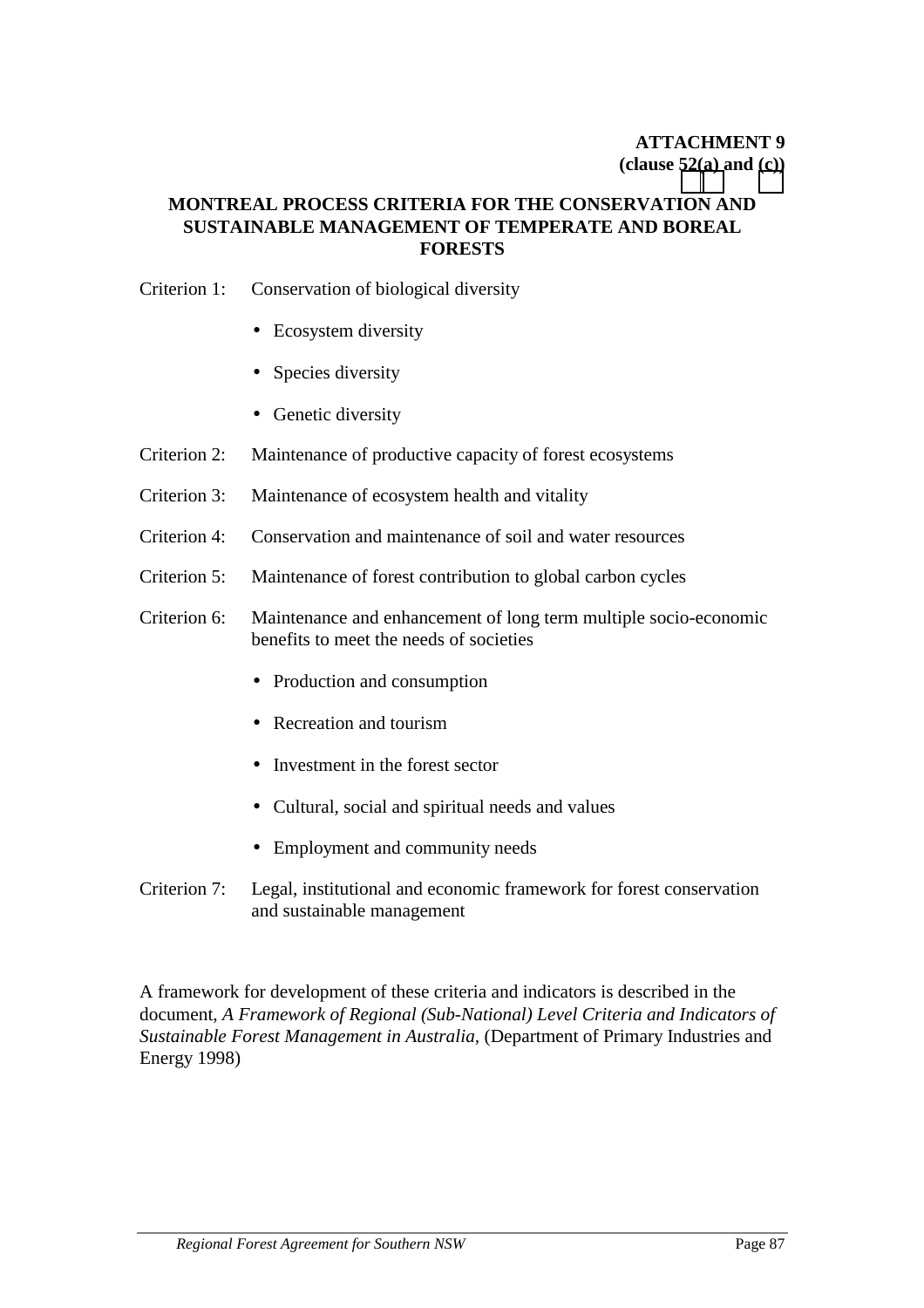### **MANAGING LANDS OF SIGNIFICANCE TO ABORIGINAL PEOPLE**

- 1 New South Wales agrees to continue to manage CAR Reserves on public land with significance to Aboriginal people according to the following principles.
	- It is recognised by both the Commonwealth and State Government that the sum of the cultural heritage of the Aboriginal people of New South Wales is not confined to archaeological sites and artefacts but may include natural values such as flora, fauna and landforms.
	- The Parties are aware of the aspirations Aboriginal people have in regards to ownership and/or management of traditional lands, and are committed to a working relationship with Aboriginal communities for co-operative management of Government managed lands as agreed which may include lands managed by NSW National Parks and Wildlife Service and State Forests of NSW.
	- An integral part of this commitment to co-operative management is the increase in opportunities for Aboriginal people to gain valuable land management training and subsequent employment, where possible, to ensure that Aboriginal people can continue to strategically manage their traditional country.
	- The New South Wales Government has provided for Aboriginal people to own lands reserved under the *National Parks and Wildlife Act 1974* (NSW) that are of cultural significance to them through the *National Parks and Wildlife Amendment (Aboriginal Ownership) Act 1996* (NSW). Both Parties appreciate that there are National Parks and reserves within the Southern region that may meet the terms of the Act, and actively advocate the assessment of the Southern region for this purpose.
	- Both Parties support initiatives between Government agencies (both State and Local) and Aboriginal communities, that will both strategically manage and preserve New South Wales' rich cultural heritage, and ensure that all development of CAR Reserve System appropriately considers Aboriginal values.
	- Aboriginal parties will be invited to participate in any new partnership arrangement evolved out of this Agreement for the management of CAR Reserves.
	- The Parties recognise that Aboriginal people may have the opportunity to obtain or maintain access to Government managed lands for recreational, as well as traditional values and uses, and ceremonial purposes, and that opportunities may exist for the commercial development of areas of cultural/economic significance.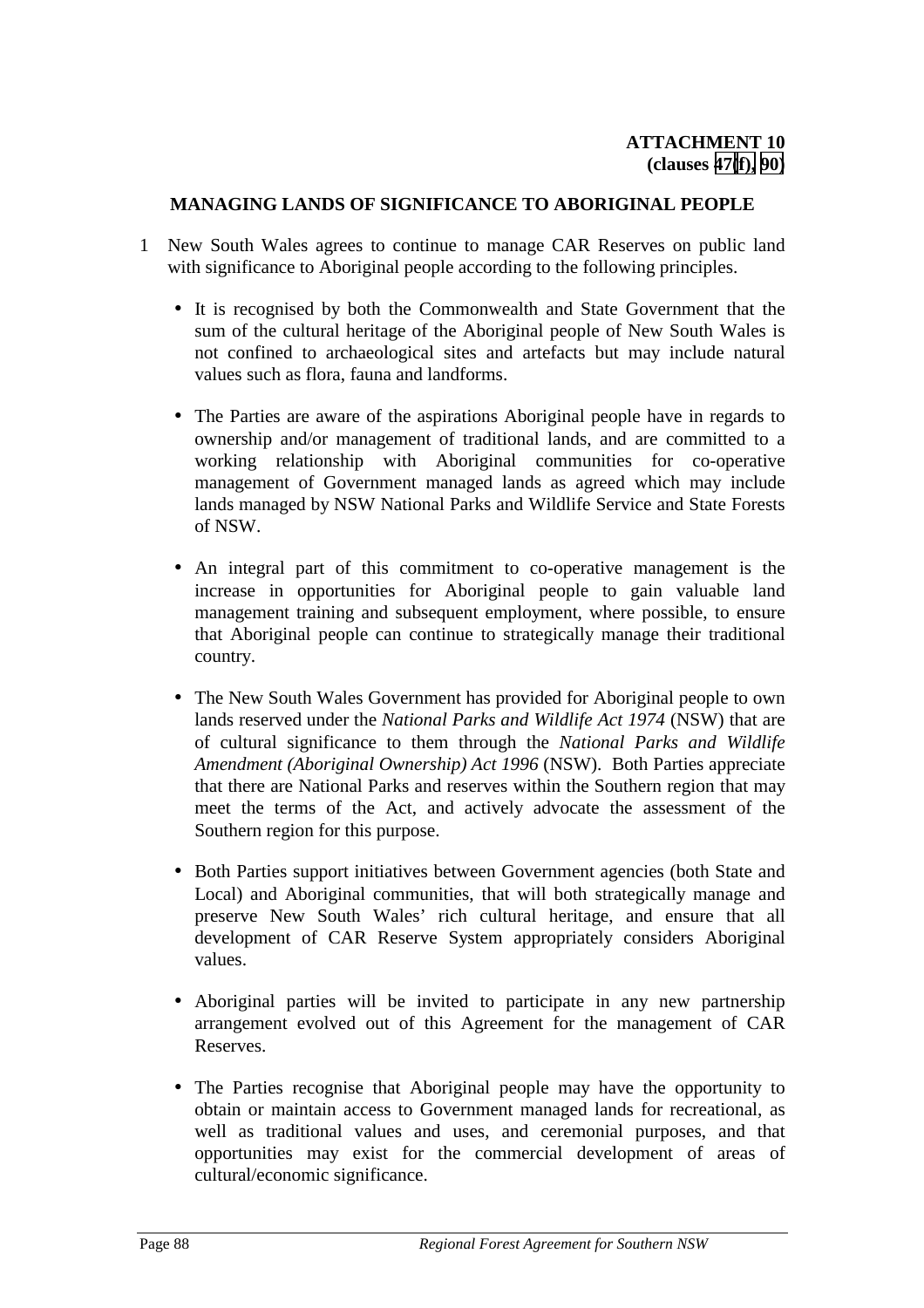# **EMPLOYMENT, INDUSTRY DEVELOPMENT AND CONSERVATION MANAGEMENT**

- 1 The Parties recognise the Regional Forest Agreement provides a more certain operating environment for forest-based industry sectors and agree to facilitate timber industry development as a means of generating wealth and employment in the Southern region.
- 2 Both industry-specific and macro-economic government programs and measures, including those directed at ensuring an efficient and practical regulatory environment, will facilitate industry development in the Southern RFA region.
- 3 The Parties recognise that sustainable recreational use and conservation of the new reserves will require sustained investment in development and maintenance of visitor facilities/infrastructure to enhance visitor experiences and carry out conservation protection programs.

# **Wood and wood products industry**

- 4 The Southern region's hardwood sawmilling sector's traditional activities related to the recovery of industrial and structural grade products. Industry is increasing its production of higher value products, particularly in the Tumut Sub-Region.
- 5 Some firms have established long term customers for such products as specialist packaging applications and an increasing proportion of timber processed in the Region's two sub-regions is being directed into non-industrial or structural markets. However, in general, there remains significant potential for greater valueadding of the timber resources processed.
- 6 As with other areas of NSW the sector has faced a reduction in its historic resource base, in terms of both the volume of timber and species mix. This, associated with a gradual shift to utilisation of a younger and faster grown resource, will present both opportunities and a requirement for change.
- 7 This Agreement delivers added security for resource access. Consistent with the commitments in this Agreement NSW agrees to provide 20 year wood supply agreements to operators utilising high quality large sawlogs. NSW agrees to prepare these agreements to take effect from 1 January 2001 for the South Coast Sub Region and as early as possible, but no later than 1 January 2002, for the Tumut Sub Region.
- 8 In addition the State will provide greater security to non-quota customers in recognition of the significance of this sector and its inter-relationship to the supply of high quality large sawlogs.
- 9 The Parties recognise that market signals should be the principal driver of new forest industry investment. However, in recognition of the structural adjustment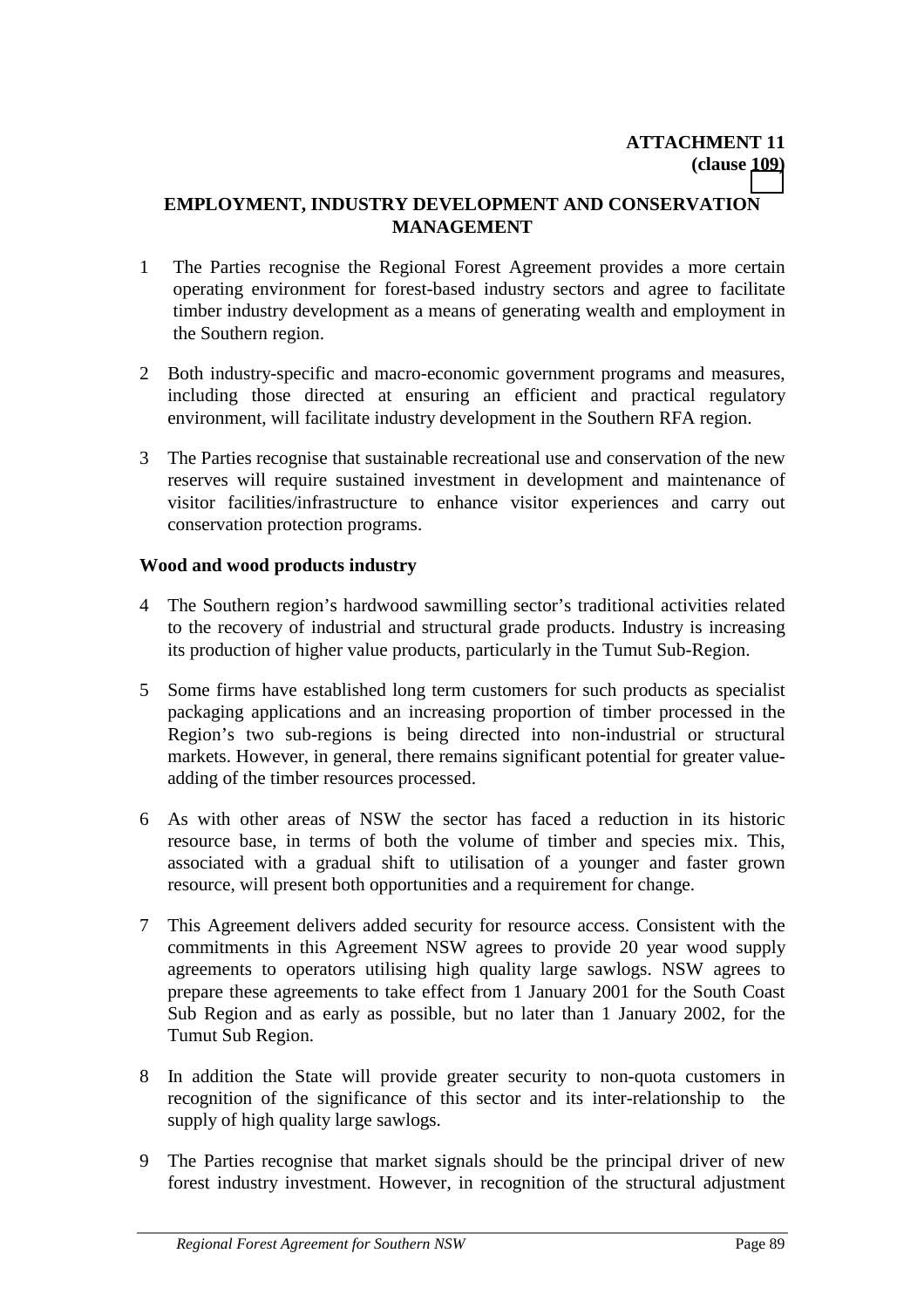the timber industry is experiencing, some direct government involvement is warranted.

10 The joint Commonwealth-State Forest Industry Structural Adjustment Package (FISAP) will be the primary vehicle for government assistance for eligible new investment proposals. A Memorandum of Understanding between the two governments will establish the basis for the operation of the program.

# **Forest Industry Structural Adjustment Package (FISAP)**

- 11 FISAP program funding is, subject to eligibility criteria being met, available for industry development in the hardwood sector, especially for those projects providing for higher value adding of the available resource. The FISAP program has evolved with the RFA process such that much more priority is now directed towards industry development projects. However, provision remains for assistance to industry employees and business owners adversely affected by the impact of government decisions directly related to the RFA process.
- 12 FISAP industry development assistance funding supplements considerable investment on the part of applicants. The Parties are aware that industry participants in the Southern region have undertaken preliminary investment planning and that such planning will be progressed following the signing of this Agreement. There is one proposal for the establishment of a treatment plant as well as others for improvement to drying and dressing capabilities.
- 13 In addition to the FISAP program both governments will seek to facilitate industry development and employment creation through the range of other government programs implemented under the respective jurisdictions.

# **NSW Hardwood Timber Industry Development Strategy**

- 14 Under the FISAP program the governments commissioned a study, *NSW Hardwood Timber Industry Development Strategy* (Fortech, February 2000), 'the strategy study' to establish an industry development strategy for the NSW native hardwood industry. The long term vision on which the strategy is based is centred around a sawmilling and further processing industry producing value added products and consisting of progressive and innovative operators that use the latest available technologies to achieve profitability in competitive markets. The study concluded this vision would be best achieved by maximising value adding, as well as utilisation, in modern high technology mills.
- 15 One of the primary objectives for the study was to assist in determining funding priorities for the allocation of funds under the FISAP program.
- 16 While the study had a statewide focus, the key findings can be applied to the Southern region. In terms of industry development opportunities, the study concluded these could be achieved through targeting specialised product markets and drawing on the comparative advantages of the special strength, durability and appearance characteristics of NSW hardwoods. The domestic market is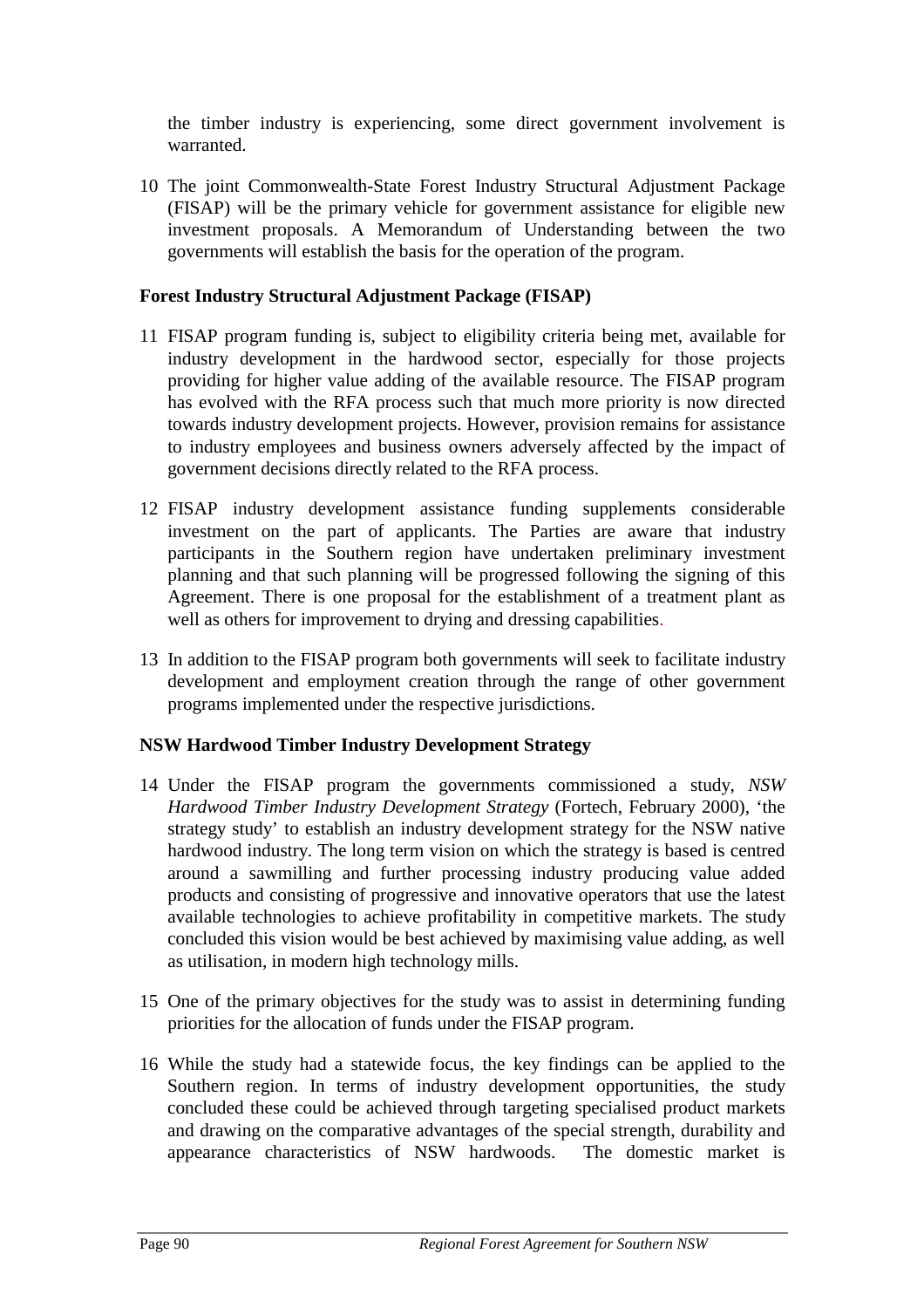considered to offer the best market opportunities, while new export opportunities are also expected to arise for niche products.

- 17 The further development of dried, dressed and further processed products are held to offer the greatest potential for further development of the hardwood industry in NSW. Specialty markets cited include those for lintels, stair treads, flooring and specialty joinery. Although these products can utilise both quota and non-quota logs, a stable quota dependent industry is essential for the development of these markets.
- 18 The study noted the greater need for this area of development was on the South Coast, with good progress being made in the north of the state. At the same time, the study acknowledged the relative lack of resource security for the Southern region was a consideration and that the RFA would provide a more stable investment climate.
- 19 Strong demand is expected to prevail for selected green sawn products, particularly large section material or products requiring high strength applications. The study noted such products are capable of being sold at margins greater than some dried and further processed products, particularly from specialist mills focused on higher quality logs.
- 20 Potential also exists in the South Coast sub-region for greater utilisation of logs for poles, piles and girders. While the study noted demand for these products had fallen over the past decade, there appears to be a swing back from substitute products for poles in particular. A CRA study, *Industry Initiatives Study – Southern Region* (SFNSW, BIS Shrapnel Forestry Group and Dames and Moore 2000) indicated that the area was well placed to serve the Sydney and Victorian pole markets, provided the spotted gum sourced from the sub-region is preservative treated.
- 21 For a range of reasons, including the scale of operations required and forecast market conditions, the industry initiatives study also concluded there appears to be limited scope for new investments in Medium Density Fibreboard, Oriented Strand Board or pulp or paper manufacturing. Bioenergy production was identified as having the best potential for investment in processing residues beyond existing woodchip export operations. However, its relative competitive disadvantage against traditional power sources was noted.
- 22 Further research and development in new technology and markets is also a clear requirement for the future development of the hardwood industry in NSW.
- 23 A key challenge for the processing industry is to value add logs that are essentially of lower average quality than those that have generally been available in the past. The Parties acknowledge both government and industry have a role to play in this adjustment process.

# **Value-adding Criteria**

24 Twenty year Wood Supply Agreements are the basis of supply for most premium sawlogs available from State Forests of NSW. These agreements are structured to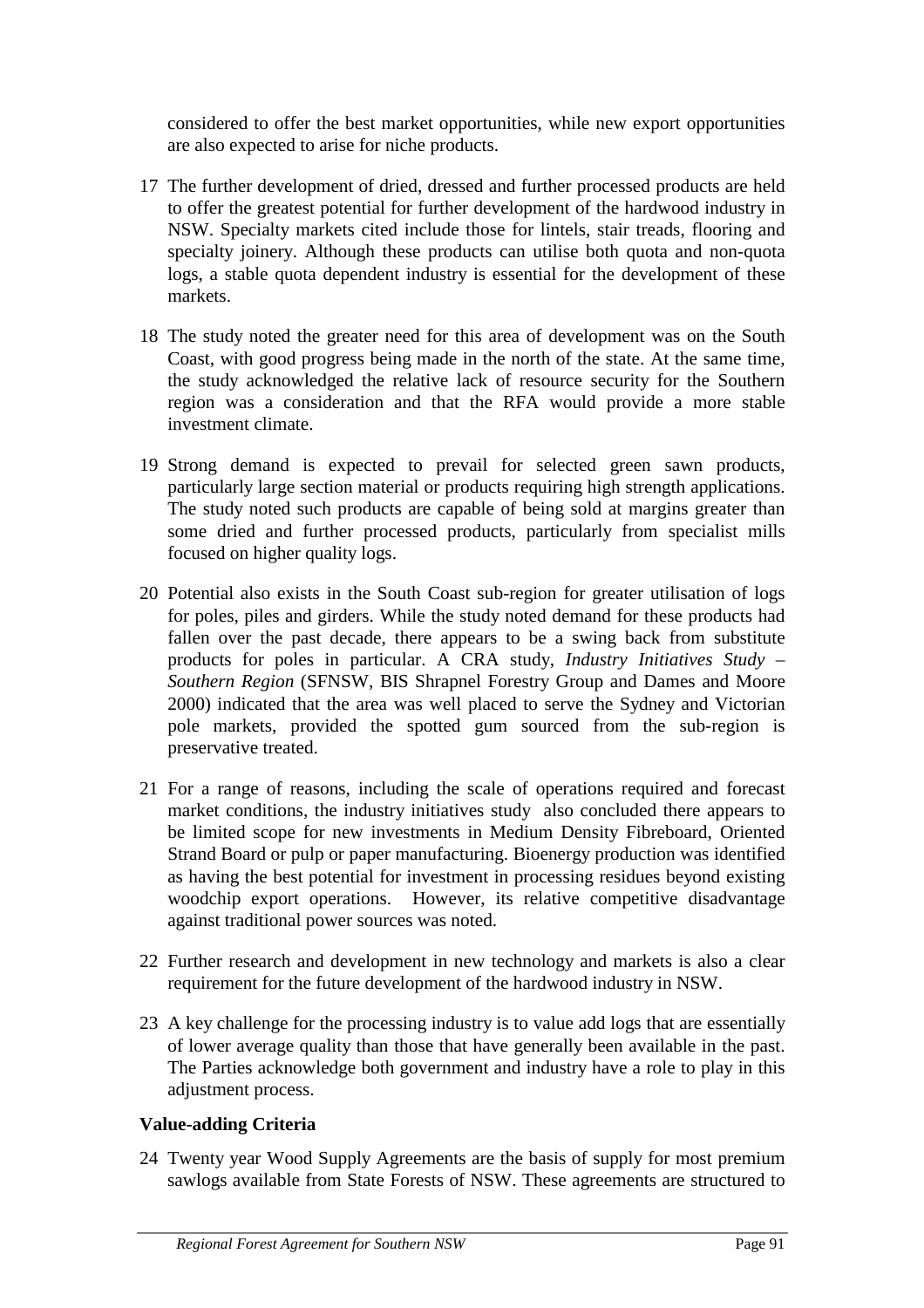provide agreement holders with resource security with provision for extension of the term, subject to the agreement holders meeting value-adding performance criteria.

- 25 An individual processor's value-adding performance will be assessed on the basis of both quantitative and qualitative criteria.
- 26 The quantitative component of the assessment will be based on an adjusted financial value-adding ratio, based on the value of processed timber and timberbased products sold by the firm, and the value of logs and timber purchased as inputs. This 'ratio model' will not in itself determine the threshold score for an 'acceptable' level of value-adding but will provide a comparative ranking of the value-adding performance based on the ratios that are calculated.
- 27 The qualitative criteria include an assessment of the firm's performance in business planning; product development and innovation; utilisation of government assistance programs to enhance performance; investment in new plant and technology; market research and product promotion; waste and residue utilisation and training.
- 28 The 'ratio model' has been developed in consultation with industry and the NSW Minister for Forestry will make an assessment of the qualitative and quantitative criteria. Final determinations for extensions to Wood Supply Agreements will be made by the Minister prior to 31 December 2001.
- 29 As per clause 78 of this Agreement, the Wood Supply Agreements in clause 77 will incorporate requirements for improved efficiency and increased processing to increase the value of products produced by the holders of the agreements from the timber supplied under the agreements (commonly referred to as "value-adding" requirements).

# **Softwood Industry**

- 30 The softwood industry has a significant presence in the Southern region, based around substantial *Pinus* plantation resources in the Tumut sub-region where it is estimated the industry employs some 1,300 people. While the existing industry across NSW is undergoing some rationalisation at present the Parties recognise that the softwood industry will continue to be a significant contributor to the economies of the Southern region.
- 31 The Visy Industries kraft pulpwood development at Tumut will increase the industry's presence in the region. Both Parties have agreed to measures to facilitate the establishment of the Visy Industries development at Tumut and its first stage is expected to be operational in the third quarter of 2001. Up to 400 people are expected to be employed during its construction phase and over 120 people directly on an ongoing basis.
- 32 A study undertaken as part of the CRA process, *Identification of Plantation Expansion Opportunities in New South Wales, Southern NSW CRA Region* (Bureau of Rural Sciences, State Forests of NSW and Australian Bureau of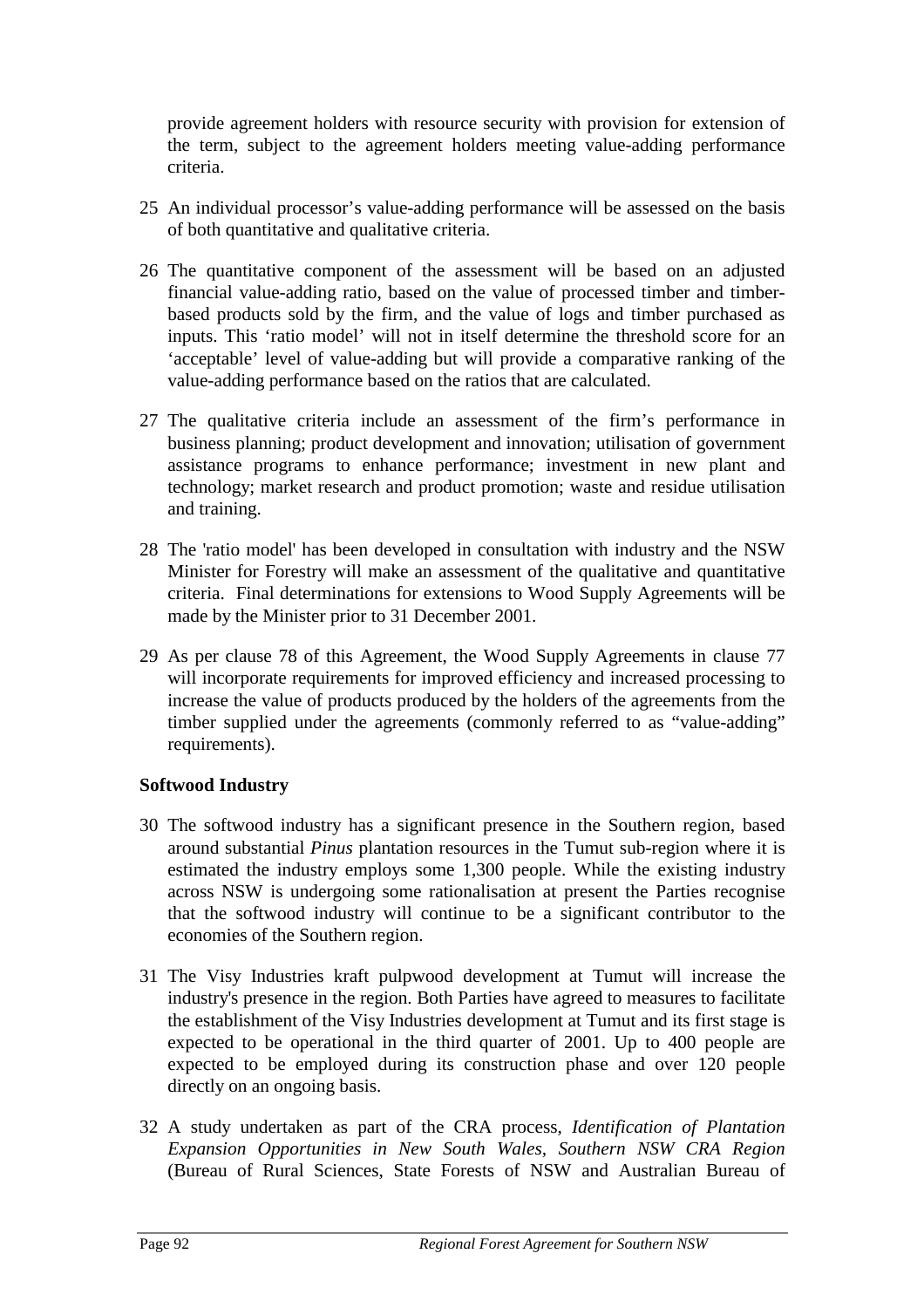Resource and Agricultural Economics, 2000), indicates there is substantial cleared private land economically suitable for expansion of the existing softwood industry within the Southern region (approximately 10,000 to 80,000 hectares in Tumut and 7,000 to 17,000 hectares in the South Coast sub region).

33 The Visy Industries development includes an agreement to establish a further 30,000 hectares of softwood plantations in the Tumut area.

# **Other Forest Based Industries**

- 34 The Parties recognise the forests of the Southern region sustain a range of forestbased industries, apart from hardwood harvesting and processing.
- 35 The study, *Forestry Based Industry Development Opportunities Southern CRA Region* (The Proteus Management Group Pty Ltd, December 1999) commissioned as part of the Comprehensive Regional Assessment process identified a range of development opportunities associated with other industries. These were broadly categorised as related to:
	- timber resources, including residues, and processing;
	- non timber forest produce;
	- Aboriginal and Heritage Tourism and Education; and,
	- forest based recreation.
- 36 The study included an assessment of a range of potential opportunities identified by the consultants and stakeholders. Different 'screens', for example market factors, resource availability and employment generating capacity were applied to provide an indication of priorities for further assessment. Constraints were also identified.
- 37 This information is available for the use of commercial interests and government agencies including regional development organisations.

# **Residue Utilisation**

- 38 A more recent study, *Alternative Uses for Hardwood Residues from the Southern NSW RFA Region* (URS Forestry, for the Department of Agriculture, Fisheries and Forestry, September 2000), focussed on market opportunities for hardwood residue resources in the Southern region. The study identified a range of uses for hardwood forest and sawmill residues.
- 39 The study found that, in the short term, the woodchip export market offered higher prices than other markets considered in the study. However, the study noted the market pressures would constrain this market's outlook in the medium to longer term.
- 40 Among a range of other market opportunities identified, the study concluded the greatest scope for alternative uses of hardwood residues from the region lay in the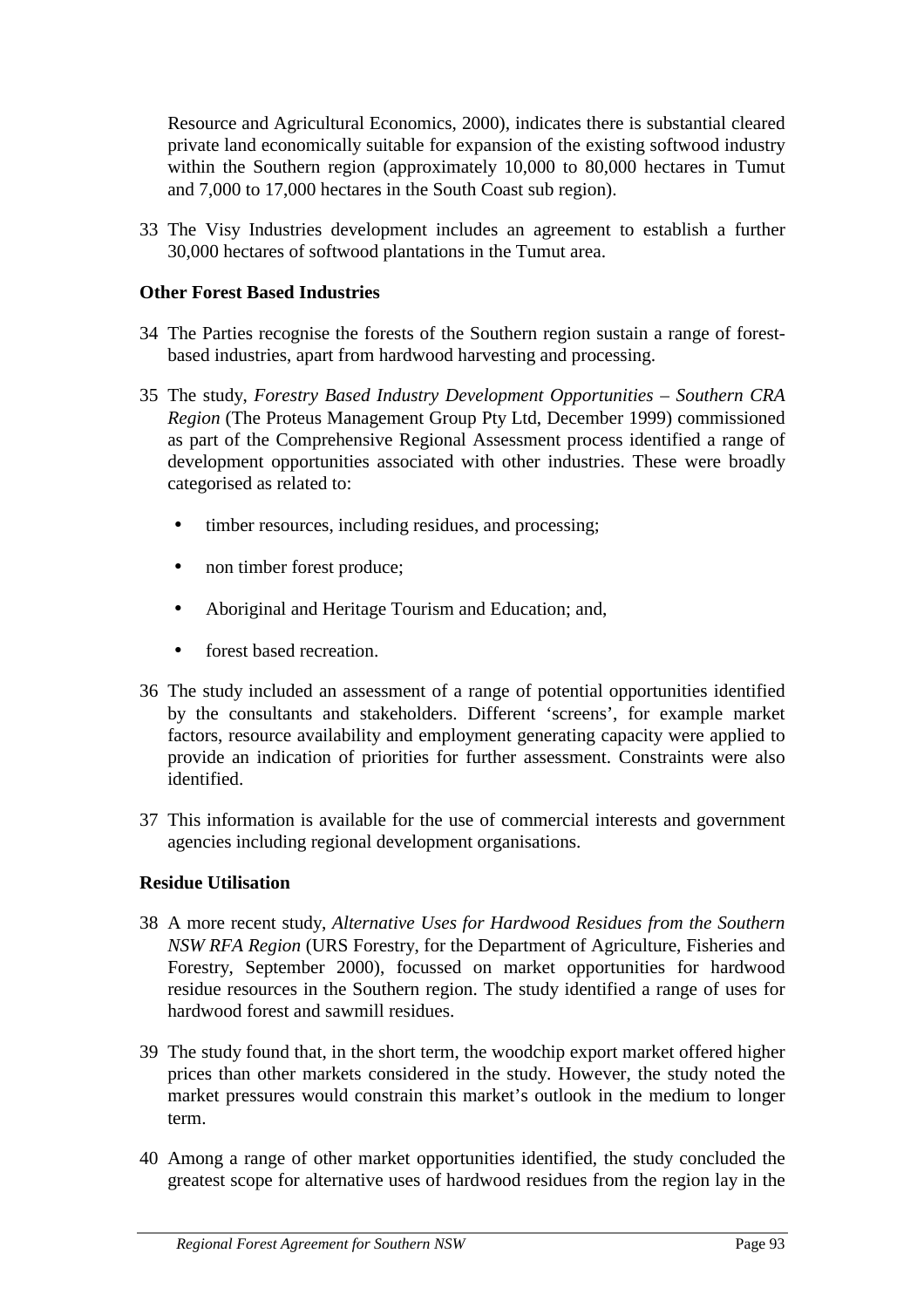establishment of new markets such as charcoal and activated carbon. These products would take advantage of the fibre characteristics of species not suited to pulp and paper manufacture. Another opportunity identified as having high potential for residue utilisation is bioenergy, although the study concluded the relative cost of power from such facilities suggested this would be a medium term prospect. A biomass plant in association with the softwood industry in the Tumut sub-region could also be viable in the longer term.

### **Employment Initiatives**

### **Employment in Aboriginal Heritage and Conservation Management**

41 The NPWS will fund the employment of 91 positions for conservation and Aboriginal heritage management of the new Southern reserves. Four of these positions are identified as Aboriginal Cultural Heritage Officers.

# **Aboriginal Cultural Heritage Program**

- 42 This project will fund assessment of Aboriginal cultural heritage on State forest in the Southern RFA region. Two cultural heritage officers employed by State Forests will foster a close working partnership between the Aboriginal community and the NSW Government's forestry program.
- 43 The cultural heritage officers' tasks will centre on identifying, assessing significance, and giving greater protection of sites. They will consult on protection mechanisms for these sites with Aboriginal communities and management agencies.
- 44 This project will also encourage increased participation of the local Aboriginal community in forest management decisions.

| <b>Funding level:</b>     | $$150,000$ per annum for 5 years |
|---------------------------|----------------------------------|
| <b>Funding source:</b>    | NSW Consolidated Fund            |
| <b>Employment impact:</b> | 2 positions for 5 years          |

#### **Management of Informal Reserves on State Forest Estate**

- 45 An important component of the Regional Forest Agreement is the protection of conservation values within informal reserves established within the State forest estate. These areas are Forest Management Zoned 2 or 3A and are unavailable for timber harvesting.
- 46 Under the Forest Agreement and IFOA, management plans for these areas are required and rehabilitation works such as road closure, exclusion of grazing, weed control and additional feral animal control programs etc may be required. As these areas contribute to the CAR Reserve System it is important that appropriate active management occurs. The NSW government will provide the necessary funding for informal and prescriptive reserve management within the Southern RFA Region.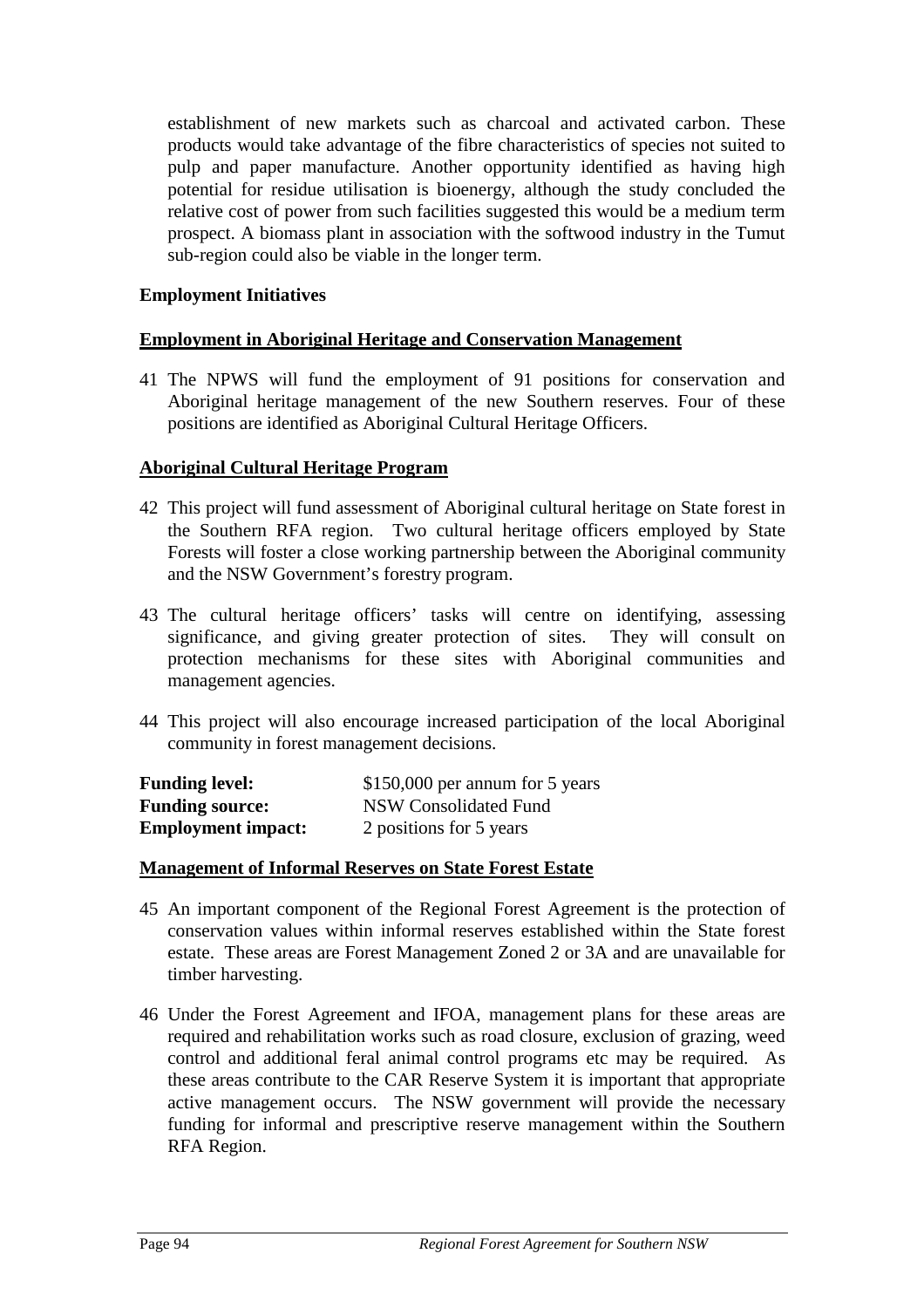| <b>Funding level:</b>     | $$350,000$ per annum                     |
|---------------------------|------------------------------------------|
| <b>Funding source:</b>    | NSW Consolidated Fund                    |
| <b>Employment impact:</b> | The equivalent of 3 positions full time. |

#### **Conservation Management Funding for National Parks and Wildlife Service**

47 Recurrent funding for the management of additions to the National Parks estate as follows:

| Year                    | Approved to date (\$'000) |
|-------------------------|---------------------------|
| 2000/2001               | 5,003                     |
| 2001/2002               | 9,860                     |
| 2002/2003               | 9,145                     |
| $2003/2004$ and ongoing | $9,145$ ongoing           |
| Total                   | 33,183                    |

### **Pest Management**

- 48 During the CRA process, experts identified feral animal control as a key tool in the long term conservation of critical fauna species on both reserves and timber producing forested lands.
- 49 A State Forests of NSW project funds feral animal management on State forest in the Southern RFA Region.
- 50 Funding will assist feral animal control in three areas:
	- improved ground baiting techniques,
	- expansion of program to currently uncontrolled areas,
	- research into the impacts of feral cats.

| <b>Funding level:</b>     | \$70,000 per annum for 5 years |
|---------------------------|--------------------------------|
| <b>Funding source:</b>    | <b>NSW Consolidated Fund</b>   |
| <b>Employment impact:</b> | 1 position for five years      |

- 51 The NPWS will implement a pest management planning, assessment and monitoring program
	- A range of appropriate best practice methods will be used to control key vertebrate pests which impact on park neighbours and native species.
	- Noxious weed programs will target species of economic and environmental significance. Similar to the vertebrate pest work, the weed control programs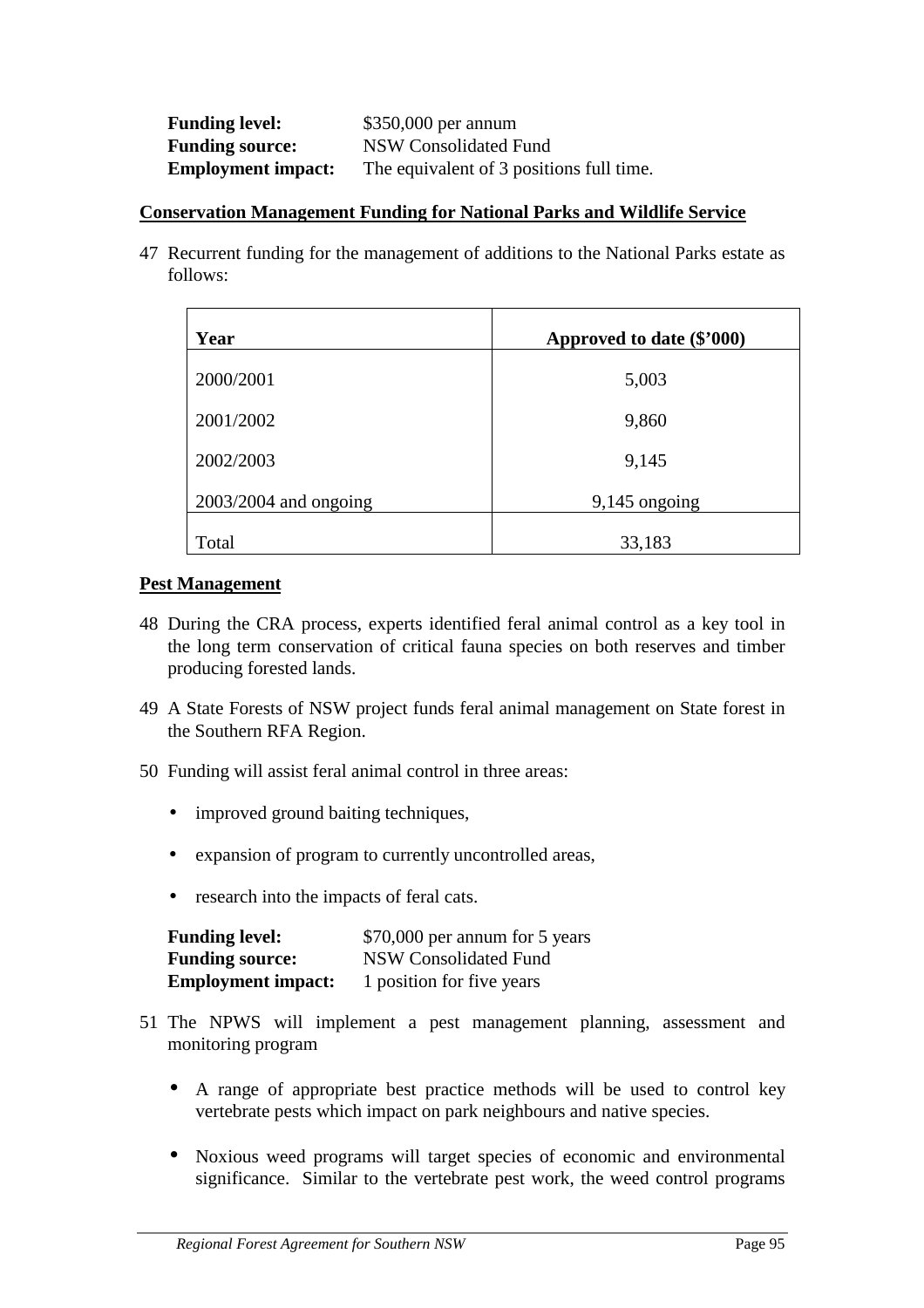are aimed at meeting NPWS responsibilities to its neighbours and protecting biodiversity on park.

# **Fire Management Planning**

52 The NPWS will prepare reserve fire management plans which develop and implement programs that effectively monitor and protect biodiversity outcomes and plan for community protection.

# **Hazard Reduction & Asset Protection**

53 Fuel management programs will be undertaken across NPWS reserves in line with Risk Management Plans and Reserve Fire Management Plans. Fuel management programs will generally be carried out by the prescribed application of fire which often requires the use of helicopters (aerial ignition).

# **Fire Trail Maintenance**

54 This program of ongoing works will include the maintenance of drainage structures, surface grading, bridge repair and repair of creek crossings.

# **Silviculture Improvement Program**

- 55 This project aims to improve the medium and long term High Quality Large Log supply from State forests in the Southern RFA Region by using thinning and culling silvicultural techniques.
- 56 The RFA modelled wood supply provides an even flow of High Quality Large Logs. Ensuring a supply of high quality large logs is an important factor in ensuring long term sustainability of all forest products from timber production forests. Silvicultural improvement is a valuable tool in ensuring the continuing supply of high quality large logs from Southern RFA forests by concentrating growth in the better quality trees in the forest and by ensuring successful regeneration following harvesting.
- 57 A program of silvicultural improvement will restore productivity to degraded timber stands capable of improved sawlog growth, and release young, potentially merchantable trees otherwise inhibited by non merchantable overstrode.
- 58 State forest areas eligible for this treatment include:
	- forest requiring a regeneration event by creation or extension of canopy gaps; or
	- areas of advanced forest regrowth requiring release from inhibiting overstorey; and
	- having environmental attributes indicative of average, or better, forest productivity.
- 59 Trained field crews will treat to varying degree about 20,000 hectares of State forest.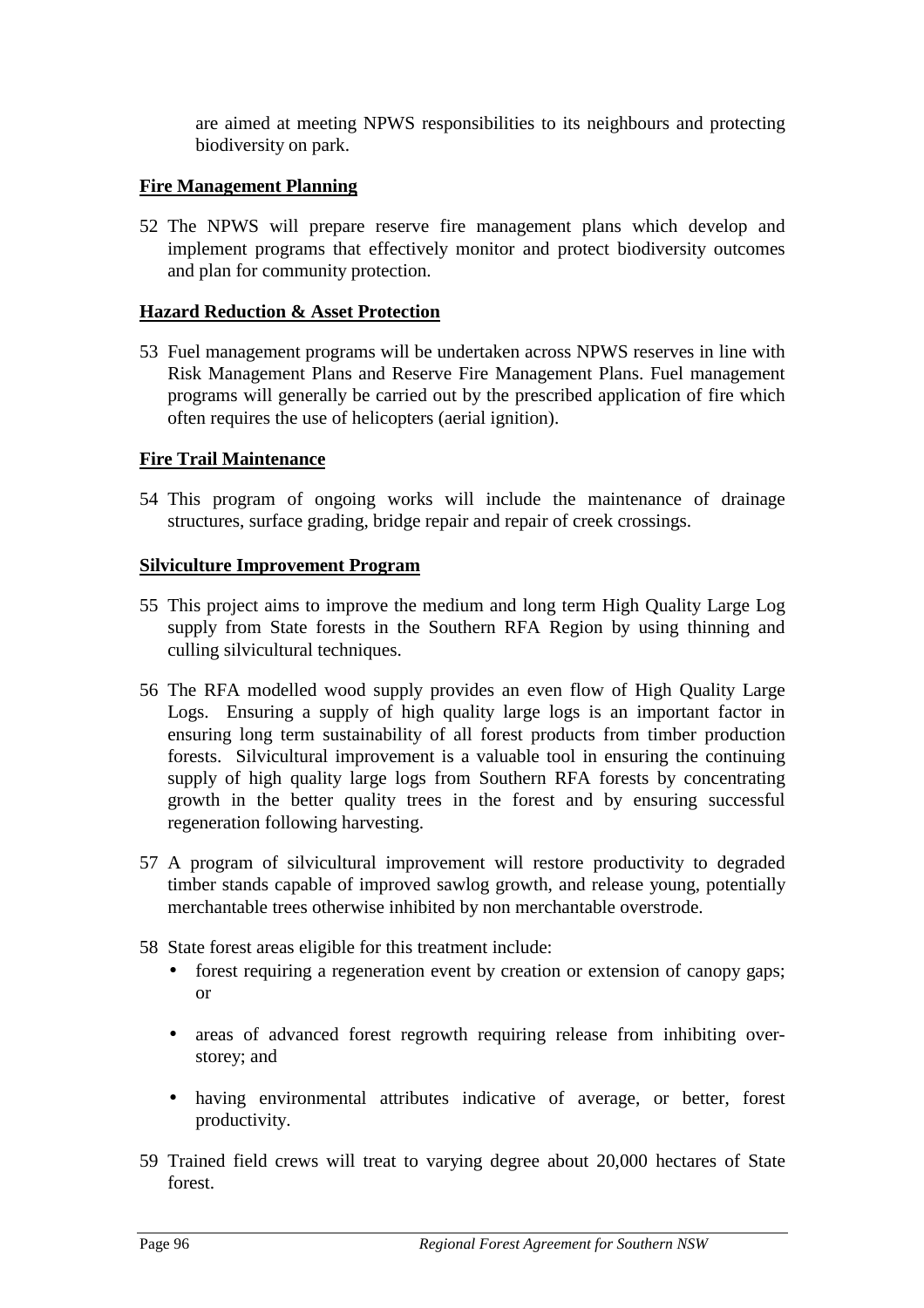| <b>Funding level:</b>     | A \$4m program averaging about \$670k per annum over |
|---------------------------|------------------------------------------------------|
|                           | 6 financial years.                                   |
| <b>Funding source:</b>    | NSW Consolidated Fund $- $1.5$ m                     |
|                           | NSW FISAP $-$ \$1.25 m                               |
|                           | Commonwealth $FISAP - $1.25$ m                       |
| <b>Employment impact:</b> | 15.5 full time positions                             |

### **Purchase of Private Property Program**

- 60 This project increases the area of forest in the Southern RFA region from which sawlog yield can be accessed by purchasing private property or timber rights, both for standing timber and for the planting of new forest. This is a significant program in ensuring the long term sustainability of sawlog supply.
- 61 This program involves purchase of suitable properties, or the timber rights on them, for:
	- existing native forest timber currently, or soon to be, of commercial size; and
	- plantation establishment and joint venture schemes.

| <b>Funding level:</b>     | Land purchase                                            | \$4.76m |
|---------------------------|----------------------------------------------------------|---------|
|                           | <b>Plantation establishment</b>                          | \$240k  |
| <b>Funding source:</b>    | NSW Consolidated Fund –                                  | \$5m    |
| <b>Employment impact:</b> | Additional employment will be generated in plantation    |         |
|                           | establishment and maintenance, site preparation and land |         |
|                           | management.                                              |         |

- 62 Funding has also been allocated from the NSW Government Environment Trust Fund for the voluntary purchase of private lands to:
	- Assist towards meeting conservation targets not already met on the formal dedicated reserve system and improve the management boundaries of these reserves including the purchase of inholdings. **Funding level:** \$1.2 million.

#### **Asset Maintenance**

63 Bridge Maintenance

- Bridges that will be incorporated into the new NPWS parks are often of a low standard timber construction. Following engineering inspection many will require the replacement of major structural components.
- 64 Visitor facilities and infrastructure maintenance
	- A range of visitor facilities have been transferred to NPWS management. Examples include lookouts, several high profile roadside rest areas, walking tracks and camping areas. Cyclical maintenance programs will be implemented to ensure facilities meet appropriate safety standards and to facilitate sustainable use.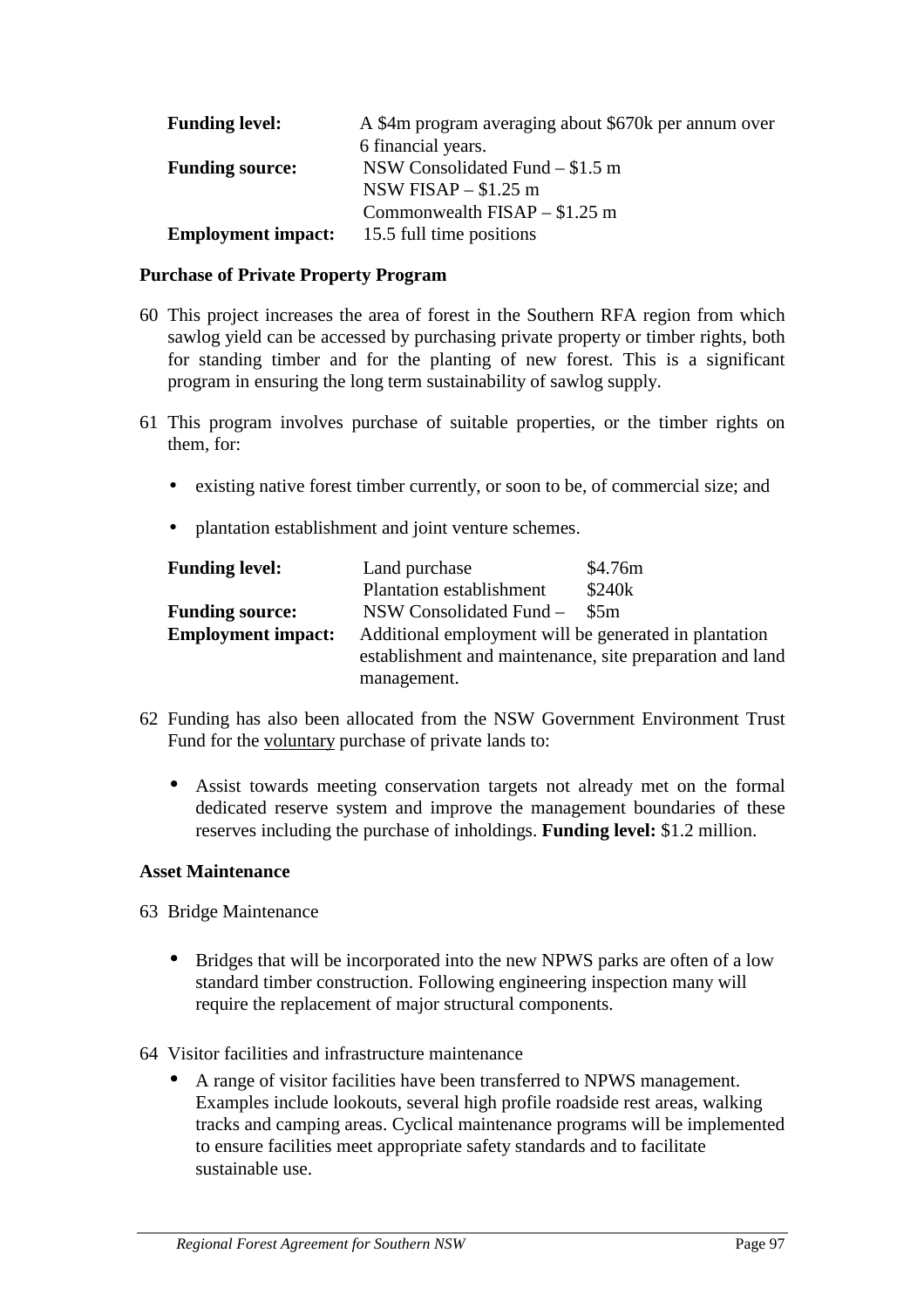# **Capital Works**

65 Capital works programs will be implemented by the NPWS to enhance visitor experiences in the new national parks. Works will include – lookout and walking track construction, camping area development and interpretation facilities. Capital works funding for the management of additions to the National Parks estate as follows.

| Year                    | Approved to date (\$'000) |
|-------------------------|---------------------------|
| 2000/2001               | 795                       |
| 2001/2002               | 625                       |
| 2002/2003               | 895                       |
| $2003/2004$ and ongoing | 290                       |
| Total                   | 2,605                     |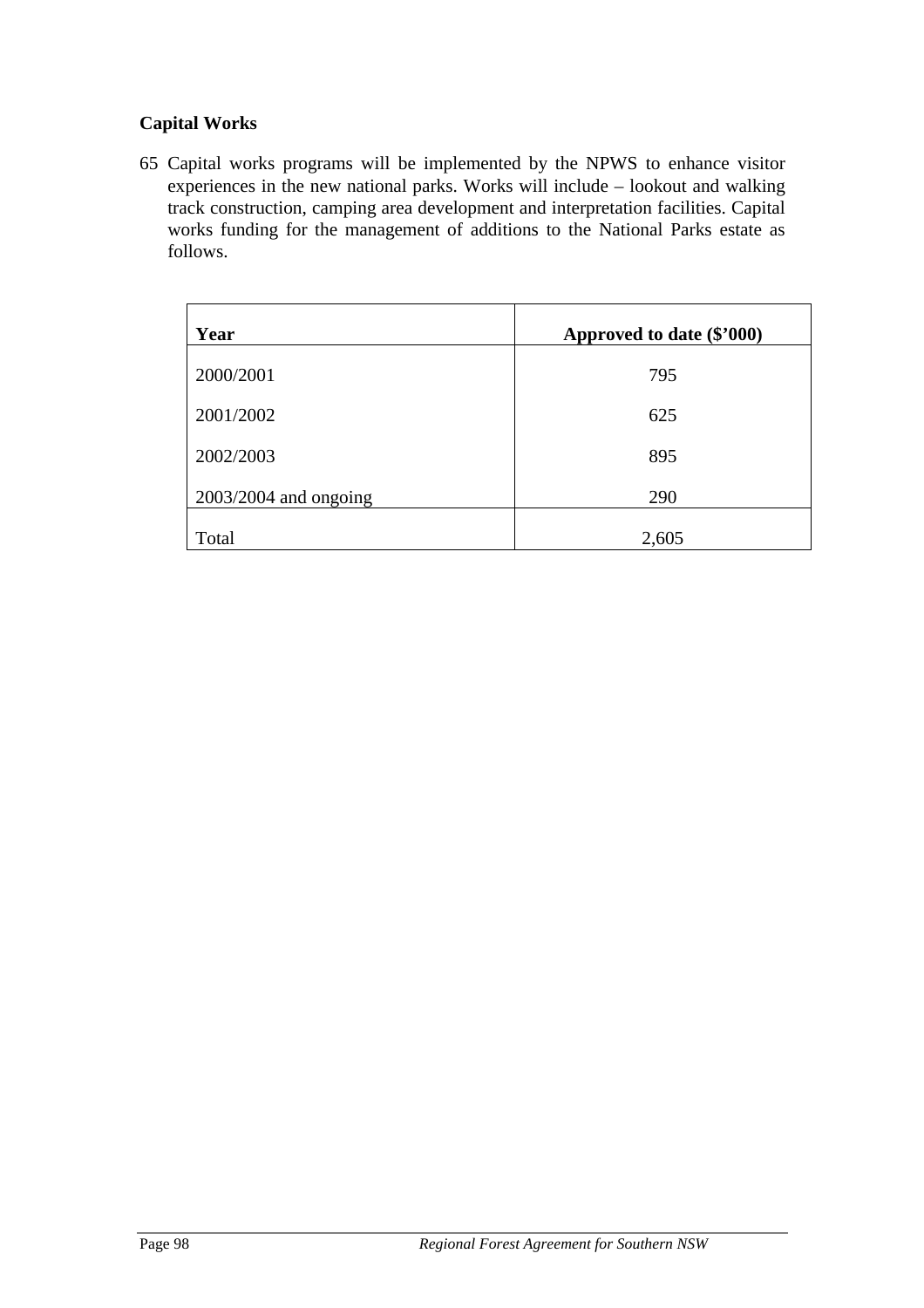### **DATA AGREEMENT**

#### **Purpose**

- A This Data Agreement between the Commonwealth and New South Wales relates to the Data collected, developed for, and used in, the development, implementation and monitoring of the Regional Forest Agreements for New South Wales.
- B This Data Agreement specifies access, ownership, custodianship, updating and archiving arrangements for the Data for all four RFA regions within New South Wales.
- C Separate Schedules will be added to the Data Agreement following completion of each RFA. These Schedules, which address the Data specific to each RFA region, and which will be completed on the dates specified in clause 4.6, are as follows:
	- Eden Region (Schedule 1);
	- Upper North East Region (Schedule 2):
	- Lower North East Region (Schedule 3), and
	- Southern Region (Schedule 4).

Schedules will identify the name, custodian, ownership and access including for reports and software.

#### **1. Definitions and Interpretation**

- 1.1 Unless otherwise stated to the contrary, the definitions contained in the Agreement will also apply to this Data Agreement.
- 1.2 A reference to a clause means a clause of this Data Agreement, unless specified to the contrary.
- 1.3 The following additional definitions will apply to this Data Agreement:

| Access Category: | means a category of access for an item of Data as indicated in<br>a Schedule. The Access Categories are Restricted Data,<br>Licensed Data and Unrestricted Data.                                                              |
|------------------|-------------------------------------------------------------------------------------------------------------------------------------------------------------------------------------------------------------------------------|
| Archived Data:   | means all Data used to develop the Agreement, and which<br>must be archived in accordance with clause 4.                                                                                                                      |
| Assessment Data: | means all Comprehensive Regional Assessment and<br>integration project outputs and products including reports,<br>required to complete the NSW Regional Forest Agreements<br>(as determined by the Joint Steering Committee). |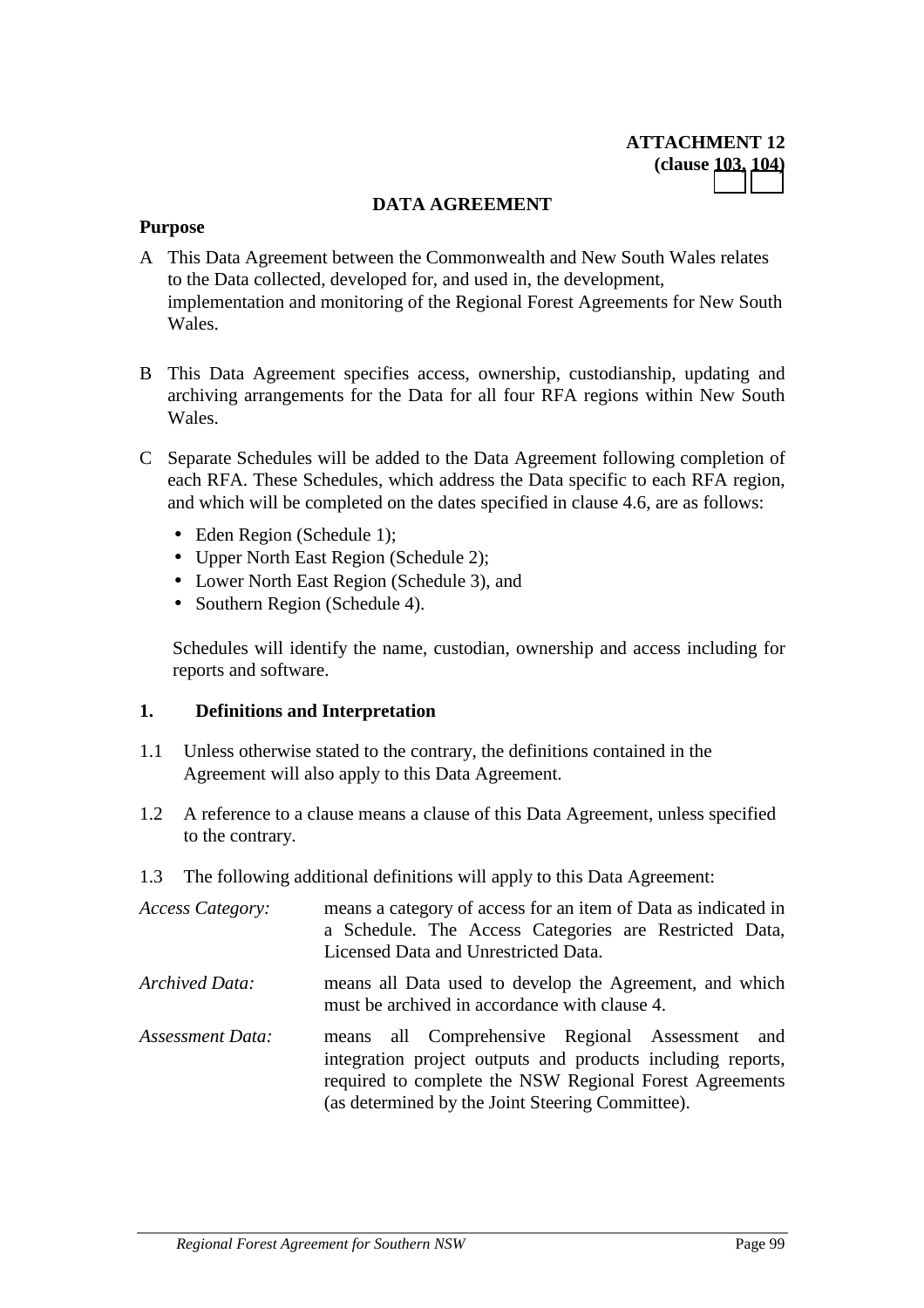| Custodian:                 | means a custodian of Data, or component of that Data, is an<br>individual or organisation having the responsibility to ensure<br>that the Data is collected, maintained and distributed<br>according to this Data Agreement.                          |
|----------------------------|-------------------------------------------------------------------------------------------------------------------------------------------------------------------------------------------------------------------------------------------------------|
| Data:                      | means all Source Data, Derived Data, Assessment Data, and<br>models listed in the Schedules.                                                                                                                                                          |
| Data Agreement             | means these clauses 1-9 (inclusive) and all Schedules.                                                                                                                                                                                                |
| Data Archive:              | means a secure repository for Archived Data which meets the<br>standards required by clause 4.                                                                                                                                                        |
| Derived Data:              | includes Data which is obtained by analysis, modelling,<br>aggregation or other complex manipulation of Data. A<br>derived Data set can have either Source Data or other derived<br>Data sets as inputs to its creation.                              |
| <b>Existing Data:</b>      | means Data and/or Data sets that existed in either<br>Commonwealth agencies or NSW State agencies prior to<br>commencement of Comprehensive Regional Assessments or<br>integration projects.                                                          |
| Jointly Owned Data:        | means Data jointly funded by the Parties to inform the<br>development of or implementation of these RFAs and<br>identified as jointly owned in the Schedules.                                                                                         |
| Licence:                   | means a document which authorises the use of Data or a<br>number of Data sets for specified purposes, and specifies any<br>restrictions on the use of Data.                                                                                           |
| Licensed Data:             | means Data designated in a Schedule as Licensed.                                                                                                                                                                                                      |
| Metadata:                  | means information about Data or Data sets including<br>descriptions or specifications of Source Data or derived<br>Metadata are to be recorded in a standard<br>information.<br>format or as agreed documentation.                                    |
| New Data:                  | Data that has been created after the signing of an RFA.                                                                                                                                                                                               |
| Owner:                     | the individual(s), organisation(s) or jurisdiction(s) that holds<br>the intellectual property rights over a particular set of<br>information or Data.                                                                                                 |
| <b>Unrestricted Data:</b>  | means Data designated in a Schedule as being Unrestricted.                                                                                                                                                                                            |
| <b>Restricted Data:</b>    | means Data which is considered sensitive by an Owner and<br>which is designated in a Schedule as being Restricted.<br>Restricted Data includes any Data to which confidentiality<br>and limitation on use conditions apply.                           |
| <b>RFA</b> <i>Purpose:</i> | includes purposes relating to updating, implementation,<br>review, monitoring or reporting of RFAs and includes<br>provision of advice to government Ministers in relation to<br>RFAs, and fulfilling statutory requirements with respect to<br>RFAs. |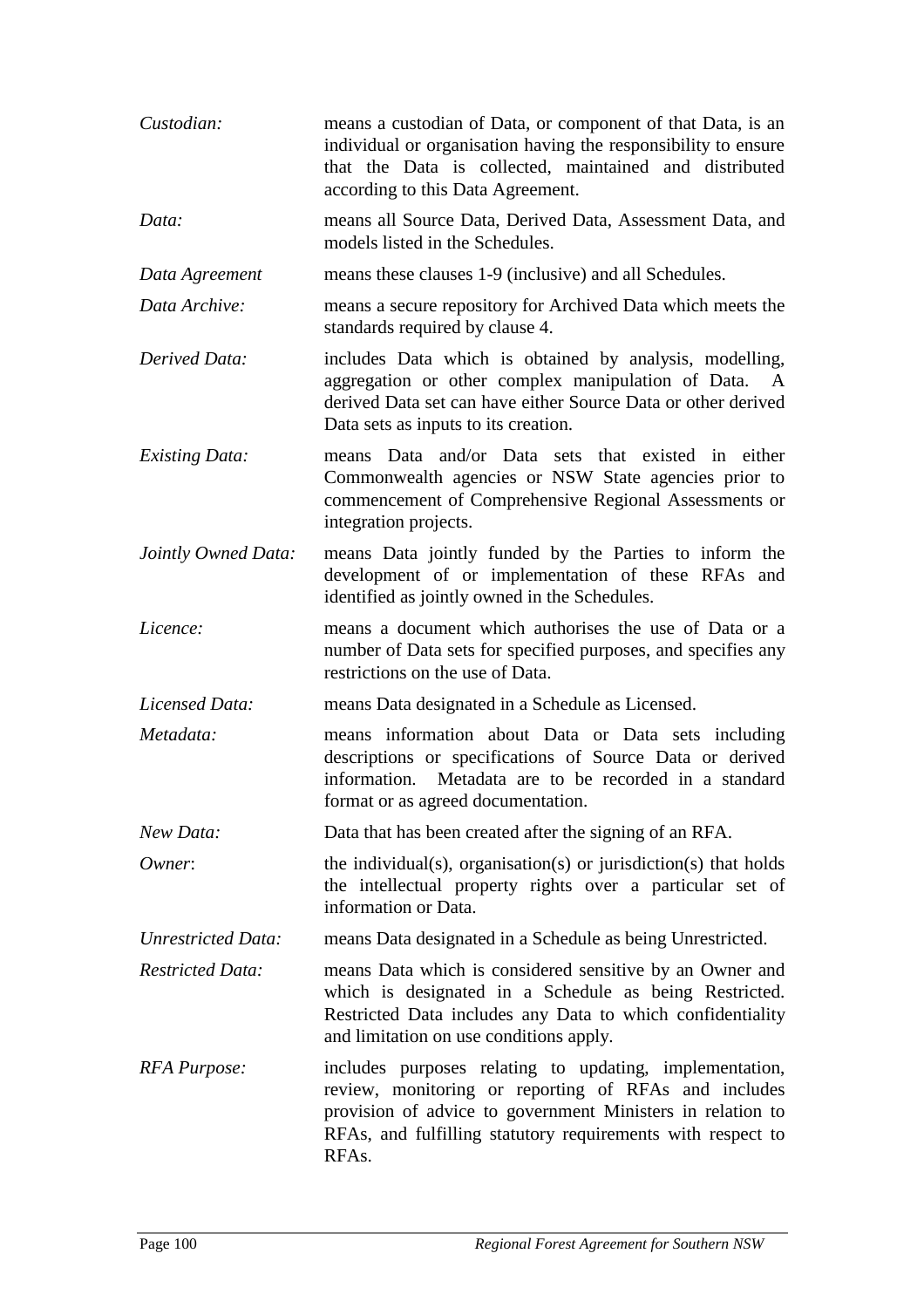| Schedule:          | means a Schedule to this Data Agreement as amended from<br>time to time.                                                                                                                                               |
|--------------------|------------------------------------------------------------------------------------------------------------------------------------------------------------------------------------------------------------------------|
| Singly Owned Data: | means Data which is identified as being singly owned in the<br>Schedules to the Data Agreement and includes Data where<br>the RFA process has funded only the enhancement of, or<br>minor additions to, Existing Data. |
| Source Data:       | means Data which is not obtainable from other Data or<br>derivable by combining other Data sets.                                                                                                                       |
| Third Party Data:  | means Data owned by a third party that was used for RFA<br>Purposes and is identified in the Schedules to the Data<br>Agreement as Third Party Data.                                                                   |

### **1. Schedules**

The Parties agree that each Schedule, in respect of each item of Data listed there, includes:

- (a) the title of the Data and/or identifier for the Data;
- (b) the Owner;
- (c) the Custodian;
- (d) the Access Category; and
- (e) the Ownership Type;

# **2. Ownership Types**

#### 2.1 Jointly Owned Data

- 2.1.1 Subject to this clause 2.1 and clause 3, and where confidentiality provisions do not apply, Jointly Owned Data may be used by either Party for any purpose.
- 2.1.2 Where confidentiality obligations limit access to or use of Jointly Owned Data, Parties must comply with those confidentiality obligations. Any Data subject to confidentiality obligations must be clearly identified as Restricted in the Schedules.
- 2.1.3 Custodianship of, and access to, Jointly Owned Data shall be as described in clause 3.

# 2.2 Singly Owned Data

2.2.1 The Parties agree that subject to this clause 2.2 and clause 3, Singly Owned Data identified in the Schedule can be used for RFA Purposes by either Party subject to any confidentiality or use provisions that limits its usage beyond that specifically agreed. Such Data will only be used in a manner that respects all rights of ownership, confidentiality and copyright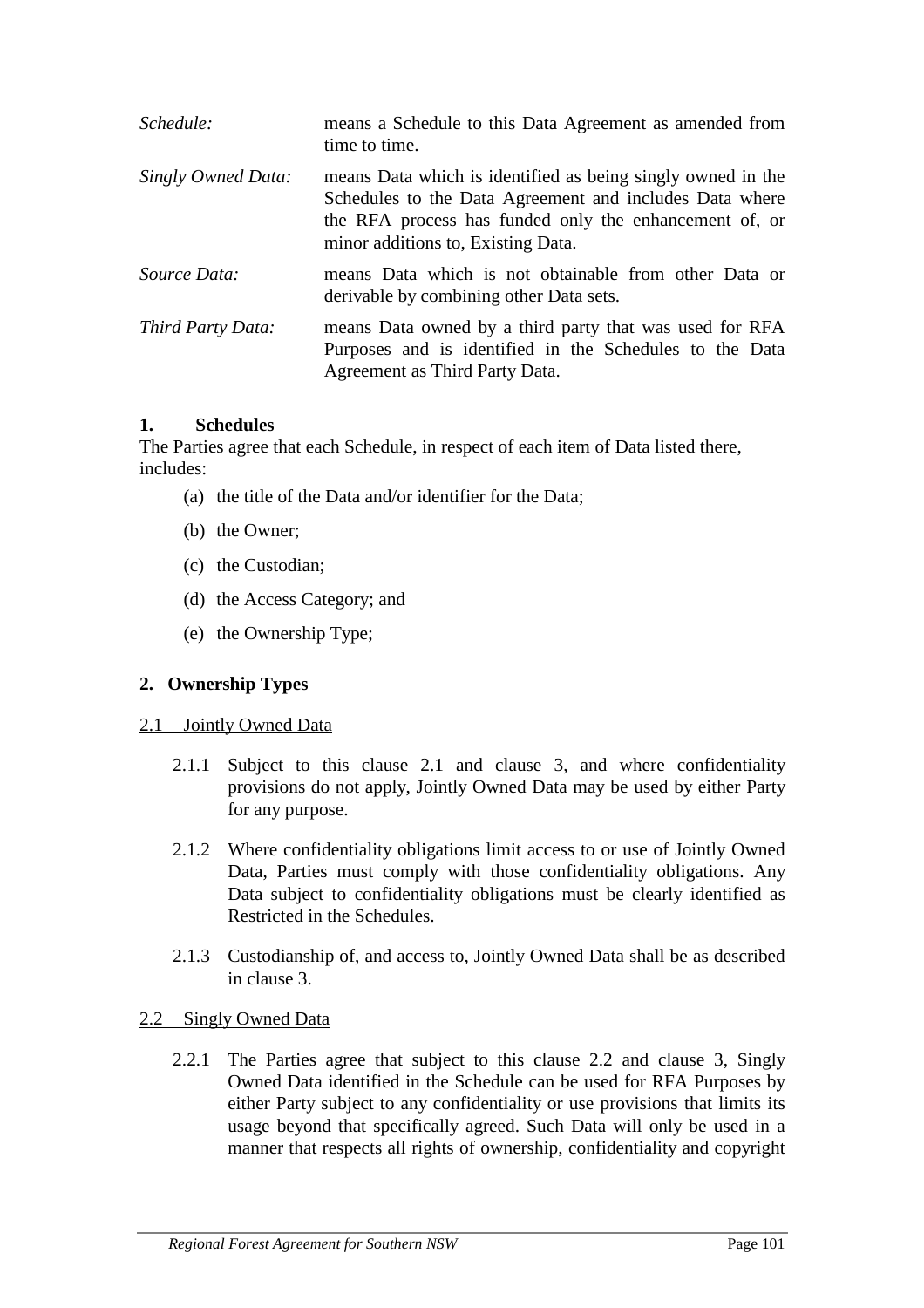of the Data Owner and Licence conditions. Use of Singly Owned Data for other purposes requires the prior written permission of the Owner.

- 2.2.2 Where confidentiality obligations or limitations on use are imposed, a Party who is not the Owner may only use Singly Owned Data for purposes other than RFA Purposes under Licence
- 2.2.3 Access to Singly Owned Data by third parties will generally be through arrangement with the Data Custodian except as provided for in the Data Agreement and Schedules. Parties to this Data Agreement that are not the Owner will not provide Singly Owned Data to a third party without the prior permission of the Owner.
- 2.2.4 The Custodian of Singly Owned Data will be responsible for providing access to such Data in accordance with its Access Category identified in the Schedules to the Data Agreement and described in clause 3 of this Data Agreement.
- 2.2.5 Access arrangements imposed by an Owner shall apply to Existing Data unless otherwise agreed by the Parties.

# 2.3 Third Party Data

Third Party Data will be used in accordance with any Licence arrangements agreed with the Owner.

#### **3. Access Arrangements**

- a) Subject to clause 2, all Data identified in the Schedules may be used by Parties (including the Governments' officers, employees, agents contractors, sub-contractors or consultants) for RFA Purposes consistent with the access provisions which apply to the Data's Access Category relevant to the access category as outlined below.
- b) Where confidentiality or limitations on use apply in respect of Singly Owned Data and Jointly Owned Data, such Data must only be used in accordance with the relevant Licence conditions.
- c) Access to Third Party Data will only be possible where explicitly permitted under the terms of a Licence agreement with the Owner.
- d) There are three categories that have been agreed for access to Data by Parties:
	- i) Restricted
	- ii) Licensed
	- iii)Unrestricted

# 3.1 Restricted Data

Restricted Data is Data which is considered sensitive by a Data Owner and is available to the other Party or third parties only by agreement of the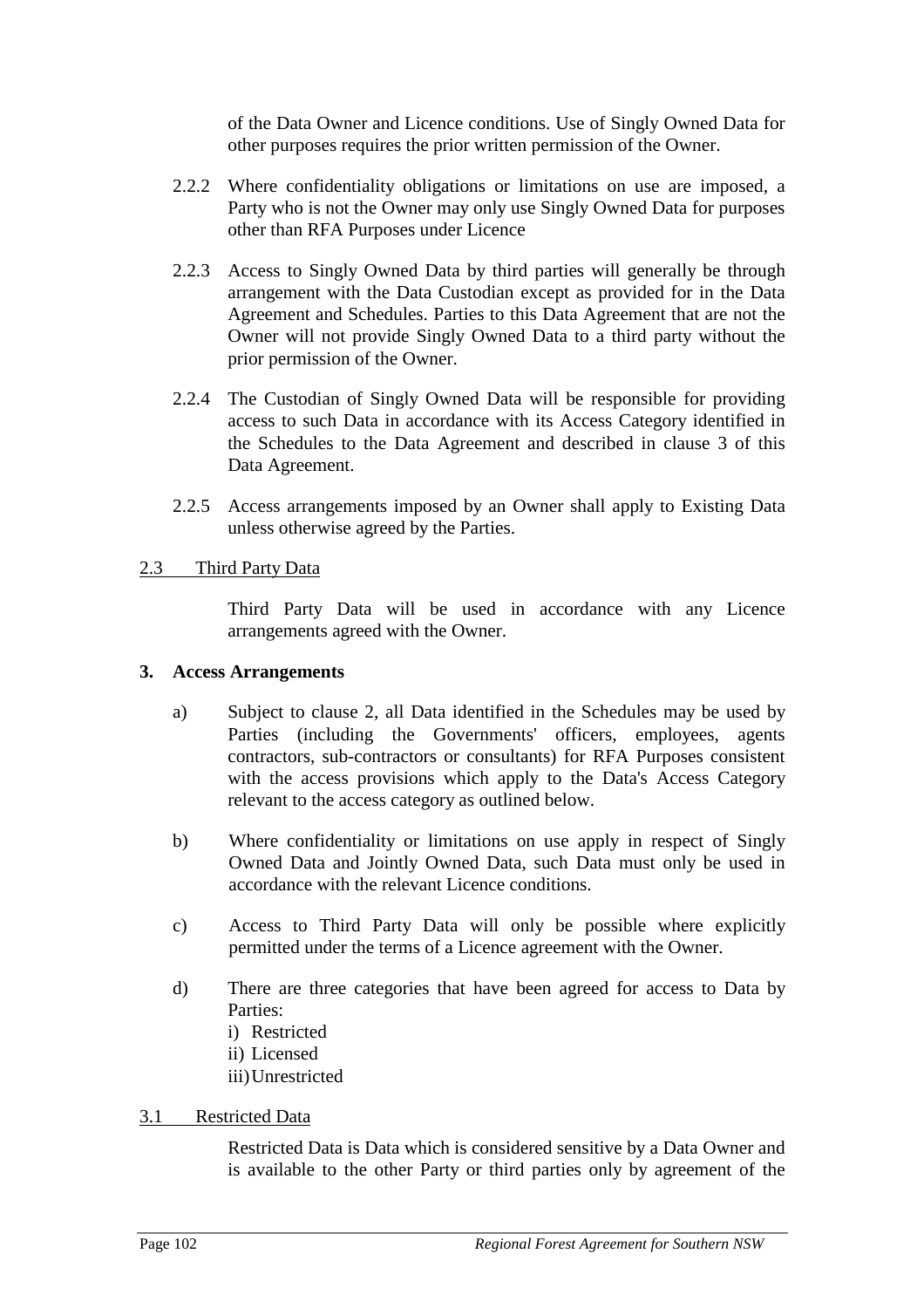Owner on a case-by-case basis. This includes Data for which confidentiality and use provisions apply.

- 3.2 Licensed Data
	- 3.2.1 Licensed Data may be provided to third parties by means of a Licence with the relevant Data Custodian.
	- 3.2.2 Licensed Data may be used by third parties as agreed on a case by case basis subject to the conditions of the Licence.

# 3.3 Unrestricted Data

- 3.3.1 Subject to this clause 3.3.2, Unrestricted Data is available to the public without restriction in respect to the purposes for its use.
- 3.3.2 Unrestricted Data and products may be used by third parties for unrestricted use provided that the copyright interests of the Owner are protected. Any party making available Unrestricted Data must require third parties to include on any reproduction of Unrestricted Data the following statement:

Copyright © [insert name of copyright owner] [insert year of creation].

- 3.4 Data Management Arrangements
	- 3.4.1 The Parties agree to the custodianship, management, maintenance, access and use according to whether data is classified as 'Restricted', 'Licensed' or 'Unrestricted' as detailed above and in the Schedules. The classification of each Data set will be agreed on a case by case basis for all Data used for development of the RFA and as outlined in the Schedules to be added to this Data Agreement.
	- 3.4.2 The Parties will agree on the Data Custodian to manage, maintain and release the Data as outlined in the Schedules to this Data Agreement. The Data Custodian will maintain a register of all Data transfers for Data classified as Restricted or Licensed that will be available to either Party.
	- 3.4.3 Over time, Data may be reclassified from one access category to another, subject to the approval of the Data Owner, agreement by the Parties and the notification of the Custodian of this reclassification.

# **4. Data Archive**

- 4.1 The intention and purpose of the Data Archive is to ensure that baseline Data is available for undertaking RFA reviews.
- 4.2 Access to Archived Data shall be consistent with this Data Agreement.
- 4.3 The Parties will ensure that, subject to clause 4.5, all Singly Owned Data, Jointly Owned Data and Third Party Owned Data including Assessment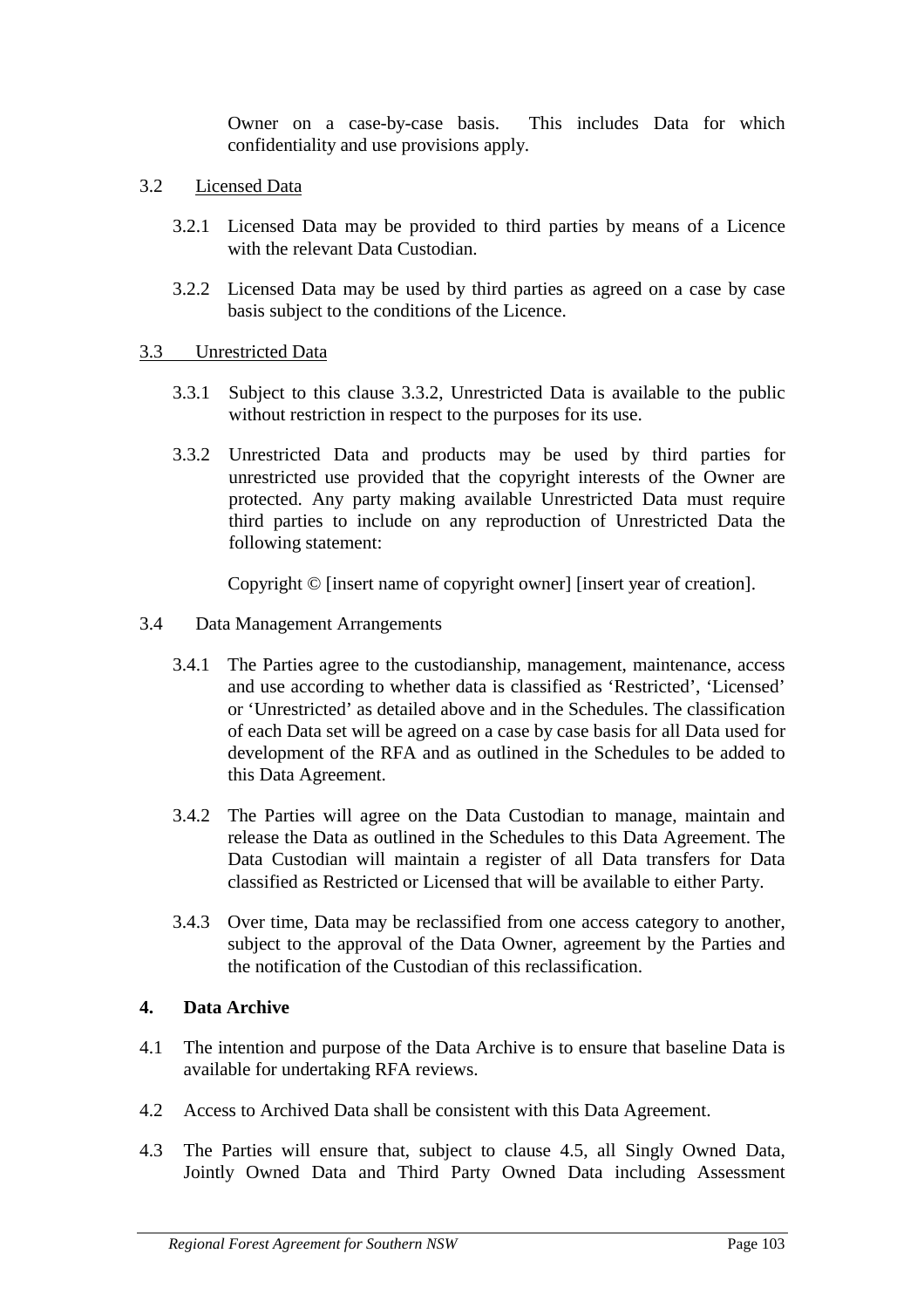Reports, Source Data and Derived Data identified in the Schedules to the Data Agreement will be included in the Data Archive unless confidentiality provisions prevent this.

- 4.4 The Data Archive shall include copies of all Data, models and software in the Schedules, Metadata, and documentation of models or modelling tools, required for the purposes of meeting Regional Forest Agreement obligations and undertaking assessments for RFA Purposes.
- 4.5 Copies of the full Data Archive shall be held at one State location and two Commonwealth locations. Where this is prevented due to commercial, confidentiality, copyright or previous contractual arrangements that Data must nevertheless be archived by the Custodian in a manner satisfactory to both Parties. Remote archiving of Data should be avoided wherever possible.
- 4.6 The Custodian identified in the Schedules to this Data Agreement shall provide copies of the Data, Metadata and other documentation for the Data Archive by the following dates:
	- (a) Eden Region (Schedule 1) by 30 April 2000;
	- (b) Upper North East Region (Schedule 2) by 30 June 2000;
	- (c) Lower North East Region (Schedule 3) by 30 June 2000, and
	- (d) Southern Region (Schedule 4) by 30 June 2001.
- 4.7 The manager of the NSW copy of the RFA Data Archive will be the Department of Urban Affairs and Planning. The managers of the Commonwealth copies of the RFA Data Archive will be Environment Australia - Department of Environment and Heritage, and Department of Agriculture, Fisheries and Forests (Bureau of Rural Sciences).
- 4.8 Maintenance of the Data Archive will be the responsibility of an appropriate nominee at each of the three Data Archive sites. All archiving of Data and other information must provide appropriate security and must ensure the continuing recoverability of Archived Data (preferably by CD ROM) and must include Metadata and/or other relevant supporting documentation to enable use of that Data and other information.
- 4.9 The Parties shall have access to all Archived Data in the Data Archive as baseline Data for RFA review purposes.
- 4.10 The Archived Data Archive must not be changed, amended or altered unless this is necessary to correct an error occurring during the archiving process, in which case all Data Archive Managers and Parties must be notified and the error must be rectified by the Custodian.

# **5. Metadata**

5.1 All Singly Owned Data and Jointly Owned Data identified in the Schedule shall be described by standard Metadata. Standard Metadata will be freely exchanged between Parties and third parties.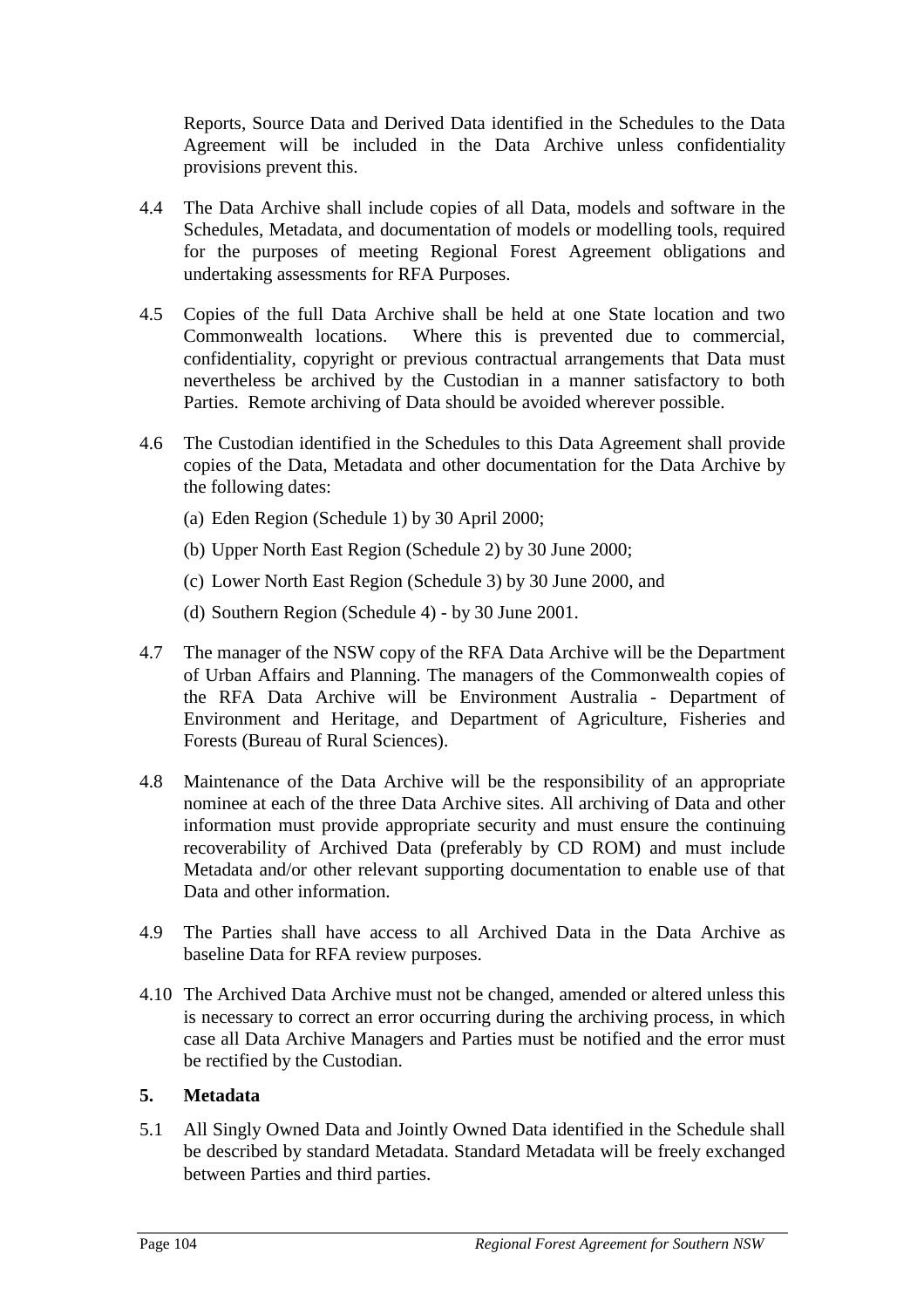- 5.2 The Australia New Zealand Land Information Council (ANZLIC) metadata standards as supplemented for the NSW CRA/RFA process (see CRA Data Manual *- A report undertaken for the NSW CRA/RFA Steering Committee, May 1998*) will be used to describe all Source Data, Existing Data and Derived Data. Metadata for a given Data set is the responsibility of the Custodian for that Data set.
- 5.3 The ANZLIC (1996) metadata standard has been adopted as the metadata standard for the NSW CRA/RFA. (Reference: ANZLIC *Guidelines: Core Metadata Elements: Version 1 - Metadata for high level land and geographic data directories in Australia and New Zealand.* ANZLIC 1996.).
- 5.4 The Parties will ensure that the custodian for each Data set will provide the Metadata statements to the Australia Spatial Data Directory (ASDD) consistent with jurisdictional practices.

# **6. Data updates**

- 6.1 The Parties agree to provide appropriate mutual access to updated and modified Assessment Data that is not subject to confidentiality obligations and restrictions on use for the purposes of RFA review and monitoring. Any significant upgrades to, or modification of, the Assessment Data must be reported to the other Party on request.
- 6.2 If significantly upgraded versions of Jointly Owned Data are developed in the course of the normal business of either Party, they will be Singly Owned Data and provided to the other Party as required for RFA Purposes in accordance with this Data Agreement.
- 6.3 If upgraded versions are developed for RFA Purposes and the upgrade was jointly funded, the new versions of Data will be Jointly Owned Data unless otherwise agreed and will be provided to the other Party at no cost.
- 6.4 CRA Data yet to be completed and listed as 'work in progress' in the Schedules to this agreement will, on completion, be provided to the other Party consistent with the Ownership Type and Access Categories subsequently agreed between the Parties and identified in the Schedule.
- 6.5 The Parties recognise that access to New Data may be required for the purposes of RFA reviews. Immediately prior to any RFA review the Parties shall determine which New Data is appropriate for review purposes, and negotiate access to that New Data through the Custodian.
- 6.6 The Custodian of any 'work in progress' (as identified on the Schedules) shall notify both Parties upon the completion of those Data sets. Thereafter, access to that Data shall be through the Custodian, in accordance with the appropriate sections of this Data Agreement.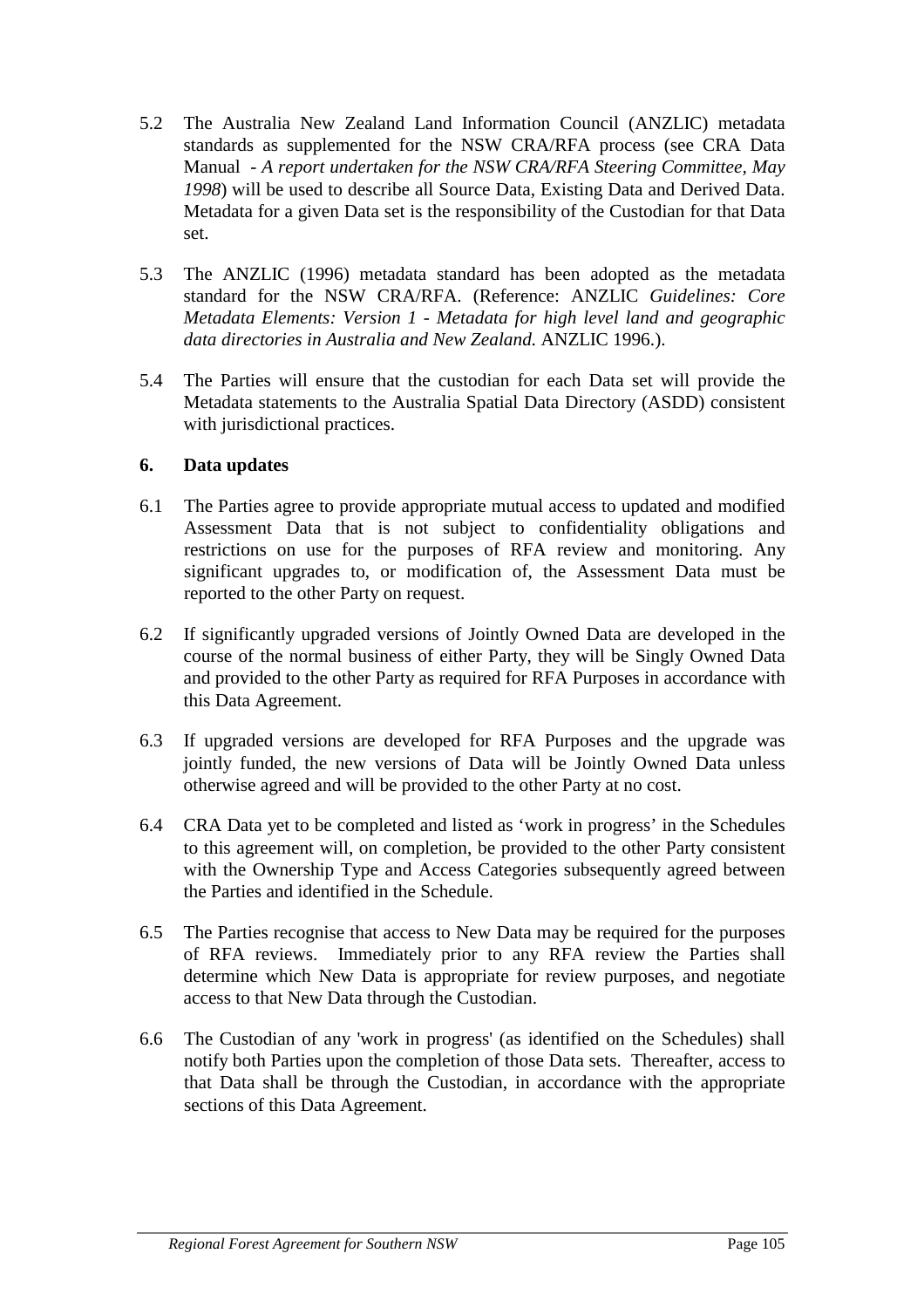# **7. Participant Stakeholder Access to Assessment Data Post-RFA Signing**

On request, a copy of Licensed and Unrestricted Assessment Data, as archived, will be issued to participant stakeholders subject to the provisions of a Licence issued by the Department of Urban Affairs and Planning.

#### **8. Data Access by Third Parties.**

Data access by non-RFA participants will be addressed on a case-by-case basis consistent with the appropriate sections of this Data Agreement and shall be granted through the relevant Custodian.

### **9. Contacts**

Correspondence concerning this Data Agreement should be marked to the attention of the GIS Manager for Regional Forest Agreements in the relevant agency as set out below.

Resources and Conservation Division Department of Urban Affairs and Planning GPO Box 3927 Sydney NSW 2001

Department of Agriculture, Fisheries and Forestry - Bureau of Rural Sciences PO Box E11 BARTON ACT 2600

Environment Australia, Department of Environment and Heritage GPO Box 787 CANBERRA ACT 2610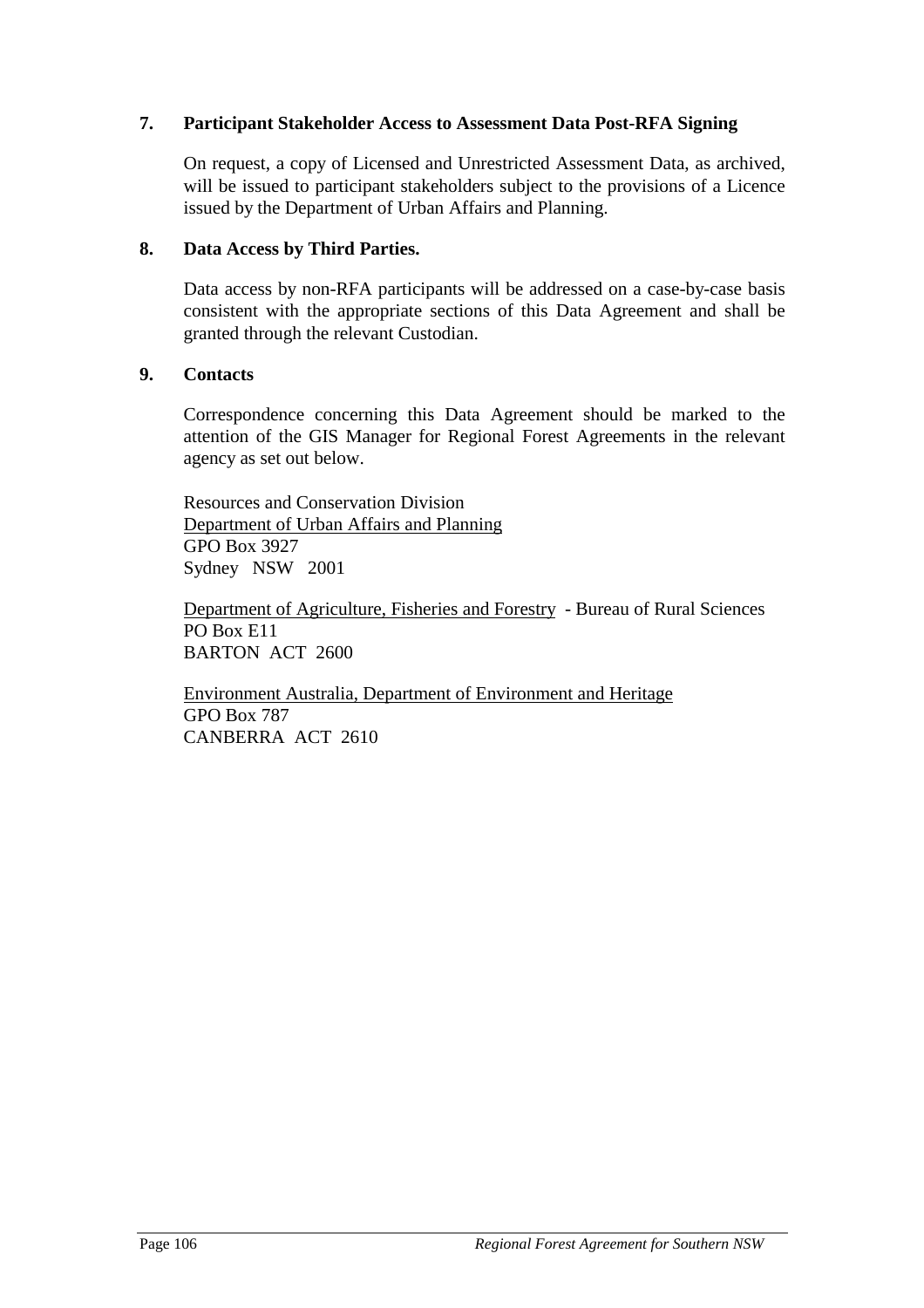# **PRINCIPLES OF ECOLOGICALLY SUSTAINABLE FOREST MANAGEMENT (ESFM)**

#### **Principle 1: Maintain or increase the full suite of forest values for present and future generations across the NSW native forest estate**

- The principle of intergenerational equity (that in meeting the needs of the present generation, the ability of the future generations to meet their own needs is not compromised) is embodied in this principle.
- Ensure that ESFM at the regional and smaller scales is implemented by ecologically appropriate planning and operational practices, and that ESFM targets are set and indicators of performance are monitored.
- Ensure the long-term maintenance of the full range of values of the NSW existing forest estate. The intention is to maintain or increase not only the full range of values, but also the magnitude or level at which those values are maintained or increased.
- Encourage the increased production of plantation-grown timber and the social and economic benefits flowing from this increased production to supplement the wood supply from native forests.

### **Aims for values include**

### **A Biodiversity**

- Biological diversity of forests at the ecosystem, species and genetic levels where biological diversity includes natural patterns of ecosystems, species and gene pools in time and space.
- Address the requirements of vulnerable species, assist with the recovery of threatened species, and maintain the full range of ecological communities at viable levels.
- Protect landscape values through the careful planning of operations and the reservation of appropriate patches and corridors of vegetation.

### **B The productive capacity and sustainability of forest ecosystems**

- Maintain ecological processes within forests (such as the formation of soil, energy flows and the carbon, nutrient and water cycles, fauna and flora communities and their interactions).
- Maintain or increase the ability of forest ecosystems to produce biomass whether utilised by society or as part of nutrient and energy cycles.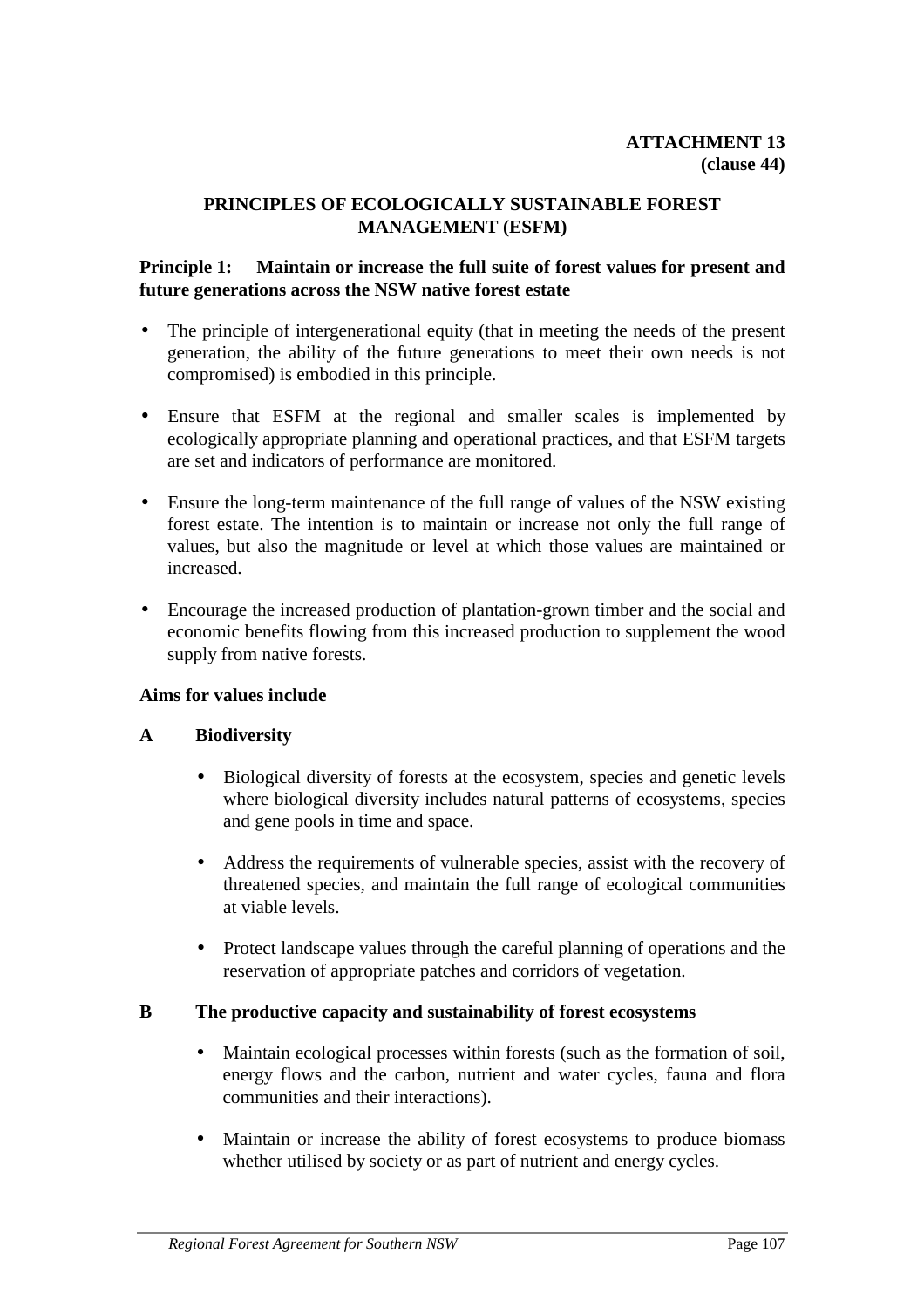- Ensure the rate of removal of any forest products is consistent with ecologically sustainable levels.
- Ensure the deleterious effects of activities/disturbances which threaten forests, forest health or forest values are minimised.

#### **C Forest ecosystem health and vitality**

- Reduce or avoid threats to forest ecosystems from introduced diseases, exotic plants and animals, unnatural regimes of fire or flooding, wind shear, land clearing and urbanisation.
- Promote good environmental practice in relation to pest management.
- Ensure the deleterious effects of activities/disturbances within forests, their scale and intensity, including their cumulative effects are minimised.
- Restore and maintain the suite of attributes (ecological condition, species composition and structure of native forests) where forest health and vitality have been degraded.

### **D Soil and water**

- Maintain the chemical and biological functions of soils by protecting soils from unnatural nutrient losses, exposure, degradation and loss.
- Maintain the physical integrity of soils by protecting soils from erosion, mass movement, instability, compaction, pulverisation and loss.
- Protect water quality (physical, chemical, biological) by measures controlling disturbance resulting from forest activities.
- Identify and maintain at appropriate levels, water yield and flow duration in catchments.

### **E Positive contribution of forests to global geochemical cycles**

• Maintain the positive contribution of forests to the global geochemical cycle (includes climate, air and water quality and deposition).

#### **F Long-term social and economic benefits**

- Maintain and enhance, on an ecologically sustainable basis, production of wood and wood products, including value adding, investment and resource security.
- Provided it is ecologically sustainable, set, maintain or enhance the level of use of non-wood products and uses, including bee-keeping, grazing, mining, recreation and tourism, reliable water supply.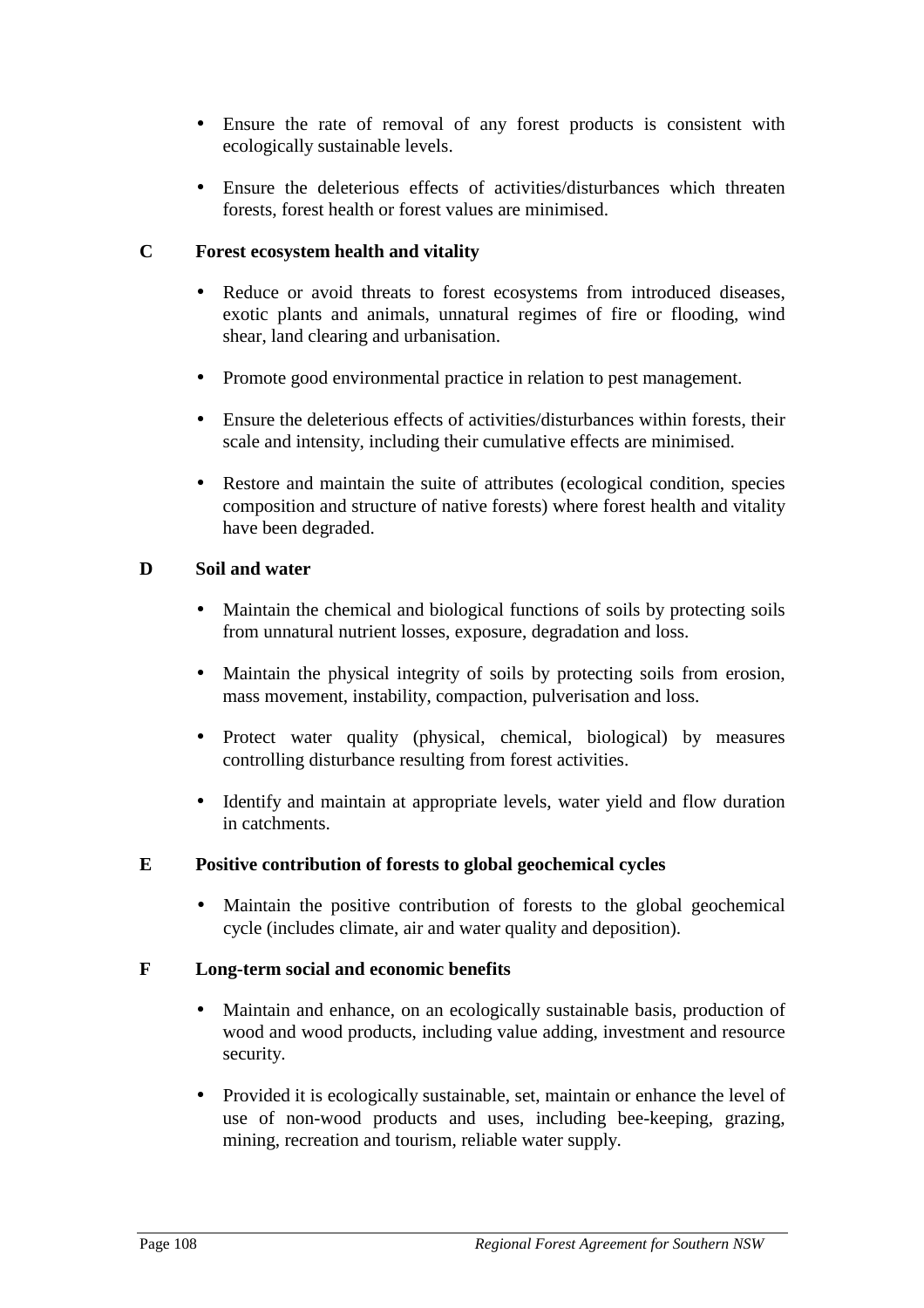- Maintain and enhance, on an ecologically sustainable basis, the provision of employment and community needs such as economic diversification, investment skills, education, jobs stability, training and Indigenous needs.
- Encourage the establishment and use of plantation forests on existing cleared land to expand social and economic values.
- Maintain and enhance the intangible social welfare benefits which forests provide.

### **G Natural and cultural heritage values**

• Protect social, natural and cultural heritage values and sites, including aesthetic, landscape, historic, cultural, educational, scenic, spiritual and scientific values, including Indigenous values and sites.

### **Principle 2 Ensure public participation, access to information, accountability and transparency in the delivery of ESFM.**

- Ensure public participation in decision-making processes at local, regional and State and Federal levels.
- Ensure comprehensive, timely and reasonable public access to information.
- Ensure transparency, openness and accountability in decision making processes and performance.

# **Principle 3 Ensure legislation, policies, institutional framework, codes, standards and practices related to forest management require and provide incentives for ecologically sustainable management of the native forest estate.**

Establish a process for shared management and administration, recognising the customary and traditional rights of Indigenous people, and the interests of private land-holders and other stakeholders in an area's management.

### **Principle 4 Apply precautionary principles for prevention of environmental degradation**

The incorporation of the precautionary principle into decision making has been endorsed by State and Commonwealth Governments (Commonwealth of Australia 1992 p. 49, IGAE 1992) and is defined as *'where there are threats of serious or irreversible environmental damage, lack of full scientific certainty should not be used as a reason for postponing measures to prevent environmental degradation*. *In the application of the precautionary principle, public and private decisions should be guided by:*

- *careful evaluation to avoid, wherever practicable, serious or irreversible damage to the environment; and*
- *an assessment of the risk-weighted consequences of various options.'*